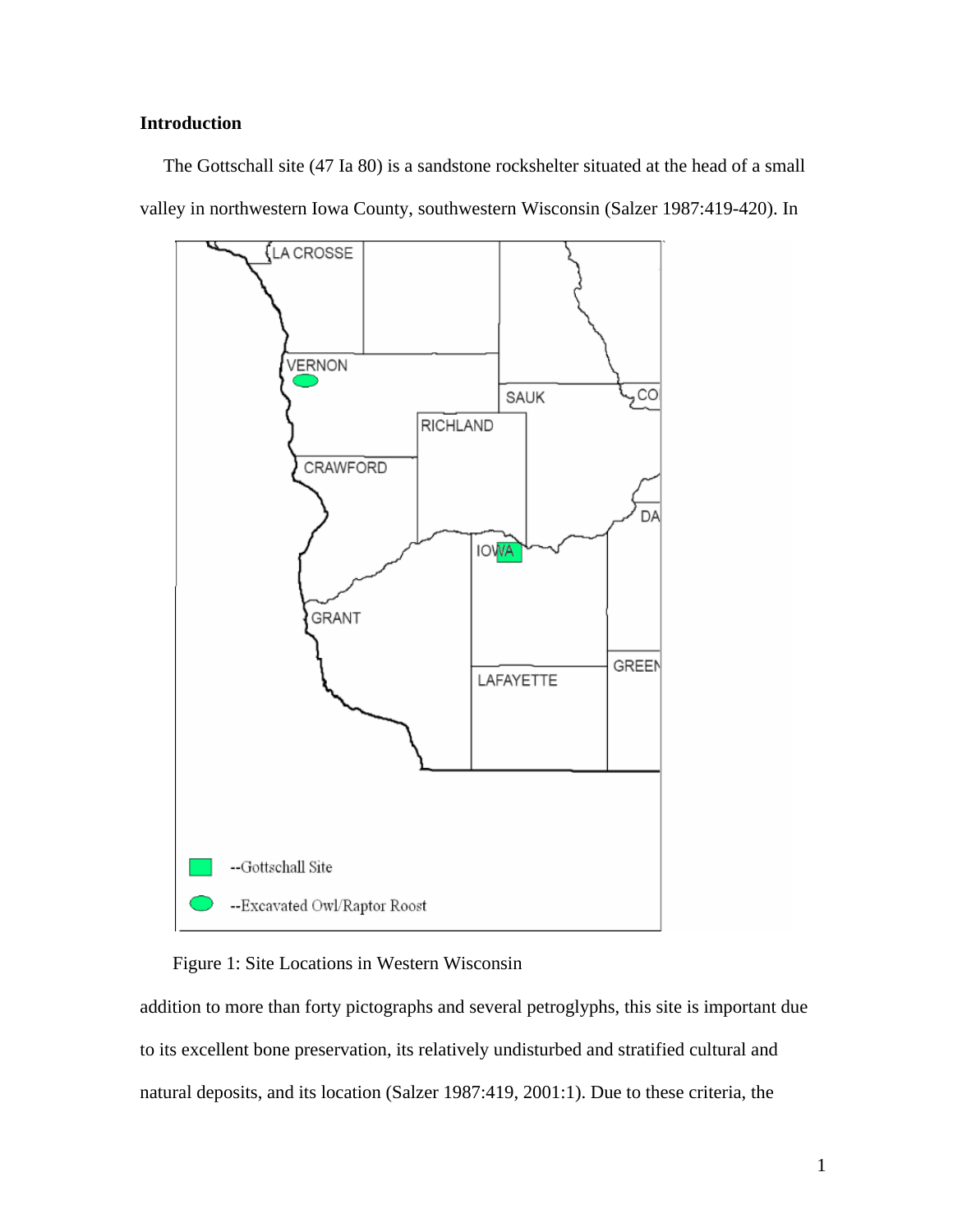Gottschall site has yielded an enormous quantity of mammalian skeletal remains including small mammals whose preservation is limited in western Wisconsin. The excellent preservation of these specimens has allowed for two analyses of this small mammal component: environmental reconstruction and taphonomic analysis.

## Environmental Reconstruction

 Analysis of archaeological faunal assemblages allows for the reconstruction of past environments and may illustrate shifts in these environments over the occupation periods of a site. The species represented within these assemblages range from those with very general preferred habitats and large scale home ranges to those with very specific environmental requirements and small scale home ranges. The latter species provide a more specific view of the environment that surrounded the site and was exploited by its occupants. Small mammals typically have smaller home ranges and many have specific requirements for the establishment and maintenance of a viable population. Therefore, these species provide a better basis upon which an environmental reconstruction may be produced (Reitz and Wing 1999:307).

 Another criterion which aids in the reconstruction of past environments is the site location. Sites located within areas on the periphery of multiple and distinct habitats allow an analyst to more accurately view shifts in the represented habitats and animal communities associated with those habitats (Semken 1980:67). The Gottschall site lies within such a location. The site is located within a small valley cut through the local sandstone by a small intermittent stream (Salzer 1987:420). Prehistorically, the site was located in the vicinity of bluestem grass prairies; savannahs; lowland wet prairies and forests of willows, boxelders, maples, oak, and hickory; forests of yellow birch, maples,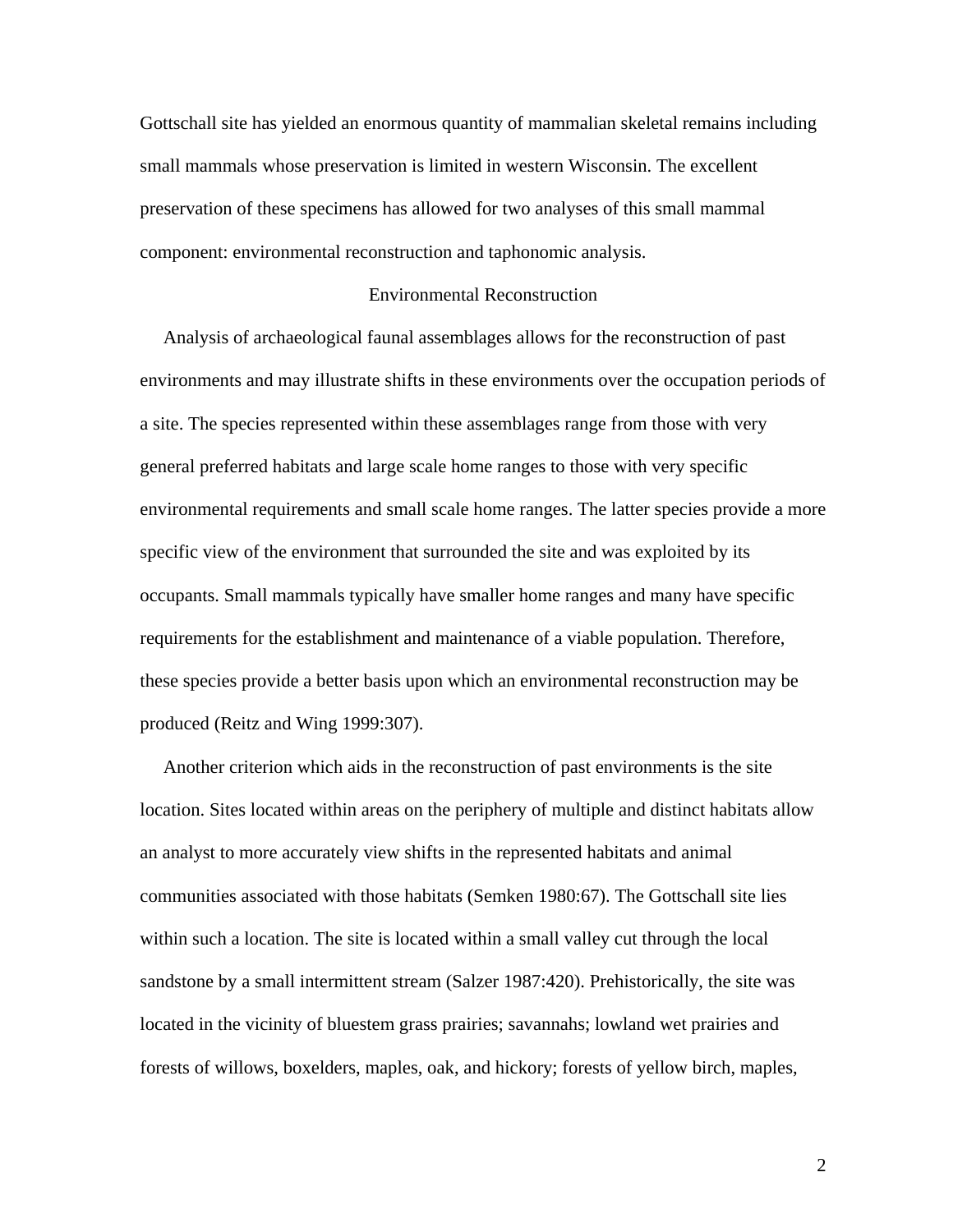and white pine lining the coulees; and floodplains both underdeveloped (the site's valley) and well developed (Wisconsin River) (Salzer 1987:420-422). Therefore, the site was proximal to various habitats that would have provided necessary niches for those species with specific habitat requirements. Thusly, the Gottschall site meets the above mentioned requirements for a valid environmental reconstruction that may better illustrate prehistoric environmental conditions in an area for which little data is available.

## Taphonomic Analysis

 Taphonomy is concerned with post-death history (pre- and post-deposition) of faunal specimens. The definition of taphonomic agents that have influenced these histories will further add to knowledge of the activities and processes that have produced archaeological assemblages. These more exact taphonomic histories are desired by archaeologists who wish to better define the anthropogenic and non-anthropogenic processes recorded in the assemblages. Thusly, archaeologists can more precisely measure the species important to past subsistence practices as well as the accuracy with which past local environments can be reconstructed (Lyman 1994).

 The latter purpose mentioned above is of importance in the analysis of the Gottschall assemblage. Owls and other raptors frequently use rockshelters as roosting areas where they deposit regurgitated pellets. Owls may regurgitate one to two pellets per day which are made up of undigested materials such as matted fur or hair, bones, and teeth. In this way, owls and other raptors have the potential to deposit significant assemblages of bone (Kusmer 1990). These owl/raptor bone assemblages may affect environmental reconstructions since raptors have large hunting ranges and the deposited pellets may hold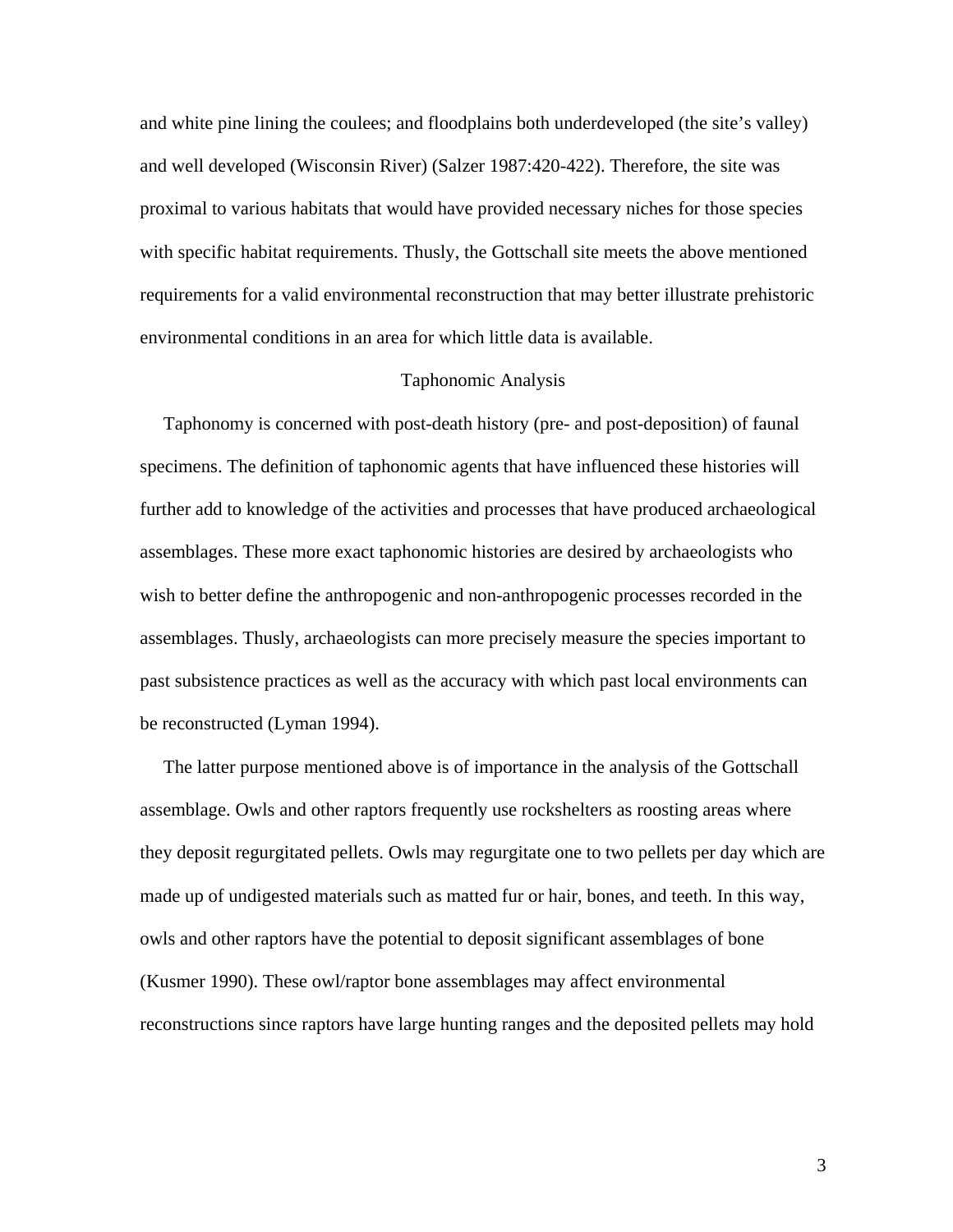species outside the defined proximal habitats of a site. Therefore, significant deposition of regurgitated pellets may alter environmental data derived from a faunal assemblage.

 The Gottschall Rockshelter, therefore, presents a unique opportunity to examine the assemblage with respect to these two analyses. The preservation of small mammals at the site will allow for the reconstruction of the past environment and environmental changes. This environmental reconstruction can be further critically examined with a taphonomic analysis of possible owl/raptor depositional processes. Such an analysis was conducted utilizing an excavated owl/raptor roost and past taphonomic studies of owl/raptor pellets. This paper will focus upon the interplay between these two analyses in order to better define a possible agent in the taphonomic history of the site as well as its possible impact upon the data derived from the environmental reconstruction utilizing the recovered faunal assemblage.

## **Methods**

#### Taphonomic Analysis

 The excavated owl/raptor roost specimens were identified to skeletal element and the most exact taxonomic designation possible through comparison with the comparative collection housed at the Laboratory of Archaeology located on the University of Wisconsin-La Crosse campus. Breakage patterns and other observed characteristics were then recorded for each specimen. Finally, the presence, degree, and location of ingestion damage were recorded for each specimen.

 The MNI (Minimum Number of Individuals) was determined for each identified species within the excavated owl/raptor roost and the Gottschall assemblage through the use of the most numerous element of a specific side. The percentage present and the relative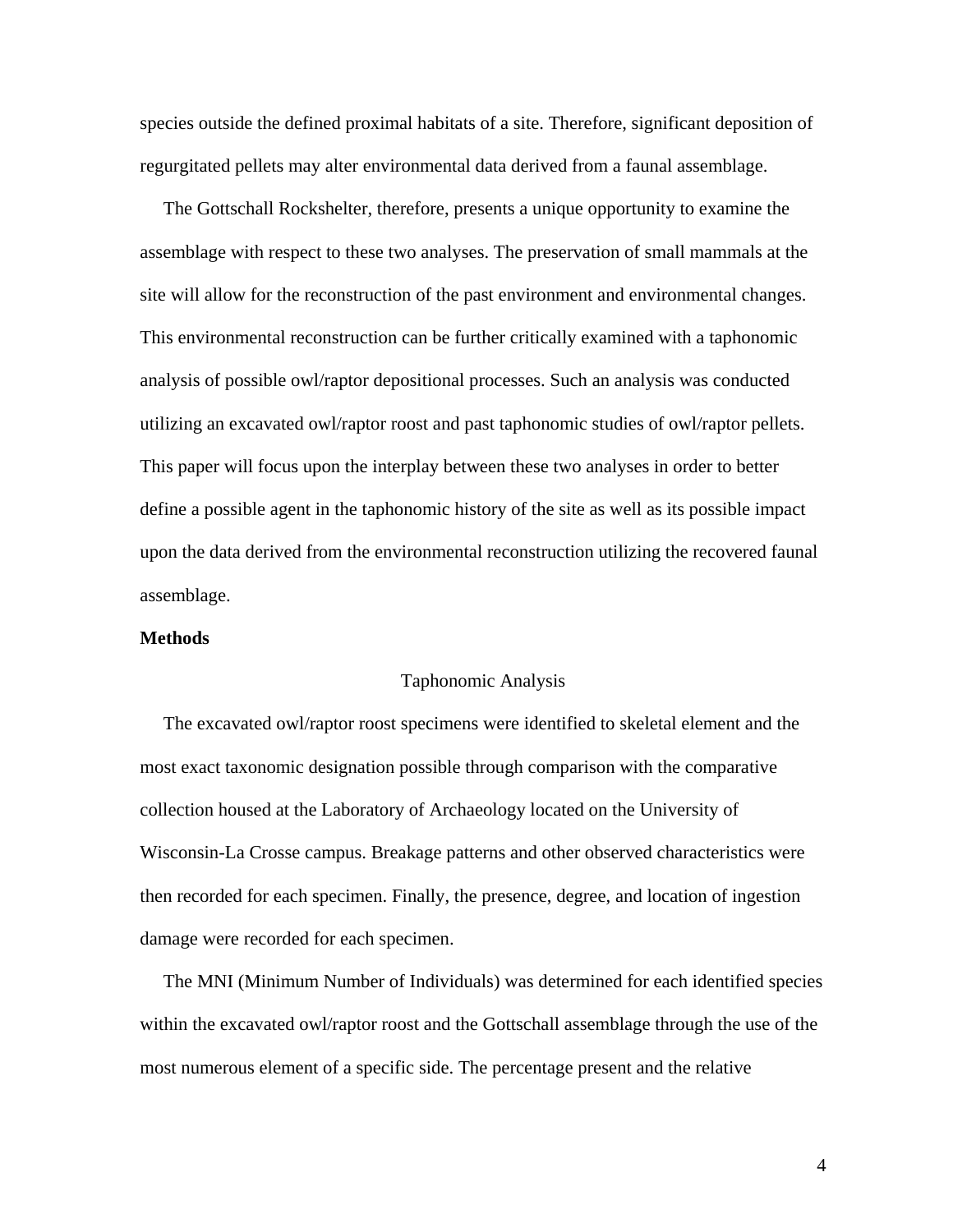frequency were determined for the species represented, elements, breakage patterns, and ingestion damage for both the excavated owl/raptor roost and the Gottschall assemblages. The above derived data was statistically analyzed using an F-test which compared two data sets (the Gottschall and the excavated owl/raptor roost data) under the assumption that they possessed similar variances. This same statistical test was performed for the Gottschall and excavated owl/raptor roost to past studies on owl/raptor pellet composition. These tests were then compared and interpreted to determine if possible owl/raptor activity had any effect upon the deposition of small mammals at the Gottschall Rockshelter.

## Environmental Reconstruction

 The Gottschall specimens were initially separated into two subgroups: specimens labeled NVC (No Vertical Control) and specimens with precise provenience data. This initial step was taken to ensure that identified species could be precisely placed within the site stratigraphy. The specimens were then identified to skeletal element and the most exact taxonomic designation possible through comparison with the comparative collection housed at the Laboratory of Archaeology located on the University of Wisconsin-La Crosse campus. Also, data for each specimen was recorded with respect to breakage patterns, human modifications, burning, gnawing, and other observed characteristics. Finally, the location and degree of damage due to ingestion was recorded for each specimen. The specimens were then allocated a catalog number and placed within polyethylene bags or plastic snap cases labeled with the above data.

 The specimens identified to the species level were then separated by stratigraphic level. The MNI was determined for the allocated species with precise provenience for each of these stratigraphic levels through the use of the most numerous element of a specific side.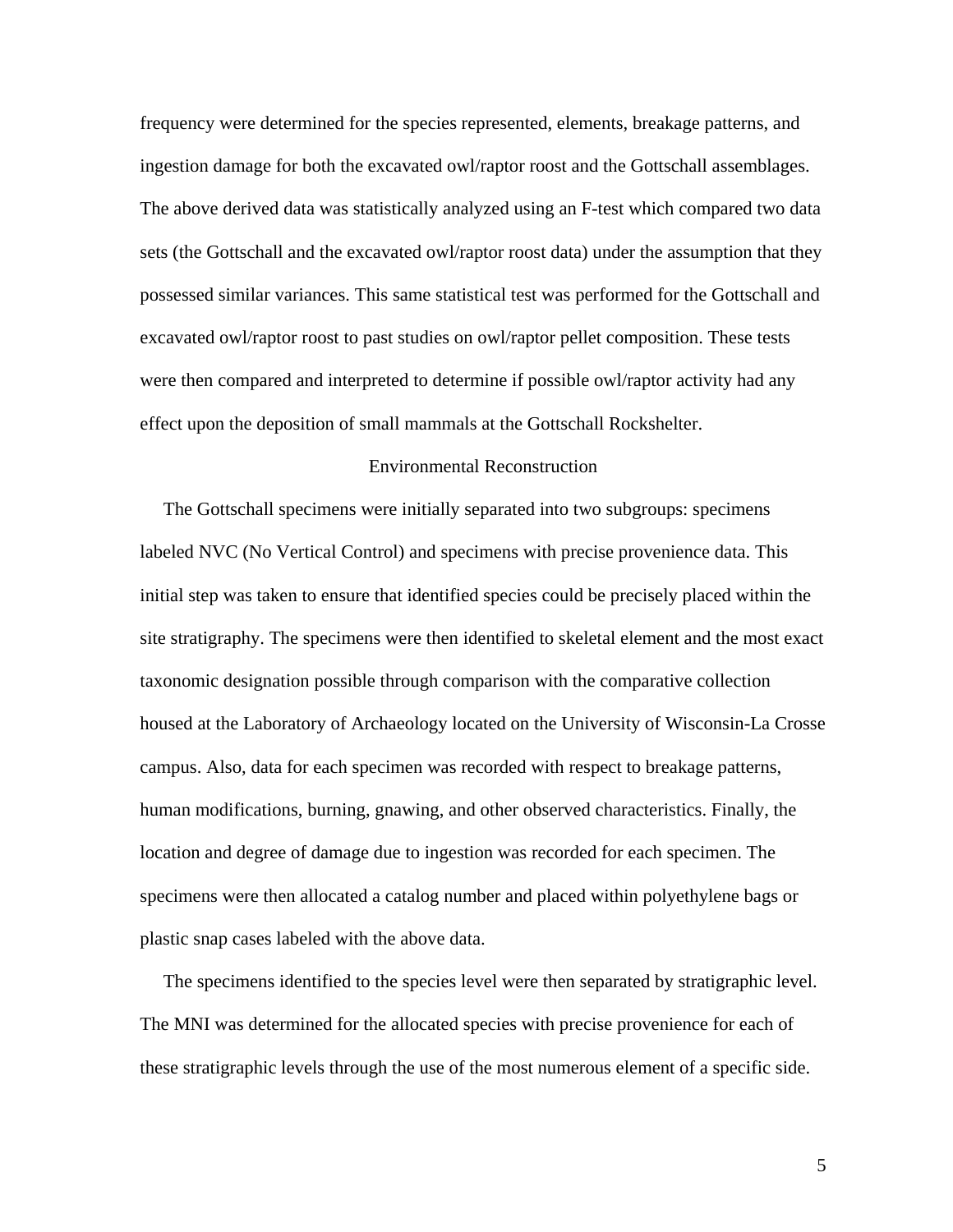In addition, the preferred habitat, natural range, and species specific behaviors were determined for each species represented in the Gottschall assemblage. The preferred habitat data was then used to determine the percentage of representation for each habitat with respect to each stratigraphic level. For those species with wide ranging preferred habitats, their relative representation was recorded for all of the noted favored habitats. This data was then used to observe changes in the relative representation of each habitat in order to determine any environmental changes over time. Finally, other species specific information was utilized to determine other environmental indicators.

## **Driftless Area**

 The Driftless Area is a geographic region, approximately 15,000 square miles in size, which lies mainly in Wisconsin but also extends into Minnesota, Iowa, and Illinois (Martin 1965:83). The distinctive topography of the area is due to the lack of direct glaciation by the major ice sheets that extended into the area during the late Pleistocene (Blanchard 1924:9-11). The area was described by Stephen H. Long during his topographical survey in 1817 and Edward Daniels, the first state geologist, in 1854 as composed of many prairie crested ridges that are separated by stream cut valleys. The valleys dropped from their ridgetops via precipitous cliffs into well formed valley floors dotted in places with woodlands (Martin 1965:84, Kane et al. 1978:86). While the area was not directly affected by glaciation, glacial outwash deposits are found in larger valleys and wind blown loess was deposited upon ridgetops (Hole 1976:51-60).

 As described above, the Driftless Area prehistorically consisted of mainly prairie and savannah habitats with protected area producing various woodland habitats. Of interest in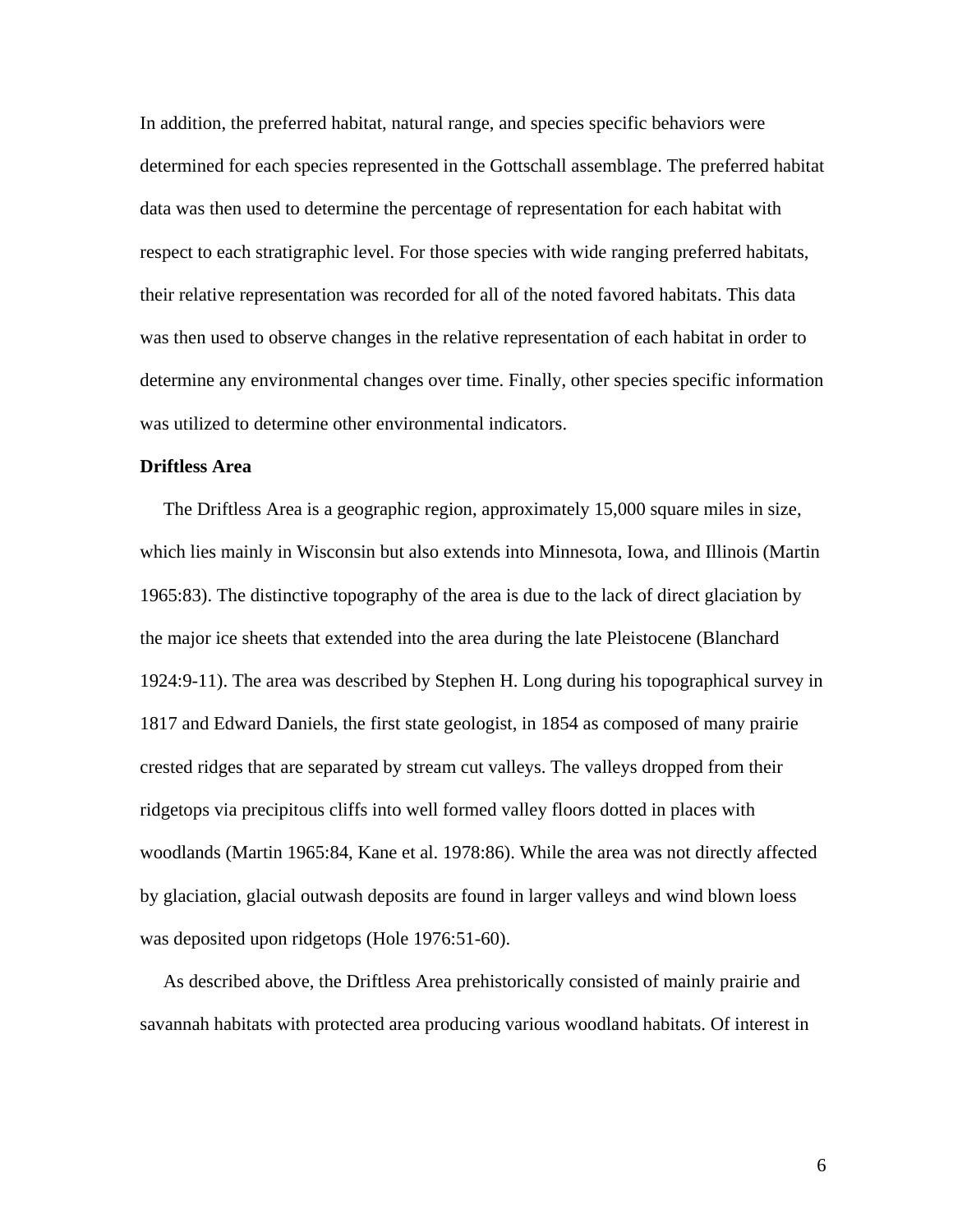

Figure 2: Glacial Map of Wisconsin (Courtesy of Maps ETC)

this study is the presence of microhabitats within this area. The region as a whole has an average temperature range of 13.8 to 83.4 degrees Fahrenheit (Moran and Hopkins 2002:294, Appendix D). However, studies of floral species present in the Driftless Area have shown soil temperature differences of around 35 degrees Fahrenheit during the summer months (Curtis 1959:40-41). Microhabitats caused by such microclimates have been shown to exist in the Driftless area through floral studies (Curtis 1959:14, 153, Hartley 1966:17-20). Similarly, observations have shown that certain faunal species exist as *refugium* species in certain valleys (Theler, personal communication).

 The existence of these microhabitats is crucial to any analysis of the Driftless Area. The Gottschall site is rare for this area in its production of small mammal assemblages and as such its data must be correctly analyzed. Since rockshelters are utilized by owls and other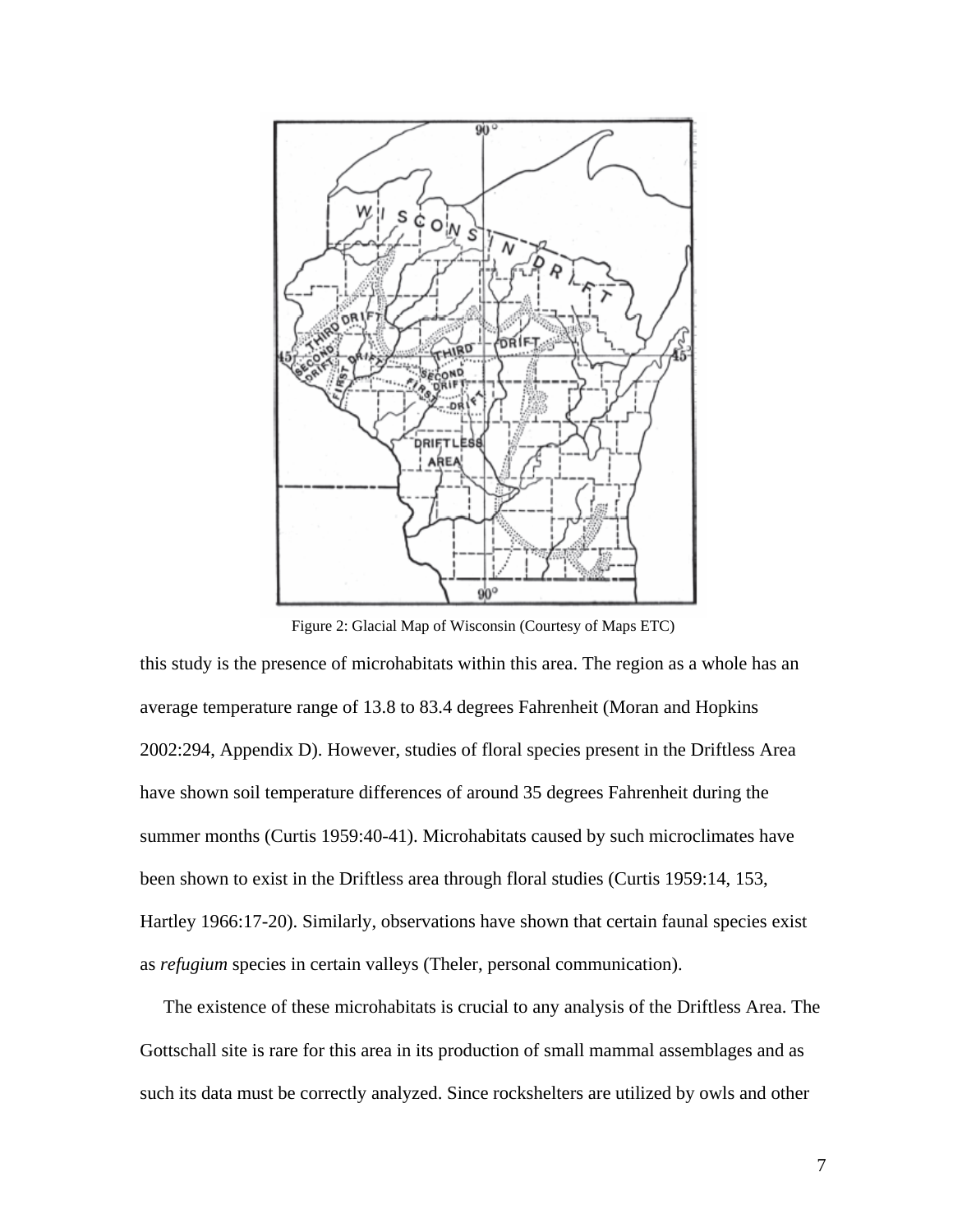raptors as roosts, owl/raptor pellet deposition may have been a factor at the Gottschall site. This presents a problem for environmental reconstruction since the Driftless Area possesses these *refugium* species. Owls and other raptors have variable ranges depending upon the season, prey availability, and other factors (Newton 1979). This increase in predation range may affect the species represented in the assemblage and thereby skew the interpretation of said data. Therefore, taphonomic analysis of the Gottschall site is necessary for a more precise interpretation.

#### **Excavation History**

## Gottschall Site

 The excavations at the Gottschall site were initiated with a two meter wide L-shaped trench (N-S and E-W arm orientation) to determine the extent of the disturbance and mixture of stratum present a the site. Each stratum was excavated in arbitrary 10 cm levels until a new stratum was uncovered. Each stratum was labeled with a alphabetical zone designation (Zone A, B, etc.). The trenches were excavated in alternative two meter squares in order to analyze soil profiles and allow for reserves. Sediment samples were collected from each zone and the entire contents of features were collected (Salzer 1987:425-427, 2001:7).

 An alternative strategy was developed for later excavations. The second strategy was the excavation of one meter squares at arbitrary 2 cm levels for each stratum. This strategy also included the intensification of information recording including pedestaling of items larger than a quarter, photography, mapping, and designation of piece plot numbers (Salzer 1987:427-428, 2001:8).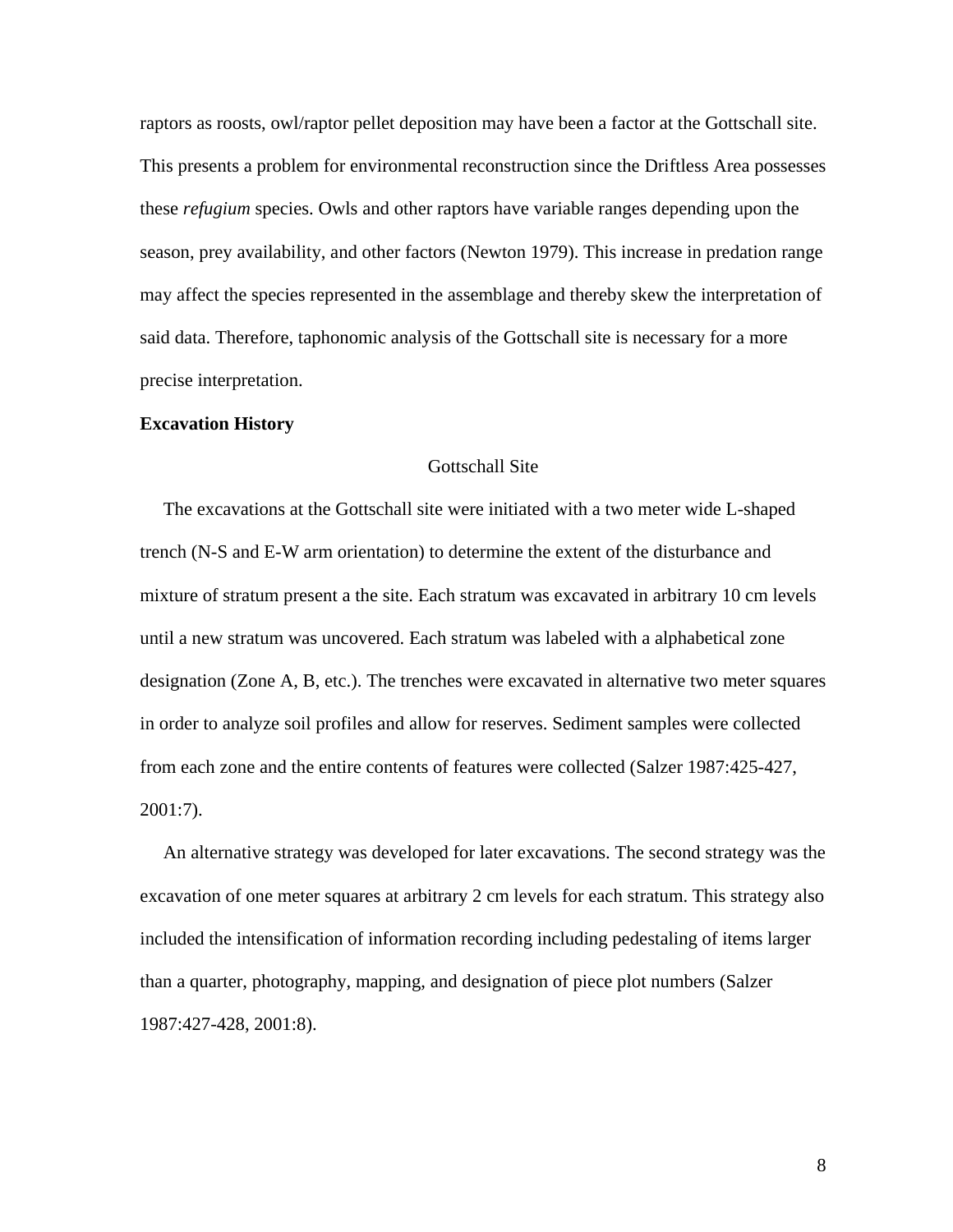Throughout all excavation seasons, the uncollected sediment was passed through quarter inch mesh hardware cloth. All collected sediment for each stratum and feature was floated. During the 1986 and 1987 excavation seasons, all sediment from the squares under the rock art was collected and floated (Salzer 1987:428).

#### Owl/Raptor Roost

 The owl/raptor roost was excavated in a one meter by forty centimeter square at a depth of three quarter centimeters against a rock face in Vernon County in 1986. The collected pellets were opened and the skeletal elements removed. The collected sediments were water screened through one sixteenth inch screens in order to recover as much organic material as possible. (Theler, personal communication)

#### **Assemblage Data**

#### **Gottschall**

 The Gottschall assemblage contained 1,260 non-artifactual skeletal elements that were able to be identified to genus and species level. One specimen was artifactual in nature as will be discussed below. The skeletal elements identified to genus and species level represent 34 mammalian taxa listed in Table 1.The following discussion will describe the various genus and species identified not discussed in the environmental reconstruction.

 **Black Bear.** Only two black bear (*ursus americanus*) skeletal elements were identified from the Gottschall assemblage. These two elements are represented by two phalanges, one of which is a distal phalange (Figure 3). Such leg extremity elements were described as having been left upon the hide. Such elements are typically associated with skull parts from which the canine teeth are extracted (Theler 2000:127). Therefore, the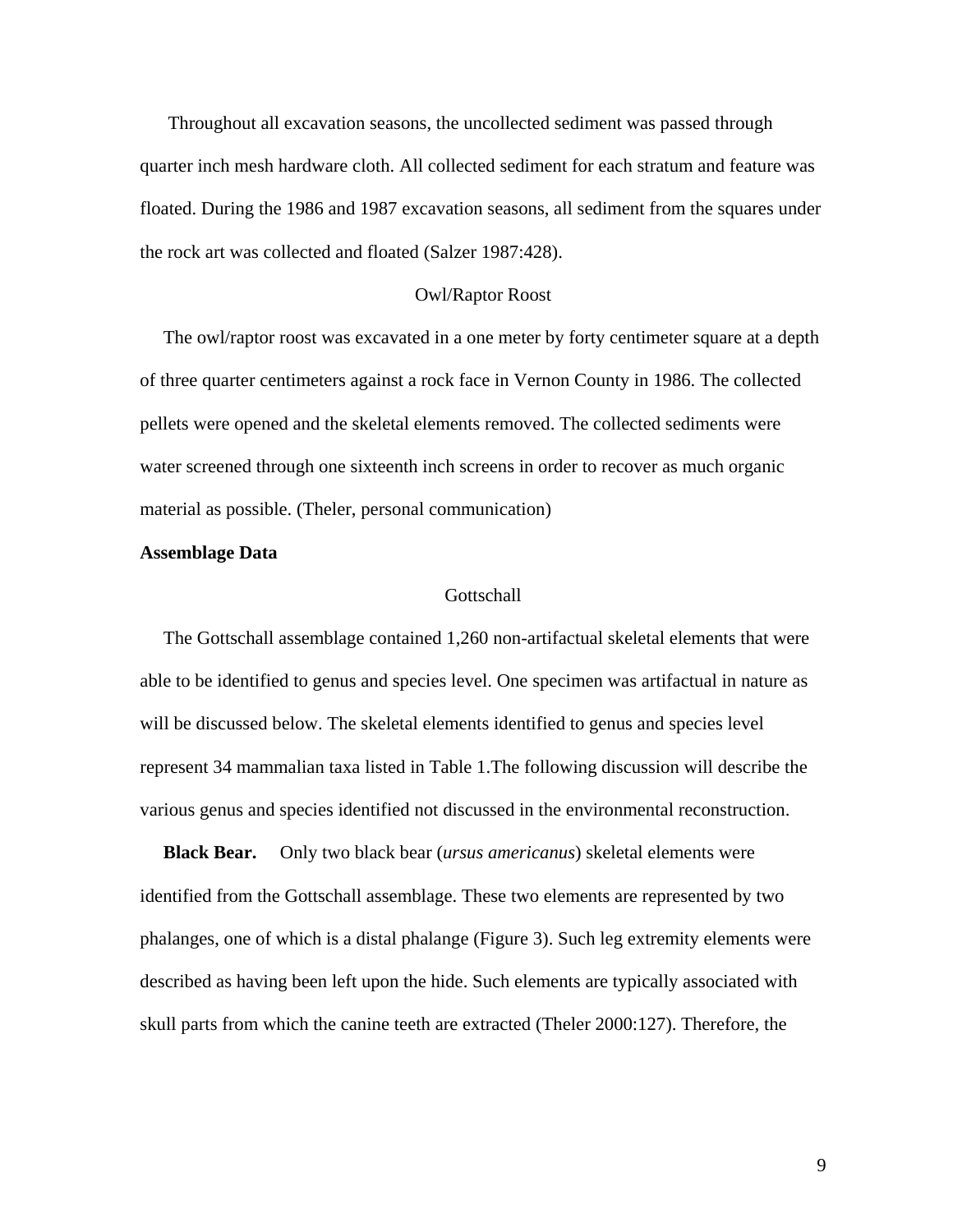presence of these black bear extremity elements may represent the harvesting of their claws for ornamentation.

| Scientific name                        | Common name          | <b>Scientific Name</b>  | <b>Common Name</b>       |  |  |  |
|----------------------------------------|----------------------|-------------------------|--------------------------|--|--|--|
| Blarnia brevicauda                     | Short-tailed Shrew   | Mustela vison           | Mink                     |  |  |  |
| Canis familiaris                       | Domestic Dog         | Mephitis mephitis       | <b>Striped Skunk</b>     |  |  |  |
| Canis latrans                          | Coyote               | <b>Myotis</b> lucifugus | Little Brown Bat         |  |  |  |
| Castor canadensis                      | <b>Beaver</b>        | Odocoileus virginianus  | Whte-tailed Deer         |  |  |  |
| Didelphis virginiana                   | Opossum              | Geomys bursarius        | Pocket Gopher            |  |  |  |
| Eptesicus fuscus                       | <b>Big Brown Bat</b> | Mustela frenata         | <b>Lng-taled Weasel</b>  |  |  |  |
| Felis catus                            | Domestic Cat         | Peromyscus leucopus     | Whte-fted Mouse          |  |  |  |
| Glaucomys volans                       | S. Flying Squirrel   |                         | Deer Mouse               |  |  |  |
| Lutra canadensis                       | Otter                | Ondatra zibethicus      | Muskrat                  |  |  |  |
| Lynx rufus                             | <b>Bobcat</b>        | Procyon lotor           | Raccoon                  |  |  |  |
| Marmota monax                          | Woodchuck            | Scalopus aquaticus      | Eastern Mole             |  |  |  |
| Martes pennanti                        | Fischer              | Sciurus carolinensis    | <b>Gray Squirrel</b>     |  |  |  |
| Microtus ochrogaster                   | Prairie Vole         | Sciurus niger           | Fox Squirrel             |  |  |  |
| Microtus pennsylv.                     | <b>Meadow Vole</b>   | Sperm. Trideceml.       | 13-lind grnd Squirrel    |  |  |  |
| Mus musculus                           | <b>House Mouse</b>   | Sylviligus floridanus   | <b>Cottontail Rabbit</b> |  |  |  |
| Taxidea taxus                          | <b>Badger</b>        | Tamias striatus         | Eastern Chipmunk         |  |  |  |
| U. cinereoargenteus<br><b>Gray Fox</b> |                      | Ursus americanus        | <b>Black Bear</b>        |  |  |  |

# Table 1: Identified species from Gottschall assemblage

 **Small mammals.** The bobcat (*Lynx rufus*) is represented by a single atlas. One lower molar was also identified to the Lynx species (Figure 4). As with the black bear, these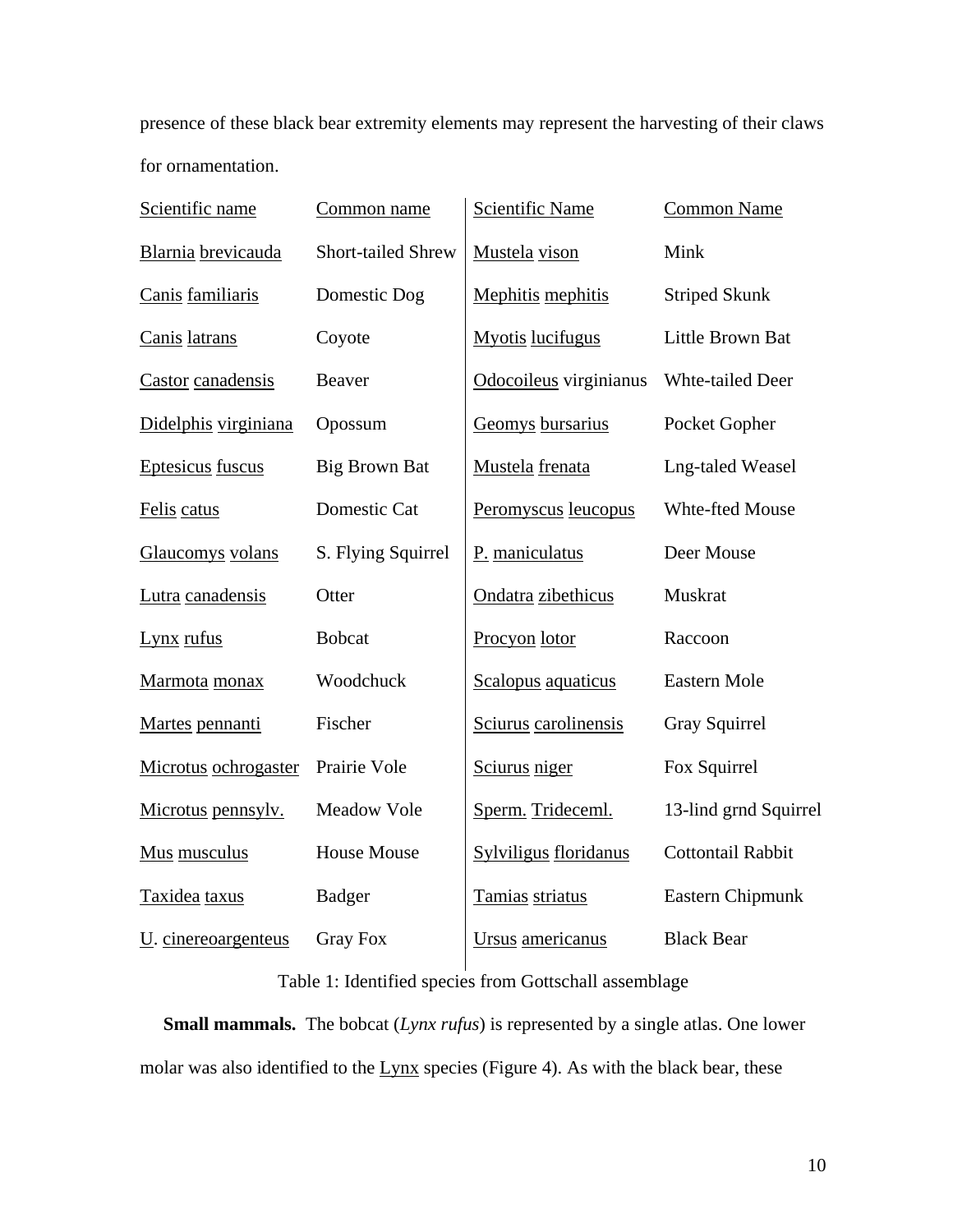

Figure 3: Bear elements represented in Gottschall assemblage

elements may represent the harvesting of specific element for either ornamental of ritualistic purposes. Similarly, the low element representation of the otter (*Lutra Canadensis*-1), Fischer (*Martes* pennant-13), Long-tailed weasel (*Mustela frenata*-15), Mink (*Mustela vison-16*), gray fox (*Urocyon* cinereoargenteusd-1), and Badger (*Taxidea taxus-*1) may represent ornamental and/or ritualistic purposes (Theler 2000:127). This is supported by the fact that a Fischer canine was recovered that had a hole drilled into it in order for it to be used as ornamentation (Figure 5). However, the inclusion of the small number of elements of opossum (1), Woodchuck (4), Rabbit (12), and Skunk (2) may represent inclusion in the subsistence activities rather than ritualistic or ornamental activities since their inclusion has not been argued to be ritualistic or ornamentationalist in nature (Theler 2000).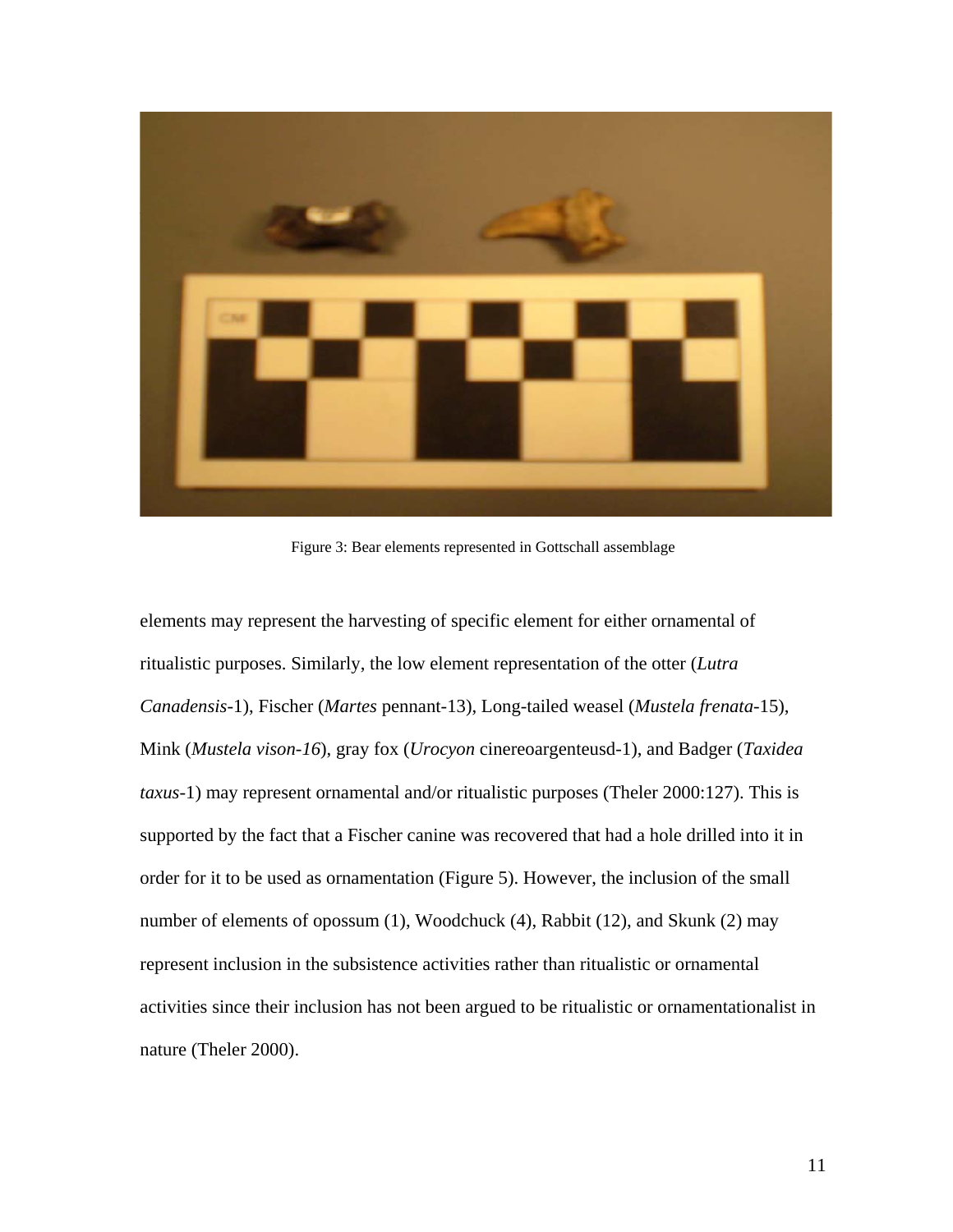

Figure 4: Lynx skeletal elements from the Gottschall site



Figure 5: Fischer elements from the Gottschall site.

 **Canids.** Canid elements represent the fourth largest number of identified small mammal skeletal elements represented in the Gottschall assemblage (62). The vast majority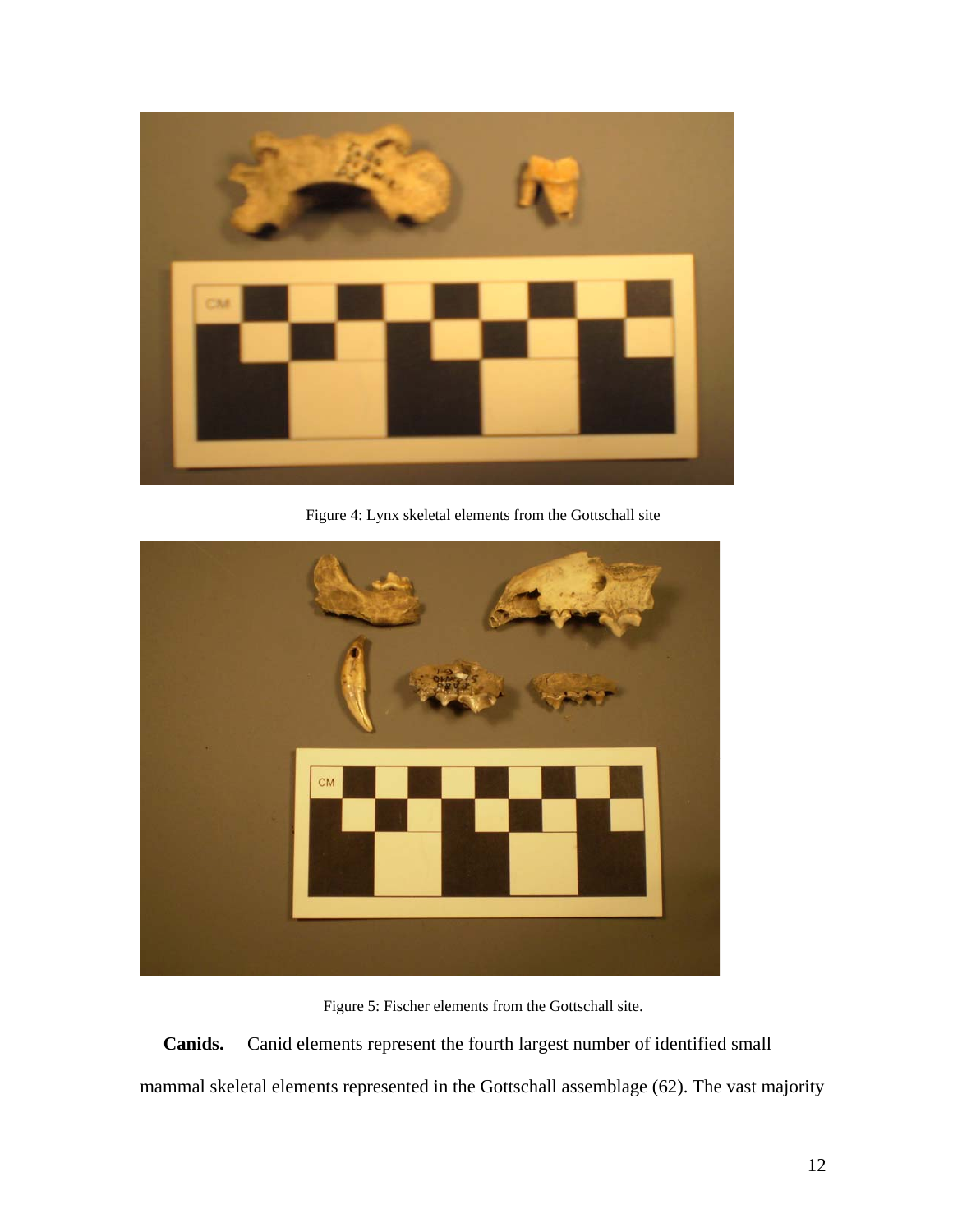of these identified elements are representative of domesticated dogs (58/62). The remainder of the canid elements is represented by the coyote (4/62). Figure 6 illustrates the cultural



Figure 6: Domestic dog elements from the Gottschall site

nature of the dog skeletal elements (Figure 6). Two specimens show burning while four elements show evidence of cut marks and one showed greenbone fracture.

 **Raccoon.** The skeletal elements representing Raccoon (*Procyon lotor*-64) represent the third most numerous species represented in the small mammal component. Several elements (Figure 7) show canid impact marks and gnawing as well as greenbone fracture and cut marks (S20 W11 H 9/2).This suggests that Raccoon skeletal remains are cultural in nature and may represent an addition to the occupant's subsistence activities.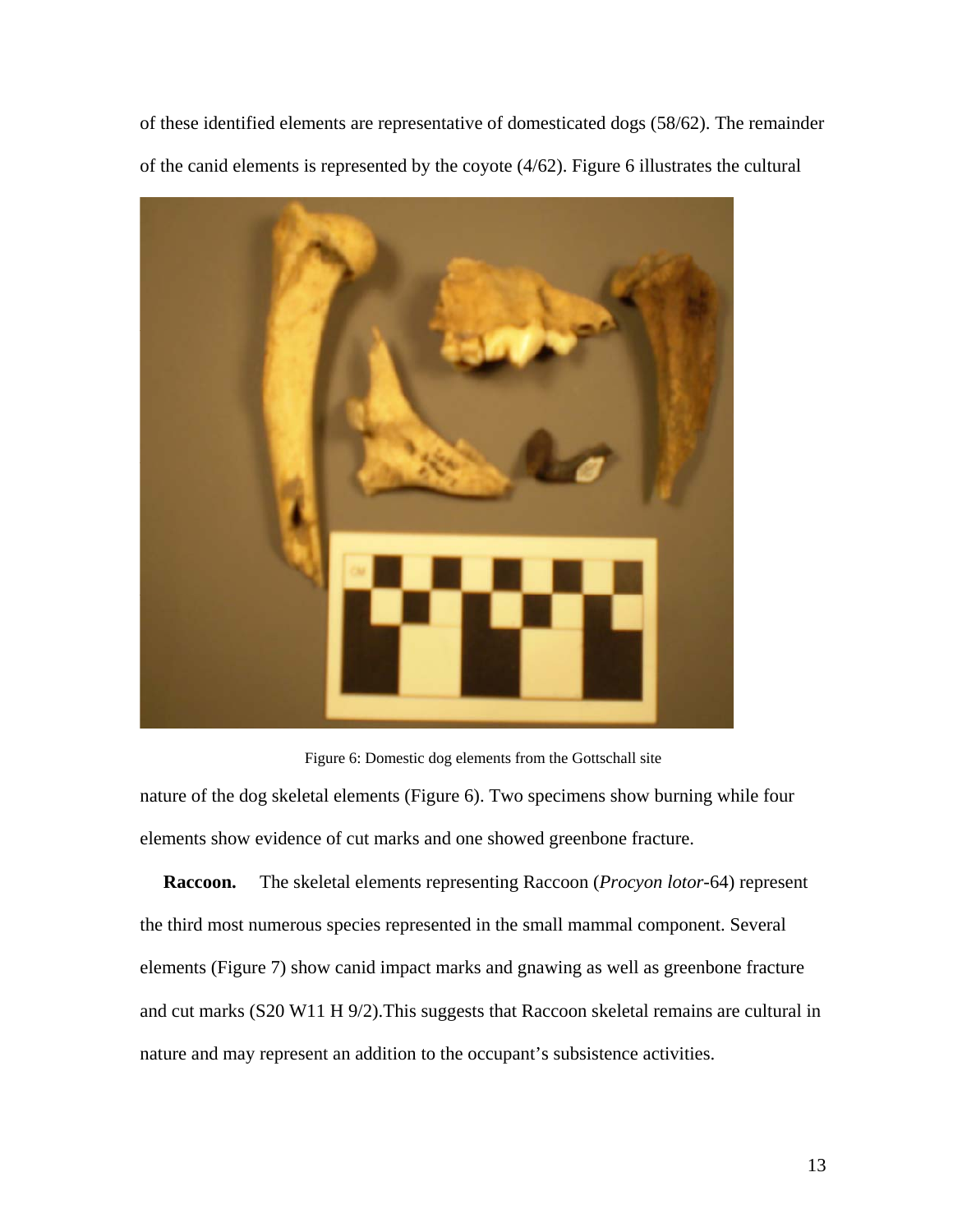

Figure 7: Raccoon elements for the Gottschall site

**Riparian mammals.** Two species of mammals associated with permanent water were found in the Gottschall assemblage. Thirteen elements were identified as beaver (*Castor canadensis*). Eight of the thirteen elements (62%) are represented by incisors. Beaver are a species that require permanent water and as such represent a river habitat proximal to wooded areas (Jenkins and Busher 1979). It has been proposed that the existence of such remains as seen in the Gottschall assemblage represent the use of these elements as woodworking tools (Theler 200). This is supported by the preponderance of incisors within the assemblage as well as then fact that one such incisor shows signs of striation (figure 8). Muskrats (*Ondatra zibethicus*) are represented by only two dentition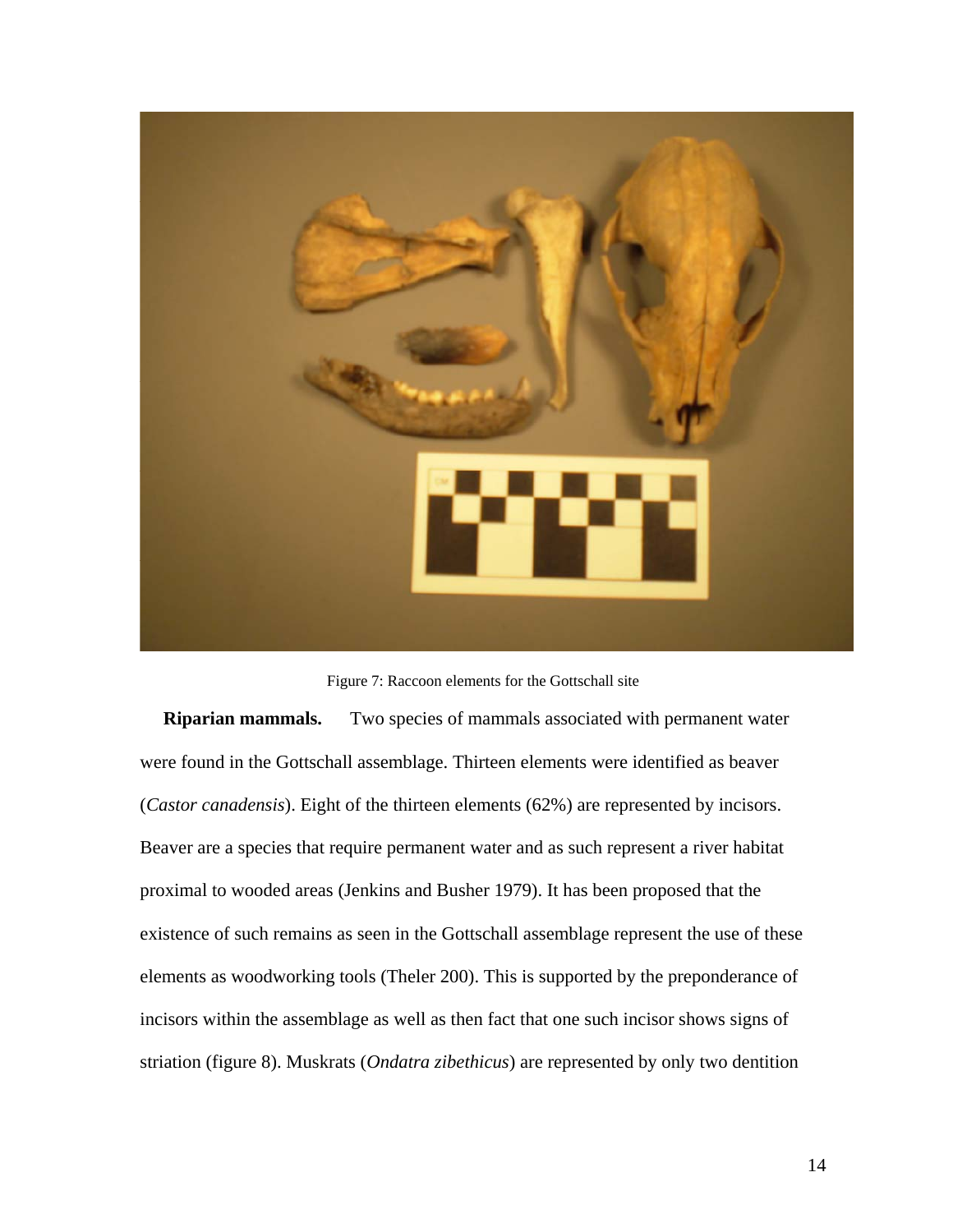

Figure 8: Beaver elements from the Gottschall site

elements. While Muskrat have similar habitat preference (Willner et. al 1980.), they are not of similar cultural significance since their incisors are not valued as woodworking tools (Theler 2000).

## Excavated Owl/Raptor Roost

 The excavated owl/raptor roost contained 505 mammalian skeletal elements able to be identified to genus and species level (Table 2). It also contains 121 avian elements, 17 fish, 5 amphibian, and one crayfish element identified to genus and species level (Table 3). Thirteen Mammalian, nine avian, two fish, one crayfish, and one amphibian taxa were recorded for the roost assemblage.

 While owl's prey does contain large numbers of small mammals such as rodents, larger owl species such as the great horned owl do prey upon larger species (Sparks 1970). The 1956 study by Craighead and Craighead recorded that a great horned owl prey species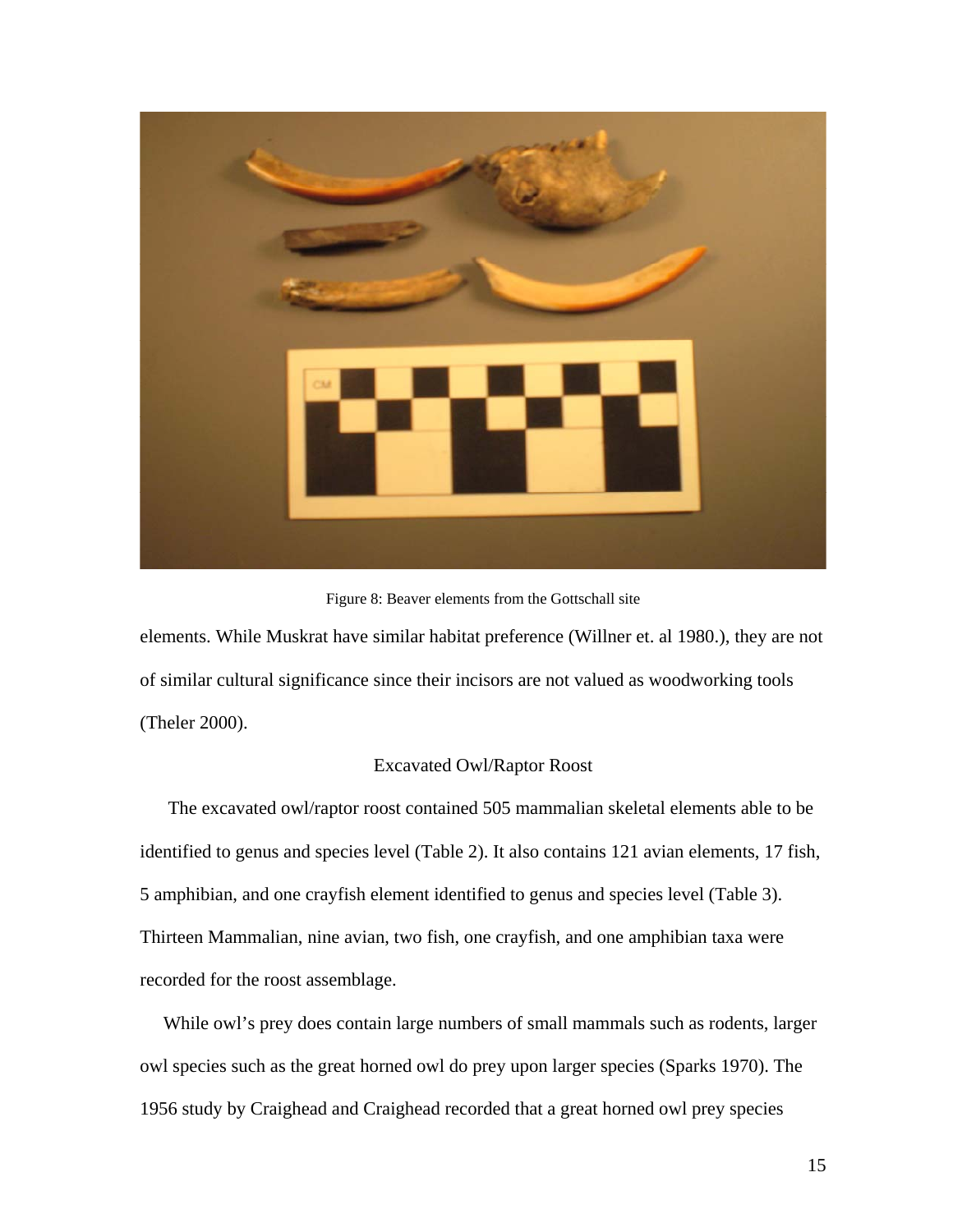| Scientific Name        | Common Name          | Scientific Name      | <b>Common Name</b>        |  |  |  |
|------------------------|----------------------|----------------------|---------------------------|--|--|--|
| Mephitis mephitis      | <b>Striped Skunk</b> | Ondatra zibethicus   | <b>Muskrat</b>            |  |  |  |
| Sylvilagus floridanus  | Cottontail Rabbit    | Sciurus niger        | Fox Squirrel              |  |  |  |
| Rattus norvegicus      | Norway rat           | Blarnia brevicauda   | <b>Short-tailed Shrew</b> |  |  |  |
| Didelphis virginiana   | Opossum              | Mustela erminea      | Short-tailed weasel       |  |  |  |
| Eptesicus fuscus       | Big Brown Bat        | Microtus ochrogaster | Prairie Vole              |  |  |  |
| Microtus pennsylv.     | Meadow Vole          | Peromyscus leucopus  | White-fted Mouse          |  |  |  |
| Peromyscus maniculatus | Deer Mouse           |                      |                           |  |  |  |

Table 2: Identified mammal species for roost assemblage

| Scientific Name     | <b>Common Name</b>    | <b>Scientific Name</b> | <b>Common Name</b>   |
|---------------------|-----------------------|------------------------|----------------------|
| Bonasa umbellus     | <b>Ruffed Grouse</b>  | Zenaida macrovra       | <b>Mourning Dove</b> |
| Quiscalus quiscula  | <b>Common Grackle</b> | Agelaius phoeniceus    | Red-winged Blackbird |
| Turdus migratorius  | American Robin        | Colaptes auratus       | Northern Flicker     |
| Columba livia       | Rock Dove/Pigeon      | Corvus brachythy.      | <b>American Crow</b> |
| Cyanocitta cristata | Blue Jay              | Catostomus comm.       | <b>White Sucker</b>  |
| Hypentelium nigr.   | N. Hog Sucker         | Cambarus diogenes      | Devil Crayfish       |
| Rana pipens         | N. Leopard Frog       |                        |                      |

Table 2: Fish, bird, amphibian species identified from roost assemblage included suckers, ducks, medium and small birds, grouse, and rabbits (Craighead and Craighead 1956:407).In fact, great horned owls have been hunted since hunters have argued that they took too many such species (Sparks 1970:116). However, the small number of identified specimens for the striped skunk and opossum may illustrate predation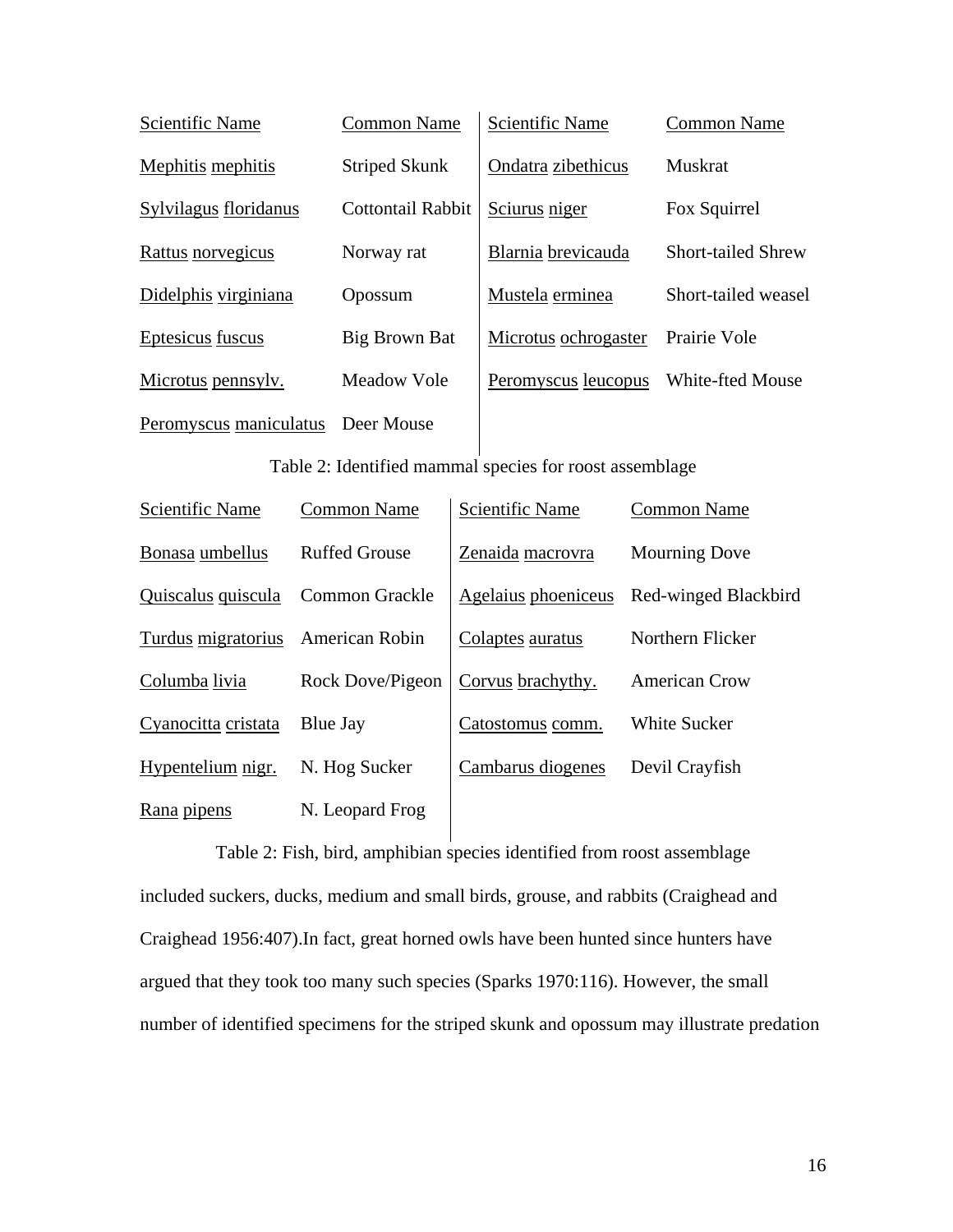upon species killed upon the local roadway. The inclusion of calanci and astragali for other species such as rabbits show the consumption of whole individuals.



Figure 9: Typical breakage pattern for large species in roost assemblage

 The large species represented at the site show differences in breakage patterns as seen in figure 9. Larger numbers broken elements are represented by these larger species while the smaller species show more whole elements as seen in figure 10. Larger species also demonstrate fewer instances of digestion than the smaller species. The digestion patterns seen in the elements of the assemblage show that the proximal and distal ends of long bones are the first to be affected by digestive juices (Figure 11). Juvenile individuals as seen with many of the rats in the assemblage show more intense digestion throughout elements.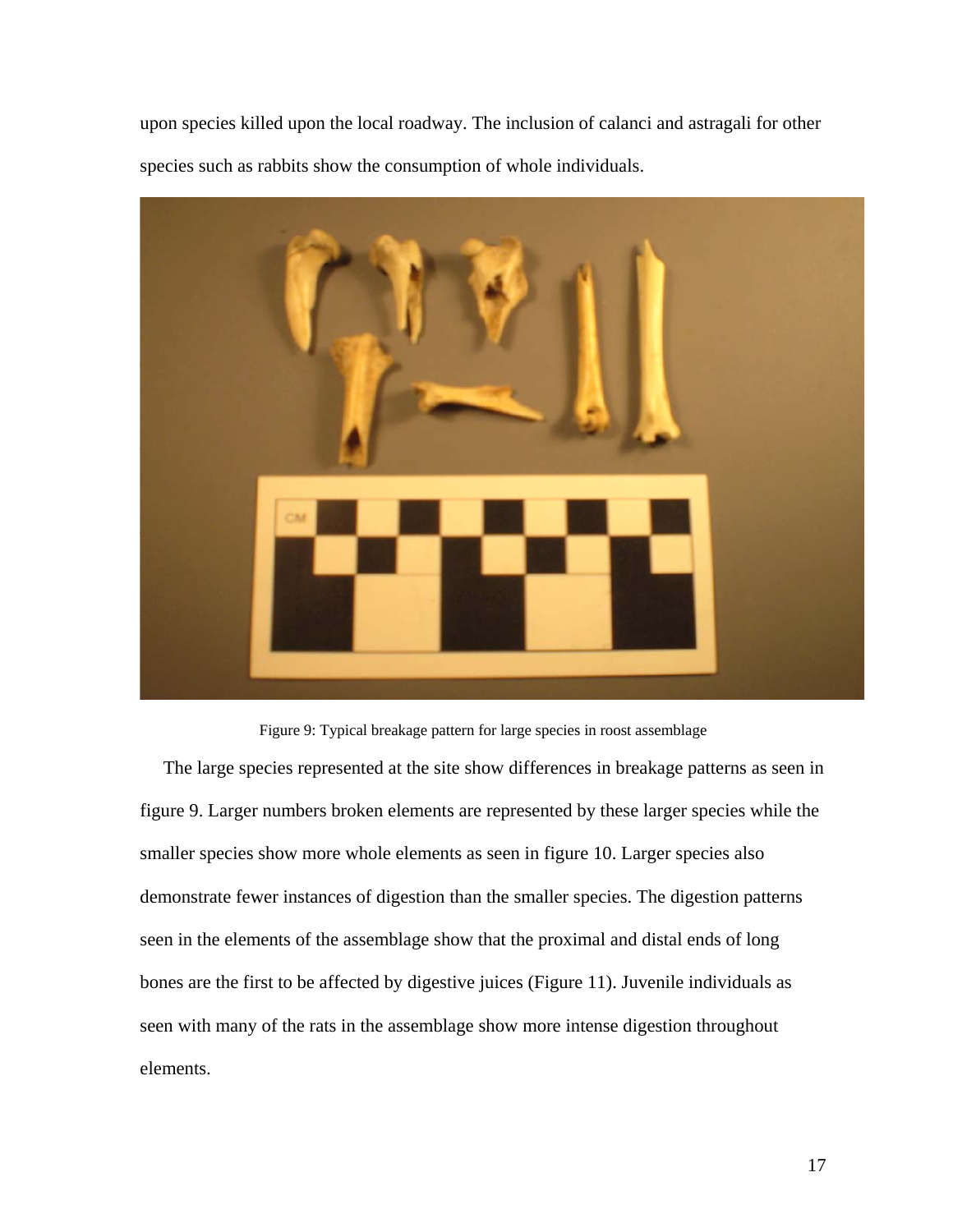

Figure 10: Typical breakage patterns for small species in the roost assemblage



Figure 11: Digestion patterns for elements from the roost assemblage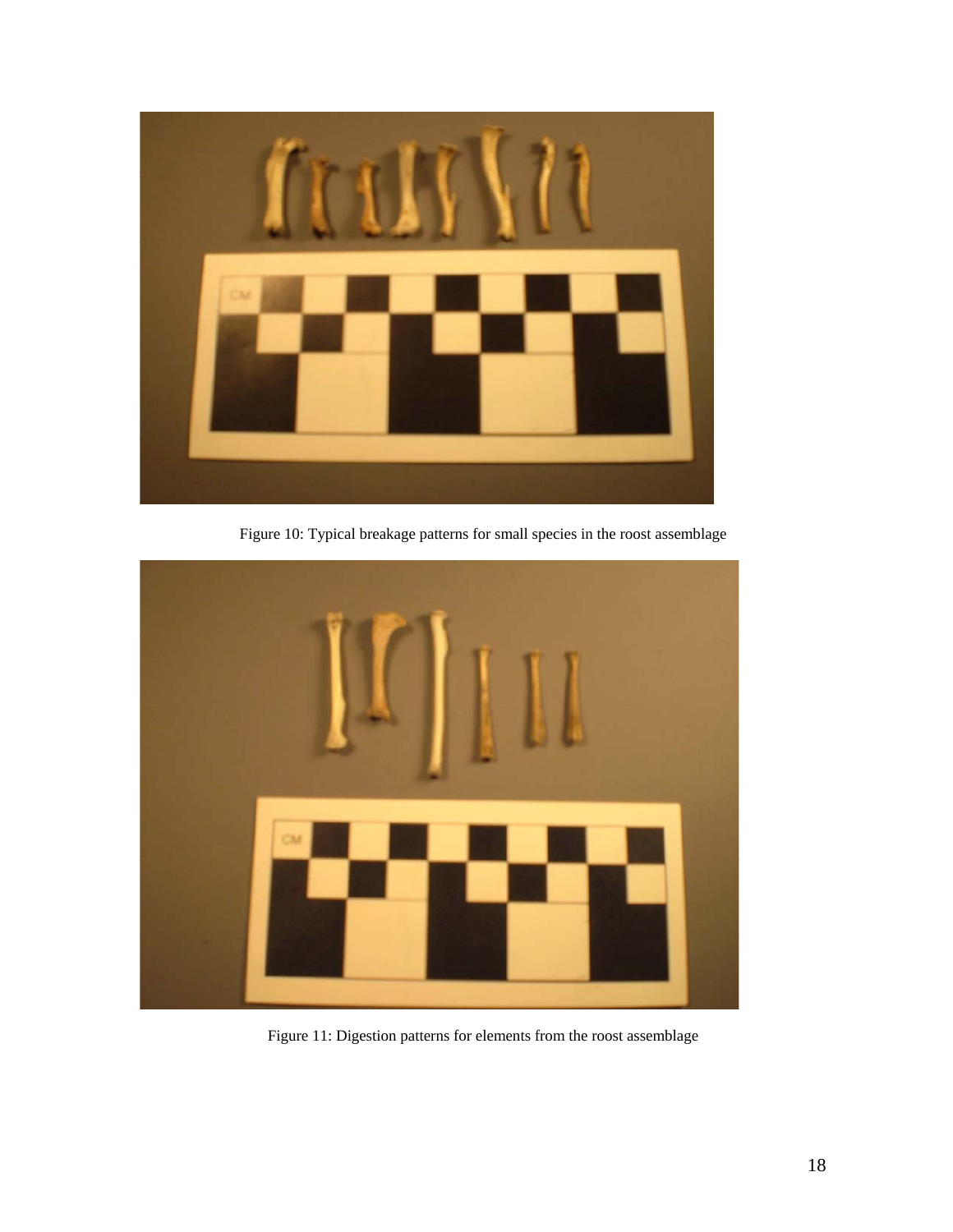## **Results and Discussion**

## Taphonomic Analysis

 The percent present (PP) for the Gottschall and excavated owl/raptor roost assemblages was calculated using the following formula:

# PP = NISP observed/NISP expected

The expected NISP (Number of Identified Specimens) was calculated by doubling the MNI determined for each assemblage (Kusmer 1990:630). This figure measures the relative representation of the skeletal elements recovered from pellet assemblages. Kusmer argued that PP figures for large owl pellet assemblages would remain high and his study showed PP figures that ranged from 0.61 to 1.00 (Kusmer 1990:630). Table 1 illustrates that the excavated owl/raptor roost from Vernon County, Wisconsin does not match Kusmer's assemblage figures. Similarly, the PP figures from Gottschall and

| Element  | <b>Entire Roost</b> | Sm. Mammal | Gottschall | Westbury |  |
|----------|---------------------|------------|------------|----------|--|
| Maxilla  | 0.37                | 0.97       | 0.21       | 0.30     |  |
| Mandible | 0.51                | 0.54       | 0.85       | 0.11     |  |
| Scapula  | 0.15                | 0.04       | 0.07       | 0.03     |  |
| Humerus  | 0.58                | 0.49       | 0.23       | 0.24     |  |
| Radius   | 0.22                | 0.04       | 0.12       | 0.06     |  |
| Ulna     | 0.38                | 0.16       | 0.12       | 0.10     |  |
| Pelvis   | 0.45                | 0.22       | 0.10       | 0.04     |  |
| Femur    | 0.72                | 0.33       | 0.35       | 0.23     |  |
| Tibia    | 0.53                | 0.12       | 0.27       | 0.22     |  |
| Fibula   | 0.07                | 0.01       | 0.06       | N/A      |  |

Table 1: Representation of paired skeletal elements for discussed assemblages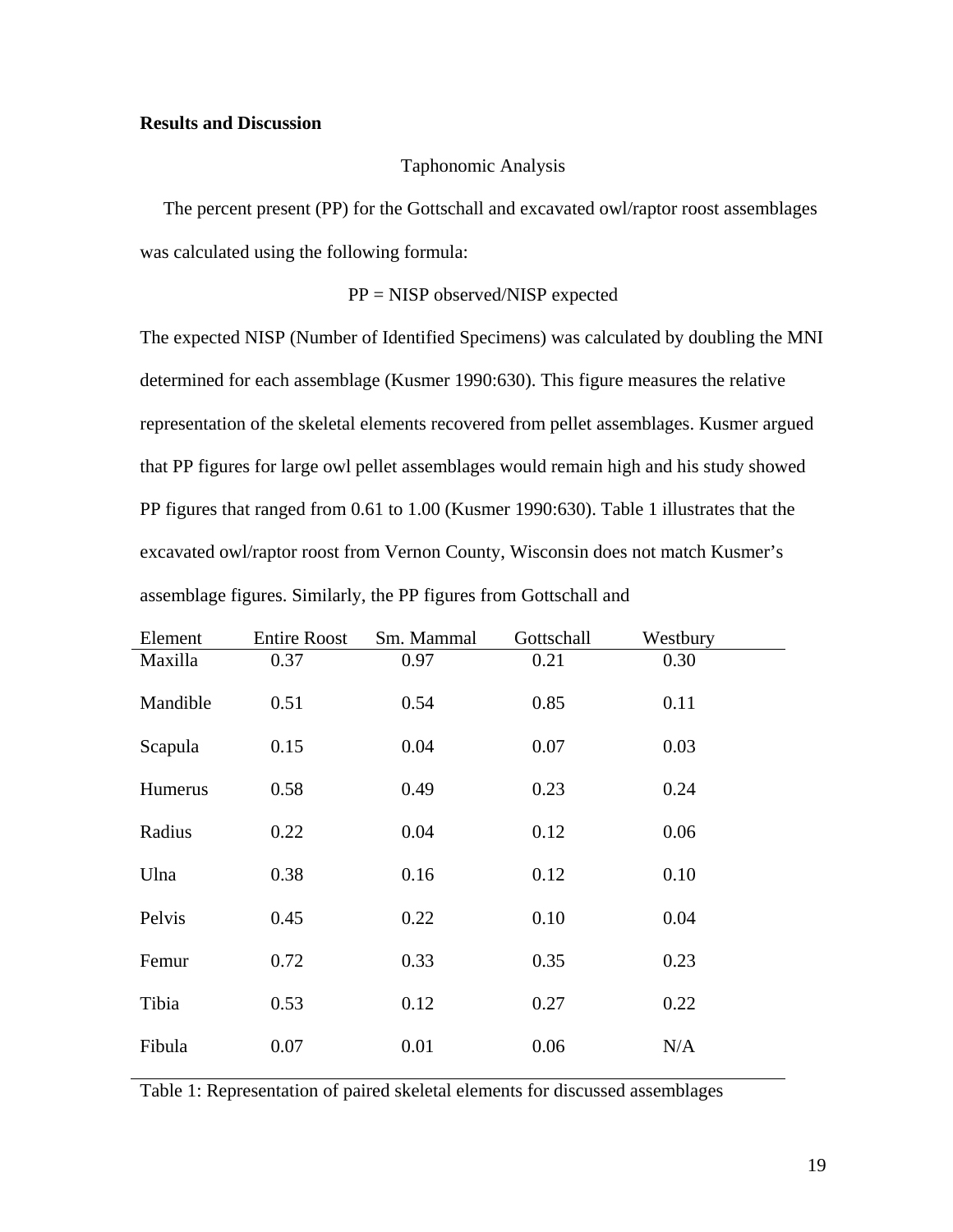another study from Westbury, England (Andrews 1990) do not match Kusmer's findings overall. Another set of PP figures for the excavated owl/raptor roost was determined for only those mammals identified that were small enough to be swallowed whole by owls since Kusmer argued that this factor was determinate for his derived PP figures (Kusmer 1990:630). A similar study performed by Rebecca Terry also illustrated similar PP figures to Kusmer's study for the same factor (Terry 2004). However, these new PP figures illustrated that high PP figures were not necessarily indicative of roost pellet assemblages. This lack of high PP figures for the excavated owl/raptor roost, Gottschall, and the Westbury assemblages may indicate that geographic location may play a factor in the preservation of skeletal elements due to soil, climatic, watershed, and other conditions. Discrepancies between the PP figures for the small mammal component owl/raptor roost and Gottschall were also present. While many of the lowest PP figures were for similar skeletal elements, the PP figures were lower for many in the owl/raptor roost. Humeri, ulnae, and maxillas had higher PP figures for the owl/raptor roost than for the Gottschall assemblage and the Gottschall assemblage had significantly higher PP values for mandibles. This discrepancy is unlikely to be linked to a lack of preservation since these some of these elements are more robust in nature than others. Also, there are discrepancies between the Westbury and Gottschall assemblages which both have similar postdepositional histories. This suggests that the deposition of paired skeletal elements differed for these assemblages.

 Table 2 lists the relative completeness of the above mentioned skeletal elements for the entire and small mammal component of the owl/raptor roost, Gottschall, and the Westbury study (Andrews 1990). Kusmer's study found that large owl pellet assemblages showed a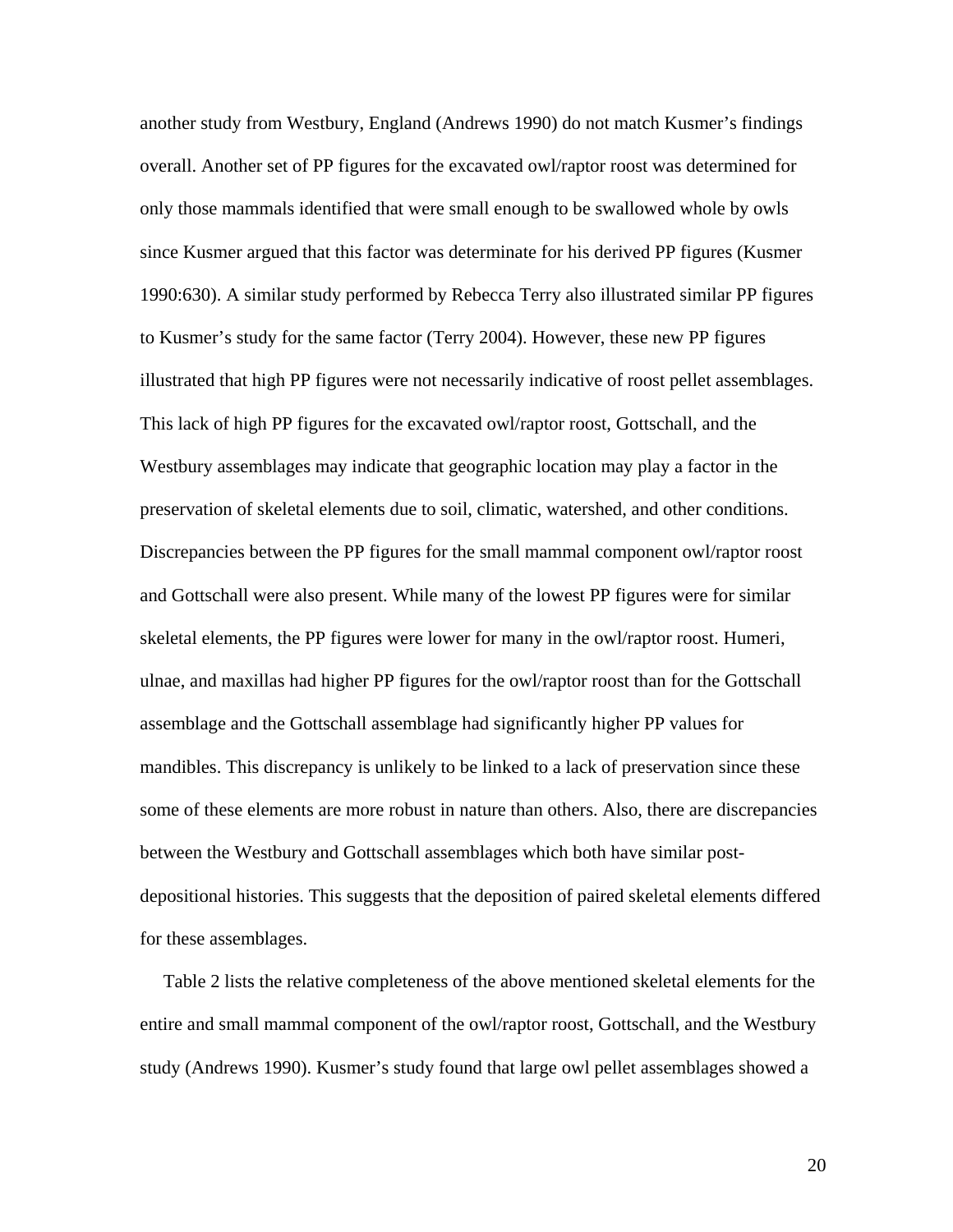high percent of element completeness (67-100%) for all elements except scapulas (Kusmer 1990:630-633). The owl/raptor roost and the Westbury study, however, have low percent of whole elements in the assemblages (Andrews 1990). This may again indicate the conditions for variable geographic regions may alter the taphonomic signature of an assemblage. The Westbury study was conducted in non-cultural cave deposits which suggest that burial would affect the preservation of complete skeletal elements (Andrews 1990). A study performed by Naomi Smoke and Peter Stahl demonstrated that sediment type and overburden will significantly alter the completeness and observed breakage patterns in pellet assemblages (Smoke and Stahl 2004). This pattern is not illustrated in the Gottschall assemblage. The percents of whole elements are

| Element  | <b>Entire Roost</b> | <b>Small Mammal</b> | Gottschall | Westbury |  |
|----------|---------------------|---------------------|------------|----------|--|
| Maxilla  | 1%                  | 14%                 | 37%        | N/A      |  |
| Mandible | 23%                 | 14%                 | 28%        | N/A      |  |
| Scapula  | 0%                  | 0%                  | 21%        | N/A      |  |
| Humerus  | 34%                 | 55%                 | 48%        | 8%       |  |
| Radius   | 64%                 | 95%                 | 36%        | N/A      |  |
| Ulna     | 44%                 | 68%                 | 46%        | 5%       |  |
| Pelvis   | 2%                  | 10%                 | 16%        | N/A      |  |
| Femur    | 30%                 | 77%                 | 48%        | 8%       |  |
| Tibia    | 10%                 | 54%                 | 45%        | 14%      |  |
| Fibula   | 7%                  | 0%                  | 50%        | N/A      |  |
|          |                     |                     |            |          |  |

Table 2: Percent completeness of skeletal elements

higher for several of the less robust represented elements. The Gottschall assemblage was subject to similar overburden and sediment type as discussed in Smoke and Stahl's study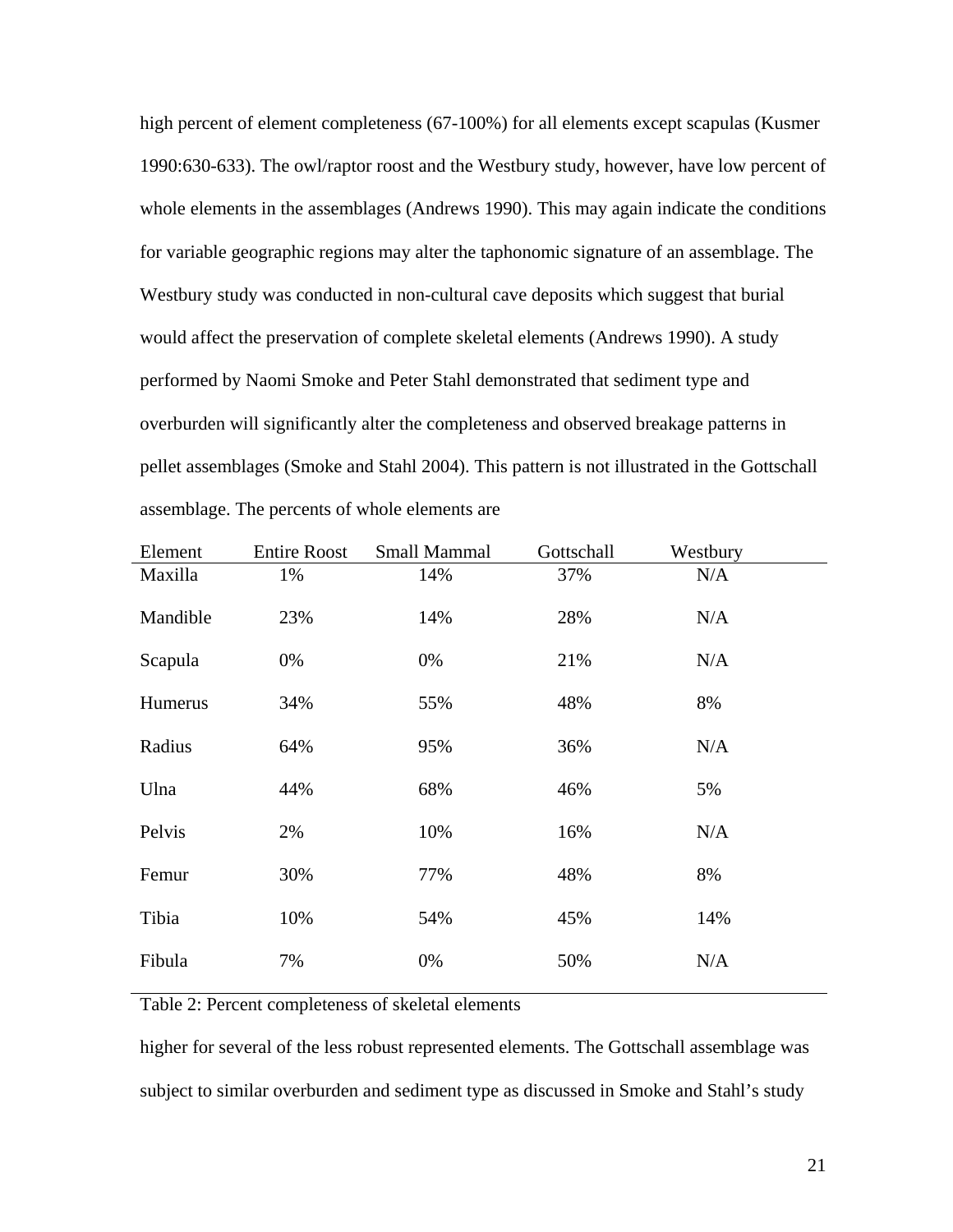(Smoke and Stahl 2004). In addition to their experiment on overburden and sediment type on owl pellets, Smoke and Stahl subjected whole undigested elements to the same tests. Their study found that undigested elements retain more of their completeness than do elements subjected to digestion by owls (Smoke and Stahl 2004). This conclusion and the relative high percent of whole elements for the Gottschall assemblage suggest that pellet deposition was not a factor at the Gottschall site.

 Graphs 1-4 demonstrate the relative frequency of skeletal elements for the owl/raptor roost, Kusmer's study, Gottschall, and the Westbury study. Kusmer's study showed that



Graph 1: Relative Frequency of Skeletal Elements for Kusmer Study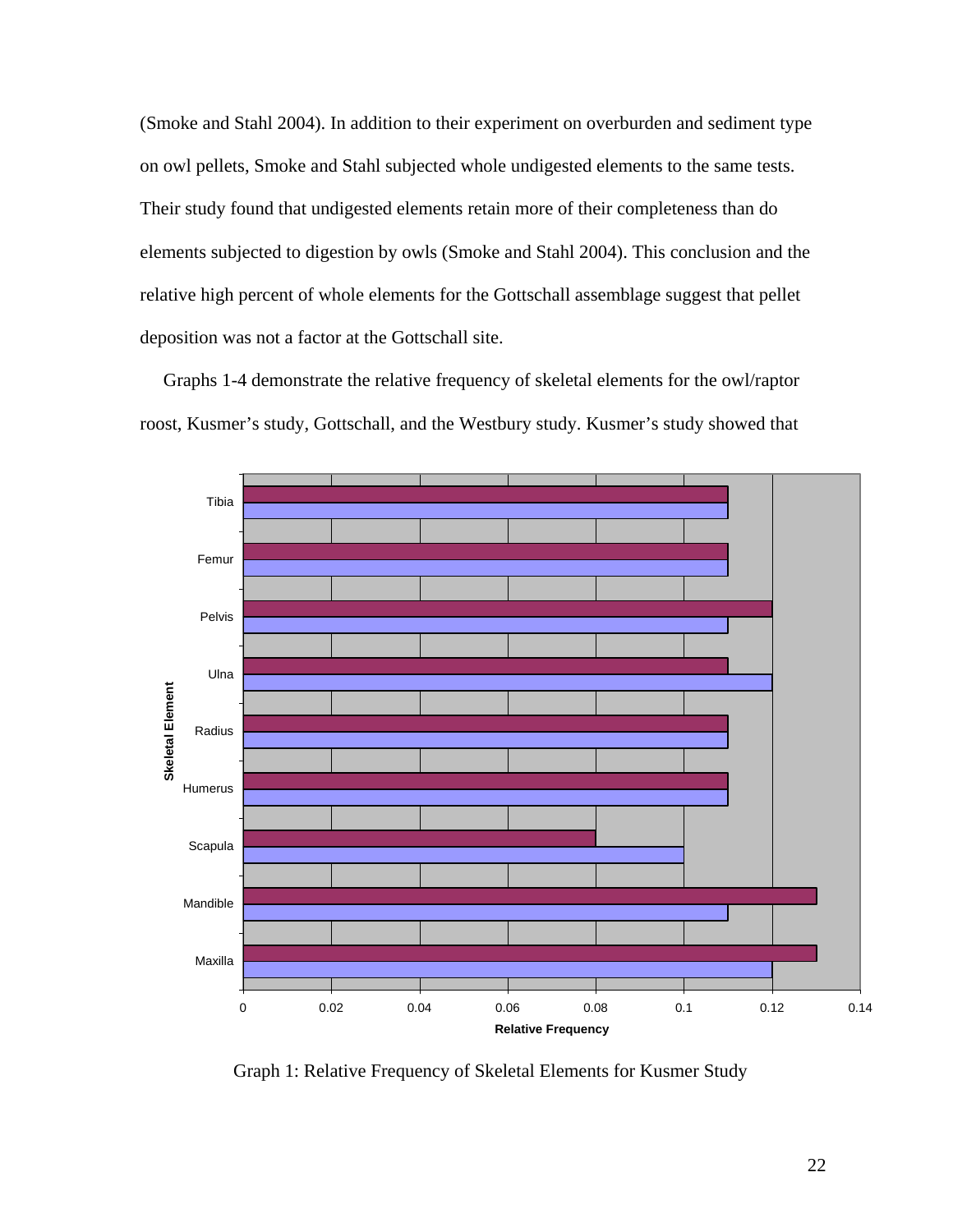skeletal elements were mostly equal in their relative frequency (Kusmer 1990:632). This pattern is not illustrated by the excavated owl/raptor roost, the Gottschall assemblage, or the Westbury study (Andrews 1990). While the effect of burial over an extended period of time on the relative frequency of elements may be argued, the excavated owl/raptor



 Graph 2: Relative Frequency of Skeletal Elements for Owl/Raptor Roost illustrates relative frequency patterns similar to Gottschall and the Westbury study. Therefore, the data suggests again that geographic factors may alter the taphonomic signature of a pellet assemblage. The relative frequencies of the Gottschall and Westbury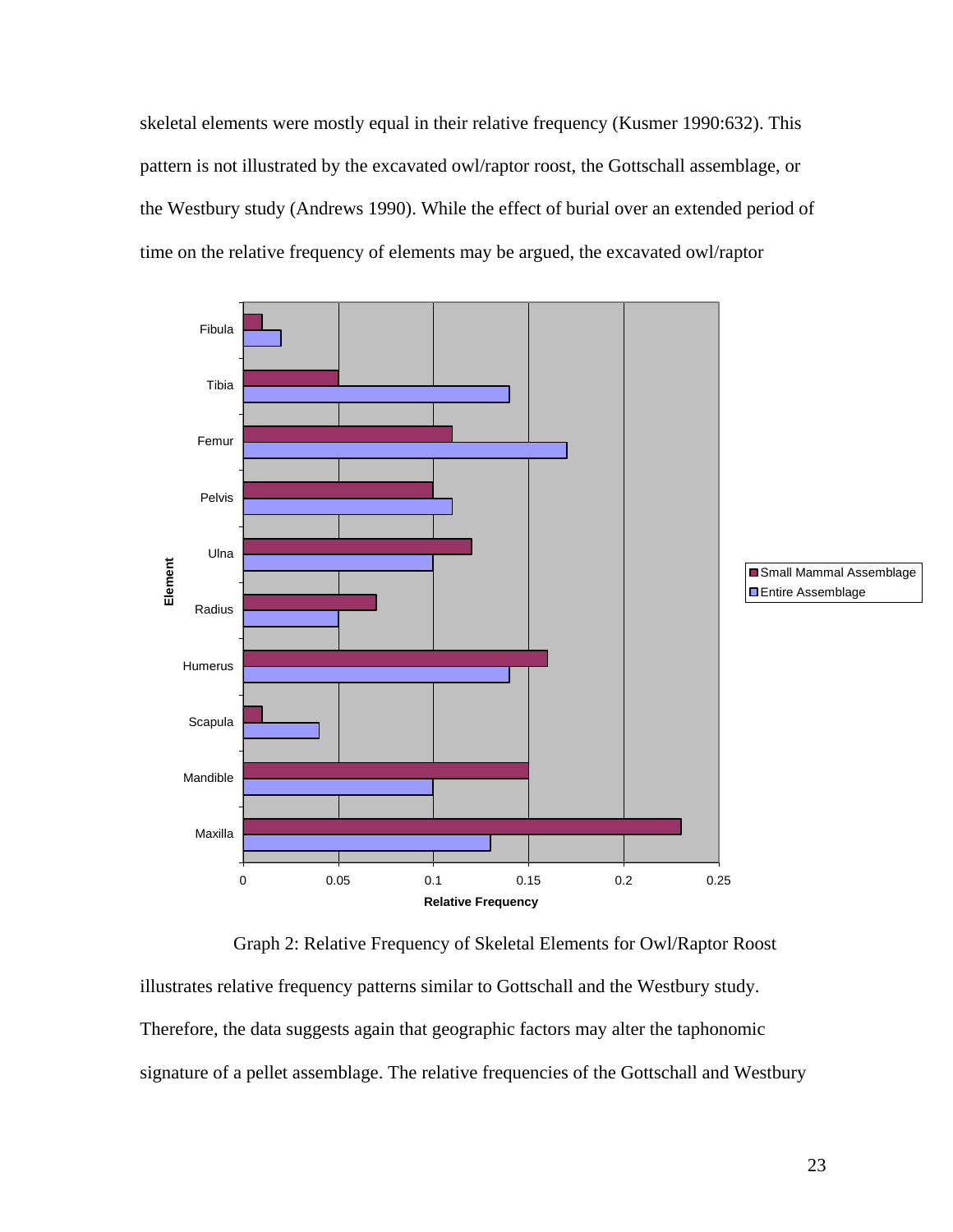assemblages differ with respect to mandibles, maxillas, humeri, and tibias. This discrepancy suggests that owl pellet deposition may not have been a factor at the



Graph 3: Relative Frequency of Skeletal Elements for the Gottschall Site

Gottschall site.

 Finally, the relative frequency of skeletal elements was subjected to a statistical analysis. Table 3 presents the variance and standard deviation of the relative frequency of elements for the above studies. The standard deviation and variance for the excavated owl/raptor roost, Gottschall, and the Westbury study (Andrews 1990) all present are much greater than Kusmer's study (Kusmer 1990:633). Therefore, geographic factors are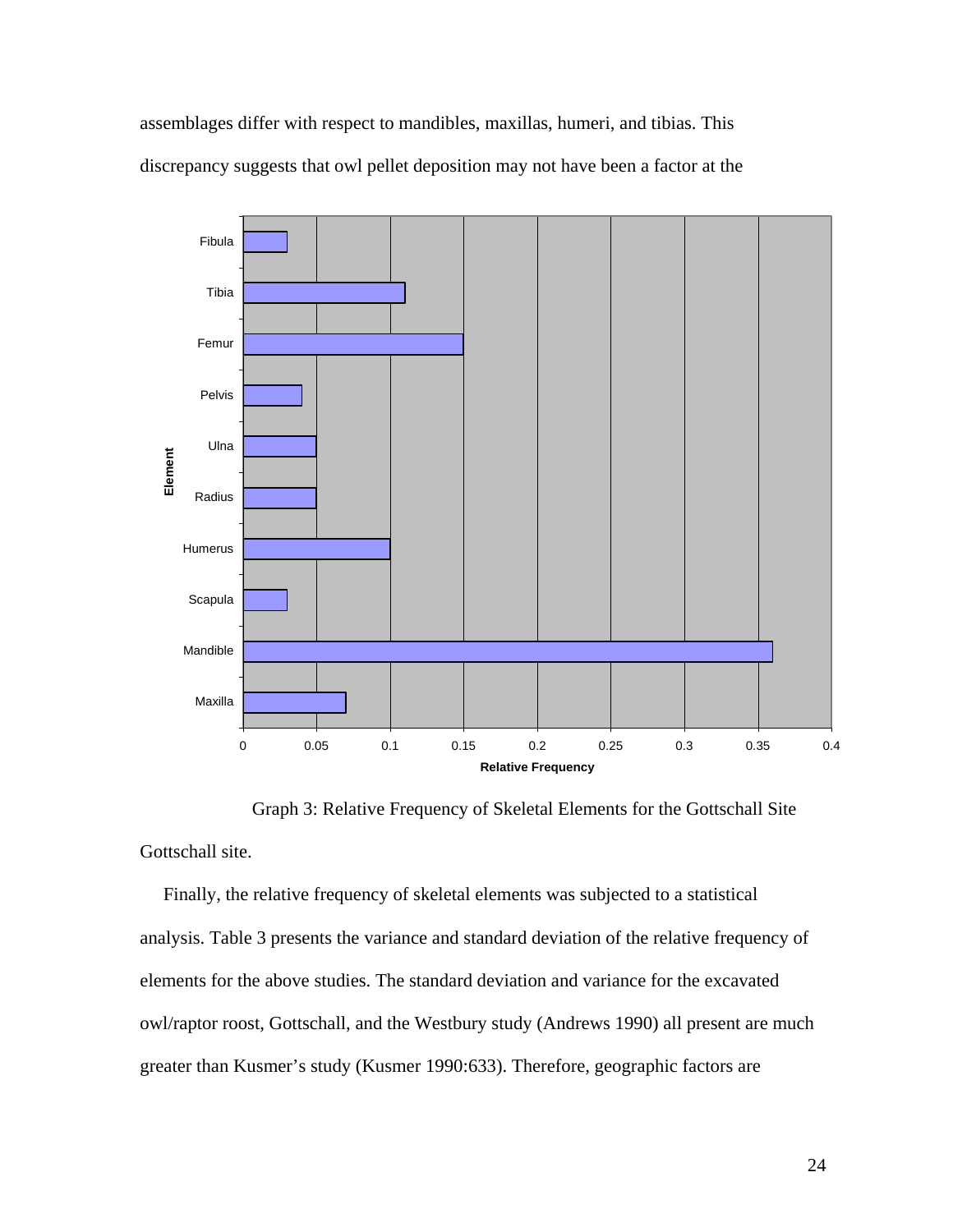indicated (as above) in the derivation of the taphonomic signature of owl pellet assemblages. The F-test results in the comparison of the various studies shows that the



Graph 4: Relative Frequency of Skeletal Elements for the Westbury Study

| Entire Roost Sm. Mam. Gottschall Kusmer 1 Kusmer 2 Westbury |        |       |      |        |       |
|-------------------------------------------------------------|--------|-------|------|--------|-------|
| Variance 4.222 10.336 9.943                                 |        |       | 1.82 | $-1.2$ | 5.536 |
| Std. Dev. 6.497                                             | 10.167 | 9.971 | 1.43 | $\Box$ | 7.441 |

Table 3: Standard Deviation and Variances for Relative Frequency of Elements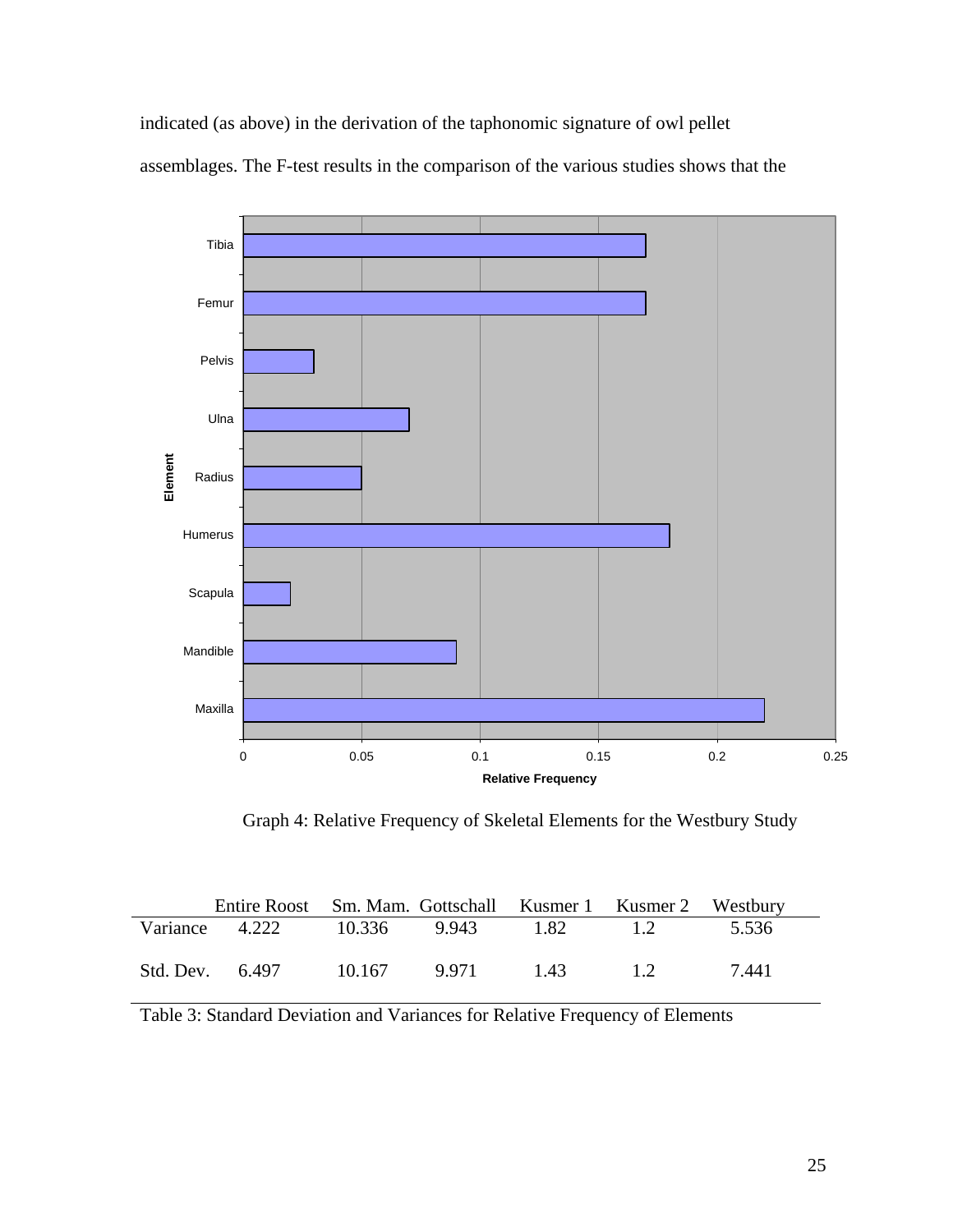variances of the compared studies are significantly similar for the Kusmer Study vs. Westbury study test (p=0.00000006) and owl/raptor roost vs. Kusmer Study test (p=0.00000000458). However, the results of the comparison of the Gottschall site vs. the Westbury Study test ( $p=0.21$ ) and the Owl/raptor roost vs. the Gottschall site test ( $p=0.48$ ) indicate that the assemblage variances were not significant. Therefore, the Gottschall assemblage signature does not match the taphonomic signature of an owl pellet depositional site.

## Environmental Reconstruction

## *Descriptions of Preferred Habitat by Species*

#### Blarnia brevicauda

 The short-tailed shrew has a relatively unrestricted habitat as long as sufficient surface litter is present. This species inhabits various woodlands, marshes, swamps, and the boarders of fields, prairies, and other grassland habitats but generally avoids open water (Jackson 1961:42-55, Hazard 1982:25-27). Short-tailed shrew populations fluctuate significantly with the availability of sufficient prey species (mostly insects but also mice). A study has shown that this species fluctuates from 0.8 to 2.2 shrews per acre (Blair 1940:287-288). Of significance, the short-tailed shrew is a good measure of the local moisture content since it requires a moist environment in order to produce a viable population (Jackson 1961:44-45, Hazard 1982:26, Blair 1940). The restriction of their home range to 0.8 acres for females and up to 4.43 acres for males allows for an interpretation of the relative moisture content of the habitat within which they were found (Blair 1940:287)

#### Geomys bursarius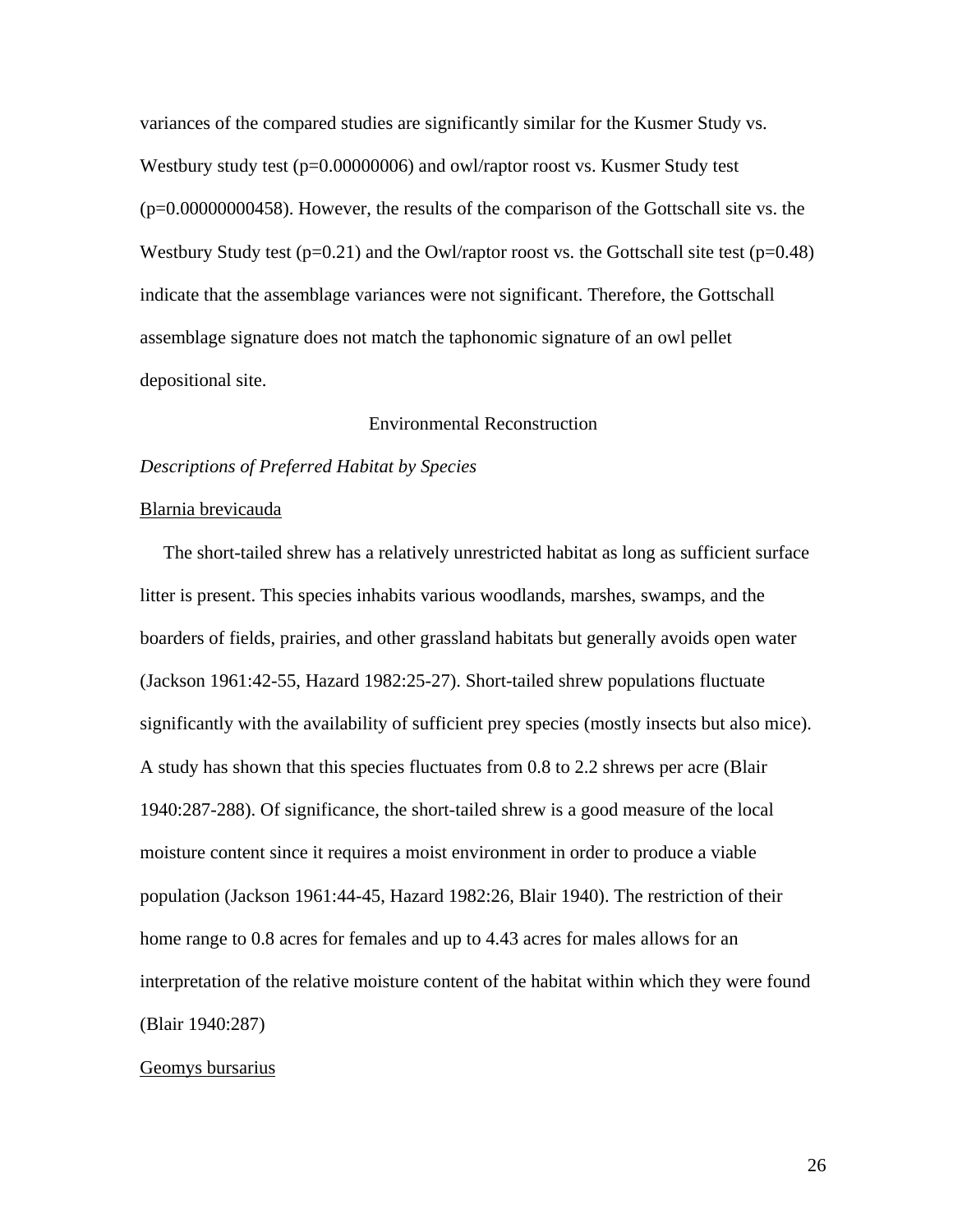The plains pocket gopher is found in tall and short grass prairie environments as well as open woodland habitats. It prefers loose sandy or soft loam soils in which it produces extensive burrows (Jackson 1961:185-190, Hazard 1982:76-78, Stoner 1918:108-122). Archaeologists have extensive experience with the disturbance that these species can produces at archaeological sites. The Gottschall site shows evidence of this burrowing disturbance (Salzer 2001:9) and therefore only elements recovered within a solid provenience were utilized in this study.

#### Glaucomys volans

 The southern flying squirrel is associated with woodlands of deciduous trees or mixed hardwood and conifer if the hardwood trees are dominate. They require a density of canopy sufficient to allow them to glide from tree to tree. Therefore, they are more closely associated with a closed canopy habitat. Of particular interest to this study, the southern flying squirrel is an exclusively nocturnal species. They are rarely glimpsed due to this predilection and their presence ion the Gottschall assemblage, therefore, may be linked to owl predation (Dolan and Carter 1977, Hazard 1982:71-73, Jackson 1961:175-180, Stoner 1918:17-19).

#### Microtus ochrogaster

 The prairie vole is a species exclusive to open grassland /prairie habitats. It inhabits treeless and dry environment that are mostly undisturbed in nature. The prairie vole has been reported to avoid the sharing of habitat with the meadow vole (Microtus pennsylvanicus) (Hazard 1982:95-96, Jackson 1961:236-239, Stoner 1918:87-91) However, an ecological study by David Lewis found that sympatic populations, when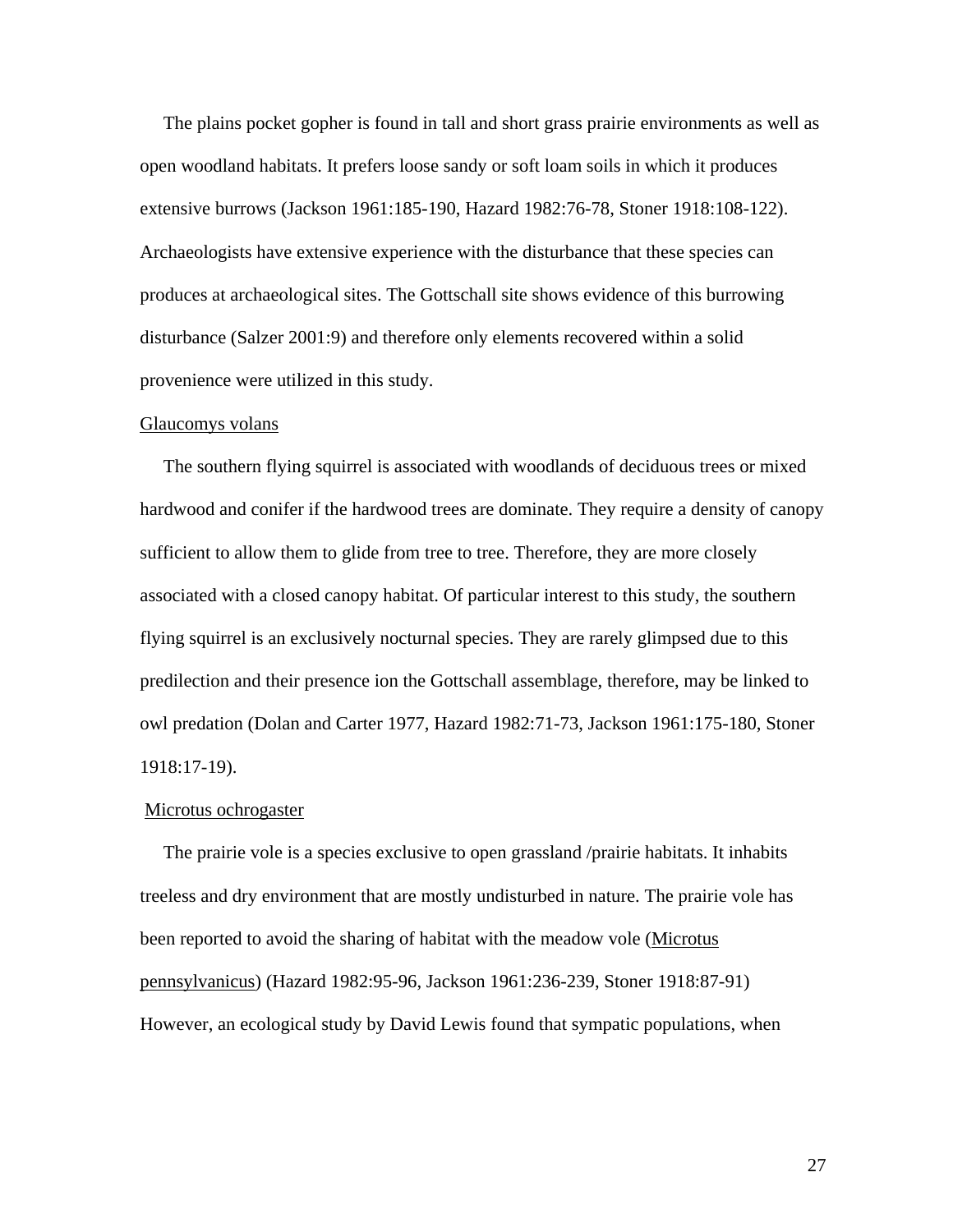present, are formulated upon soil moisture. The prairie vole will inhabit drier soils of an inhabited area while moister soils are allocated to the meadow vole (Lewin 1968).

#### Microtus pennsylvanicus

 The meadow vole, as noted above, is associated mostly with moist grasslands and meadows. They are also generally found along the grassy edges of permanent water such as lakes, ponds, bogs, and marches. Meadow voles are also found within open woodlands as long as sufficient ground cover is present (Hazard 1982:92-94, Jackson 1961:229-235, Reich 1981, Stoner 1918:78-87)

#### Peromyscus leucopus

 The white-footed or wood mouse is associated with deciduous woodlands and their brushy grassland boarders especially log strewn woodlands near rivers or streams. While the white-footed mouse may be associated with grassland habitats, it is never without close association with wooded habitats. The white-footed mouse is also associated with rocky outcrops where many cracks and cavities are present. It is more tolerant of open woodland habitats than other species and its populations will thrive to a greater extent (hazard 1982:86-88, Jackson 1961:216-219, Stoner 1918:69-73).

#### Peromyscus maniculatus

 The prairie deer mouse is associated with open and dry meadows, grasslands, and prairies. Deer mouse populations are highest in areas of little of no ground cover, although it s sometimes found it areas of light brush. It is seldom found in woodland habitats (Hazard 1982:85-86, Jackson 1961:213-215, Stoner 1918:73-76).

## Scalopus aquaticus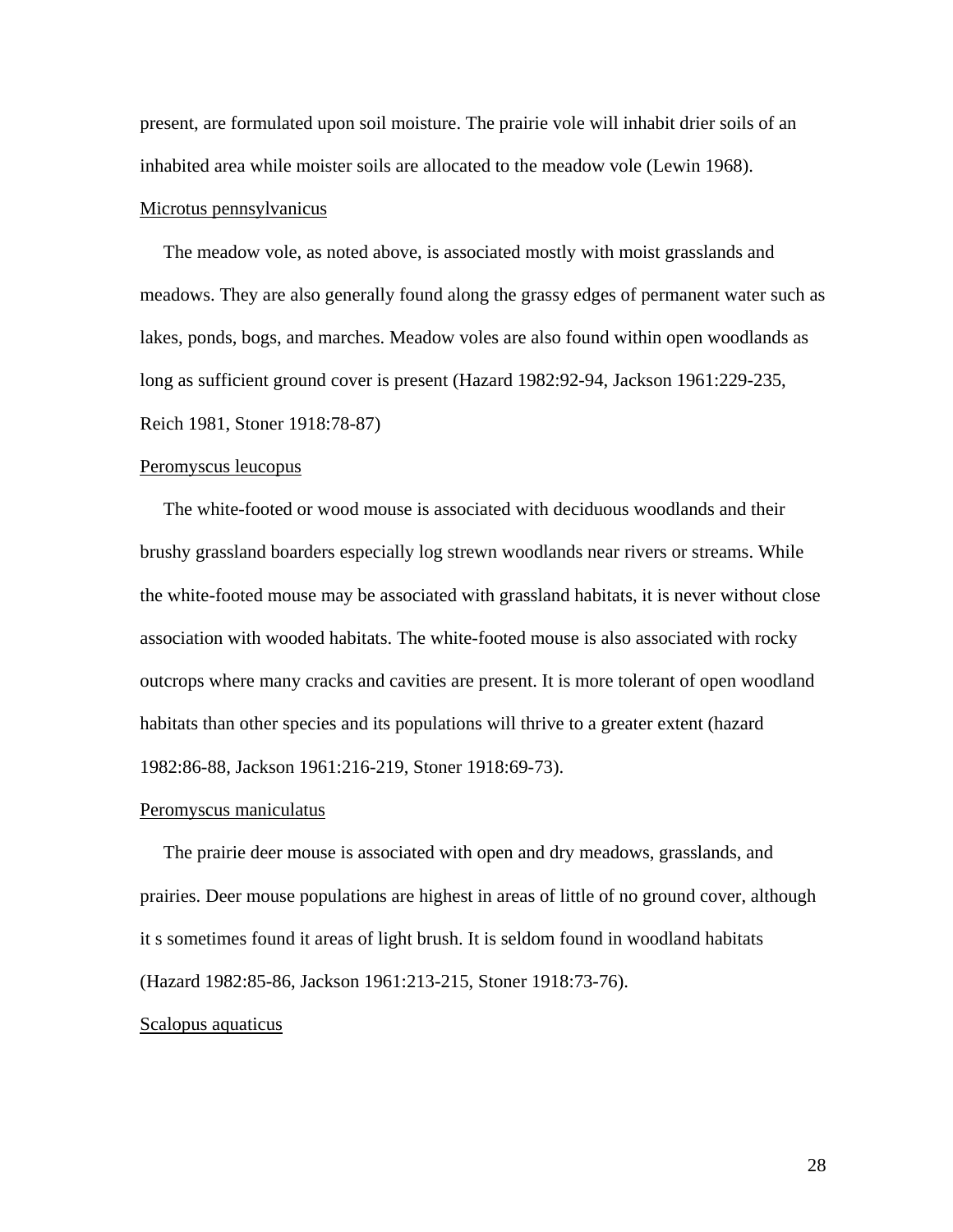The eastern mole is found in prairies, grassland, meadows, and woodlands with loose sandy soil. Their range is closely associated with the moisture of the soil. The eastern mole prefers areas with moist soil but will avoid soils that are too waterlogged (Hazard 1982:28- 29, Jackson 1961:61-67).

#### Sciurus carolinensis, Sciurus niger

The gray squirrel (Sciurus carolinensis) is associated with hardwood forests particularly near river bottoms, watercourses, and rocky outcrops. The fox squirrel (Sciurus niger) is also associated with woodlands but prefer more open wooded areas with little brush. When these species are sympatric, they will tend to avoid the other. The gray squirrel will inhabit the denser, brushy, closed canopy woodlands while the fox squirrel will remain in the open woodland areas (Hazard 1982:63-69, Jackson 1961:155-169, Stoner 1918:19-24)

## Spermophilus tridecemlineatus

 The thirteen-lined ground squirrel is a primarily found in prairies, grasslands, and meadows. However, it is also occasionally found in open woodlands when there is sufficient grassy cover. It is rarely if ever found in dense woodlands. The thirteen-lined ground squirrel will also avoid wet, swampy ground (Hazard 1982:60-62, Jackson 1961:130-138, Stoner 1918:29-36).

#### Tamias striatus

 The eastern chipmunk is associated with open hardwood woodland habitats. It is the most terrestrial of the squirrels and will rarely spend any length of time in the trees of their home range. The eastern chipmunk has a typical home range of 1-2 acres but may occasionally extend this range to three acres (Hazard 1982:52-54, Jackson 1961:142-148, Stoner 1918:27-29).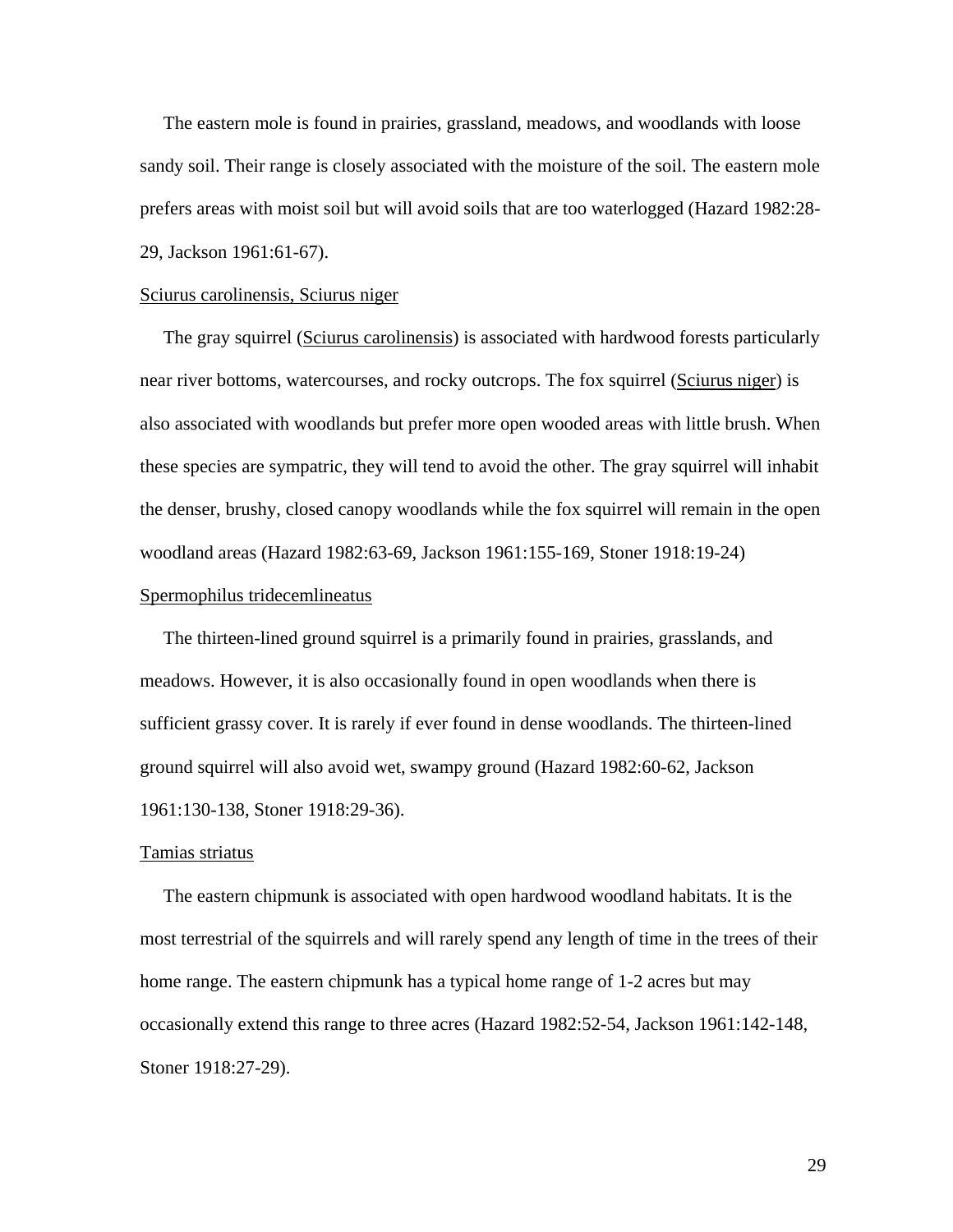# *Results and Discussion*

 Table 4 shows the MNI of the species utilized in this study. Of particular interest are the shifts in number of individuals for the fox and gray squirrel, thirteen-lined ground squirrel, and the eastern chipmunk. The rise in population of the fox squirrel while a population of gray squirrels was present suggests more open canopy woodland was present. This is also suggested the rise in population of the thirteen-lined ground squirrel and eastern chipmunk. This suggests that a shift in the habitats represented at the site

|                               | Level          |              |                |                          |                |                |                 |                |                |                |                |                |
|-------------------------------|----------------|--------------|----------------|--------------------------|----------------|----------------|-----------------|----------------|----------------|----------------|----------------|----------------|
| Taxon                         |                | A B          | $\mathcal{C}$  | D                        | E              | G              | H               | $\mathbf I$    |                | J K L          |                | Total          |
| Blarnia brevicauda            |                |              |                | $\overline{2}$           | $\overline{1}$ | $\sim$         | $\sim$ $-$      | $\blacksquare$ | $\overline{a}$ |                |                | $\overline{4}$ |
| Geomys bursarius              |                |              |                | $\mathbf{1}$             | $\overline{a}$ | $\overline{1}$ | $\overline{a}$  |                |                |                |                | 2              |
| Glaucomys volans              |                |              | $\mathbf{1}$   | $\mathbf{1}$             | $\mathbf{1}$   | $1\quad1$      |                 | $\overline{1}$ | $-1$           |                | $\overline{1}$ | 8              |
| Microtus ochrogaster          |                | 1            | $\mathbf{1}$   | $\overline{\phantom{a}}$ | $\blacksquare$ | $\mathbf{1}$   | $\frac{1}{2}$ - |                | $\mathbf{1}$   | $\mathbf{1}$   | $\mathbf{1}$   | 8              |
| Microtus pennsylvanicus       |                |              |                | $\mathbf{1}$             | $\overline{a}$ | $\overline{1}$ | $\equiv$        |                | $\mathbf{1}$   | $\overline{1}$ |                | 4              |
| Peromyscus leucopus           |                |              |                | $\mathbf{1}$             | $\mathbf{1}$   | $\overline{1}$ | $1 - 2$         |                |                | $\overline{1}$ | $\mathbf{1}$   | 8              |
| Peromyscus maniculatus        |                |              |                |                          |                | $\overline{1}$ | $\overline{a}$  | $\sim$ $-$     | $-1$           | $\overline{a}$ |                | 2              |
| Scalopus aquaticus            |                |              |                |                          | $\mathbf{1}$   | $\overline{a}$ | $\overline{a}$  |                |                | $\mathbf{1}$   |                | $\overline{2}$ |
| Sciurus carolinensis          | $\overline{2}$ | $\mathbf{1}$ | $\overline{1}$ | $\mathbf{1}$             | $\overline{2}$ | $\overline{3}$ | $\overline{1}$  | 3              | $\overline{1}$ | $\overline{1}$ | $\overline{1}$ | 17             |
| Sciurus niger                 |                |              |                | $\mathbf{1}$             | 1              | $\overline{2}$ | 3               | $\mathbf{1}$   | $1 \quad 1$    |                | $\mathbf{1}$   | 11             |
| Spermophilus tridecemlineatus |                |              | $\mathbf{1}$   | $\mathbf{1}$             | $\overline{2}$ | $\mathbf{1}$   | $\mathbf{1}$    | $\mathbf{1}$   | $\mathbf{1}$   | $\overline{a}$ |                | 8              |
| Tamias striatus               | $\mathbf{1}$   | $\mathbf{1}$ | $\mathbf{1}$   | $\overline{2}$           | 3              | $5^{\circ}$    | $\overline{1}$  | $\overline{7}$ | $2 \quad 3$    |                |                | 26             |
| Total                         |                |              |                |                          |                |                |                 |                |                |                |                | 100            |

Table 4: Identified Species MNI by Stratigraphic Level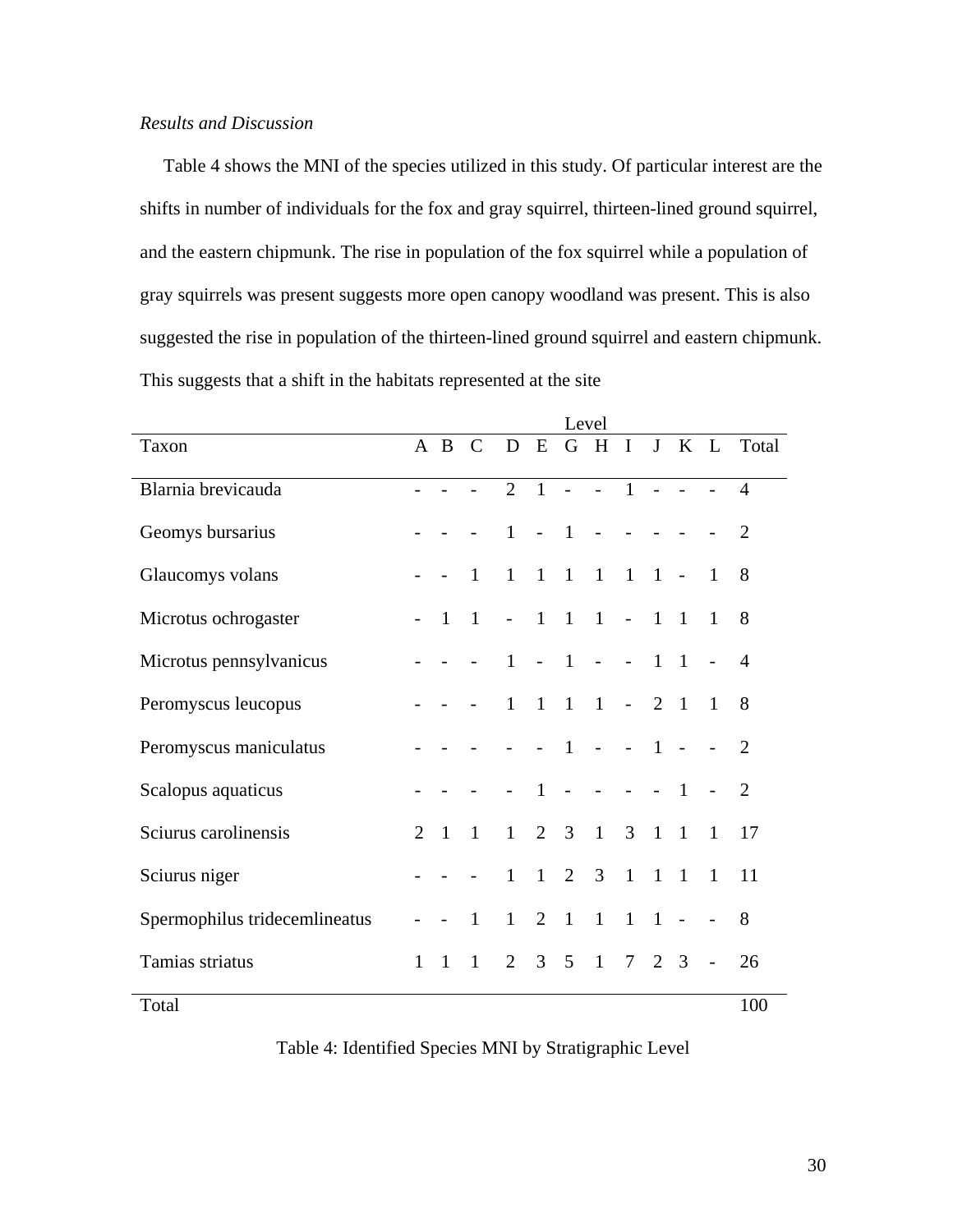occurred during the site's occupation. Graph 5 demonstrates the results from the tabulation of preferred habitats for the identified individuals. The shift from a closed canopy woodland to an open canopy suggests that a change in the climate may have occurred. A shift in the annual precipitation and/or annual temperature may be suggested for this shift. However, the presence of moist soil species such as **B**. brevicauda, S. aquaticus, and M. pennsylvanicus suggests that significant moisture loss to the habitats did not occur. Similarly, the number of dry grassland species such as M. ochrogaster and P. maniculatus do not increase significantly in their representation at the site. Finally, the overall species



Graph5: Relative Representation of Habitats for the Gottschall Site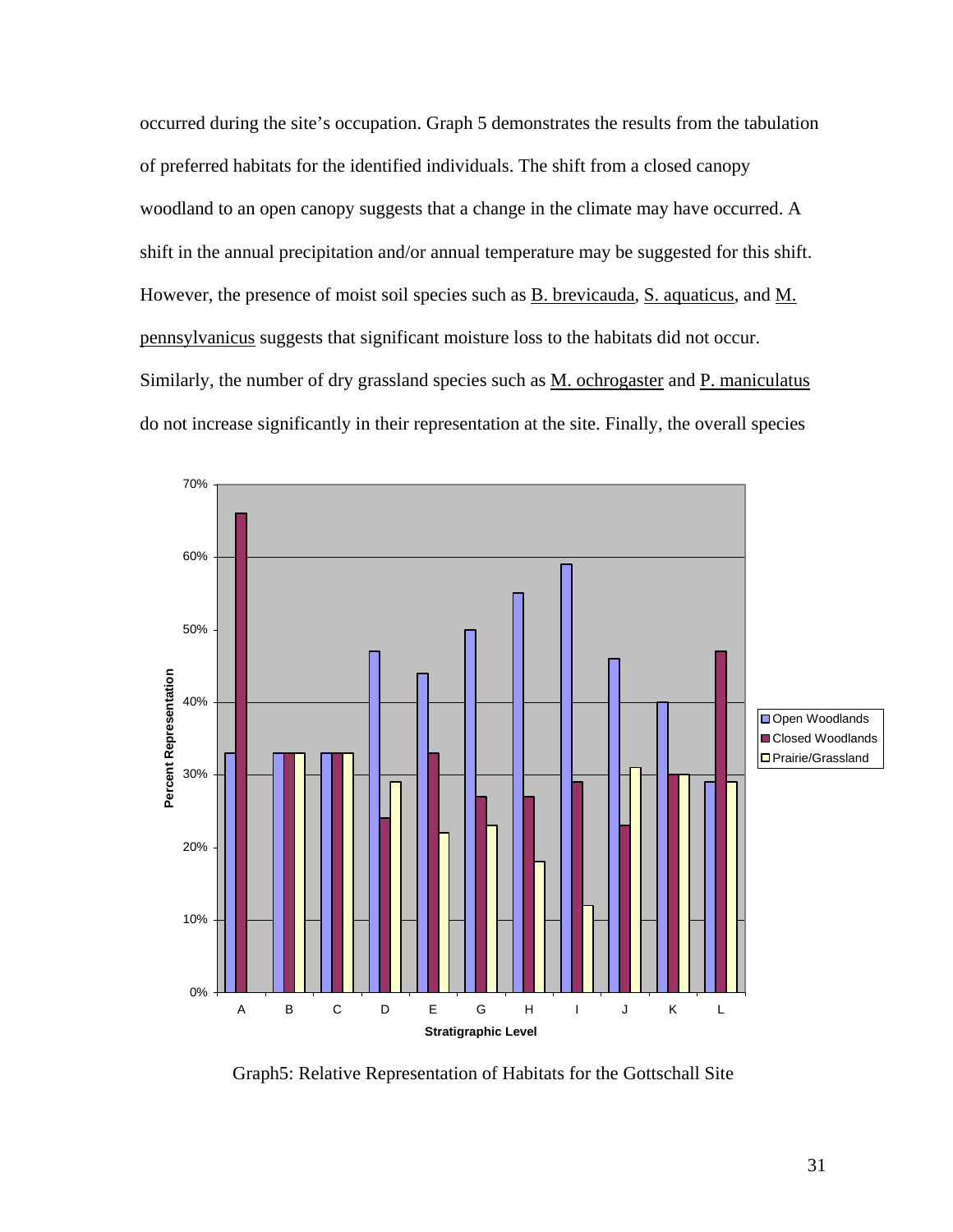composition does not change significantly over the site's occupation. This suggests that climatic changes have not significantly altered the habitat and thereby the species represented at the site.

 There are some indications, however, that permanent water may have been present at the site's location. The presence of  $M$ , pennsylvanicus in levels  $D$ ,  $G$ ,  $J$ , and  $K$  point to the presence of a grassy verge along standing water which is one of their favored habitats. The lack of other examples of this species presence at the site may illustrate that such favorable habitat was not present during these other occupational periods. However, the presence of two identified specimens of B. brevicauda in level D argues against this possibility since the short-tailed shrew generally avoids areas of open water. The presence of two identified specimens of P. leucopus in level J argues that the presence of standing water since this species especially likes wooded areas near rivers and streams. Salzer reports that a ridge was built in level L that was interpreted as a flood control measure which was later breeched in level I (Salzer 2001:13). Salzer also reports that the stream bed is prone to flooding during heavy rains and could be described as "a raging torrent of water" (Salzer 1987:424). Therefore, the presence of standing water is most likely during the occupational periods represented by levels G, J, and K but more research needs to be done concerning the past hydrological history of the site.

 The rise in representation of open woodlands begins at level J and K. These levels represent the end of the Middle Woodland Period and the beginning of the Effigy Mound Culture during the Late Woodland Period (Salzer 2001:5). Similarly, the shift from these open woodlands back to a closed woodland habitat is observed after level D. This period represents the ending of the Late Woodland Effigy Mound Culture and the beginning of the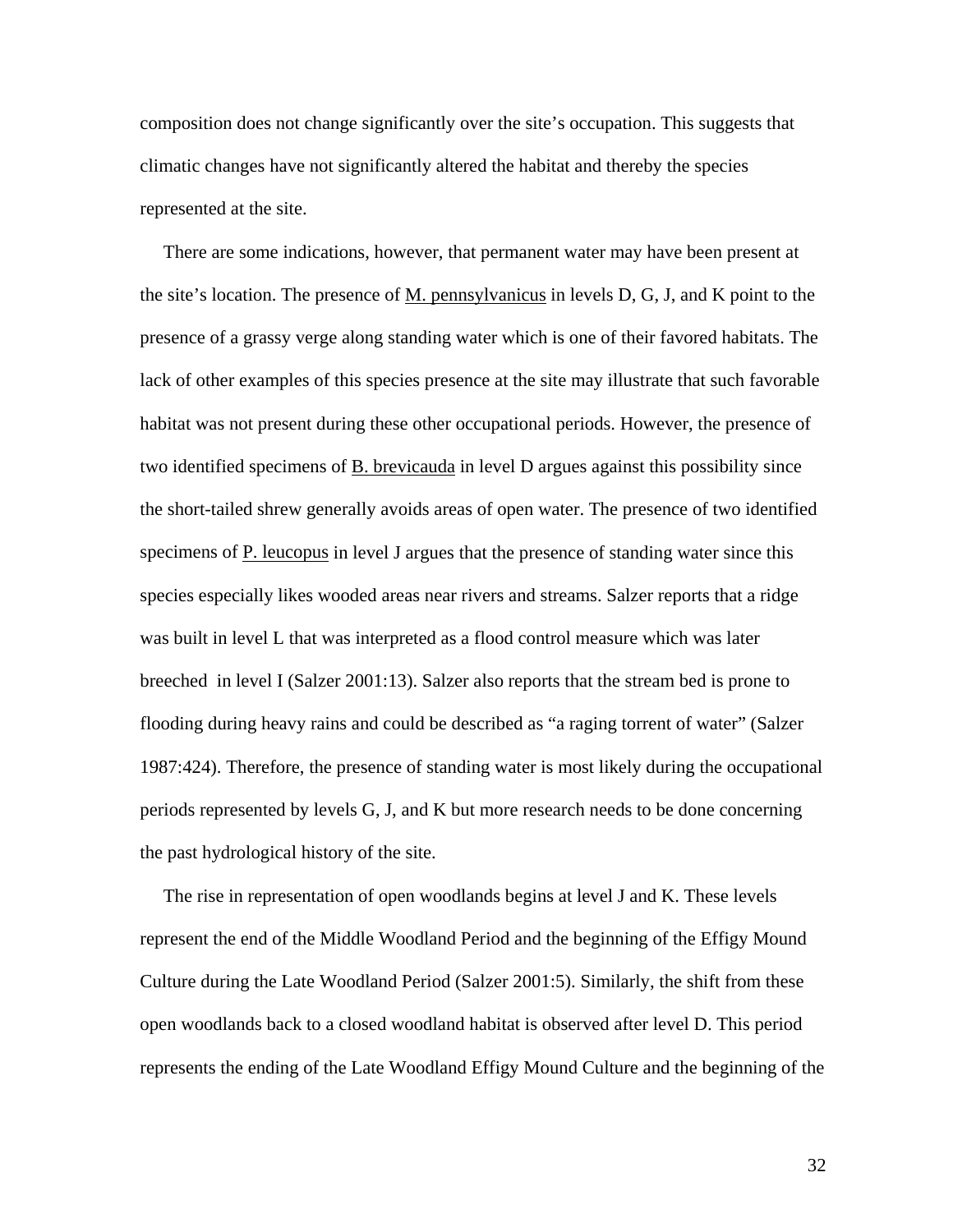Oneota Culture (Salzer 2001:5). It should also be noted that Salzer reports that the lowest portions of level D through level L are the richest in cultural deposits (Salzer 1987:433- 435).

 In their 2006 article, Dr. James Theler and Robert Boszhardt promoted a model concerning the shift from the Effigy Mound Culture to Oneota. They argued that the packing of the Western Wisconsin landscape during the Late Woodland Period led to a restriction of traditional annual rounds (Theler and Boszhardt 2006:443-447). This restriction of annual rounds produced an increased demand upon localized resources and resulted in game sinks (Theler and Boszhardt 2006:451-452). In addition, this restriction of territory would have placed a higher demand upon the local woodlands for firewood. When the supply of fallen wood was insufficient, the local populations began to girdle trees to meet their demands. This girdling in the reduction, along with the annual burning of prairie and grasslands, led to the significant reduction in woodlands (Theler and Boszhardt 2006:442, 452-455).

 This model of the Woodland to Oneota transition matches the data recovered from the Gottschall assemblage. As the packing of the landscape progressed, the demand upon the localized woodlands for firewood increased. This would have led to the girdling of trees to meet this demand and, by consequence, the reduction of the density of the woodlands. This produced an increase in the open woodland habitat illustrated by the increase in certain local species. When the shift to Oneota occurred, the demand on the woodland decreased and thereby led to the regeneration of a climax forest. The halting of annual burning by Euro-American settlers would have significantly increased this spread of climax forest as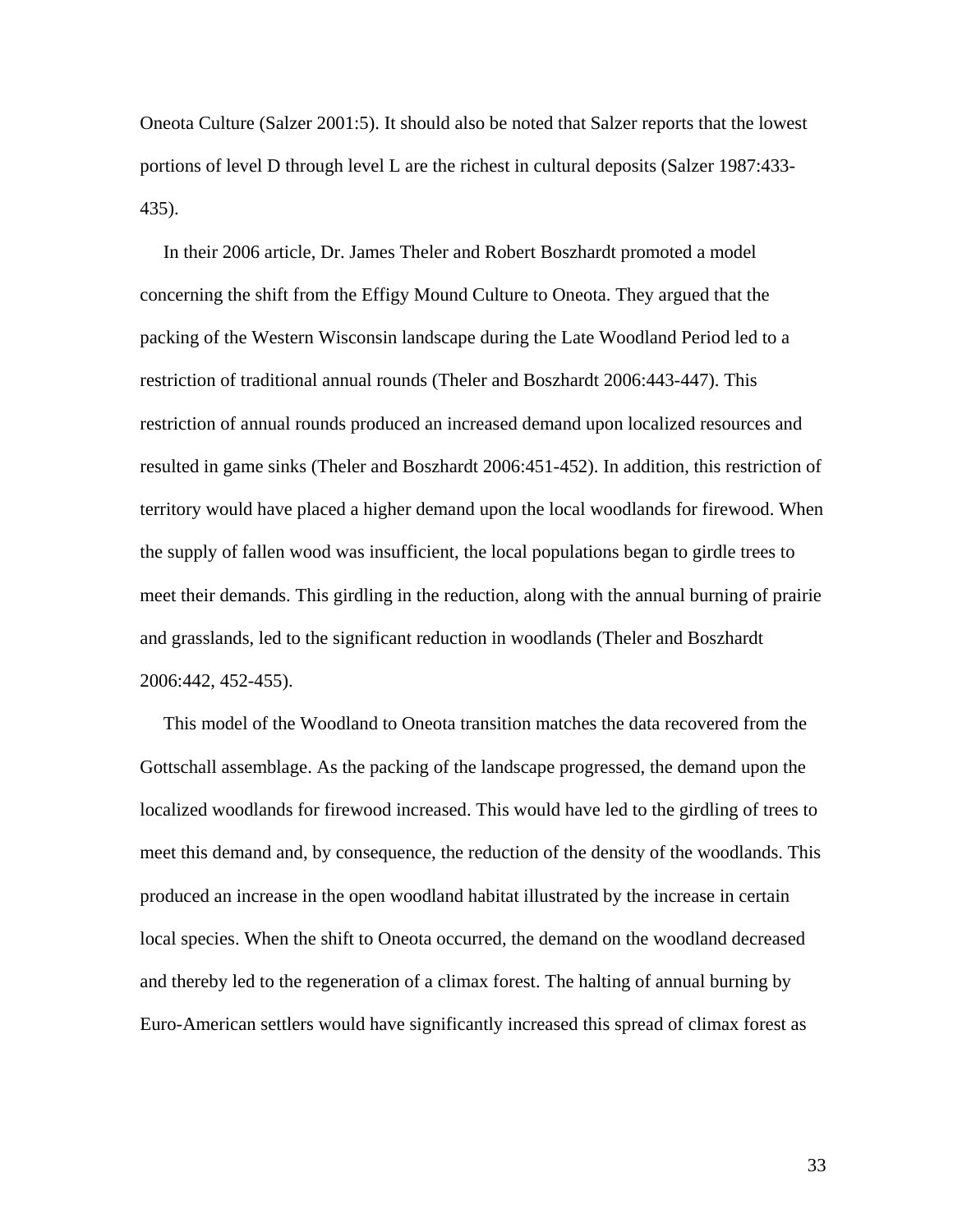shown in the spike of closed canopy woodland habitats in level A (Theler and Boszhardt 2006:443).

## **Conclusions**

The taphonomic analysis produced two major conclusions. The first is that geographic location is critical for an analysis of owl/raptor pellet assemblages. The variation of the modern owl/raptor pellet assemblages (The excavated owl/raptor roost and the Kusmer Study) have been illustrated in many instances. The first is the PP values derived from each assemblage. While the Kusmer study shows a high incident of paired elements (0.61-1.00), the excavated owl/raptor roost shows a more variable incident of these paired elements (0.01-0.97). Similarly, the Kusmer study argued for a high percent of skeletal element completeness (67%-100%). The excavated owl/raptor roost, however, produced more variable levels of element completeness (0%-95%) Finally, the Kusmer study stated that the relative frequency of skeletal elements were relatively equal (8%-13%). However, these figures differed for the excavated owl/raptor roost (2%--23%). Therefore, the geographic region from which an owl/raptor pellet assemblage is derived determines its signature. This leads to the conclusion that studies are necessary to elucidate the many variables for habitats from which such assemblages may be derived.

 The second conclusion of the taphonomic analysis is that the Gottschall small mammal assemblage was not subject to significant or any owl/raptor pellet deposition. The variation of the PP values for the Gottschall site (0-0.85) and the Westbury study (0.06-0.30), which reflected similar long-term burial and overburden pressures, demonstrate differing taphonomic processes. The Westbury study also showed a much lower level of skeletal element completeness than the Gottschall assemblage. Similarly, the relative frequency of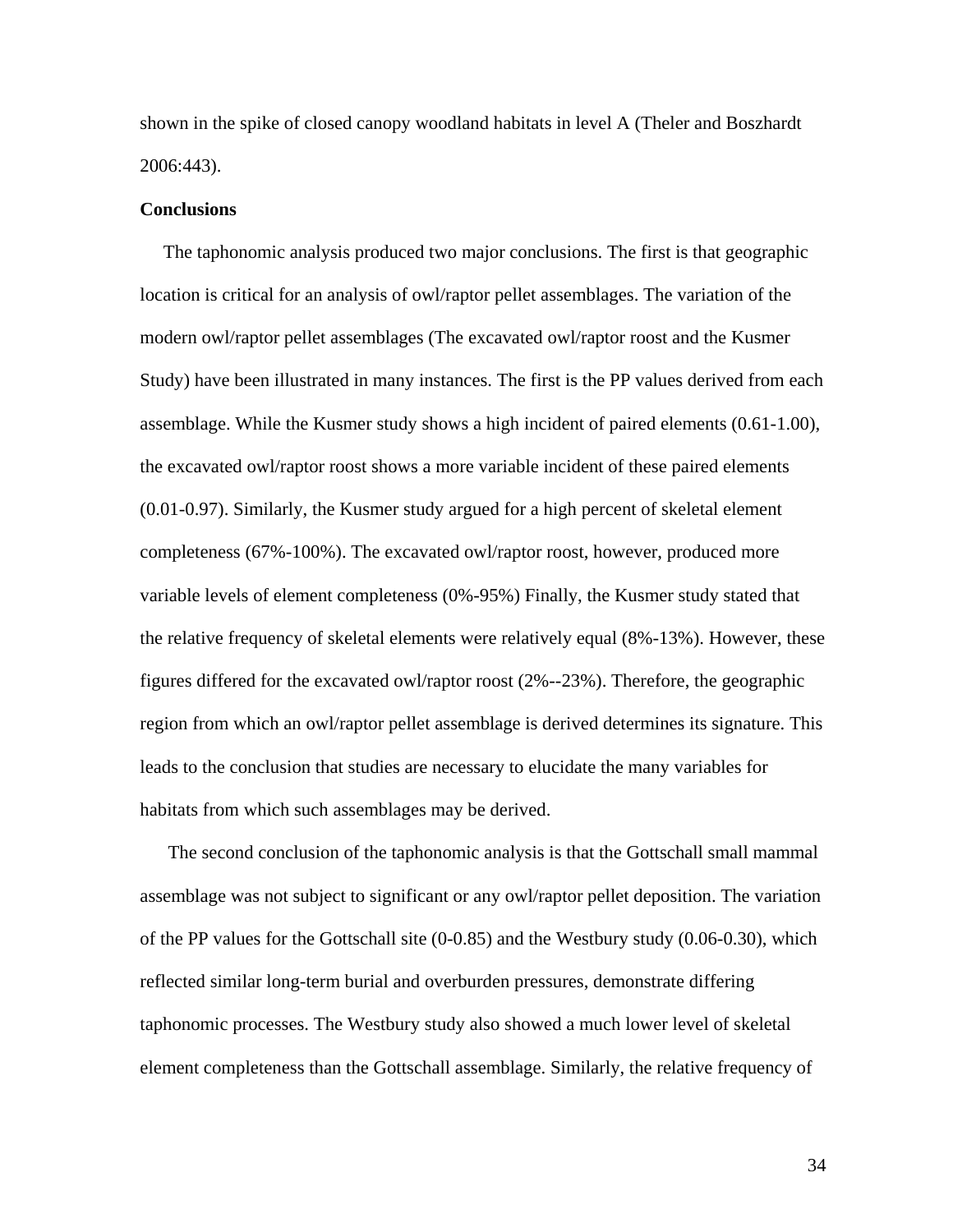skeletal elements differed significantly for each study. Finally, the f-tests performed showed no significance in the assemblages. The lack of significant owl/raptor pellet depositional processes at the Gottschall site, therefore, allows for a valid environmental reconstruction since no refugium species may have been deposited at the site.

 The environmental reconstruction, while it does not illustrate significant climatic changes, does illustrate the impact extended human occupation may have upon the local habitats. As discussed above, the shift in the representation of closed versus open woodlands illustrates a more intensive harvesting of wood from the surrounding area. This supports the 2006 model proposed by Theler and Boszhardt for the shift from the Late Woodland Effigy Mound Culture to the Oneota. The packing of the area led to a restriction of resource access and the increased demand upon local available resources which led to the above mentioned more intensive wood harvesting (Theler and Boszhardt 2006).

#### **Acknowledgments**

I thank Dr. James Theler for his advice, assistance, discussions, encouragement, and his generous donation of the excavated owl/raptor roost for analysis and inclusion in this study. Its inclusion has led to important conclusions for taphonomic study within the Driftless Area as well as necessary information to be produced for this area. I also thank Dr. Theler for the use of his comparative specimens in this study. Thanks are also extended to Dr. Salzer for his work at the Gottschall site which produced necessary information for the Driftless Area and access to the small mammal component for analysis. Thanks are extended to Dr. Holmes Semken for his identification of specific specimens from the Gottschall assemblage. I also thank the Laboratory of Archaeology and the Mississippi Valley Archaeology Center (MVAC) for the use of their facilities. Finally, thanks are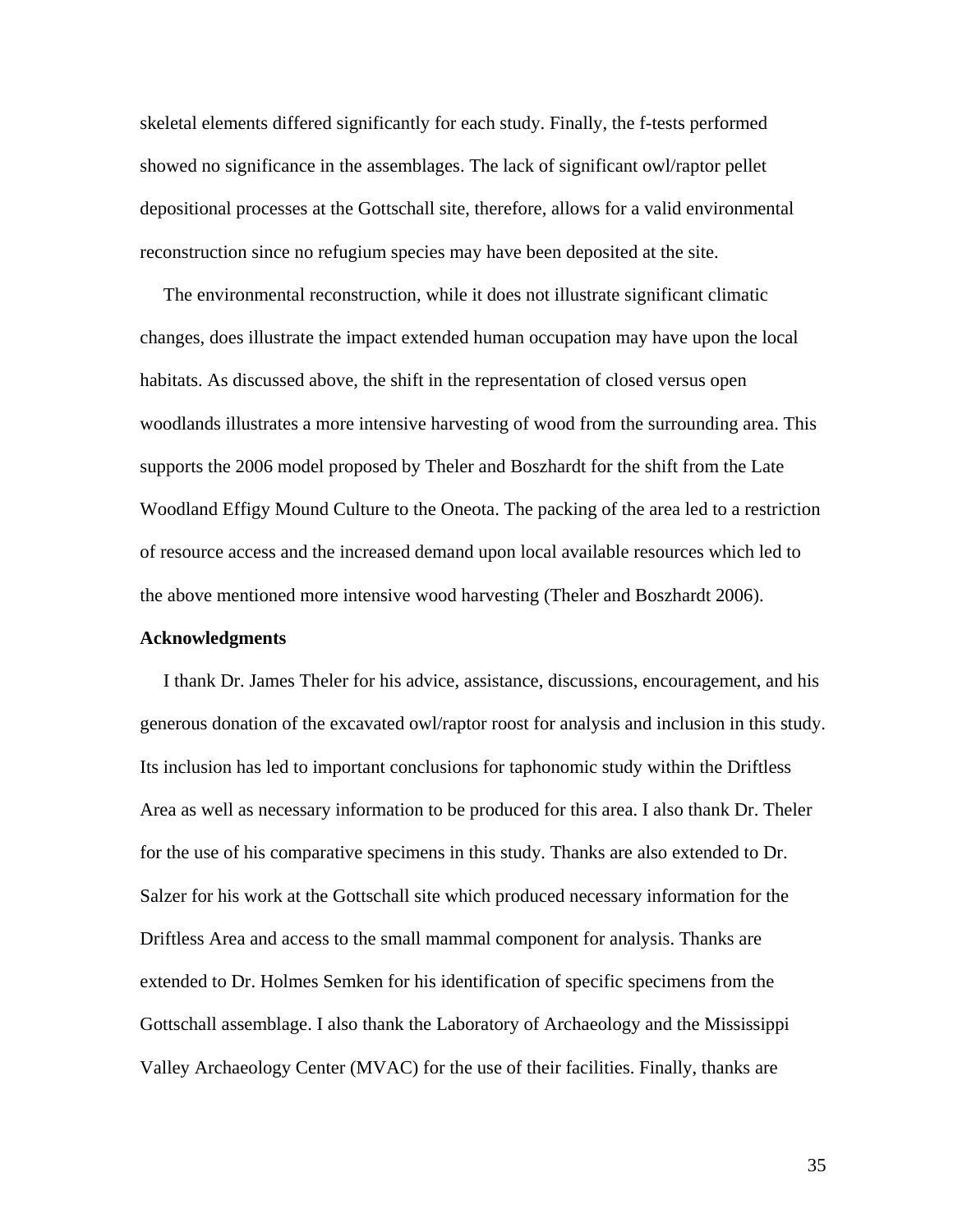extended to Dr. Joseph Tiffany and Dr. Constance Arzigian for their helpful comments and critique of this paper.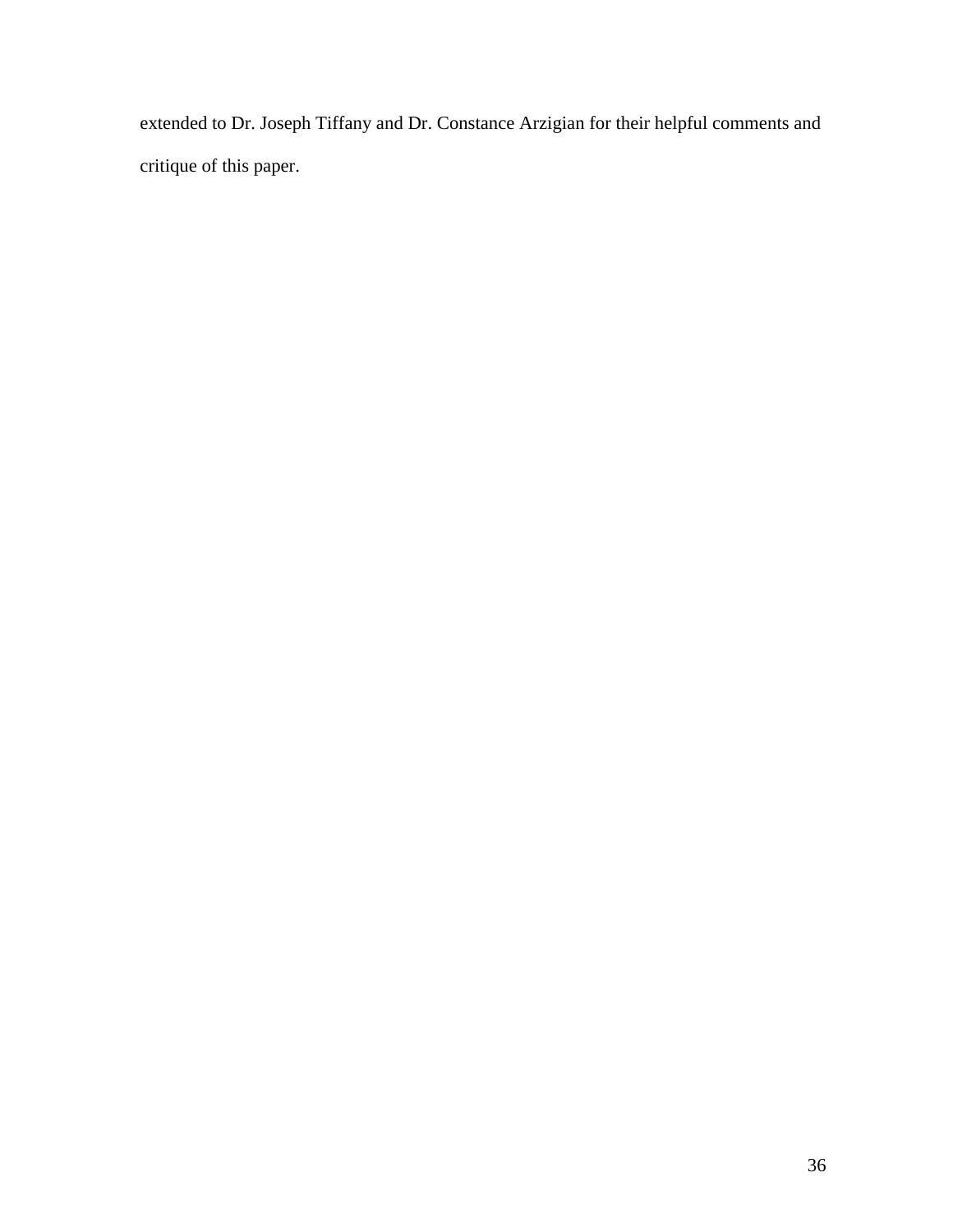#### References Cited

#### Andrews, Peter

1990 *Owls, Caves, and Fossils*. University of Chicago Press, Chicago.

Blair, W. Frank

 1940 Notes on Home Ranges and Populations of the Short-Tailed Shrew. *Ecology* 21:284-288.

#### Blanchard, W.O.

 1924 *The Geography of Southwestern Wisconsin*. Bulletin No. 65, Wisconsin Geological and Natural History Survey, Madison.

Craighead, John J. and Frank C. Craighead, Jr.

1956 *Hawks, Owls and Wildlife*. The Stackpole Company, Harrisburg.

#### Curtis, John T.

1959 *The Vegetation of Wisconsin*. University of Wisconsin Press, Madison.

#### Dolan, Patricia G. and Dilford C. Carter

 1977 *Mammalian Species, No. 78: Glaucomys volans*. American Society of Mammalogists.

#### Hartley, Thomas G.

1966 *The Flora of the "Driftless Area"*. University of Iowa Press, Iowa City.

#### Hazard, Evan B.

1982 *The Mammals of Minnesota*. University of Minnesota Press, Minneapolis.

#### Hole, Francis D.

1976 *Soils of Wisconsin*. University of Wisconsin Press, Madison.

#### Jackson, Hartley H.

1961 *Mammals of Wisconsin*. University of Wisconsin Press, Madison.

#### Jenkins, Stephen H. and Peter E. Busher

 1979 *Mammalian Species, No. 120: Castor Canadensis*. American Society of Mammalogists.

Kane, Lucile M., June D. Holmquist, and Carolyn Gilman (editors) 1978 *The Northern Expeditions of Stephen H. Long, The Journals of 1817 and1823 and Related Documents*. Minnesota Historical Society Press, St. Paul.

#### Kusmer, Karla D.

1990 Taphonomy of Owl Pellet Deposition. *Journal of Paleontology* 64:629-637.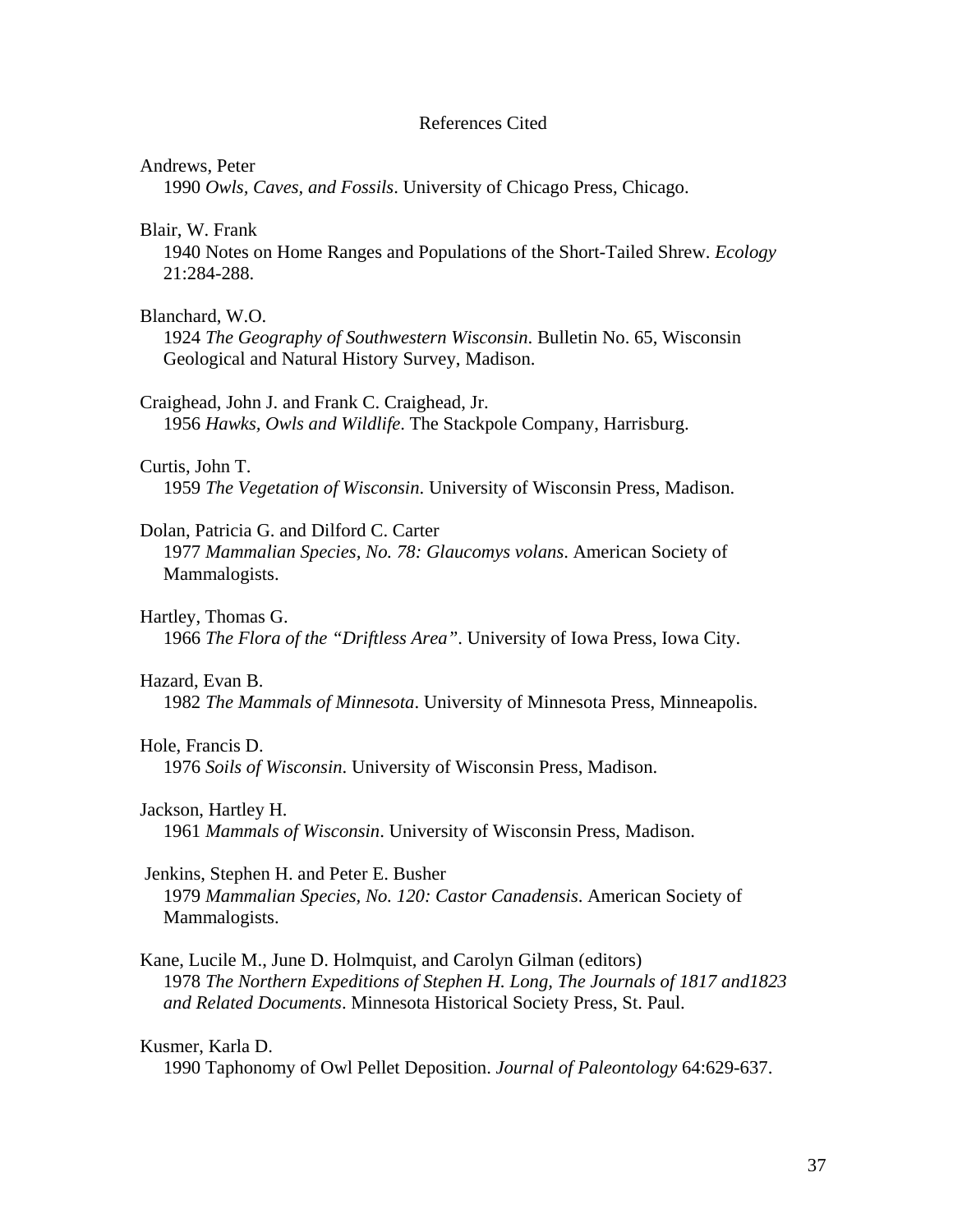#### Lewin, David C.

1968 Notes on the Habitats of Microtus in Central Illinois. *Ecology* 49:791-792.

#### Lyman, R. Lee

1994 *Vertebrate Taphonomy*. Cambridge University Press, New York.

#### Martin, Lawrence

1965 *The Physical Geography of Wisconsin*. University of Wisconsin Press, Madison.

#### Moran, Joseph M. and Edward J. Hopkins

2002 *Wisconsin's Weather and Climate*. University of Wisconsin Press, Madison.

#### Newton, Ian

1979 *Population Ecology of Raptors*. T & A D Poyser, London.

#### Reich, Lawrence M.

 1981 *Mammalian Species, No. 159: Microtus pennsylvanicus*. American Society of Mammalogists.

#### Reitz, Elizabeth J. and Elizabeth S. Wing

1999 *Zooarchaeology*. Cambridge University Press, New York.

#### Salzer, Robert J.

 1987 Preliminary Report on the Gottschall Site (47Ia80). *The Wisconsin Archeologist* 68(4):419-472.

#### Salzer, Robert J. and Grace Rajnovich

 2001 *The Gottschall Rockshelter: An Archaeological Mystery*. Prairie Smoke Press, St. Paul.

#### Semken, Holmes A., Jr.

 1980 Holocene Climatic Reconstructions Derived from the Three Micromammal Bearing Cultural Horizons of the Cherokee Sewer Site, Northwest Iowa. In *The Cherokee Excavations*, pp. 67-97. Academic Press, New York.

#### Smoke, Naomi D. and Peter W. Stahl

 2004 Post-burial Fragmentation of Microvertebrate Skeletons. *Journal of Archaeological Science* 31:1093-1100.

#### Sparks, John and Tony Soper

 1970 *Owls: Their Natural and Unnatural History*. Taplinger Publishing Company, New York

#### Stoner, Dayton

1918 *The Rodents of Iowa*. Bulletin No. 5, Iowa Geological Survey, Des Moines.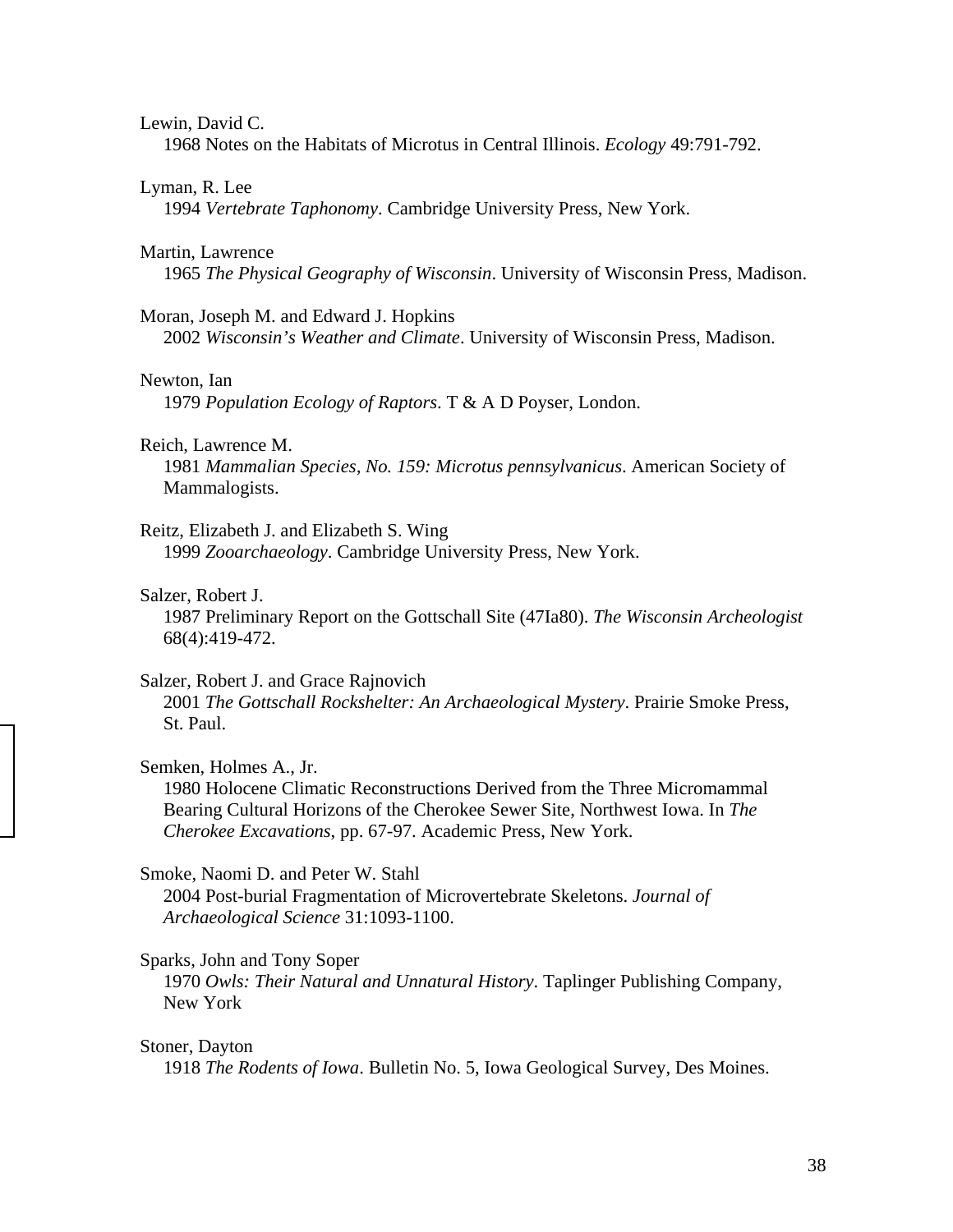Terry, Rebecca C.

 2004 Owl Pellet Taphonomy: A Preliminary Study of the Post-Regurgitation Taphoinomic Hisotry of Pellets in a Temperate Forest. *PALAIOS* 19:497-506.

Theler, James L.

 2000 Animal Remains from Native American Archaeological Sites in Western Wisconsin. *Transactions of the Wisconsin Academy of Sciences, Arts and Letters* 88:121-142.

Theler, James L. and Robert Boszhardt

 2006 Collapse of Crucial Resources and Culture Change: A Model for the Woodland to Oneota Transformation in the Upper Midwest. *American Antiquity* 71:433-472.

Willner, Gale R., George A. Feldhamer, Elizabeth E. Zucker, and Joseph A. Chapman 1980 *Mammalian Species, No. 141: Ondatra zibethicus*. American Society of Mammalogists.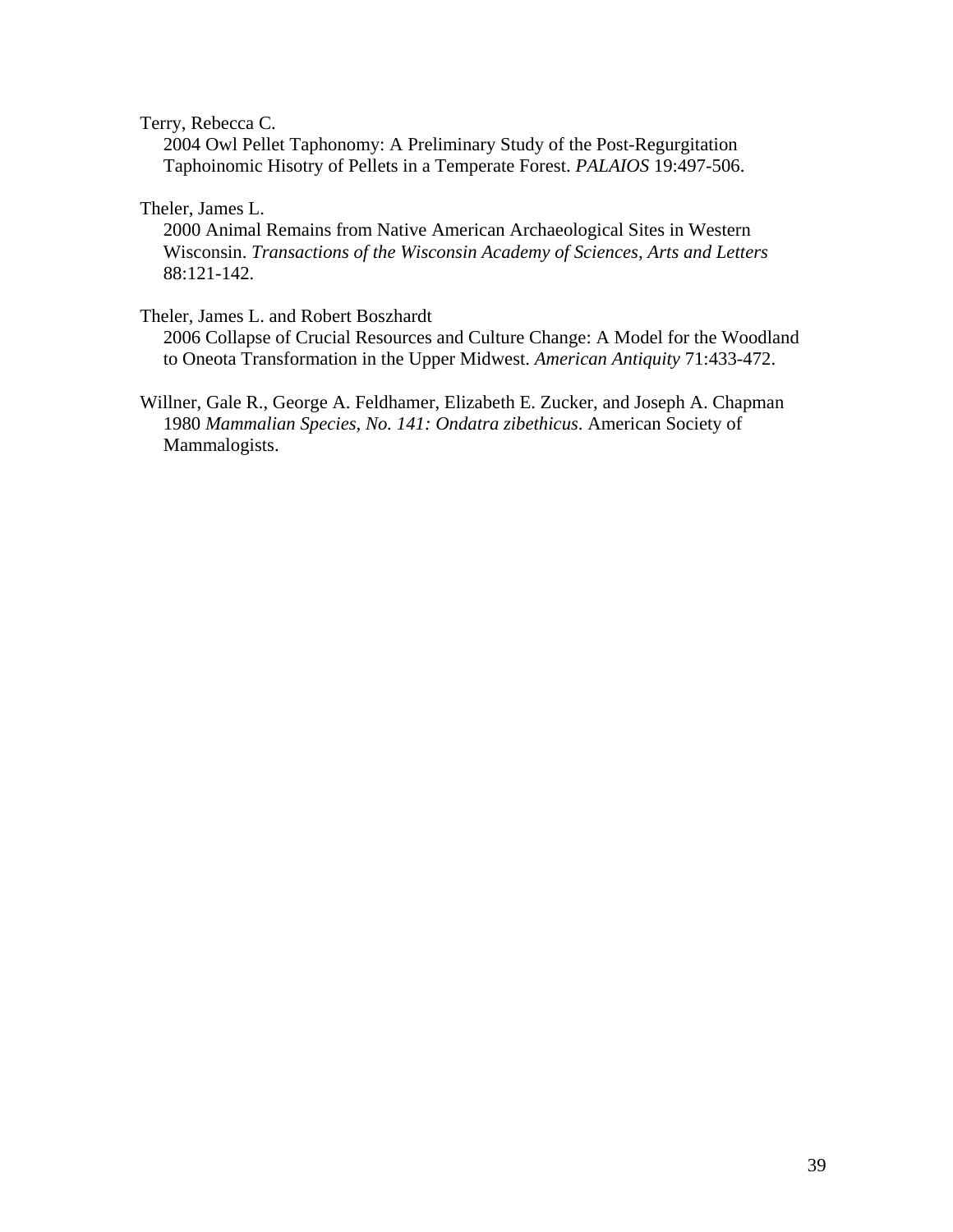### Appendix 1: Identified Remains from the Excavated Owl/Raptor Roost

# Short-tailed Shrew: Blarnia brevicauda

| Side          | Element        | <b>NISP</b>  | Description                                                                                                                    | Ingest.        |
|---------------|----------------|--------------|--------------------------------------------------------------------------------------------------------------------------------|----------------|
| Right         | Femur          | 1            | Complete                                                                                                                       | N <sub>o</sub> |
| Left          | Femur          | 1            | Distal epiphysis abs. third trochanter abs.                                                                                    | Yes            |
| Right         | Humerus        | 1            | Complete. Puncture on prominent tuberosity                                                                                     | Yes            |
| Left          | Humerus        | $\mathbf{1}$ | Complete                                                                                                                       | N <sub>0</sub> |
| Right         | Humerus        | 1            | Head absent. Damage deltoid tuberosity                                                                                         | No             |
| Left          | <b>Humerus</b> | 1            | Prox. End absent. Deltoid tuberosity partially abs                                                                             | Yes            |
| Right         | Mandible       | $\mathbf{1}$ | Complete. I, M1, M2, M3 pres.                                                                                                  | Yes            |
| Right         | Mandible       | 1            | M1 pres. Ant. Break M1. Angle abs.                                                                                             | Yes            |
| Left          | Mandible       | $\mathbf{1}$ | Complete. I, M1 pres.                                                                                                          | Yes            |
| Left          | Mandible       | $\mathbf{1}$ | Complete. I, M1, M2, M3 present.                                                                                               | Yes            |
| Left          | Mandible       | 1            | I, M1 pres. H. ramus only break post. M3                                                                                       | Yes            |
| Left          | Mandible       | $\mathbf{1}$ | I, M1, M3 pres. Angle abs.                                                                                                     | Yes            |
| Left          | Mandible       | $\mathbf{1}$ | M1 pres. Ant. Break M1. Angle, Condyle abs.                                                                                    | Yes            |
| $\frac{1}{2}$ | Skull          | $\mathbf{1}$ | Ant. Portion only. Parietal/occipital absent. Puncture<br>above left infraorbital foramen. L&R P3, M1, M2 pres.                | Yes            |
|               | Skull          | $\mathbf{1}$ | Occipital, partial parietal abs. Left !2, I3, P3, M1, M2<br>pres. Right I2, P3, M1, M2, M3 pres. L frontal crushing<br>damage. | Yes            |
| Left          | Innominate     | $\mathbf{1}$ | Ant. End ilium, post. Sect. pubis, ischium abs.                                                                                | Yes            |
| Right         | Innominate     | $\mathbf{1}$ | Pubis abs.                                                                                                                     | Yes            |
| Left          | <b>Humerus</b> | 1            | Complete                                                                                                                       | Yes            |

### Opossum: Didelphis virginiana

| Side | Element NISP | Description                                                | Ingest. |
|------|--------------|------------------------------------------------------------|---------|
| Left |              | Humerus 1 Prox. End abs. Deltoid tuberosity partially abs. | Yes     |

### Big Brown Bat: Eptesicus fuscus

| Side  | Element NISP | Description                                                    | <u>Ingest.</u> |
|-------|--------------|----------------------------------------------------------------|----------------|
| Right |              | Mandible 1 Complete. M3 pres.                                  | Yes            |
| Left  |              | Mandible 1 No dentition. Coronoid process, angle, condyle abs. | <b>Yes</b>     |
| Left  | Femur        | 1 Complete. Distal epiphysis abs.                              | Yes            |
| Left  | Femur        | 1 Distal end absent                                            | <b>Yes</b>     |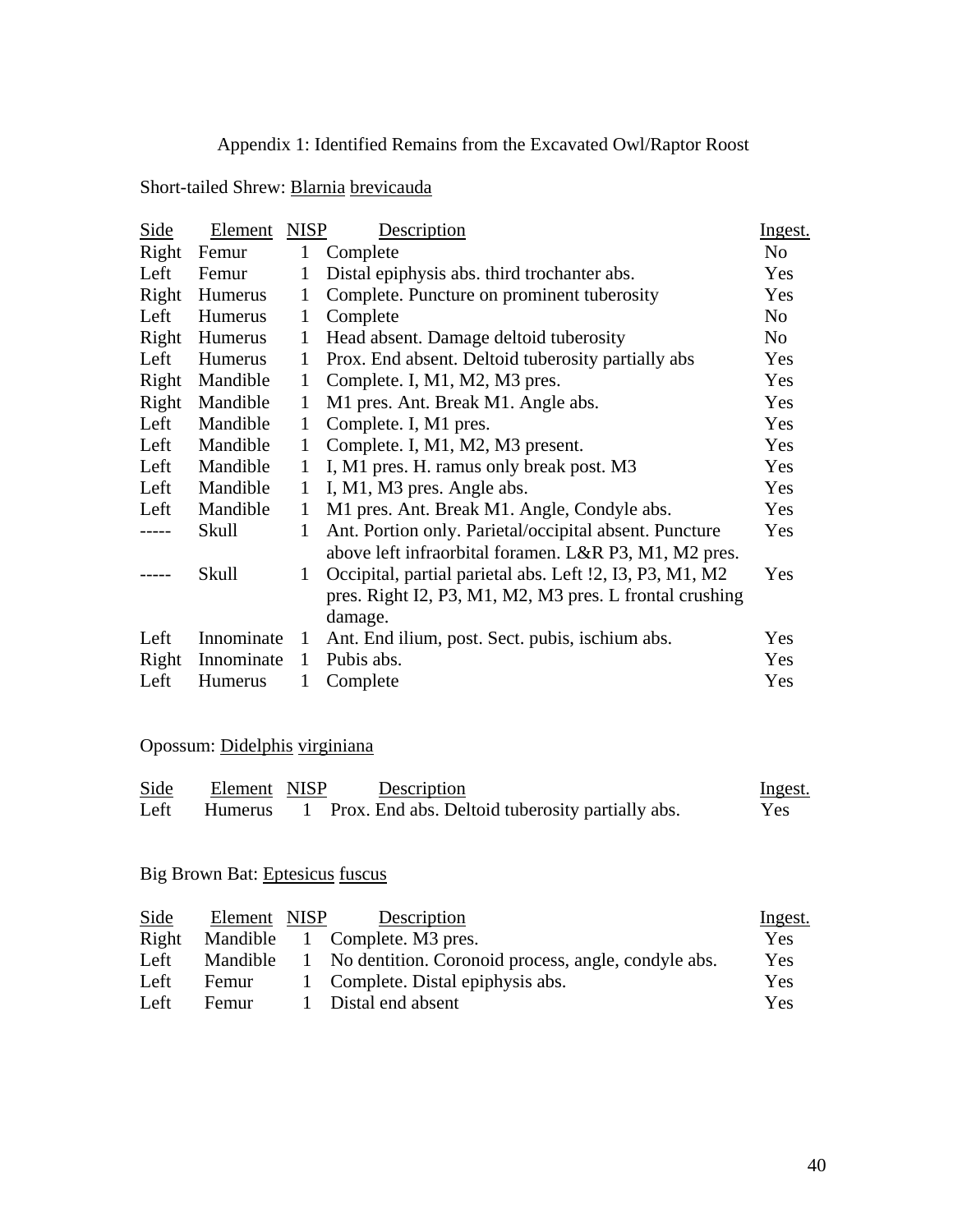Striped Skunk: Mephitis mephitis

| Side   | Element    | <b>NISP</b> | Description                                        | Ingest.        |
|--------|------------|-------------|----------------------------------------------------|----------------|
| Right  | Mandible   | 1           | M1 pres. Ant. Break M1. Coronoid process, condyle, | Yes            |
|        |            |             | angle partially absent.                            |                |
| Right  | Maxilla    | 1           | Fragment. P4 pres. Ant break P2, Post break M1     | Yes            |
| Left   | Lower M1   |             | Enamel cracked                                     | N <sub>o</sub> |
| Left   | Upper M1   | 1           | Fragment                                           | N <sub>0</sub> |
| Right  | Upper M1   | 1           | Fragment                                           | N <sub>o</sub> |
| ------ | Lower      | 1           | Complete                                           | N <sub>0</sub> |
|        | Canine     |             |                                                    |                |
| -----  | Upper      | 1           | Complete                                           | N <sub>o</sub> |
|        | Canine     |             |                                                    |                |
| Right  | Lower P4   | 1           | Complete                                           | N <sub>o</sub> |
| Left   | Lower P4   | 1           | Complete                                           | N <sub>o</sub> |
| Left   | Lower P3   | 1           | Complete                                           | N <sub>0</sub> |
| Left   | Premaxilla | 1           | Fragment. I1, I3 present                           | N <sub>0</sub> |
| Right  | Premaxilla | -1          | Fragment I3 present                                | N <sub>o</sub> |
|        |            |             |                                                    |                |

# Prairie Vole: Microtus ochrogaster

| Side  | Element | <b>NISP</b>  | Description                                             | Ingest.        |
|-------|---------|--------------|---------------------------------------------------------|----------------|
|       | Skull   | 1            | Parietal/occipital absent. Crushing damage along        | N <sub>o</sub> |
|       |         |              | breaks. Right: M1, M2 pres. Left all dentition present. |                |
|       | Skull   | $\mathbf{1}$ | Parietal/occipital absent. I, M1, M2 present for both   | Yes            |
|       |         |              | Left and Right                                          |                |
| ----- | Skull   | 1            | Parietal/occipital absent. Significant crushing damage. | N <sub>o</sub> |
|       |         |              | All dentition present except left incisor               |                |
|       | Skull   | 1            | Parietal, occipital, frontal absent. Fragments          | Yes            |
|       |         |              | premaxilla. Left M3 absent.                             |                |
|       | Skull   | 1            | Parietal, occipital, frontal abs. Maxilla, fragments    | Yes            |
|       |         |              | premaxilla pres. Left and right M1, m2 pres.            |                |
| Left  | Femur   | 1            | Distal end abs.                                         | N <sub>o</sub> |
| Left  | Femur   | 1            | Complete. Distal epiphysis abs.                         | Yes            |
| Left  | Femur   | 1            | Complete. Distal epiphysis abs.                         | Yes            |
| Left  | Femur   |              | Complete. Distal epiphysis abs.                         | Yes            |
| Left  | Femur   | 1            | Complete. Distal epiphysis abs.                         | Yes            |
| Right | Femur   | 1            | Distal end abs.                                         | Yes            |
| Right | Femur   | $\mathbf{1}$ | Complete. Distal epiphysis abs.                         | N <sub>o</sub> |
| Right | Femur   | $\mathbf{1}$ | Complete. Distal epiphysis abs.                         | N <sub>o</sub> |
| Right | Humerus | $\mathbf{1}$ | Complete. Proximal epiphysis abs.                       | N <sub>o</sub> |
| Right | Humerus | 1            | Complete. Proximal Epiphysis abs.                       | N <sub>o</sub> |
| Left  | Humerus | $\mathbf{1}$ | Complete. Proximal Epiphysis abs. Deltoid tuberosity,   | Yes            |
|       |         |              | distal end damaged.                                     |                |
| Left  | Humerus | 1            | Complete. Proximal epiphysis abs.                       | Yes            |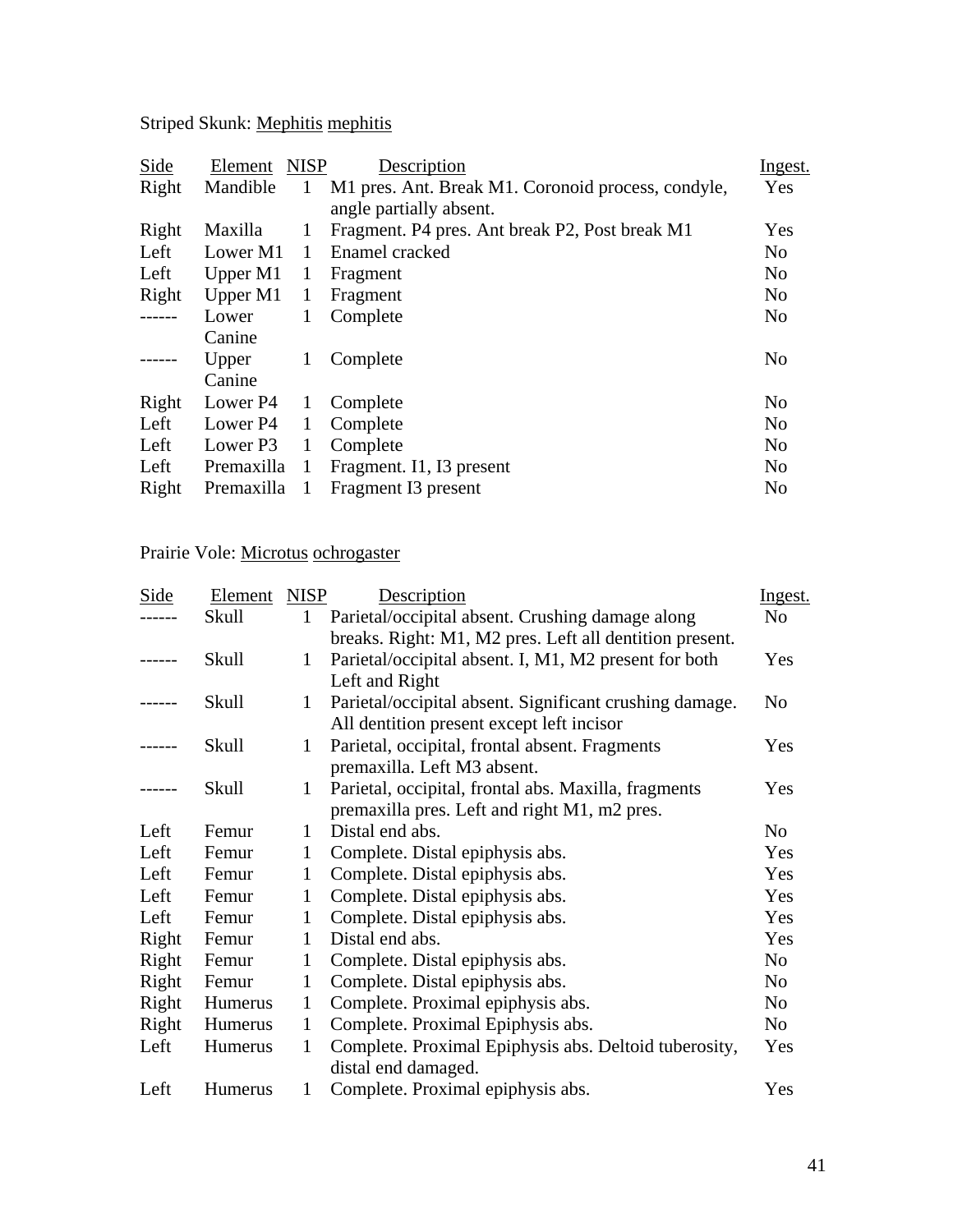Prairie Vole: Microtus ochrogaster

| Side  | Element    | <b>NISP</b>  | Description                                        | Ingest.        |
|-------|------------|--------------|----------------------------------------------------|----------------|
| Right | Mandible   | 1            | Coronoid process, condyle, angle absent. I, M1, M2 | Yes            |
|       |            |              | present.                                           |                |
| Left  | Mandible   | $\mathbf{1}$ | Coronoid process, angle abs. All dentition present | Yes            |
| Left  | Mandible   | $\mathbf{1}$ | Coronoid process, angle abs. Break along tooth row | Yes            |
|       |            |              | and ventral edge. I, M1, m2 pres.                  |                |
| Left  | Mandible   | $\mathbf{1}$ | Coronoid process, angle, and condyle abs. Fragment | Yes            |
|       |            |              | asc. Ramus pres. I, M1, M2, M3 pres.               |                |
| Left  | Mandible   | $\mathbf{1}$ | H. ramus only. I, M1, M2, M3 pres.                 | Yes            |
| Left  | Mandible   | $\mathbf{1}$ | Coronoid process abs. M1, M2, m3 pres.             | Yes            |
| Right | Mandible   | $\mathbf{1}$ | All dentition pres. Coronoid process abs.          | Yes            |
| Right | Mandible   | $\mathbf{1}$ | H. ramus and angle only. M1, M2 pres.              | Yes            |
| Right | Mandible   | $\mathbf{1}$ | Coronoid process abs. I, M1, M2 pres.              | Yes            |
| Right | Mandible   | $\mathbf{1}$ | H. ramus only. I, M1, M2 pres.                     | Yes            |
| Left  | Mandible   | $\mathbf{1}$ | Fragment H. ramus. I, M1, M2 present I broken      | Yes            |
| Right | Mandible   | $\mathbf{1}$ | Fragment H. ramus. M1 present.                     | Yes            |
| Left  | Mandible   | $\mathbf{1}$ | Fragment H. ramus. I, M1, m2 pres.                 | Yes            |
| Left  | Mandible   | 1            | Fragment H. ramus. M1 pres.                        | Yes            |
| Left  | Innominate | $\mathbf{1}$ | Complete.                                          | Yes            |
| Left  | Innominate | 1            | Break at ischium/pubis connection.                 | N <sub>o</sub> |
| Left  | Innominate | $\mathbf{1}$ | Break at ischium/pubis connection                  | N <sub>o</sub> |
| Right | Innominate | $\mathbf{1}$ | Complete                                           | N <sub>0</sub> |
| Right | Innominate | $\mathbf{1}$ | Break at ischium/pubis connection                  | N <sub>o</sub> |
| Right | Innominate | $\mathbf{1}$ | Ilium only                                         | N <sub>o</sub> |
| Right | Femur      | $\mathbf{1}$ | Complete                                           | Yes            |
| Right | Femur      | $\mathbf{1}$ | Complete                                           | Yes            |
| Left  | Femur      | $\mathbf{1}$ | Complete                                           | Yes            |
| Right | Humerus    | $\mathbf{1}$ | Proximal end abs.                                  | Yes            |
| Right | Humerus    | $\mathbf{1}$ | Complete                                           | Yes            |
| Right | Humerus    | $\mathbf{1}$ | Complete                                           | Yes            |
| Left  | Humerus    | $\mathbf{1}$ | Complete                                           | Yes            |

## Meadow Vole: Microtus pennsylvanicus

| Side          | Element | <b>NISP</b>  | Description                                                  | <u>Ingest.</u> |
|---------------|---------|--------------|--------------------------------------------------------------|----------------|
|               | Skull   |              | Parietal/occipital abs. All dentition pres. Except for       | Yes            |
|               |         |              | incisor                                                      |                |
| $\frac{1}{2}$ | Skull   | $\mathbf{L}$ | Parietal/occipital abs. Right: I, M1 pres. Left I, M1, M2 No |                |
|               |         |              | pres.                                                        |                |
|               | Skull   |              | Parietal, occipital, frontal abs. Fragments premaxilla.      | Yes            |
|               |         |              | Left and Right M1 and m2 present                             |                |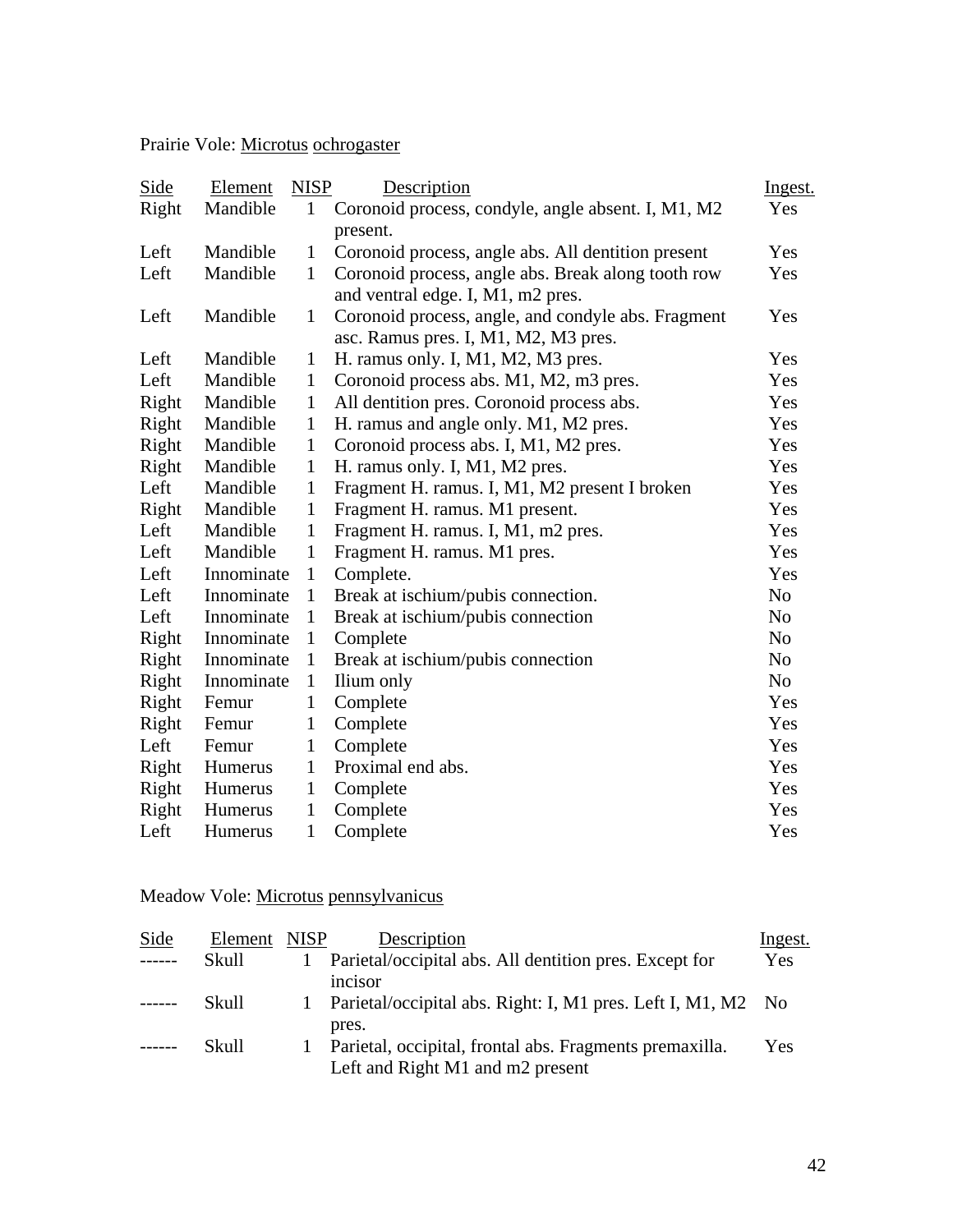## Meadow Vole: Microtus pennsylvanicus

| <b>Side</b>   | Element    | <b>NISP</b>  | Description                                           | Ingest. |
|---------------|------------|--------------|-------------------------------------------------------|---------|
| Left          | Femur      | $\mathbf{1}$ | Complete. Distal epiphysis absent                     | Yes     |
| Right         | Femur      | 1            | Complete. Distal epiphysis absent. Greater trochanter | Yes     |
|               |            |              | broken. Juvenile.                                     |         |
| Right         | Femur      | $\mathbf{1}$ | Complete. Distal epiphysis absent. Greater trochanter | Yes     |
|               |            |              | absent                                                |         |
| $- - - - - -$ | Atlas      | 1            | Complete                                              | No      |
| Right         | Humerus    | 1            | Complete. Prox. epiphysis absent. Deltoid tuberosity, | Yes     |
|               |            |              | distal end damaged.                                   |         |
| Left          | Humerus    | 1            | Proximal end absent. Distal end worn.                 | Yes     |
| Left          | Humerus    | 1            | Complete. Proximal epiphysis absent.                  | No      |
| Left          | Humerus    | 1            | Prox. epiphysis, deltoid tuberosity abs. lateral      | Yes     |
|               |            |              | supracondyloid ridge damaged.                         |         |
| Left          | Mandible   | 1            | H. ramus only. I, M1, M2 pres.                        | Yes     |
| Left          | Mandible   | $\mathbf{1}$ | H. ramus only. I, M1, M2 pres. Break along ventral    | Yes     |
|               |            |              | edge.                                                 |         |
| Right         | Mandible   | $\mathbf 1$  | H. ramus only. I, M1, M2, M3 pres.                    | Yes     |
| Right         | mandible   | $\mathbf{1}$ | Angle present but broken. Coronoid process, condyle   | Yes     |
|               |            |              | abs. I, M1, M2 present.                               |         |
| Right         | Mandible   | 1            | H. ramus and condyle present. I, M1, M2 pres.         | Yes     |
| Left          | Mandible   | $\mathbf{1}$ | Coronoid process pres. All dentition pres. M3         | Yes     |
|               |            |              | broken.                                               |         |
| Right         | Mandible   | 1            | Coronoid process pres. All dentition pres.            | Yes     |
| Left          | Mandible   | $\mathbf{1}$ | Coronoid process pres. All dentition pres.            | Yes     |
| Left          | Mandible   | $\mathbf{1}$ | H. ramus only. I, M1, M2 present.                     | Yes     |
| Right         | Mandible   | 1            | H. ramus only. I, m1, M2 pres. Break along ventral    | Yes     |
|               |            |              | edge                                                  |         |
| Left          | Mandible   | 1            | H. ramus only. I, M1, M2 pres.                        | Yes     |
| Right         | Mandible   | $\mathbf{1}$ | H. ramus only. I, M1, m2 pres.                        | Yes     |
| Right         | Mandible   | $\mathbf{1}$ | Fragment H. ramus. I, M1 present                      | Yes     |
| Left          | Mandible   | 1            | Fragment H. ramus. M1 present.                        | Yes     |
| Left          | Maxilla    | 1            | Fragment. M1 only                                     | Yes     |
| Left          | Mandible   | $\mathbf{1}$ | H. ramus fragment only. M1 pres.                      | Yes     |
| Left          | Maxilla    | 1            | Fragment. M1, M2 present                              | Yes     |
| Right         | Maxilla    | 1            | Fragment. M2 present                                  | Yes     |
| Right         | Mandible   | 1            | Fragment H. ramus only. M1 pres.                      | Yes     |
| Left          | Innominate | 1            | Ischium, fragment ilium present                       | Yes     |
| Left          | Humerus    | 1            | Proximal end absent                                   | Yes     |
| Left          | Humerus    | 1            | Proximal end absent                                   | Yes     |
| Left          | Humerus    | 1            | Proximal end absent                                   | Yes     |
| Right         | Humerus    | 1            | Complete                                              | Yes     |
| Right         | Humerus    | $\mathbf{1}$ | Complete                                              | Yes     |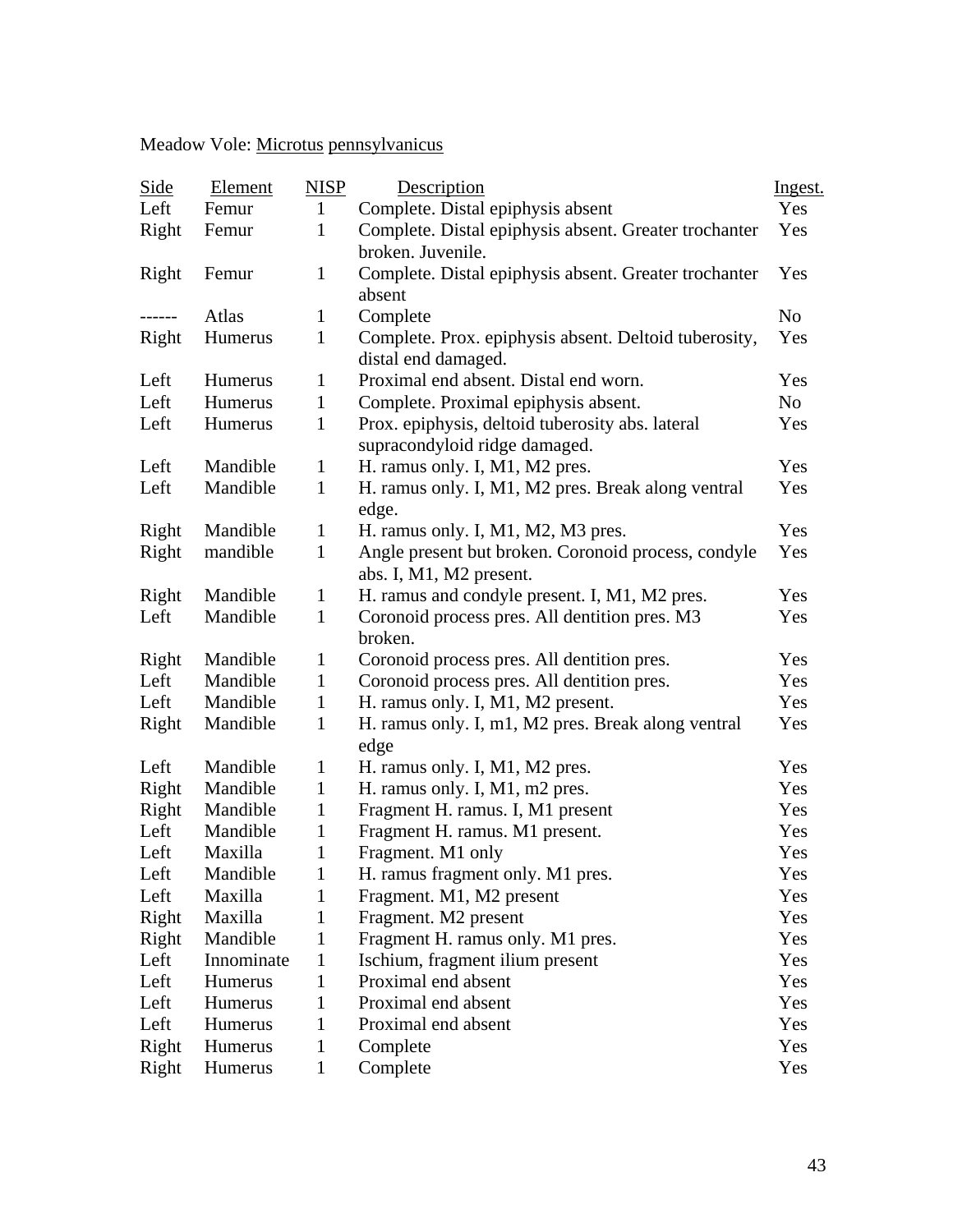### Short-tailed Weasel: Mustela erminea

| Side  | Element        | <b>NISP</b>  | Description                                   | <u>Ingest.</u> |
|-------|----------------|--------------|-----------------------------------------------|----------------|
| Left  | <b>Maxilla</b> | $\mathbf{1}$ | I, canine, all molars abs. P2, P3, present    | Yes.           |
| Right | Maxilla        | $\mathbf{1}$ | I, canine, all molars abs. P2, P3, P4 present | Yes            |
| Left  | Humerus        | $\Box$       | Complete.                                     | Yes            |

## Muskrat: Ondatra zibethicus

| Side   | Element      | <b>NISP</b>  | Description                                                                                                 |                |  |
|--------|--------------|--------------|-------------------------------------------------------------------------------------------------------------|----------------|--|
| Left   | Mandible     | $\mathbf{1}$ | All dentition pres. Coronoid process, angle abs.                                                            |                |  |
| Right  | Mandible     | $\mathbf{1}$ | Coronoid process, angle, condyle abs. I, M1, M2<br>pres. I fractured                                        |                |  |
| Right  | Mandible     | $\mathbf{1}$ | H. ramus only. Post. Break M2. Break along ventral<br>edge. I, M1, M2 pres.                                 | N <sub>0</sub> |  |
| ------ | Skull        | $\mathbf{1}$ | Premaxilla, maxilla. Only right M1, M2 pres.                                                                | N <sub>0</sub> |  |
| ------ | Skull        | $\mathbf{1}$ | Premaxilla, maxilla. Right M1, M2 Left M1 pres.                                                             | N <sub>o</sub> |  |
| Left   | Lower M1     | $\mathbf{1}$ | Complete                                                                                                    | N <sub>o</sub> |  |
| Right  | Humerus      | $\mathbf{1}$ | Complete. Proximal epiphysis absent.                                                                        | N <sub>o</sub> |  |
| Right  | Femur        | $\mathbf{1}$ | Complete. Distal epiphysis absent. Chip out of third<br>trochanter.                                         | No             |  |
| Left   | Femur        | $\mathbf{1}$ | Complete. Distal epiphysis absent.                                                                          | N <sub>o</sub> |  |
| Right  | Femur        | $\mathbf{1}$ | Complete. Distal epiphysis absent.                                                                          | N <sub>o</sub> |  |
| Right  | Femur        | $\mathbf{1}$ | Complete. Distal epiphysis absent. Chip from third<br>trochanter.                                           | N <sub>o</sub> |  |
| Right  | Femur        | $\mathbf{1}$ | Head, greater trochanter abs. Distal epiphysis abs.                                                         | N <sub>o</sub> |  |
| Right  | Femur        | $\mathbf{1}$ | Distal epiphysis abs. Greater trochanter abs. Damage<br>distal end, head.                                   | N <sub>0</sub> |  |
| Left   | Femur        | $\mathbf{1}$ | Complete                                                                                                    | N <sub>o</sub> |  |
| Left   | Femur        | $\mathbf{1}$ | Distal epiphysis abs. Damage to head, distal end.<br>Chip from lesser trochanter.                           | N <sub>o</sub> |  |
| Left   | Femur        | $\mathbf{1}$ | Distal epiphysis abs. weathering head, greater<br>trochanter. Chip from third trochanter.                   | N <sub>0</sub> |  |
| Left   | Femur        | $\mathbf{1}$ | Complete. Distal epiphysis abs.                                                                             | N <sub>o</sub> |  |
| Left   | Femur        | $\mathbf{1}$ | Complete. Distal epiphysis abs.                                                                             | N <sub>o</sub> |  |
| Left   | Femur        | $\mathbf{1}$ | Distal epiphysis abs. Gr. Trochanter abs. Distal end<br>weathered.                                          | N <sub>o</sub> |  |
| Right  | Tibia        | $\mathbf{1}$ | Fibula abs. Prox. epiphysis abs. Distal end abs. Break<br>along dorsal medial crest and transverse process. | N <sub>o</sub> |  |
| Left   | Tibia/fibula | $\mathbf{1}$ | Prox. end abs. Frag. Fibula pres.                                                                           | N <sub>o</sub> |  |
| Left   | Tibia        | $\mathbf{1}$ | Fibula abs. Prox. epiphysis abs. Break along<br>transverse process, dorsal medial crest.                    | N <sub>o</sub> |  |
| Right  | Tibia/fibula | $\mathbf{1}$ | Prox. end abs. Frag. Fibula pres. Distal weathering                                                         | N <sub>o</sub> |  |
| Right  | Tibia        | $\mathbf{1}$ | Fibula, prox. end abs. Distal weathering                                                                    | N <sub>o</sub> |  |
| Right  | Tibia        | $\mathbf{1}$ | Fibula, prox. end abs.<br>N <sub>0</sub>                                                                    |                |  |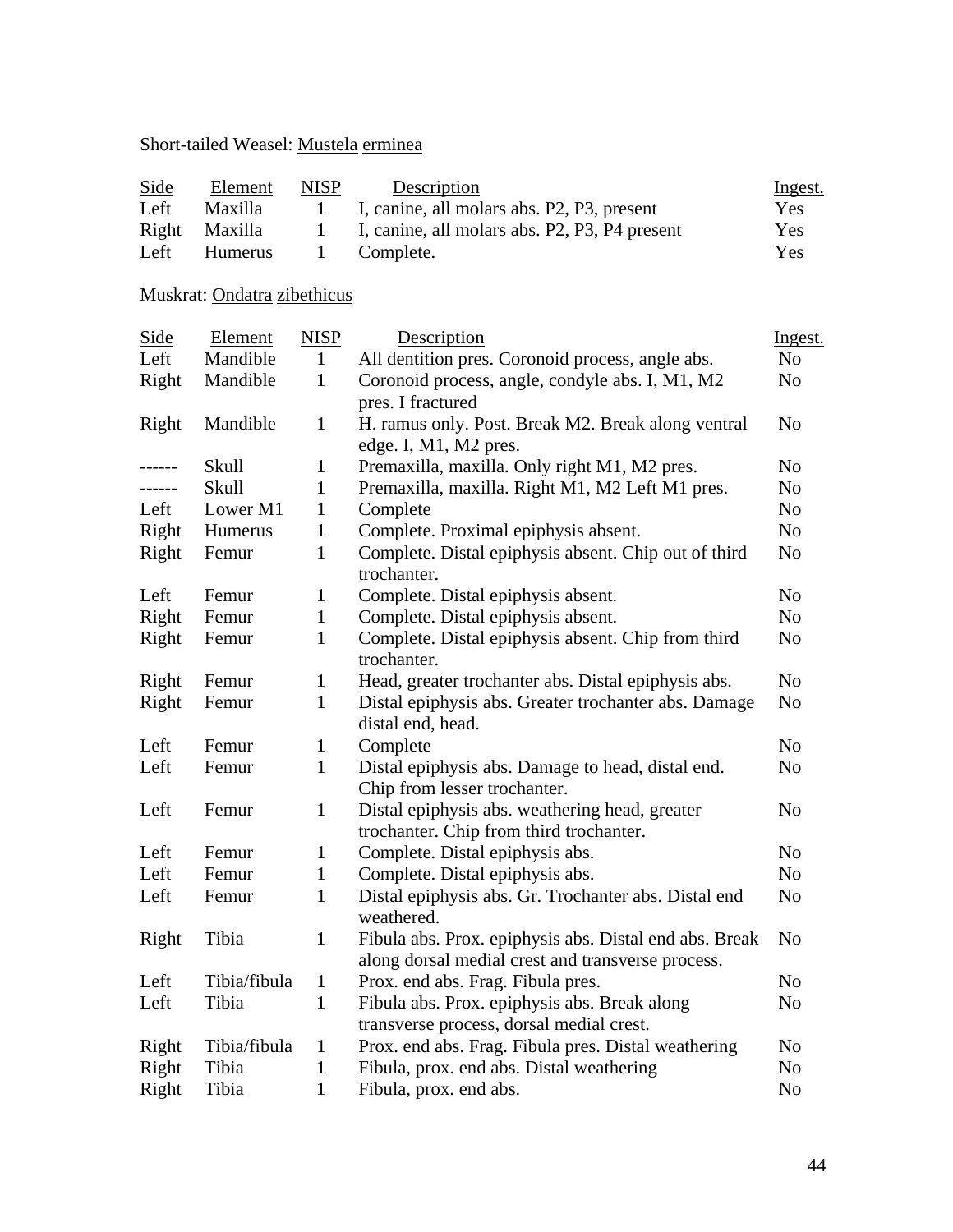## Muskrat: Ondatra zibethicus

| <u>Side</u> | <b>Element</b> | <b>NISP</b>  | Description                                                      | Ingest.        |
|-------------|----------------|--------------|------------------------------------------------------------------|----------------|
| Right       | Tibia          | $\mathbf{1}$ | Fibula, prox. end abs.                                           | N <sub>o</sub> |
| Right       | Tibia          | 1            | Fibula, prox. half abs. tibia/fibula fusion pres.                | No             |
| Left        | Tibia          | $\mathbf{1}$ | Fibula, prox. end abs. Stained                                   | No             |
| .           | Axis           | 1            | Complete                                                         | No             |
| Left        | Scapula        | $\mathbf{1}$ | Head with coronoid process only.                                 | N <sub>o</sub> |
| Left        | Innominate     | $\mathbf{1}$ | Ant. end ilium, post. Sect. pubis, ischium, tuber ischii<br>abs. | No             |
| Left        | Innominate     | $\mathbf{1}$ | Ant. end ilium, ischium, post. pubis abs.                        | Yes            |
| Left        | Innominate     | $\mathbf{1}$ | Acetabulum and fragments ilium, ischium, pubis only              | No             |
| Left        | Innominate     | $\mathbf{1}$ | Ischium abs. Partial ilium, pubis pres.                          | N <sub>o</sub> |
| Right       | Innominate     | $\mathbf{1}$ | Ant. end ilium, ischium abs. Partial pubis pres.                 | No             |
| Right       | Innominate     | $\mathbf{1}$ | Ilium, pubis pres. Ischium abs. Cracks on pubis.                 | No             |
| Right       | Innominate     | $\mathbf{1}$ | Partial ilium, ischium, pubis pres.                              | No             |
| ------      | Atlas          | 1            | Complete                                                         | No             |
| Left        | Calcaneus      | $\mathbf{1}$ | Complete                                                         | N <sub>o</sub> |
| ------      | Axis           | $\mathbf{1}$ | Complete                                                         | N <sub>o</sub> |
| Right       | Radius         | $\mathbf{1}$ | Complete                                                         | Yes            |
| Left        | Radius         | $\mathbf{1}$ | Complete                                                         | N <sub>o</sub> |
| Left        | Radius         | $\mathbf{1}$ | Complete                                                         | No             |
| Right       | Tibia          | $\mathbf{1}$ | Fibula, distal end abs.                                          | Yes            |
| Right       | Tibia          | $\mathbf{1}$ | Fibula abs. Prox. epiphysis abs.                                 | Yes            |
| Left        | Tibia          | $\mathbf{1}$ | Fibula, prox. epiphysis abs.                                     | Yes            |
| Left        | Tibia          | $\mathbf{1}$ | Fibula, prox. epiphysis abs.                                     | No             |
| ------      | Vertebrae      | $\mathbf{1}$ | Thoracic. Complete.                                              | Yes            |
| Left        | Astragalus     | $\mathbf{1}$ | Complete                                                         | Yes            |
| Left        | Astragalus     | $\mathbf{1}$ | Complete                                                         | Yes            |
| Left        | Astragalus     | $\mathbf{1}$ | Complete                                                         | N <sub>o</sub> |
| Left        | Astragalus     | $\mathbf{1}$ | Complete                                                         | No             |
| Right       | Astragalus     | $\mathbf{1}$ | Complete                                                         | Yes            |
| Right       | Astragalus     | $\mathbf{1}$ | Complete                                                         | No             |
| Left        | Calcaneus      | $\mathbf{1}$ | Complete                                                         | Yes            |
| Left        | Humerus        | $\mathbf{1}$ | Proximal epiphysis.                                              | Yes            |
| Right       | Humerus        | $\mathbf{1}$ | Proximal epiphysis.                                              | Yes            |
| Right       | Squamosal      | $\mathbf{1}$ | Frag. Zygo pres.                                                 | No             |
|             | Frontal        | 1            | Fragment                                                         | No             |
| Right       | Calcaneus      | 1            | Complete                                                         | Yes            |
| Left        | Astragalus     | 1            | Complete                                                         | No             |
| Right       | Astragalus     | 1            | Complete                                                         | Yes            |
| Right       | Ulna           | 1            | Complete                                                         | No             |
| Right       | Ulna           | $\mathbf{1}$ | Complete                                                         | No             |
| Right       | Ulna           | $\mathbf{1}$ | Complete                                                         | N <sub>0</sub> |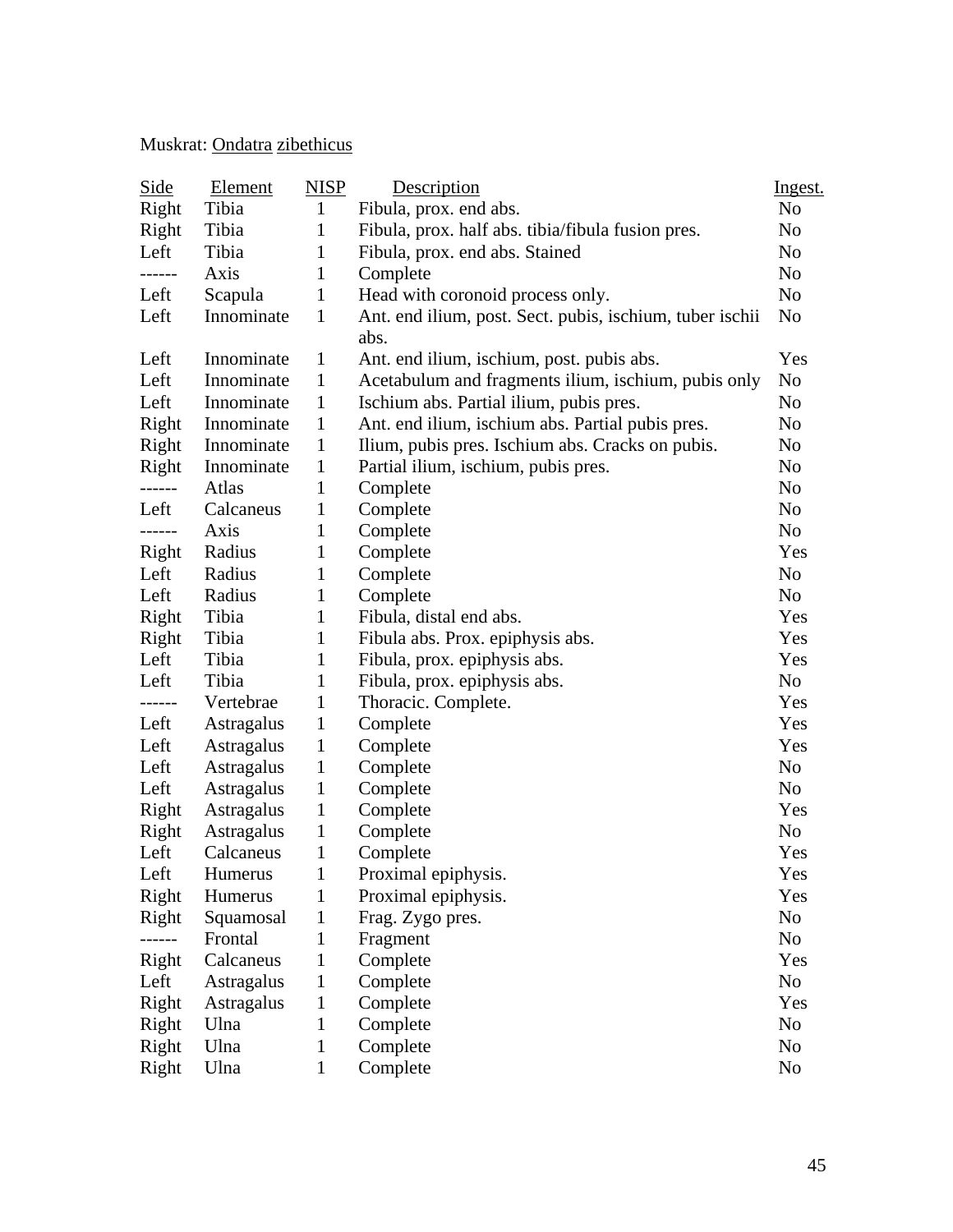## Muskrat: Ondatra zibethicus

| Side  | Element | NISP | Description      | <u>Ingest.</u> |
|-------|---------|------|------------------|----------------|
| Left  | Femur   |      | Distal epiphysis | Yes            |
| Left  | Femur   |      | Distal epiphysis | Yes            |
| Left  | Femur   |      | Distal epiphysis | N <sub>0</sub> |
| Right | Femur   |      | Distal epiphysis | Yes            |

### White-footed Mouse: Peromyscus leucopus

| Element        | <b>NISP</b> | Description                                         | Ingest.        |
|----------------|-------------|-----------------------------------------------------|----------------|
| <b>Humerus</b> |             | Proximal end absent.                                | Yes            |
| Femur          |             | Complete. Distal epiphysis absent. Head worn.       | Yes            |
| Sacrum         |             | Edges broken.                                       | Yes            |
| Maxilla        |             | M <sub>3</sub> present.                             | Yes            |
| Mandible       | 1           | Only I pres. Angle abs. break on diastema. Puncture | Yes            |
|                |             | on asc. Ramus-lateral side.                         |                |
| Mandible       |             | Only I pres. H. ramus only.                         | N <sub>0</sub> |
| mandible       |             | Only I pres. H. ramus only.                         | Yes            |
| Mandible       |             | Only I pres. H. ramus and fragments asc. Ramus.     | Yes            |
|                |             | Coronoid process, angle, condyle abs.               |                |
| Femur          |             | Complete.                                           | Yes            |
|                |             |                                                     |                |

### Deer Mouse: Peromyscus maniculatus

| Side  | Element        | <b>NISP</b> | Description                                                                                                                    | <u>Ingest.</u> |
|-------|----------------|-------------|--------------------------------------------------------------------------------------------------------------------------------|----------------|
| Left  | <b>Humerus</b> | 1           | Complete. Proximal epiphysis abs.                                                                                              | Yes            |
| Left  | <b>Humerus</b> |             | Prox. epiphysis absent. Entepicondylar foramen,<br>medial epicondyle, lateral supracondyloid ridge<br>broken—partially absent. | Yes            |
| Left  | Femur          | 1           | Complete. Distal epiphysis absent.                                                                                             | Yes            |
| Right | Femur          | 1           | Distal end absent. Damage gr. And lesser trochanter<br>and head.                                                               | Yes            |
| Left  | <b>Humerus</b> | 1           | Complete. Prox. epiphysis absent.                                                                                              | Yes            |
| Right | Maxilla        | 1           | M1, M2, M3 present.                                                                                                            | Yes            |
| Left  | Mandible       | 1           | I, M3 present. H. ramus only. Medial surface abs.                                                                              | Yes            |
| Left  | Mandible       |             | M1 pres. Fragment H. ramus.                                                                                                    | Yes            |
| Left  | Femur          |             | Complete. Damage to head.                                                                                                      | Yes            |

### Norway Rat: Rattus norvegicus

| Side | Element | NISP | Description                                  | Ingest.    |
|------|---------|------|----------------------------------------------|------------|
| Left | Femur   |      | Complete. Distal epiphysis absent. Juvenile. | <b>Yes</b> |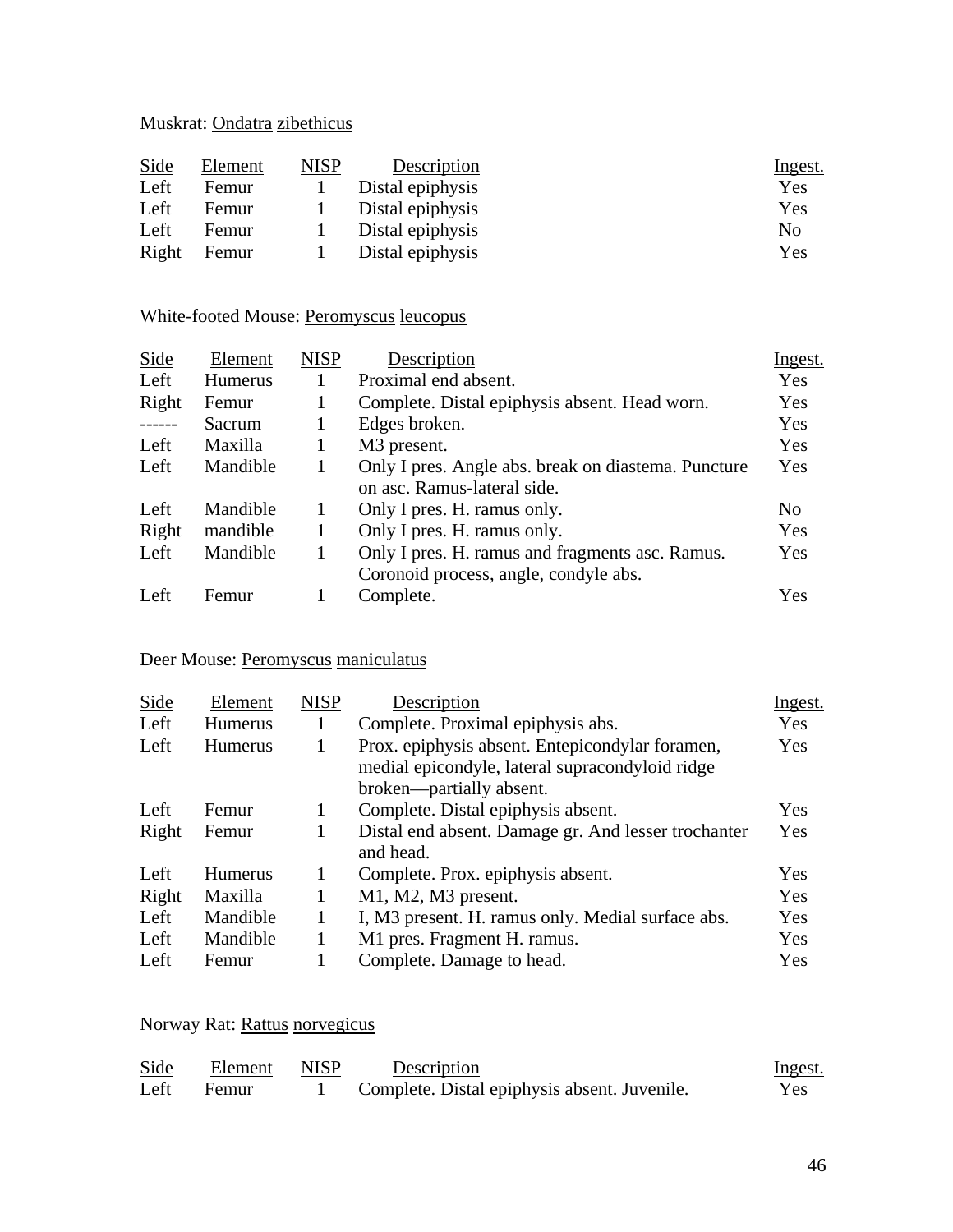## Norway Rat: Rattus norvegicus

| Side  | Element | <b>NISP</b>  | Description                                                            | Ingest.        |
|-------|---------|--------------|------------------------------------------------------------------------|----------------|
| Right | Femur   | $\mathbf{1}$ | Distal end, gr. trochanter abs. Damage head, lesser                    | Yes            |
|       |         |              | trochanter. Juvenile.                                                  |                |
| Right | Femur   | $\mathbf{1}$ | Complete. Distal epiphysis abs. Juvenile.                              | Yes            |
| Right | Femur   | $\mathbf{1}$ | Prox. end only. Third trochanter abs. Juvenile.                        | No             |
| Right | Femur   | $\mathbf{1}$ | Complete. Distal epiphysis absent.                                     | Yes            |
| Left  | Femur   | $\mathbf{1}$ | Distal epiphysis abs. Prox. end absent.                                | Yes            |
| Left  | Femur   | $\mathbf{1}$ | Distal epiphysis abs. Damage head, gr., lesser<br>trochanter. Juvenile | Yes            |
| Right | Humerus | $\mathbf{1}$ | Prox. epiphysis abs. Juvenile.                                         | N <sub>o</sub> |
| Right | Humerus | $\mathbf{1}$ | Proximal end abs. Juvenile.                                            | Yes            |
| Right | Humerus | $\mathbf{1}$ | Proximal end absent. Juvenile.                                         | No             |
| Right | Humerus | $\mathbf{1}$ | Proximal end absent. Deltoid tuberosity absent.<br>Juvenile.           | Yes            |
| Left  | Humerus | $\mathbf{1}$ | Proximal epiphysis absent. Juvenile.                                   | No             |
| Left  | Humerus | $\mathbf{1}$ | Prox. epiphysis abs. Damage prox. and distal ends.<br>Juvenile.        | N <sub>o</sub> |
| Left  | Humerus | $\mathbf{1}$ | Proximal epiphysis absent.                                             | Yes            |
| Left  | Humerus | 1            | Proximal epiphysis absent. Juvenile.                                   | Yes            |
| Left  | Humerus | $\mathbf{1}$ | Proximal epiphysis absent. Juvenile.                                   | Yes            |
| Right | Tibia   | $\mathbf{1}$ | Fibula present. Complete. Prox. epiphysis absent.<br>Juvenile.         | Yes            |
| Right | Tibia   | $\mathbf{1}$ | Fibula absent. Distal, prox. epiphysis abs.                            | No             |
| Left  | Tibia   | $\mathbf{1}$ | Fibula absent. Complete. Prox., distal end absent.<br>Juvenile.        | N <sub>o</sub> |
| Left  | Tibia   | $\mathbf{1}$ | Fibula absent. Complete. Prox. epiphysis absent.<br>Juvenile.          | Yes            |
| Right | Tibia   | $\mathbf{1}$ | Frag. Fibula pres. Proximal half. Juvenile.                            | No             |
| Left  | Tibia   | $\mathbf{1}$ | Frag. Fibula pres. Complete. Distal, prox. epiphysis<br>abs. Juvenile. | Yes            |
| Left  | Tibia   | $\mathbf{1}$ | Fibula abs. Prox. end abs. Juvenile.                                   | Yes            |
| Right | Tibia   | $\mathbf{1}$ | Fibula abs. Complete. Distal, prox. epiphysis abs.<br>Juvenile.        | Yes            |
| Right | Tibia   | 1            | Frag. Fibula. Complete. Distal, prox. epiphysis abs.<br>Juvenile       | Yes            |
| Left  | Scapula | $\mathbf 1$  | Head and coracoid process only. Impact point                           | N <sub>0</sub> |
| Right | Scapula | $\mathbf{1}$ | Head and coracoid process only.                                        | No             |
| Right | Skull   | 1            | Premaxilla/ maxilla/ jugal. All dentition pres.<br>Crushing damage.    | No             |
| Left  | Skull   | $\mathbf{1}$ | Premaxilla/ maxilla. All dentition pres.                               | No             |
| Left  | Skull   | $\mathbf{1}$ | Premaxilla, maxilla, jugal. Only I absent.                             | N <sub>0</sub> |
| Right | Skull   | $\mathbf{1}$ | Premaxilla, maxilla, jugal. Only I abs.                                | No             |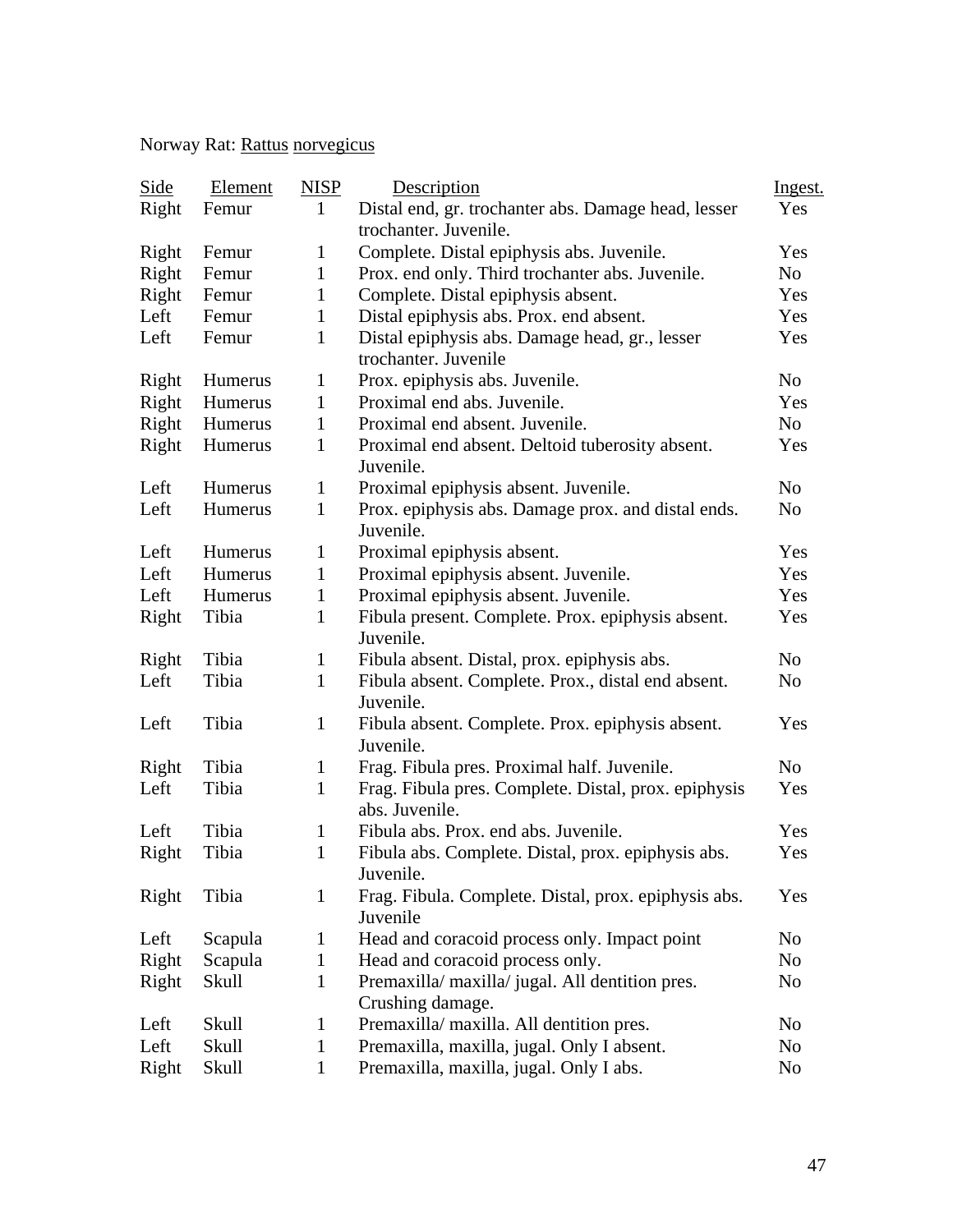## Norway Rat: Rattus norvegicus

| Side   | Element    | <b>NISP</b>  | Description                                                   | Ingest.        |
|--------|------------|--------------|---------------------------------------------------------------|----------------|
| Left   | Skull      | 1            | Premaxilla, maxilla, jugal. I abs. All molars present.        | N <sub>o</sub> |
| Right  | Skull      | $\mathbf{1}$ | Premaxilla, maxilla, jugal. I abs. All molars present.        | No             |
| Left   | Skull      | 1            | Premaxilla, maxilla, jugal. I abs. All molars present.        | No             |
| Right  | Skull      | $\mathbf{1}$ | Premaxilla, maxilla, jugal. I abs. All molars present.        | No             |
| Left   | Skull      | $\mathbf{1}$ | Premaxilla, maxilla, jugal. I abs. All molars present.        | Yes            |
| Left   | Skull      | $\mathbf{1}$ | Premaxilla, maxilla, jugal. I abs. All molars present.        | No.            |
| Right  | Skull      | $\mathbf{1}$ | Premaxilla, maxilla, jugal. I abs. All molars present.        | Yes            |
| Right  | Skull      | $\mathbf{1}$ | Premaxilla, maxilla, jugal. I abs. All molars present.        | No             |
| Left   | Skull      | $\mathbf{1}$ | Premaxilla, maxilla, jugal. I abs. All molars present.        | Yes            |
| Left   | Skull      | 1            | Premaxilla, maxilla, jugal. I abs. All molars present.        | Yes            |
| Right  | Skull      | $\mathbf{1}$ | Premaxilla, maxilla, jugal. Only M1 pres.                     | Yes            |
| Right  | Mandible   | $\mathbf{1}$ | All dentition pres. Angle broken.                             | No             |
| Right  | Mandible   | $\mathbf{1}$ | All dentition pres. H. ramus only.                            | Yes            |
| Right  | Mandible   | $\mathbf{1}$ | All dentition pres. Coronoid process abs. Condyle,            | Yes            |
|        |            |              | angle broken. Impact puncture mark asc. ramus.                |                |
| Right  | Mandible   | $\mathbf{1}$ | Complete. All dentition present.                              | N <sub>o</sub> |
| Right  | Mandible   | $\mathbf{1}$ | All dentition present. Angle broken.                          | N <sub>o</sub> |
| Left   | Mandible   | $\mathbf{1}$ | All dentition present. Angle broken.                          | No             |
| Left   | Mandible   | $\mathbf{1}$ | Complete. All dentition present.                              | No             |
| Left   | Mandible   | $\mathbf{1}$ | Complete. All dentition present.                              | Yes            |
| Left   | Mandible   | $\mathbf{1}$ | All dentition pres. Angle, condyle abs.                       | No             |
| Left   | Mandible   | $\mathbf{1}$ | Complete. All dentition present.                              | Yes            |
| Left   | Mandible   | $\mathbf{1}$ | All dentition present. Angle broken.                          | No             |
| Left   | Mandible   | $\mathbf{1}$ | All dentition present. Angle, condyle broken.                 | Yes            |
| Left   | Mandible   | $\mathbf{1}$ | All dentition present. Angle abs. impact point asc.<br>ramus. | Yes            |
| Left   | Innominate | $\mathbf{1}$ | Ischium and acetabulum only. Juvenile.                        | Yes            |
| Left   | Innominate | $\mathbf{1}$ | Ischium, pubis, frag. Ilium pres.                             | Yes            |
| Left   | Innominate | $\mathbf{1}$ | Ischium, ilium, frag. Pubis pres.                             | Yes            |
| Right  | Innominate | $\mathbf{1}$ | Ischium, pubis abs. Juvenile.                                 | Yes            |
| Right  | Innominate | 1            | Acetabulum only.                                              | N <sub>0</sub> |
| Left   | mandible   | $\mathbf 1$  | Angle, condyle only.                                          | No             |
| ------ | Atlas      | 1            | Complete                                                      | Yes            |
| ------ | Atlas      | 1            | Complete                                                      | Yes            |
| .      | Atlas      | 1            | Complete                                                      | No             |
|        | Axis       | 1            | Spinous process broken.                                       | Yes            |
|        | Axis       | 1            | Spinous process broken. Post. transverse process abs.         | Yes            |
| Right  | Maxilla    | $\mathbf{1}$ | Fragment. M3 present.                                         | Yes            |
| Left   | Astragalus | $\mathbf{1}$ | Complete.                                                     | No             |
| Left   | Astragalus | $\mathbf 1$  | Complete                                                      | No             |
| Right  | Astragalus | 1            | Complete                                                      | No             |
| Right  | Astragalus | 1            | Complete                                                      | No             |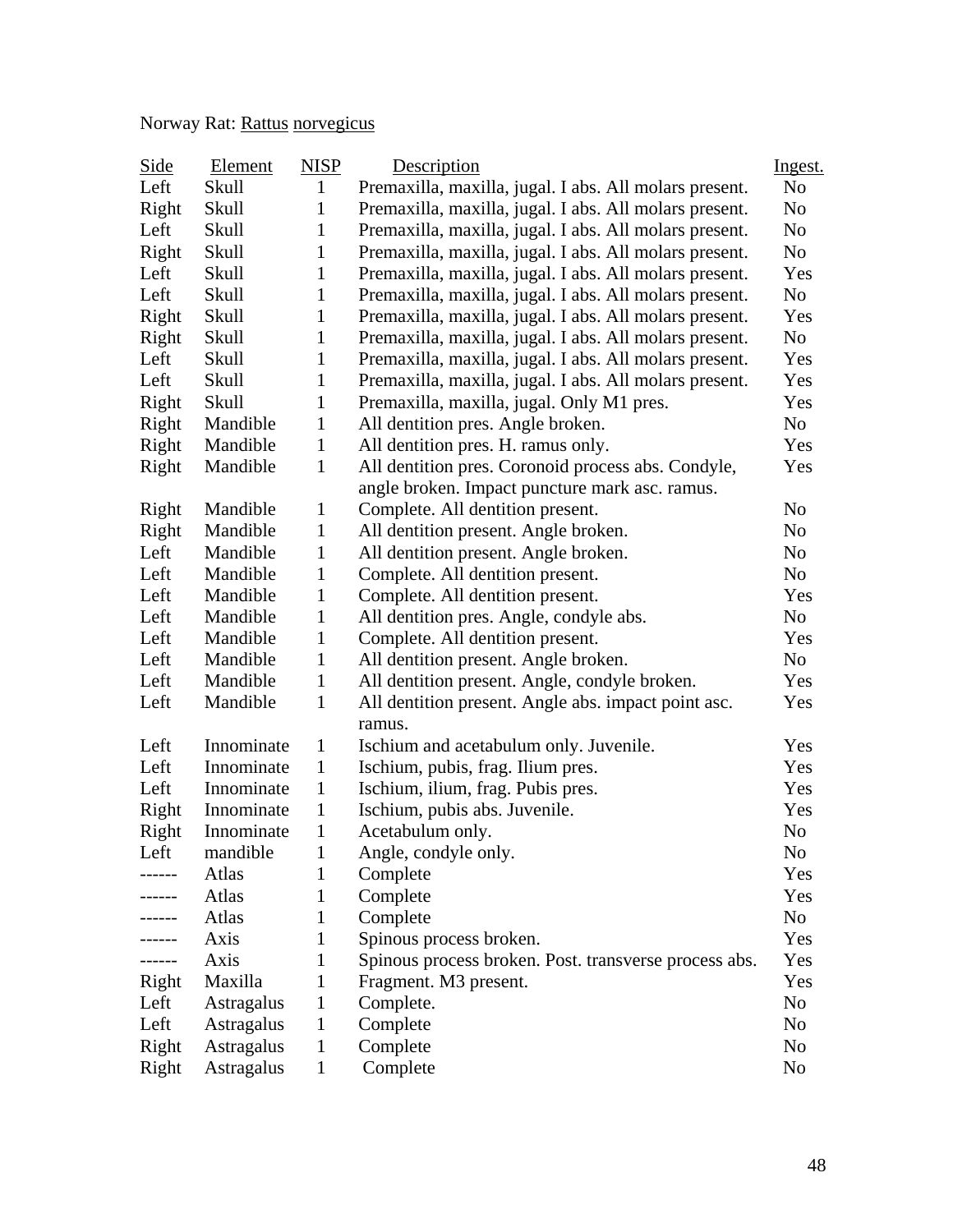Norway Rat: Rattus norvegicus

| <b>Side</b> | Element        | <b>NISP</b>  | Description                    | Ingest.        |
|-------------|----------------|--------------|--------------------------------|----------------|
| Right       | Astragalus     | $\mathbf{1}$ | Complete                       | N <sub>o</sub> |
| Left        | Calcaneus      | $\mathbf{1}$ | Complete                       | Yes            |
| Right       | Calcaneus      | 1            | Complete                       | Yes            |
| Left        | Humerus        | 1            | Proximal epiphysis.            | Yes            |
| Left        | Humerus        | $\mathbf{1}$ | Proximal epiphysis.            | Yes            |
| Left        | Humerus        | $\mathbf{1}$ | Proximal epiphysis             | Yes            |
| Right       | Humerus        | $\mathbf{1}$ | Proximal epiphysis.            | Yes            |
| Right       | <b>Humerus</b> | 1            | Proximal epiphysis.            | Yes            |
| Right       | Humerus        | 1            | Proximal epiphysis.            | Yes            |
| Right       | Humerus        | 1            | Proximal epiphysis.            | Yes            |
| ------      | Axis           | 1            | Spinous process broken.        | No             |
| Left        | Tibia          | 1            | Distal end.                    | Yes            |
| Left        | Tibia          | 1            | Distal end.                    | Yes            |
| Right       | Innominate     | 1            | Ilium only.                    | Yes            |
| Left        | Innominate     | $\mathbf{1}$ | Ilium only.                    | Yes            |
| Left        | Innominate     | $\mathbf{1}$ | Ilium only.                    | Yes            |
| Left        | Scapula        | $\mathbf{1}$ | Head, neck, blade (feathered). | Yes            |
| Left        | Ulna           | 1            | Complete                       | Yes            |
| Left        | Ulna           | 1            | Complete                       | Yes            |
| Left        | Ulna           | 1            | Complete                       | Yes            |
| Right       | Ulna           | 1            | Complete                       | Yes            |
| Right       | Ulna           | $\mathbf{1}$ | Complete                       | Yes            |
| Right       | Ulna           | 1            | Complete                       | Yes            |
| Right       | Ulna           | 1            | Complete                       | Yes            |
| Left        | Innominate     | 1            | Ischium, acetabulum only.      | Yes            |
| Right       | Innominate     | 1            | Ischium, acetabulum only.      | Yes            |

## Fox Squirrel: Sciurus niger

| Side  | Element  | <b>NISP</b> | Description                                                                 | Ingest.        |
|-------|----------|-------------|-----------------------------------------------------------------------------|----------------|
| Left  | Skull    |             | Premaxilla, maxilla, frontal. I, m2 present                                 | N <sub>0</sub> |
| Right | Skull    | 1           | Premaxilla, maxilla, frontal. I only.                                       | N <sub>0</sub> |
| Right | Mandible | 1           | H. ramus only. Break post. M3. UI, M2 pres. Impact<br>point medial surface. | No             |
| Left  | Femur    |             | Proximal half.                                                              | N <sub>0</sub> |
| Left  | Femur    | 1           | Proximal half. Impact point between third and greater<br>trochanter.        | N <sub>0</sub> |
| Right | Femur    | 1           | Proximal end only. Damage greater, third trochanter.<br>Greenbone fracture. | N <sub>0</sub> |
| Right | Femur    | 1           | Proximal end only. Impact point and radial cracks<br>third trochanter.      | N <sub>0</sub> |
| Right | Femur    |             | Proximal end. Third trochanter absent.                                      | No             |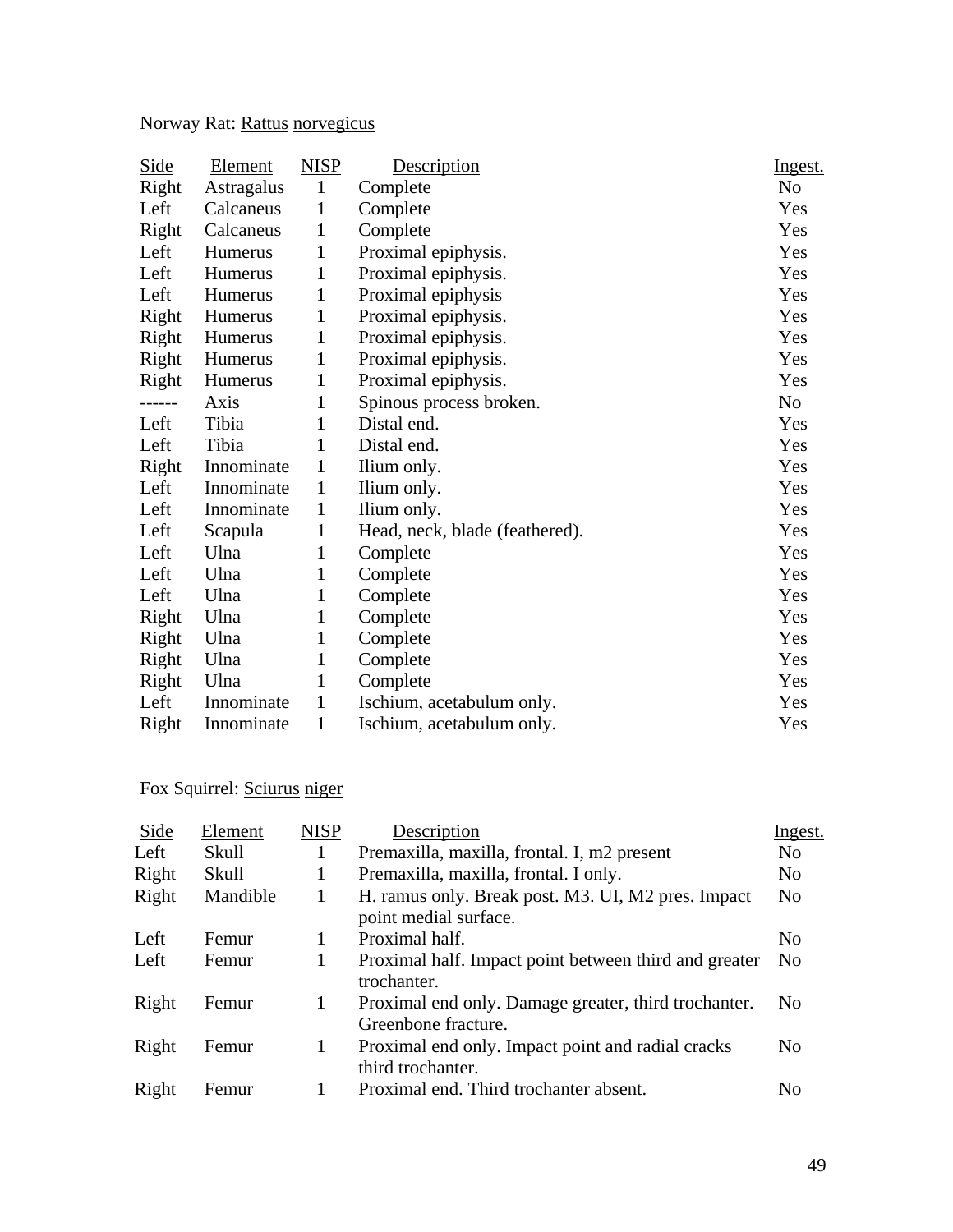Fox squirrel: Sciurus niger

| Side  | Element        | <b>NISP</b>  | Description                                                               | Ingest.        |
|-------|----------------|--------------|---------------------------------------------------------------------------|----------------|
| Left  | Femur          | 1            | Proximal end only. Lesser and third trochanter                            | No             |
|       |                |              | absent. Damage to head.                                                   |                |
| Right | <b>Humerus</b> | 1            | Complete. Impact points on prox. end.                                     | <b>Yes</b>     |
| Right | <b>Humerus</b> | 1            | Distal end only. Greenbone fracture.                                      | No             |
| Right | Scapula        | 1            | Head with coracoid process. Fragment acromion<br>process, caudal boarder. | <b>Yes</b>     |
| Right | Scapula        | 1            | Head with coracoid process. Frag. Caudal boarder.                         | <b>Yes</b>     |
| Left  | Scapula        | 1            | Head with coracoid process. Frag. Acromion process.                       | N <sub>0</sub> |
| Left  | Innominate     | 1            | Pubis abs. Partial ilium, ischium.                                        | Yes            |
| Right | Innominate     | 1            | Ischium pres. Frag. Ilium, pubis. Impact medial<br>surface.               | <b>Yes</b>     |
| Right | Innominate     | $\mathbf{1}$ | Partial ischium, ilium pres. Pubis abs.                                   | <b>Yes</b>     |
| Left  | Tibia          | 1            | Proximal end only.                                                        | No             |
| Left  | Femur          | 1            | Distal end only.                                                          | Yes            |
| Right | Femur          | 1            | Distal end only                                                           | Yes            |
| Left  | Radius         | 1            | Complete                                                                  | No             |
| Left  | Radius         | 1            | Distal end absent.                                                        | No             |

## Eastern Cottontail Rabbit: Sylvilagus floridanus

| <b>Side</b> | Element    | <b>NISP</b>  | Description                                                                                                 | Ingest.        |
|-------------|------------|--------------|-------------------------------------------------------------------------------------------------------------|----------------|
| Left        | Maxilla    | $\mathbf{1}$ | Fragment zygomatic arch presP2, P3, P4, P4, M1,                                                             | N <sub>o</sub> |
|             |            |              | M <sub>2</sub> present.                                                                                     |                |
| Right       | Premaxilla | $\mathbf{1}$ | I present. Fragment.                                                                                        | N <sub>o</sub> |
| Right       | Premaxilla | $\mathbf{1}$ | I present. Fragment.                                                                                        | N <sub>0</sub> |
| -----       | Skull      | $\mathbf{1}$ | Fragment L & R premaxillla. Upper I absent. Lower<br>incisors present                                       | N <sub>0</sub> |
|             | Skull      | 1            | Fragment L&R premaxilla. Left upper, lower incisors<br>pres.                                                | N <sub>0</sub> |
| Left        | Maxilla    | $\mathbf{1}$ | P <sub>2</sub> , P <sub>3</sub> , P <sub>4</sub> , M <sub>1</sub> , M <sub>2</sub> , M <sub>3</sub> present | N <sub>0</sub> |
| Right       | Maxilla    | 1            | P2, p2, P4, M1, M2 present                                                                                  | N <sub>o</sub> |
| ------      | Mandible   | 1            | Fragment. No dentition present                                                                              | No             |
| Right       | Mandible   | 1            | H. ramus only. P4, M1 present.                                                                              | N <sub>o</sub> |
| Left        | Mandible   | 1            | Ant. H. ramus only. I, P3, P4 only.                                                                         | N <sub>o</sub> |
| Left        | Mandible   | $\mathbf{1}$ | Anterior H. ramus. I and diastema only.                                                                     | N <sub>0</sub> |
| Right       | Mandible   | 1            | Coronoid process, condyle, angle abs. P4, m1, M2<br>pres.                                                   | N <sub>0</sub> |
| Right       | Mandible   | 1            | Ant. H. ramus only. I, P3, P4 pres.                                                                         | N <sub>o</sub> |
| Right       | Mandible   | 1            | Ant. H. ramus only. I, P3, P4 pres.                                                                         | N <sub>o</sub> |
| Right       | Mandible   | $\mathbf{1}$ | Incisor and diastema only.                                                                                  | N <sub>o</sub> |
| Right       | Mandible   | $\mathbf{1}$ | Ant. H. ramus. I, P3, P4 pres.                                                                              | N <sub>0</sub> |
| Right       | Femur      | 1            | Proximal end. Greenbone fracture.                                                                           | N <sub>o</sub> |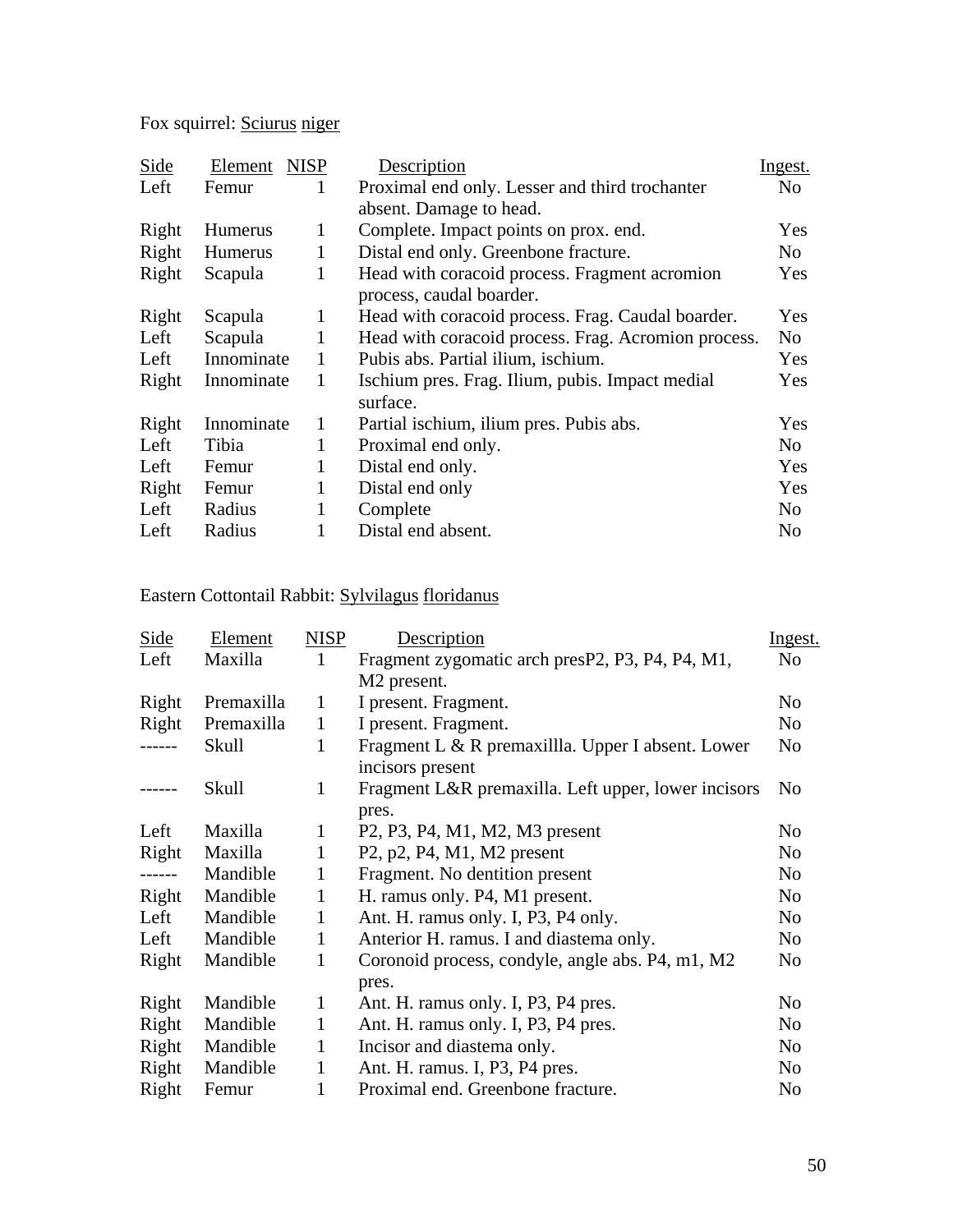# Eastern Cottontail Rabbit: Sylvilagus floridanus

| <b>Side</b> | <b>Element</b> | <b>NISP</b>                                    | Description                                        | Ingest.        |
|-------------|----------------|------------------------------------------------|----------------------------------------------------|----------------|
| Right       | Femur          | $\mathbf{1}$                                   | Proximal end only. Greenbone fracture.             | N <sub>o</sub> |
| Left        | Femur          | $\mathbf{1}$                                   | Proximal end only. Greenbone fracture.             | N <sub>o</sub> |
| Left        | Femur          | $\mathbf{1}$                                   | Proximal end only. Impact mark at break.           | N <sub>o</sub> |
| Left        | Femur          | $\mathbf{1}$                                   | Proximal end only.                                 | N <sub>o</sub> |
| Left        | Femur          | $\mathbf{1}$                                   | Proximal end. Greenbone fracture.                  | N <sub>o</sub> |
| Left        | Femur          | $\mathbf{1}$                                   | Proximal end only. Greater trochanter abs.         | N <sub>o</sub> |
| Left        | Femur          | $\mathbf{1}$                                   | Proximal end only. Greenbone fracture.             | N <sub>0</sub> |
| Left        | Femur          | $\mathbf{1}$                                   | Proximal end only. Greater trochanter abs. Damage  | No             |
|             |                |                                                | head, third trochanter.                            |                |
| :Left       | Femur          | $\mathbf{1}$                                   | Proximal end only. Greenbone fracture. Greater and | Yes            |
|             |                |                                                | third trochanter abs.                              |                |
| Right       | Humerus        | $\mathbf{1}$                                   | Distal end only                                    | N <sub>o</sub> |
| Right       | Humerus        | $\mathbf{1}$                                   | Proximal end abs. Greenbone fracture.              | N <sub>o</sub> |
| Right       | Humerus        | $\mathbf{1}$                                   | Distal end only. Greenbone fracture.               | No             |
| Right       | Humerus        | $\mathbf{1}$                                   | Distal end only. Greenbone fracture.               | N <sub>o</sub> |
| Right       | Tibia          | $\mathbf{1}$                                   | Distal end only. Greenbone fracture.               | N <sub>o</sub> |
| Right       | Tibia          | $\mathbf{1}$                                   | Distal half. Break at distal tibia/fibula fusion.  | No             |
|             |                |                                                | Greenbone fracture.                                |                |
| ------      | Sacrum         | $\mathbf{1}$                                   | Three impact marks dorsal surface                  | N <sub>o</sub> |
| ------      | Atlas          | $\mathbf{1}$                                   | Complete                                           | N <sub>o</sub> |
| Left        | Scapula        | $\mathbf{1}$                                   | Head, neck, coracoid process pres.                 | Yes            |
| Right       | Scapula        | $\mathbf{1}$                                   | Head, neck, coracoid process pres.                 | No.            |
| Right       | Scapula        | $\mathbf{1}$                                   | Head, neck, coracoid, fragment blade and acromion  | N <sub>o</sub> |
|             |                |                                                | pres                                               |                |
| Left        | Scapula        | $\mathbf{1}$                                   | Head, neck, fragment acromion and caudal border    | Yes            |
|             |                |                                                | pres.                                              |                |
| Right       | Scapula        | $\mathbf{1}$                                   | Head, neck, coracoid process present.              | N <sub>0</sub> |
| Right       | Scapula        | $\mathbf{1}$                                   | Head, neck, fragments acromion and coracoid        | Yes            |
| Left        | Scapula        | $\mathbf{1}$                                   | Head, neck, coracoid process present.              | No.            |
| Left        | Scapula        | $\mathbf{1}$                                   | Head and neck only.                                | N <sub>o</sub> |
| Right       | Scapula        | $\mathbf{1}$                                   | Head, neck, coracoid process present.              | N <sub>o</sub> |
| Right       | Scapula        | $\mathbf{1}% \in\mathbb{Z}_{+}^{d}[z,\bar{z}]$ | Head, neck, coracoid process present.              | No             |
| Right       | Scapula        | 1                                              | Head, coracoid process pres.                       | No             |
| Right       | Scapula        | 1                                              | Head and neck only                                 | Yes            |
| Left        | Innominate     | $\mathbf{1}$                                   | Ischium, half ilium present.                       | Yes            |
| Right       | Innominate     | $\mathbf{1}$                                   | Ilium, fragment pubis abs. Impact point ischium    | No             |
| Right       | Innominate     | $\mathbf{1}$                                   | Half ilium, ischium, fragment pubis present.       | Yes            |
| Right       | Innominate     | $\mathbf{1}$                                   | Pubis, ischium absent.                             | Yes            |
| Right       | Innominate     | $\mathbf{1}$                                   | Pubis, ilium absent.                               | No             |
| Right       | Innominate     | $\mathbf{1}$                                   | Acetabulum only                                    | Yes            |
| Right       | Innominate     | 1                                              | Acetabulum only                                    | No             |
| Right       | Innominate     | $\mathbf{1}$                                   | Acetabulum only                                    | Yes            |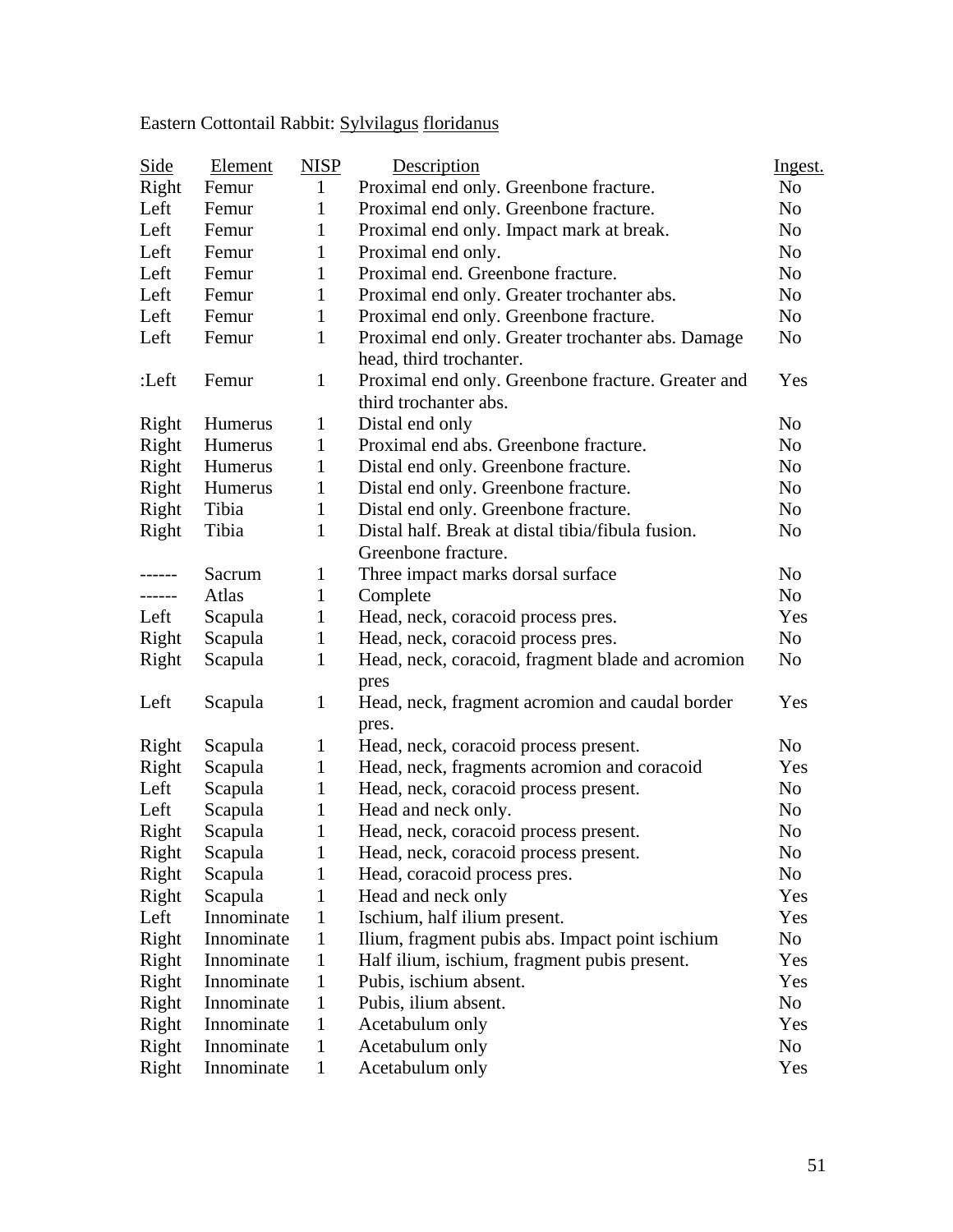Eastern Cottontail Rabbit: Sylvilagus floridanus

| Side   | Element     | <b>NISP</b>    | Description                           | Ingest.        |
|--------|-------------|----------------|---------------------------------------|----------------|
| Right  | Innominate  | $\mathbf{1}$   | Acetabulum only.                      | Yes            |
| Left   | Innominate  | 1              | Ischium, partial ilium, pubis present | N <sub>o</sub> |
| Left   | Innominate  | 1              | Ilium absent.                         | N <sub>o</sub> |
| Right  | Innominate  | 1              | Ilium, pubis absent.                  | Yes            |
| Right  | Innominate  | 1              | Acetabulum only.                      | N <sub>o</sub> |
| Right  | Innominate  | 1              | Acetabulum only.                      | N <sub>o</sub> |
| Right  | Premaxilla  | 1              | Fragment. I2 pres only                | N <sub>o</sub> |
| Left   | Premaxilla  | 1              | Fragment. I1, I2 present              | Yes            |
| Left   | Premaxilla  | 1              | Fragment. I1 only                     | No             |
| Left   | Premaxilla  | 1              | Fragment. I2 only                     | N <sub>o</sub> |
| Left   | Mandible    | $\mathbf{1}$   | Fragment H. ramus. P4, M1 pres.       | Yes            |
| -----  | Atlas       | $\overline{c}$ | Wings fractured                       | N <sub>o</sub> |
| ------ | Atlas       | 1              | Complete                              | N <sub>o</sub> |
| Left   | Calcaneus   | 5              | Complete                              | Yes            |
| Left   | Calcaneus   | $\overline{2}$ | Complete                              | No             |
| Right  | Calcaneus   | $\overline{c}$ | Complete                              | Yes            |
| Right  | Calcaneus   | 1              | Complete                              | N <sub>0</sub> |
| ------ | Axis        | 3              | Complete                              | N <sub>0</sub> |
| Left   | Radius      | $\mathbf{1}$   | Distal end absent                     | N <sub>o</sub> |
| ------ | Sacrum      | $\overline{c}$ | Anterior portion. Wings abs.          | N <sub>o</sub> |
| ------ | Incisor     | $\overline{2}$ | Upper I1                              | N <sub>0</sub> |
| Left   | Lower P3    | $\mathbf{1}$   | Complete                              | Yes            |
| Right  | Lower P3    | 1              | Complete                              | Yes            |
| Left   | Lower M2    | $\mathbf{1}$   | Complete                              | No             |
| Left   | Upper M1    | 1              | Complete                              | N <sub>o</sub> |
| Right  | Lower M1    | 1              | Complete                              | N <sub>o</sub> |
| Right  | Lower P3    | 1              | Complete                              | N <sub>o</sub> |
| Right  | Upper P3    | 1              | Complete                              | No             |
| Left   | Lower M2    | 1              | Complete                              | Yes            |
| Left   | Upper P2    | 1              | Complete                              | Yes            |
| ------ | Incisor     | 1              | Upper I1. Fractured                   | N <sub>0</sub> |
| Right  | Lower M1    | 1              | Enamel cracked                        | No             |
| Left   | Upper M2    | 1              | Enamel cracked                        | No             |
|        | Cheek teeth | 6              | Fragments                             | $5-Y$          |
| Left   | Upper P3    | 1              | Enamel cracked                        | No             |
| Right  | Upper M2    | 1              | Enamel cracked                        | Yes            |
| Right  | Upper M1    | 1              | Enamel cracked                        | N <sub>o</sub> |
| Right  | Upper M2    | 1              | Complete                              | N <sub>o</sub> |
| Left   | Lower M1    | 1              | Complete                              | Yes            |
| Left   | Lower P4    | 1              | Complete                              | N <sub>o</sub> |
| Left   | Lower M2    | 1              | <b>Enamel</b> fractured               | Yes            |
| Right  | Lower P4    | $\mathbf{1}$   | Enamel fractured                      | N <sub>0</sub> |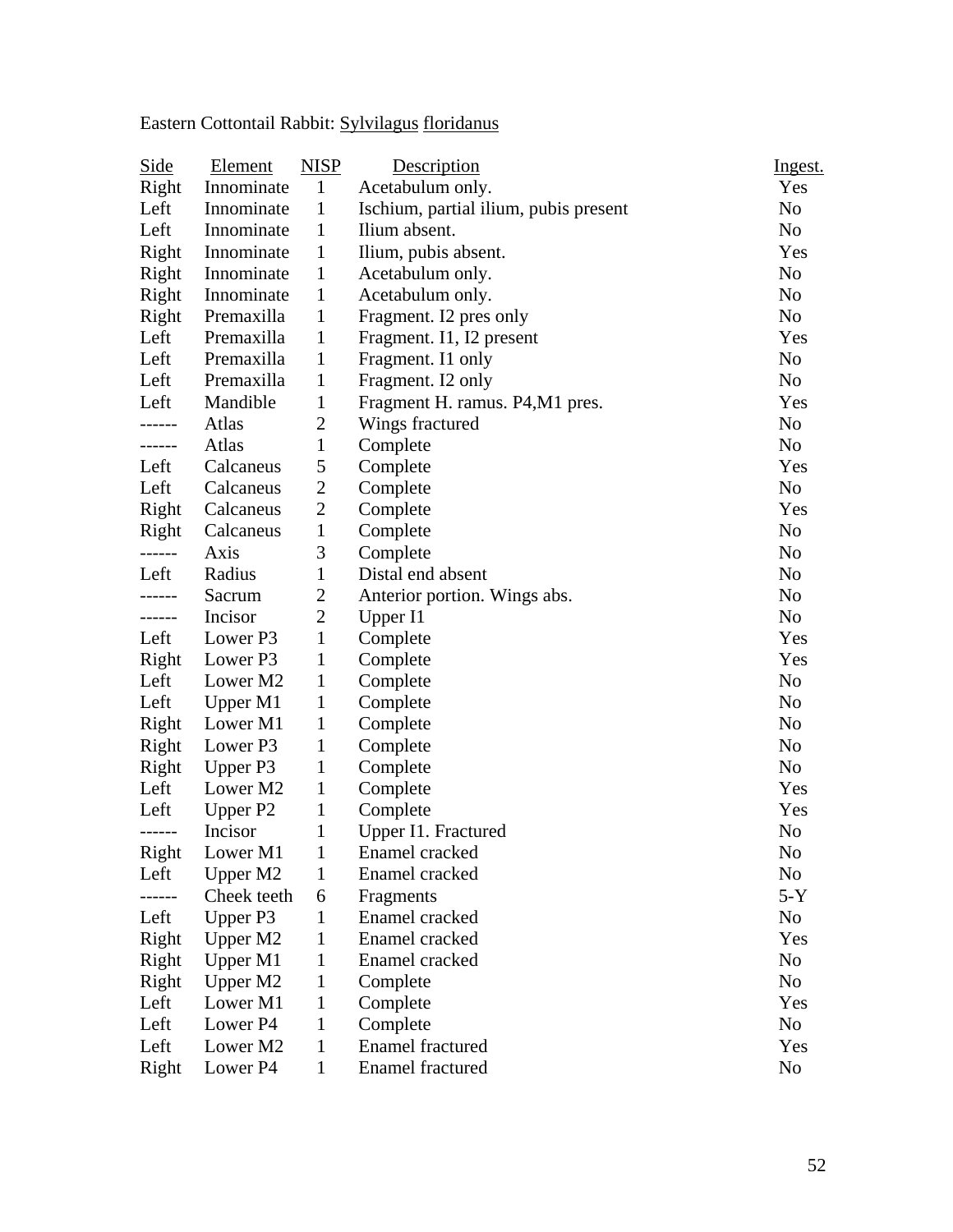| Side   | Element    | <b>NISP</b>    | Description                            | Ingest. |
|--------|------------|----------------|----------------------------------------|---------|
|        | Incisor    | 1              | Fragment- Upper I1                     | No      |
| .      | Incisor    | 1              | Fragment-Lower                         | No      |
| Left   | Innominate | 1              | Ilium abs.                             | No      |
| Right  | Innominate | 1              | Ilium abs.                             | No      |
| Left   | Femur      | 1              | Diaphysis fragment only                | Yes     |
| Right  | Ulna       | $\overline{2}$ | Proximal end only                      | Yes     |
| Right  | Humerus    | $\overline{2}$ | Distal end only                        | No      |
| ------ | Axis       | $\overline{2}$ | Complete                               | No      |
| Left   | Astragalus | 3              | Complete                               | $1-Y$   |
| Right  | Astragalus | $\overline{4}$ | Complete                               | $1-Y$   |
| Right  | Tibia      | $\overline{2}$ | Proximal end only                      | No      |
| Left   | Tibia      | 5              | Proximal end only                      | $4-Y$   |
| Left   | Femur      | 6              | Distal end only                        | $4-Y$   |
| Right  | Femur      | 8              | Distal end only                        | $6-Y$   |
| Left   | Humerus    | $\overline{4}$ | Proximal end only                      | $1-Y$   |
| Right  | Humerus    | 3              | Proximal end only                      | Yes     |
| ------ | Skull      | $\mathbf{1}$   | Left and Right frontal bones           | No      |
| Left   | Tibia      | $\overline{2}$ | Distal end only                        | $1-Y$   |
| Right  | Tibia      | 3              | Distal end only                        | $1-Y$   |
| Left   | Skull      | 5              | Fragment squamosal with zygomatic arch | No      |
| Right  | Skull      | 3              | Fragment squamosal with zygomatic arch | No      |
| ------ | Skull      | 1              | Occipital.                             | No      |

Eastern Cottontail Rabbit: Sylvilagus floridanus

## Northern Leopard Frog: Rana pipiens

| Side            | Element    | <b>NISP</b> | Description                                    | Ingest.        |
|-----------------|------------|-------------|------------------------------------------------|----------------|
| Right           | Innominate |             | 80% Complete                                   | N <sub>0</sub> |
| Left            | Innominate | $\sim 1$    | 90% Complete                                   | N <sub>0</sub> |
| Left            | Humerus    |             | Complete                                       | N <sub>o</sub> |
| Right           | Humerus    | $\sim$ 1.   | Complete                                       | N <sub>o</sub> |
| $- - - - - - -$ |            |             | Tibio-fibula 1 Proximal and Distal ends absent | No             |

## Devil crayfish: Cambarus Diogenes

| <b>Side</b> | Element NISP | Description | <u>Ingest.</u> |
|-------------|--------------|-------------|----------------|
|             | Dactyl       | 1 Complete  | Yes            |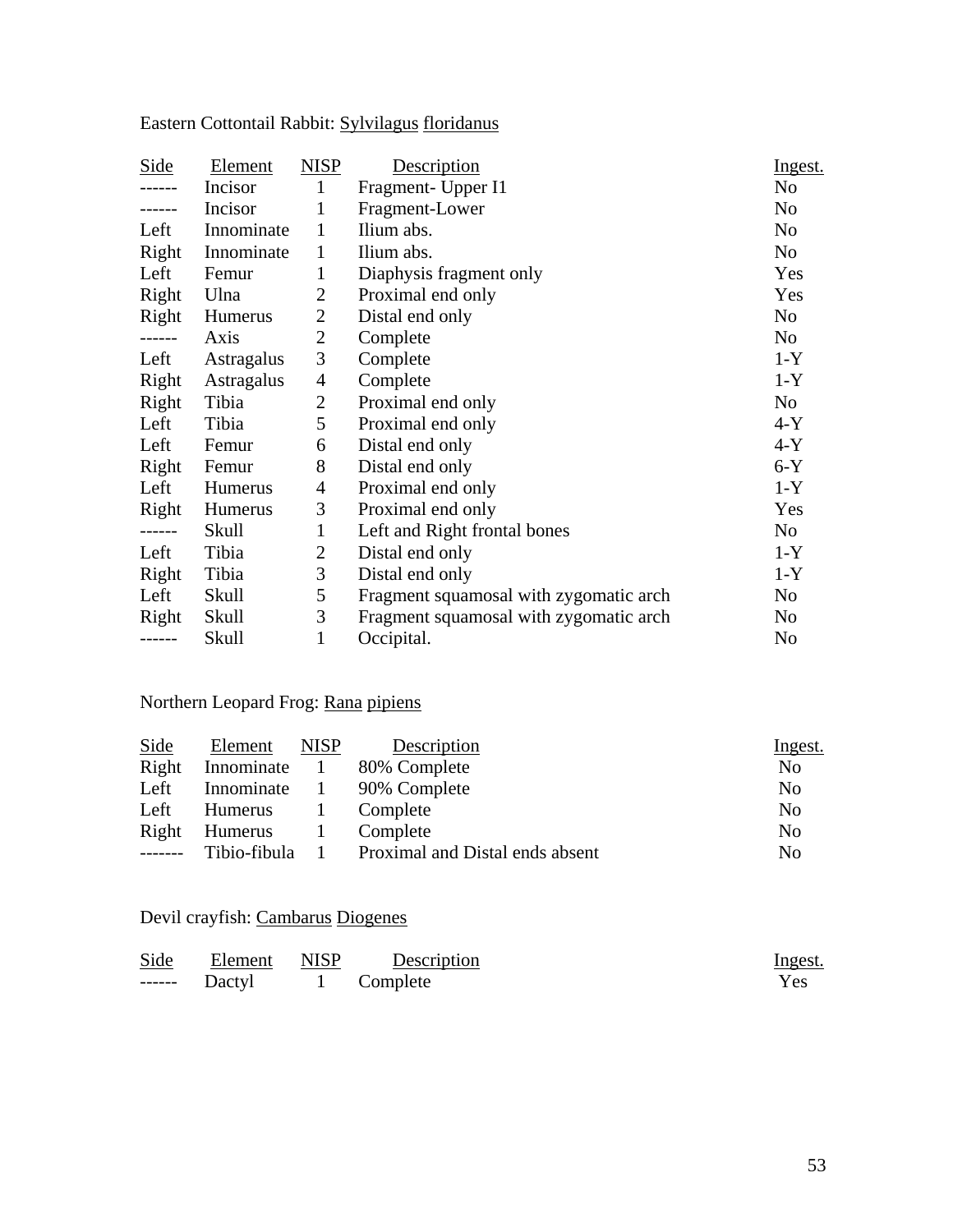### Northern Hog Sucker: Hypentelium nigricans

| Side  | Element         | NISP | Description     | <u>Ingest.</u> |
|-------|-----------------|------|-----------------|----------------|
| Right | <b>Maxilla</b>  |      | Slight Breakage | N <sub>0</sub> |
|       | Pharyngeal      |      | 90% complete.   | No             |
| Left  | <b>Ouadrate</b> |      | Spine absent    | N <sub>0</sub> |

### White Sucker: Catostomus commersoni

| <b>Side</b> | Element    | <b>NISP</b> | Description                          | Ingest.        |
|-------------|------------|-------------|--------------------------------------|----------------|
| Left        | Maxilla    |             | Complete                             | Yes            |
| Right       | Maxilla    |             | Complete                             | Yes            |
| Left        | Articular  |             | Ant. end absent.                     | Yes            |
| Right       | Articular  |             | Complete                             | Yes            |
| Left        | Dentary    |             | Complete                             | N <sub>o</sub> |
| Right       | Dentary    |             | Complete                             | N <sub>o</sub> |
| Right       | Pharyngeal |             | Complete                             | $3-Y$          |
| Right       | Operculum  |             | 2-Complete. 1-articular process abs. | N <sub>0</sub> |

### Family Catostomidae: Suckers

| Side  | Element   | <b>NISP</b>  | Description  | Ingest.        |
|-------|-----------|--------------|--------------|----------------|
| Left  | Cleithrum |              | 30% Complete | N <sub>0</sub> |
| Left  | Cleithrum | 2            | 50% Complete | Yes            |
| Left  | Cleithrum |              | Fragment     | N <sub>0</sub> |
| Right | Cleithrum | $\perp$      | 40% Complete | N <sub>0</sub> |
| Right | Cleithrum | $\mathbf{L}$ | 30% Complete | No             |

## Red-winged Blackbird: Agelaius phoeniceus

| <b>Side</b> | Element         | <b>NISP</b> | Description                                                                               | Ingest.        |
|-------------|-----------------|-------------|-------------------------------------------------------------------------------------------|----------------|
| Left        | <b>Humerus</b>  |             | Proximal end and shaft (70%)                                                              | Yes            |
| Left        | <b>Humerus</b>  |             | Distal end only                                                                           | N <sub>0</sub> |
| Left        | <b>Humerus</b>  |             | Distal end only                                                                           | Yes            |
| L&R         | Innominate      |             | Portions shield abs. Sacrum broken. R pubis<br>abs.                                       | Yes            |
| Right       | Carpometacarpus |             | Distal metacarpal symphysis, digit II $&$ III<br>facet, metacarpal III tuberosity absent. | No             |
| Right       | Carpometacarpus | 1           | Distal metacarpal symphysis, digit II $&$ III<br>facet, metacarpal III tuberosity abs.    | N <sub>0</sub> |
| Left        | Femur           |             | Complete                                                                                  | Yes            |
| Left        | Femur           |             | Proximal half.                                                                            | Yes            |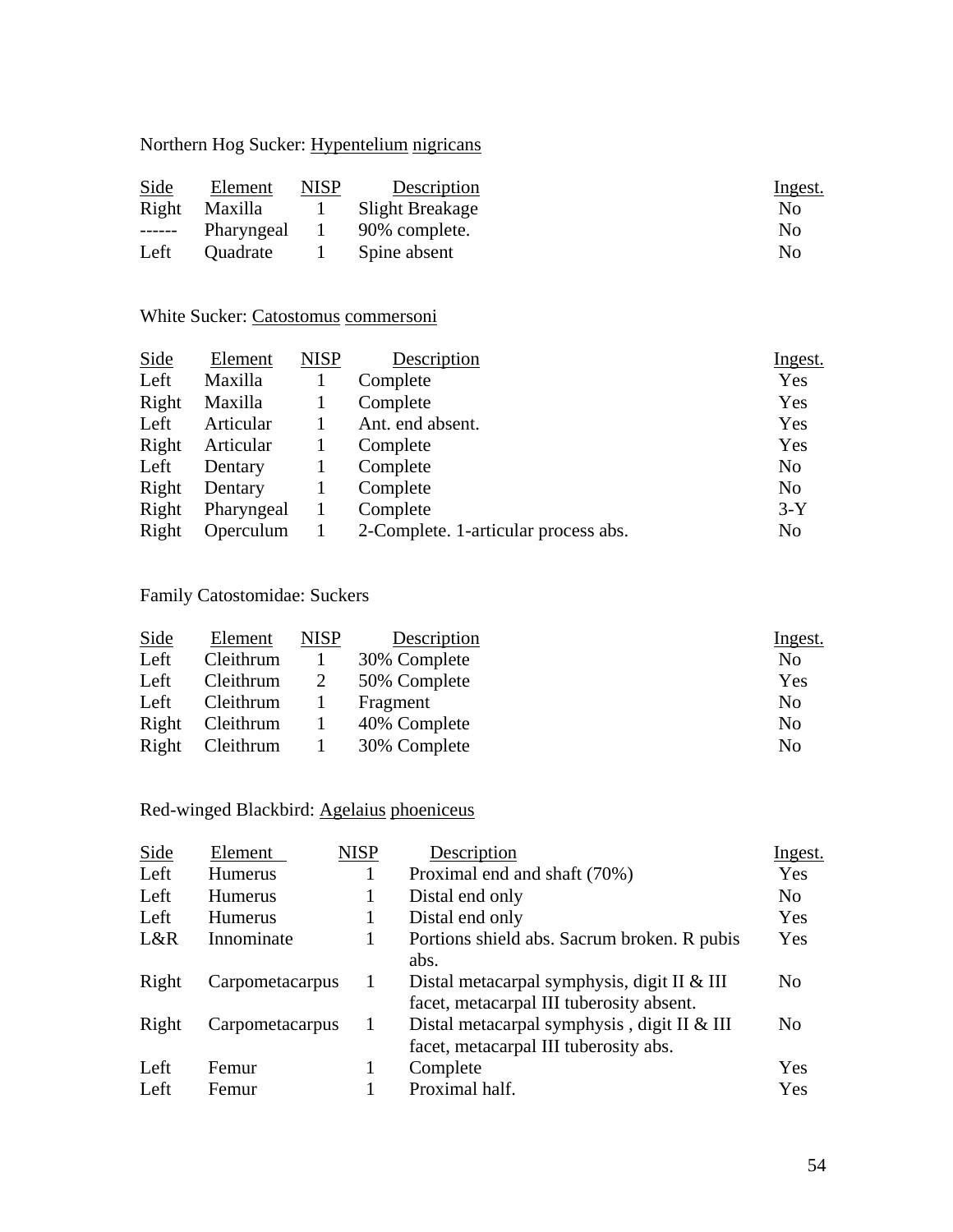Red-winged Blackbird: Agelaius phoeniceus

| <b>Side</b> | Element         | <b>NISP</b> | Description                                                          | Ingest.        |
|-------------|-----------------|-------------|----------------------------------------------------------------------|----------------|
| Right       | Femur           |             | Proximal half. Impact posterior surface.                             | N <sub>0</sub> |
| Left        | Tarsometatarsus |             | Complete                                                             | N <sub>o</sub> |
| Right       | Mandible        |             | Int., post. articular; coronoid process,<br>mandibular foramen pres. | N <sub>0</sub> |
| Left        | Ulna            |             | Proximal half present.                                               | Yes            |
| Right       | Ulna            |             | Proximal half present                                                | No             |
| Right       | Ulna            |             | Distal third Impact point mid diaphysis                              | N <sub>0</sub> |
| Right       | Quadrate        |             | Processes broken                                                     | Yes            |
| Left        | Tibiotarsus     |             | Proximal half.                                                       | Yes            |

## Ruffed Grouse: Bonasa umbellus

| Side  | Element                | <b>NISP</b>    | Description                                    | Ingest.        |
|-------|------------------------|----------------|------------------------------------------------|----------------|
| Right | Carpometacarpus        | $\mathbf{1}$   | Complete                                       | N <sub>0</sub> |
| Left  | Carpometacarpus        | $\mathbf{1}$   | Complete                                       | Yes            |
| Left  | Carpometacarpus        | 1              | Metacarpal III absent.                         | N <sub>o</sub> |
| Left  | Tarsometatarsus        | $\mathbf{1}$   | Complete                                       | Yes            |
| Right | Tarsometatarsus        | 1              | Proximal end absent                            | Yes            |
| Left  | Humerus                | $\mathbf{1}$   | Proximal end.                                  | N <sub>o</sub> |
| Right | Innominate             | $\mathbf{1}$   | Acetablum, ilio-ischiatic fenestra, segments   | N <sub>o</sub> |
|       |                        |                | shield, ilium, pubis present. Impact on shield |                |
| Left  | $1st$ Phalanx, $2nd$   | 1              | Complete                                       | N <sub>o</sub> |
|       | digit                  |                |                                                |                |
| Left  | Sternum                | $\mathbf{1}$   | Sternal plate only                             | N <sub>0</sub> |
| L&R   | Mandible               | $\mathbf{1}$   | Nasal absent. Left anterior vomer pres.        | Yes            |
| ----- | Sternum                | $\overline{2}$ | Fit together. Manubrium, coracoid groove,      | N <sub>o</sub> |
|       |                        |                | fragments spine & sternal plate pres.          |                |
| Right | Coracoid               | $\mathbf{1}$   | Sternal end only                               | N <sub>o</sub> |
| Left  | Ulna                   | 1              | Proximal end only.                             | Yes            |
| Left  | Ulna                   | $\mathbf{1}$   | Distal end only                                | N <sub>o</sub> |
| Right | Femur                  | $\mathbf{1}$   | Proximal end only                              | N <sub>o</sub> |
| Right | Femur                  | $\overline{2}$ | Proximal end only.                             | Yes            |
| Left  | Femur                  | $\overline{4}$ | Proximal end only                              | Yes            |
| Left  | Coracoid               | $\mathbf{1}$   | Head, neck, procoracoid present.               | No             |
| Right | Coracoid               | 3              | Head, neck, procoracoid present.               | $1-Y$          |
| Right | Tibiotarsus            | $\overline{2}$ | Proximal end only                              | No             |
| Left  | Tibiotarsus            | 6              | Proximal end only                              | $2-Y$          |
| Left  | Tibiotarsus            | 1              | Distal end only                                | Yes            |
| Left  | Tarsometatarsus        | $\mathbf{1}$   | Complete                                       | N <sub>o</sub> |
| Left  | Tarsometatarsus        | $\mathbf{1}$   | Proximal end only                              | N <sub>o</sub> |
| Left  | <b>Tarsometatarsus</b> | $\overline{2}$ | Distal half.                                   | $1-Y$          |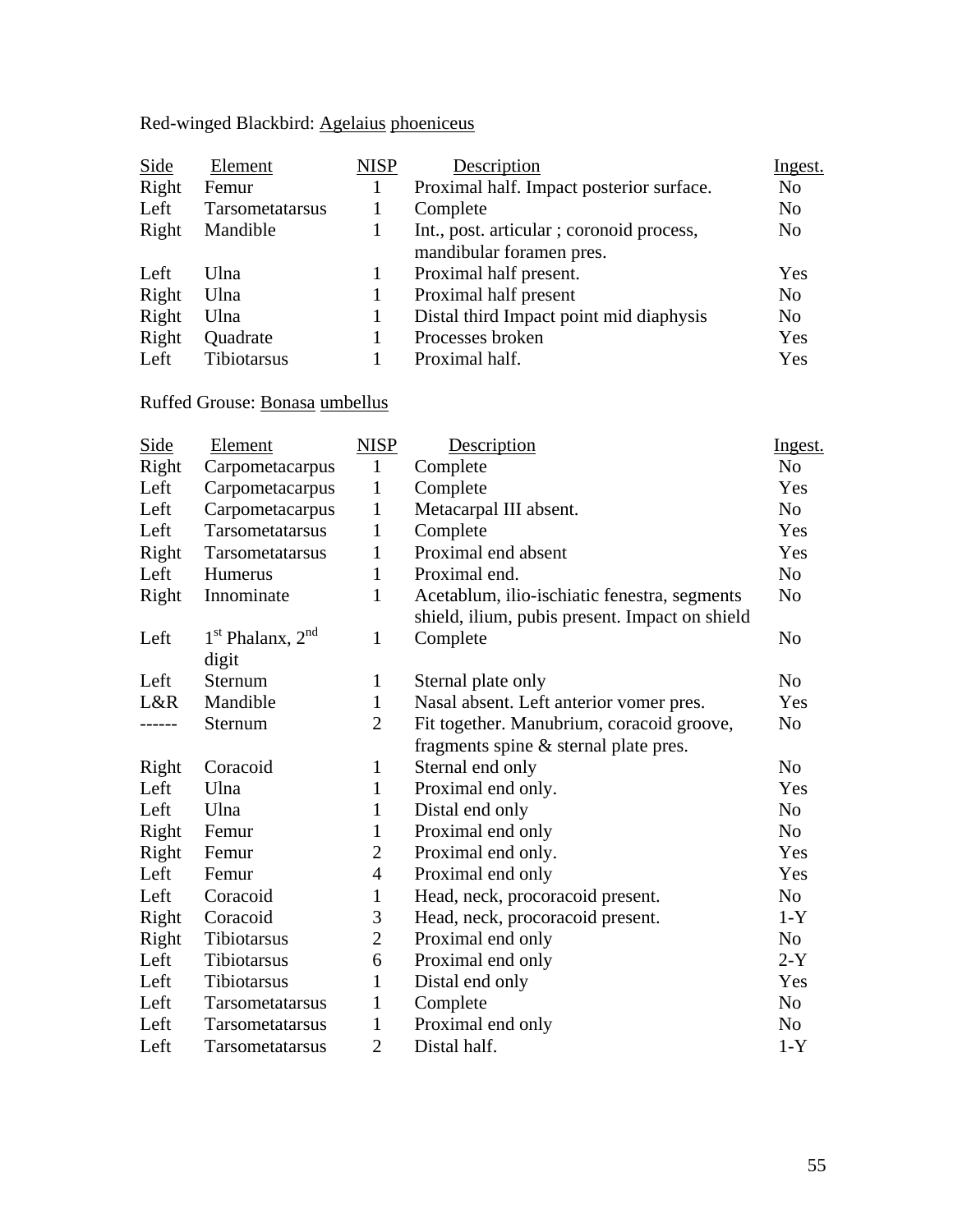## Ruffed Grouse: Bonasa umbellus

| Side     | Element         | <b>NISP</b> | Description                       | Ingest.        |
|----------|-----------------|-------------|-----------------------------------|----------------|
| Right    | Tarsometatarsus |             | Proximal end absent.              | Yes            |
| Right    | Tarsometatarsus | 4           | Complete                          | Yes            |
| Right    | Scapula         |             | Apex and acromion process absent. | N <sub>o</sub> |
| Left     | Cuneiform       | 2           | Complete                          | $1-Y$          |
| Right    | Cuneiform       | 2           | Complete                          | N <sub>o</sub> |
| $-----1$ | Scapholunar     |             | Complete                          | N <sub>o</sub> |
| Left     | Radius          |             | Distal half.                      | N <sub>o</sub> |
| Right    | Radius          |             | Distal third.                     | N <sub>o</sub> |
| Right    | Radius          |             | Proximal 3/4                      | N <sub>o</sub> |

## Northern Flicker: Colaptes auratus

| Element         | <b>NISP</b> | Description                                 | Ingest.        |
|-----------------|-------------|---------------------------------------------|----------------|
| Sternum         |             | Manubrium, coracoid groove, fragments spine | N <sub>0</sub> |
|                 |             | & sternal plate pres.                       |                |
| Carpometacarpus |             | Distal metacarpus symphysis, Digit II & III | No             |
|                 |             | facets absent.                              |                |
| Femur           |             | Proximal end only.                          | No             |
| Tibiotarsus     |             | Proximal end only.                          | No             |
| Quadrate        |             | Fragment                                    | N <sub>o</sub> |
| Scapula         |             | Head, blade. Apex absent.                   | N <sub>o</sub> |
| Scapula         |             | Head only                                   | No             |
| Ulna            |             | Distal end only.                            | N <sub>o</sub> |
|                 |             |                                             |                |

## Pigeon (Rock Dove): Columba livia

| Element         | <b>NISP</b> | Description   | Ingest.        |
|-----------------|-------------|---------------|----------------|
| Femur           |             | Proximal end. | Yes            |
| Femur           |             | Proximal end. | Yes            |
| Tibiotarsus     |             | Proximal end. | N <sub>o</sub> |
| Tibiotarsus     |             | Distal half.  | N <sub>o</sub> |
| Tibiotarsus     |             | Distal end.   | N <sub>o</sub> |
| Tarsometatarsus |             | Complete      | N <sub>o</sub> |
| Tarsometatarsus |             | Complete      | N <sub>o</sub> |
| Scapula         |             | Head only.    | N <sub>o</sub> |
|                 |             |               |                |

## Crow: Corvus brachyrhynchos

| Side | Element | NISP | Description        | <u>Ingest.</u> |
|------|---------|------|--------------------|----------------|
| Left | Femur   |      | Proximal end only. | Yes.           |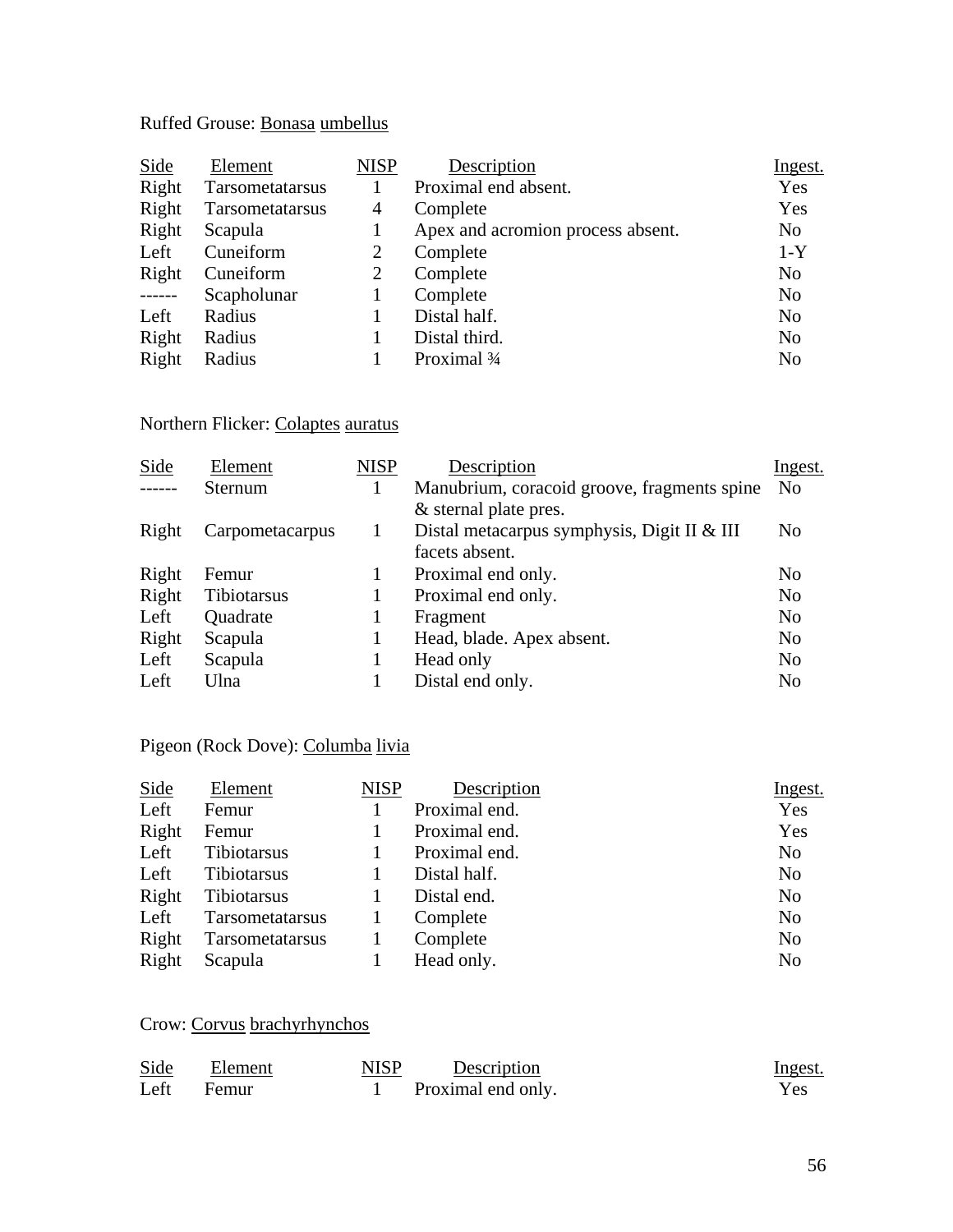## Crow: Corvus brachyrhynchos

| Side  | Element     | <b>NISP</b> | Description                             | Ingest.        |
|-------|-------------|-------------|-----------------------------------------|----------------|
| Right | Femur       |             | Proximal end only.                      | N <sub>0</sub> |
| Left  | Tibiotarsus |             | Distal end only.                        | Yes            |
| Right | Tibiotarsus |             | Proximal end only                       | Yes            |
| Left  | Mandible    |             | Posterior segment. Articular & coronoid | Yes            |
|       |             |             | process present.                        |                |
| Left  | Quadrate    |             | Processes fractured.                    | No             |

### Blue Jay: Cyanocitta cristata

| Side | Element     | <b>NISP</b> | Description  | <u>Ingest.</u> |
|------|-------------|-------------|--------------|----------------|
| Left | Femur       |             | Complete     | No             |
|      | Right Femur |             | 1 Complete.  | Yes            |
| Left | Ulna        |             | Distal half. | No             |

### Common Grackle: Quiscalus quiscula

| Side  | Element         | <b>NISP</b> | Description                               | Ingest.        |
|-------|-----------------|-------------|-------------------------------------------|----------------|
| Right | Carpometacarpus |             | Breaks along edge metacarpal II & III     | N <sub>o</sub> |
| Left  | Humerus         |             | Complete. Deltoid crest, pneumatic fossa, | Yes            |
|       |                 |             | distal end severely eroded.               |                |
| Left  | <b>Humerus</b>  |             | Distal end.                               | Yes            |
| Left  | Femur           |             | Distal end absent                         | Yes            |
| Right | Tarsometatarsus |             | Complete                                  | N <sub>o</sub> |
| Right | Tarsometatarsus |             | Complete                                  | N <sub>o</sub> |
| Right | Ulna            |             | Complete                                  | Yes            |
| Left  | Quadrate        |             | Complete                                  | N <sub>o</sub> |
| Left  | Quadrate        |             | 50% complete                              | Yes            |
| Right | Cuneiform       |             | Complete                                  | N <sub>0</sub> |
|       |                 |             |                                           |                |

## American Robin: Turdus migratorius

| Side          | Element         | <b>NISP</b> | Description                                    | Ingest.        |
|---------------|-----------------|-------------|------------------------------------------------|----------------|
| $- - - - - -$ | Maxilla         |             | Vomer, left post. maxilla, abs.                | N <sub>0</sub> |
| $- - - - - -$ | Skull           |             | Anterior break frontal. Parietal, ant. frontal | Yes            |
|               |                 |             | absent.                                        |                |
| Left          | Femur           |             | Proximal half.                                 | Yes            |
| Right         | Femur           |             | Proximal half.                                 | Yes            |
| Right         | Tibiotarsus     |             | Distal end absent.                             | Yes            |
| Right         | Tarsometatarsus |             | Complete                                       | Yes            |
| Right         | Tarsometatarsus |             | Distal end absent.                             | Yes            |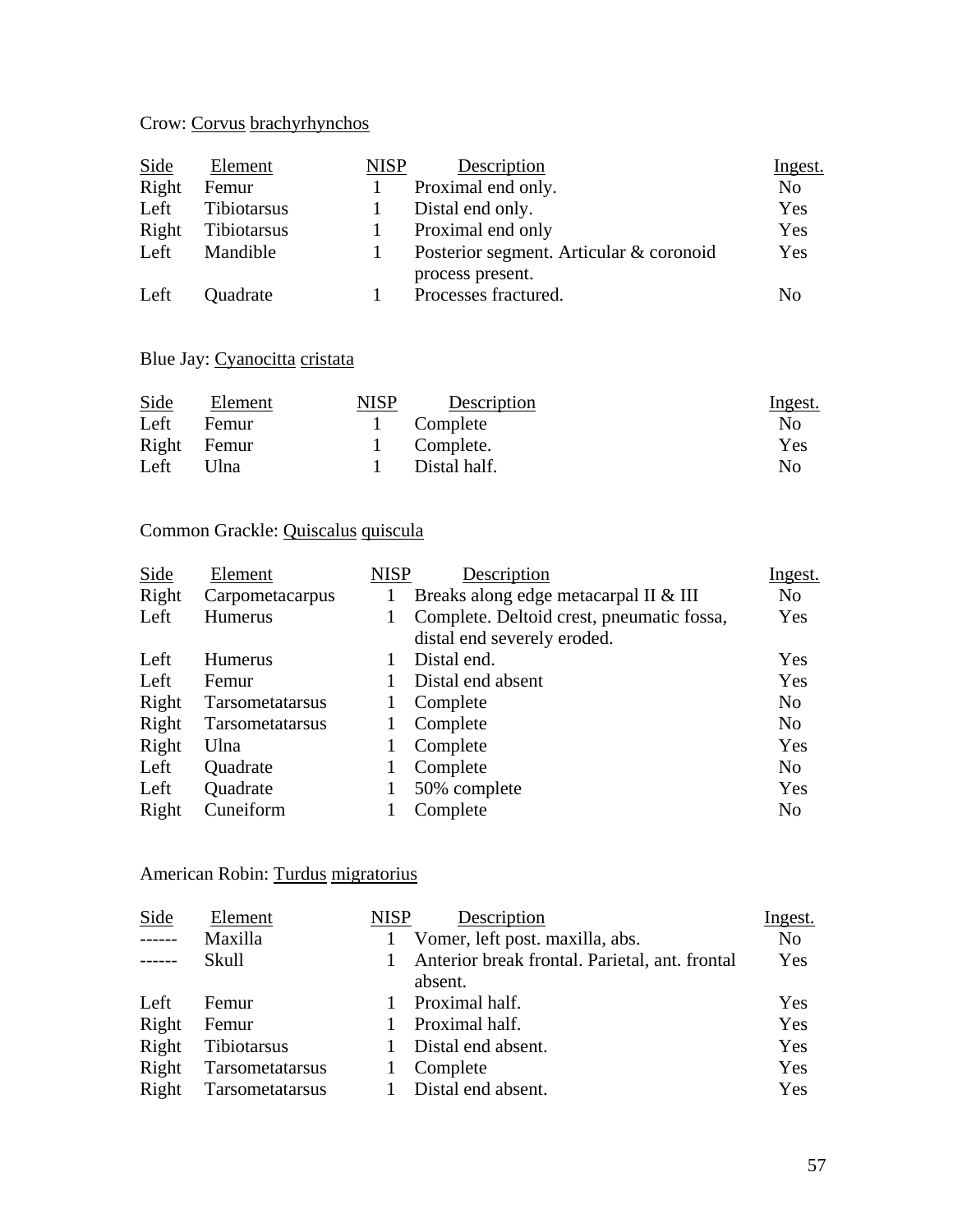## America Robin: Turdus migratorius

| <b>Side</b>    | Element                         | <b>NISP</b> | Description   | Ingest.        |
|----------------|---------------------------------|-------------|---------------|----------------|
| Left           | <b>Tarsometatarsus</b>          | 1           | Complete      | Yes            |
| Left           | <b>Tarsometatarsus</b>          | 1           | Complete      | N <sub>o</sub> |
| Left           | Mandible                        | 1           | Complete      | N <sub>0</sub> |
| Right          | Scapula                         | 1           | 50% present.  | N <sub>0</sub> |
| Left           | Ulna                            |             | Distal third. | N <sub>o</sub> |
| Right          | Ulna                            | 1           | Distal third. | Yes            |
| Left           | Quadrate                        | 1           | Complete      | N <sub>o</sub> |
| Right          | Quadrate                        | 1           | Complete      | N <sub>0</sub> |
|                |                                 |             |               |                |
|                | Mourning Dove: Zenaida macroura |             |               |                |
| Side           | Element                         | <b>NISP</b> | Description   | Ingest.        |
| Right          | Carpometacarpus                 | 1           | Complete      | N <sub>0</sub> |
|                |                                 |             |               |                |
| Falcons: Falco |                                 |             |               |                |

| Side | Element                | <b>NISP</b> | Description | <u>Ingest.</u> |
|------|------------------------|-------------|-------------|----------------|
| Left | <b>Tarsometatarsus</b> |             | 1 Complete  | Yes            |

### Family Icteridae:

| Side | Element         | NISP | Description                         | Ingest. |
|------|-----------------|------|-------------------------------------|---------|
| Left | Carpometacarpus |      | <sup>1</sup> Metacarpal III absent. | Yes     |

## Family Fringillidae:

| Side | Element        | <b>NISP</b><br>Description                  | <u>Ingest.</u> |
|------|----------------|---------------------------------------------|----------------|
| L&R  | <b>Maxilla</b> | 1 Break ant. to vomer. Nasal bridge broken. | N <sub>0</sub> |
| Left | Quadrate       | 1 Complete                                  | Yes            |

### Family Picidae:

| Side  | Element  | NISP<br>Description | <u>Ingest.</u> |
|-------|----------|---------------------|----------------|
| Left  | Ulna     | 1 Proximal quarter  | $\rm No$       |
| Left  | Ulna     | Distal end          | Yes            |
| Right | Coracoid | Head only.          | Yes            |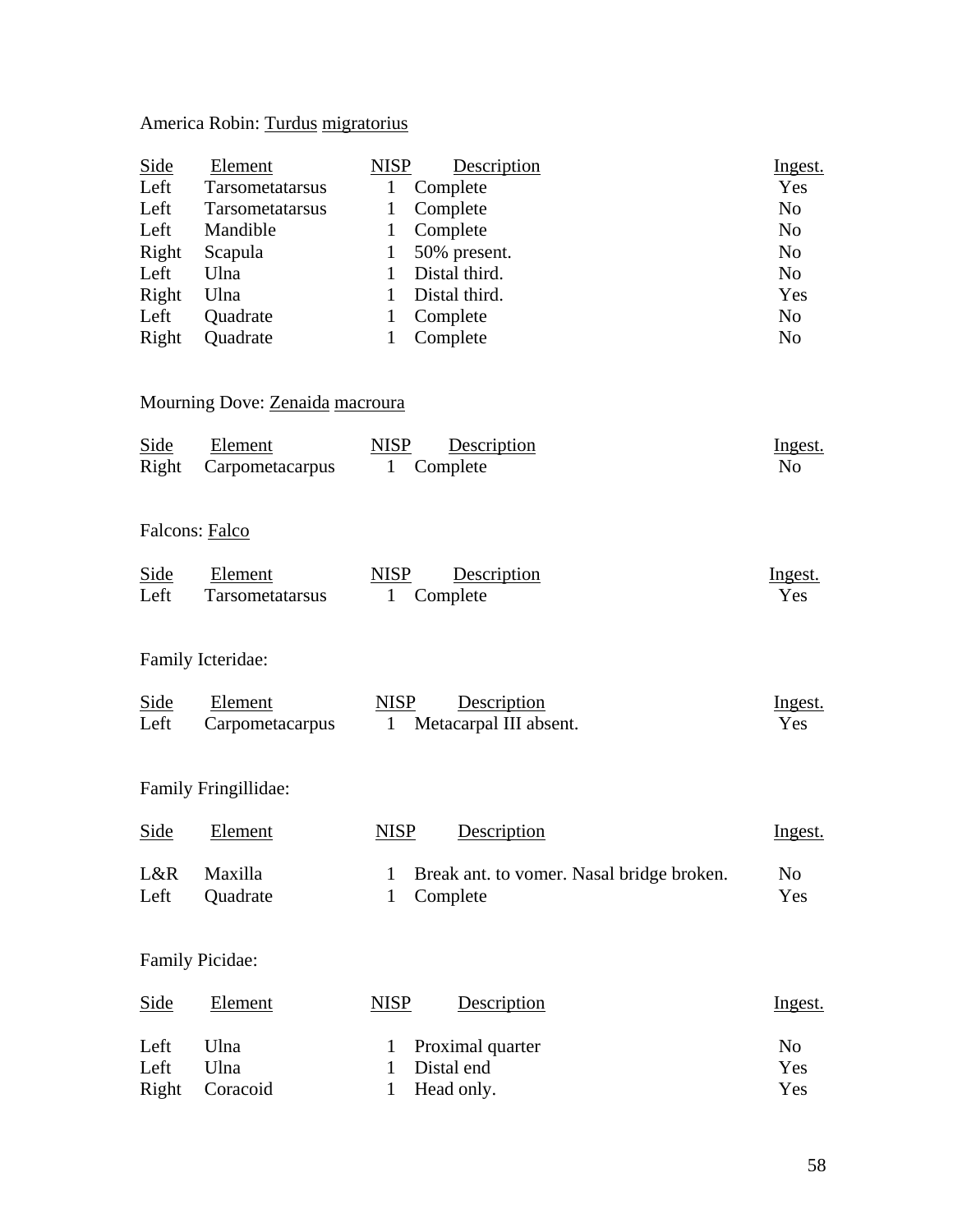# Family Strigidae:

| Side  | Element    | <b>NISP</b> | Description                                         | <u>Ingest.</u> |
|-------|------------|-------------|-----------------------------------------------------|----------------|
| Left  | Innominate |             | Ilium, ischium, fragments shield present.           | N <sub>0</sub> |
| Right | Innominate |             | Ilium, ischium, fragments pubis, shield<br>present. | N <sub>0</sub> |
| Right | Femur      |             | Proximal end only                                   | Yes            |
| Left  | Femur      |             | Proximal end only                                   | Yes            |
| Right | Quadrate   |             | Processes broken                                    | N <sub>0</sub> |

Family Tetraonidae:

| Side  | Element        | MISP | Description       | <u>Ingest.</u> |
|-------|----------------|------|-------------------|----------------|
| Left  | <b>Humerus</b> |      | 1 Distal end only | No             |
| Right | Humerus        |      | 2 Distal end only | No             |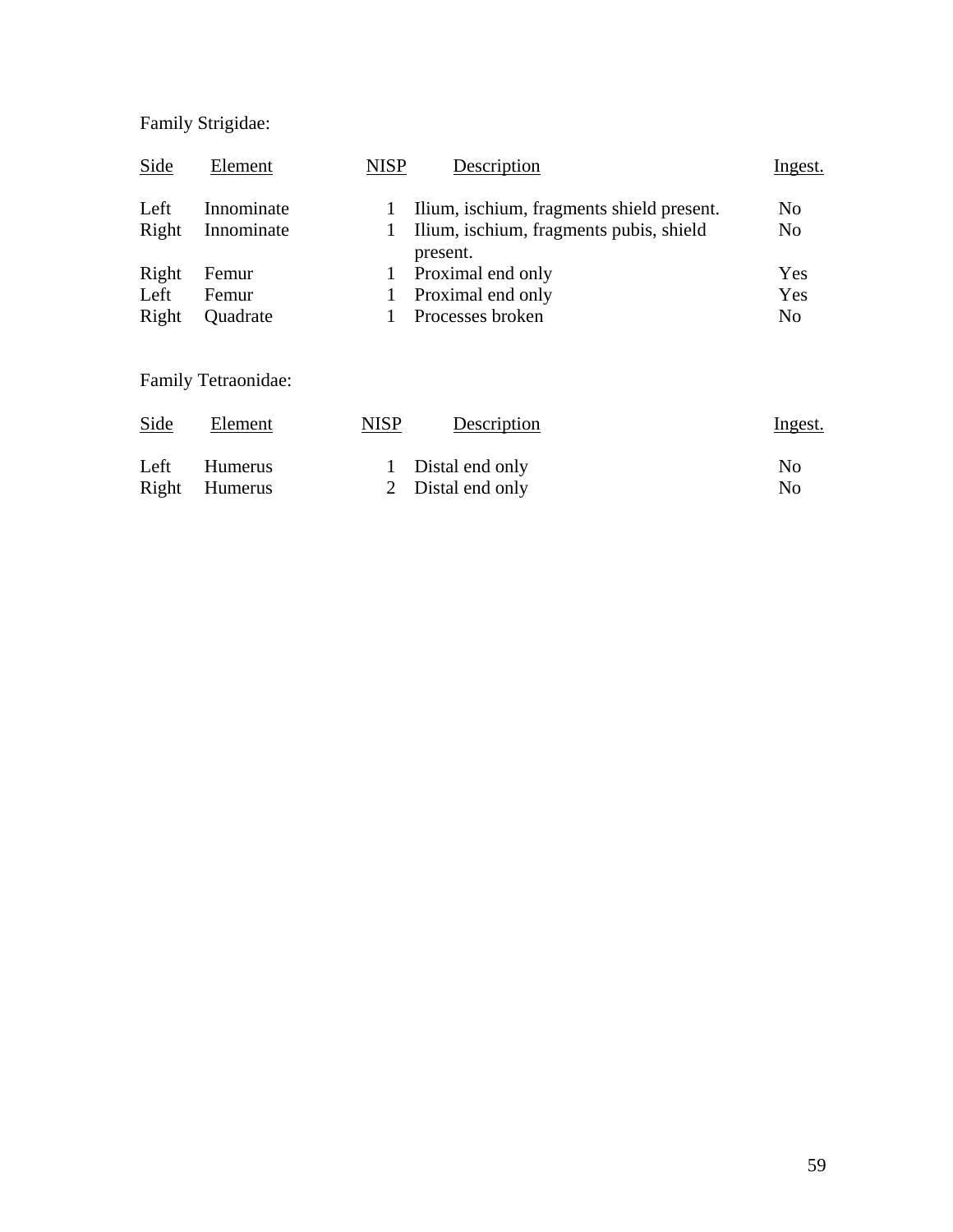#### Appendix 2: Identified mammal remains by provenience and element for the Gottschall site (47Ia80)

## Short-tailed Shrew: Blarnia brevicauda

| Provenience        | <b>NISP</b>    | Side  | Description                              | <b>Burned</b> |
|--------------------|----------------|-------|------------------------------------------|---------------|
| S22 W26 D1         |                | Right | Maxilla. C, M1, M3 pres.                 | NB            |
| S18 W10 D2         |                | $---$ | Skull. Parietal/occipital absent. Right: | <b>NB</b>     |
|                    |                |       | M1, M2. Left: M1, M2, M3 present.        |               |
| S18 W14 E1         |                | Right | Mandible. Complete.                      | NB            |
| S20 W11 I 13/32    |                | Right | Mandible. Comp0lete                      | NB            |
| S20 W11 I 20/18    | $\overline{1}$ | Left  | Femur. Complete.                         | NB            |
| <b>S19 W11 NVC</b> |                | ----- | Skull Parietal/occipital pres.           | NB            |
| <b>S22 W11 NVC</b> |                | Left  | Mandible. Complete.                      | NB            |
| <b>S22 W11 NVC</b> |                | Right | Mandible. Mi, M2 pres. Break ant. M1     | B             |
| S18 W10 E2         |                | Left  | Mandible Complete.                       | NB            |

### Domestic Dog: Canis familiaris

| Provenience    | <b>NISP</b> | Side      | Description                           | <b>Burned</b> |
|----------------|-------------|-----------|---------------------------------------|---------------|
| S18 W12 A1     | 1           | Right     | Femur. Weathered.                     | NB            |
| S18 W12 D2     | 1           | Left      | Lower P4. Roots absent.               | NB            |
| S18 W14 D2     | 1           | Right     | Lower M1. Fragment.                   | NB            |
| S18 W12 E1     | 1           | Left      | Mandible. Angle, Coronoid process     | NB            |
|                |             |           | absent. All dentition present.        |               |
| S18 W8 E1      | 1           | ------    | Canine. Complete.                     | NB            |
| S18 W8 E1      | 1           | Left      | Upper I2. Complete.                   | <b>NB</b>     |
| S18 W8 E1      | 1           | Left      | Upper I1. Complete.                   | <b>NB</b>     |
| S18 W8 E1      | 1           | Left      | Upper M1. Roots absent.               | NB            |
| S18 W8 E1      | 1           | Left      | Maxilla. Ant. break P1. Post break    | NB            |
|                |             |           | P3. Cut marks.                        |               |
| S18 W10 E2     | 1           | Right     | Lower P3. Fragmentation on cusps.     | NB            |
| S18 W10 F 46-A | 7           | Right     | 4-Frag. Complete: 1-M2, 1-M3, 1-P3.   | B             |
| S18 W10 F46-A  | 11          | $6-R$ 5-L | Rib. Complete                         | NB            |
| S18 W12 F8     | 1           | Left      | Scapula. Complete. Canid impact       | NB            |
|                |             |           | marks/crushing damage.                |               |
| S18 W12 F8     | 1           | ------    | Axis. Complete.                       | NB            |
| S18 W12 F8     | 1           | Right     | Radius. Complete.                     | NB            |
| S18 W12 F8     | 1           | Left      | Tibia. Proximal half.                 | B             |
| S18 W12 F8     | 1           | Right     | Tibia. Complete                       | NB.           |
| S18 W12 F8     | 1           | Right     | Humerus. Complete.                    | <b>NB</b>     |
| S18 W12 F8     | 1           | R         | Rib. Fragment.                        | NB            |
| S24 W16 H1     | 1           | Left      | Humerus. Prox. 1/2 .Cut marks.Grnbne. | NB            |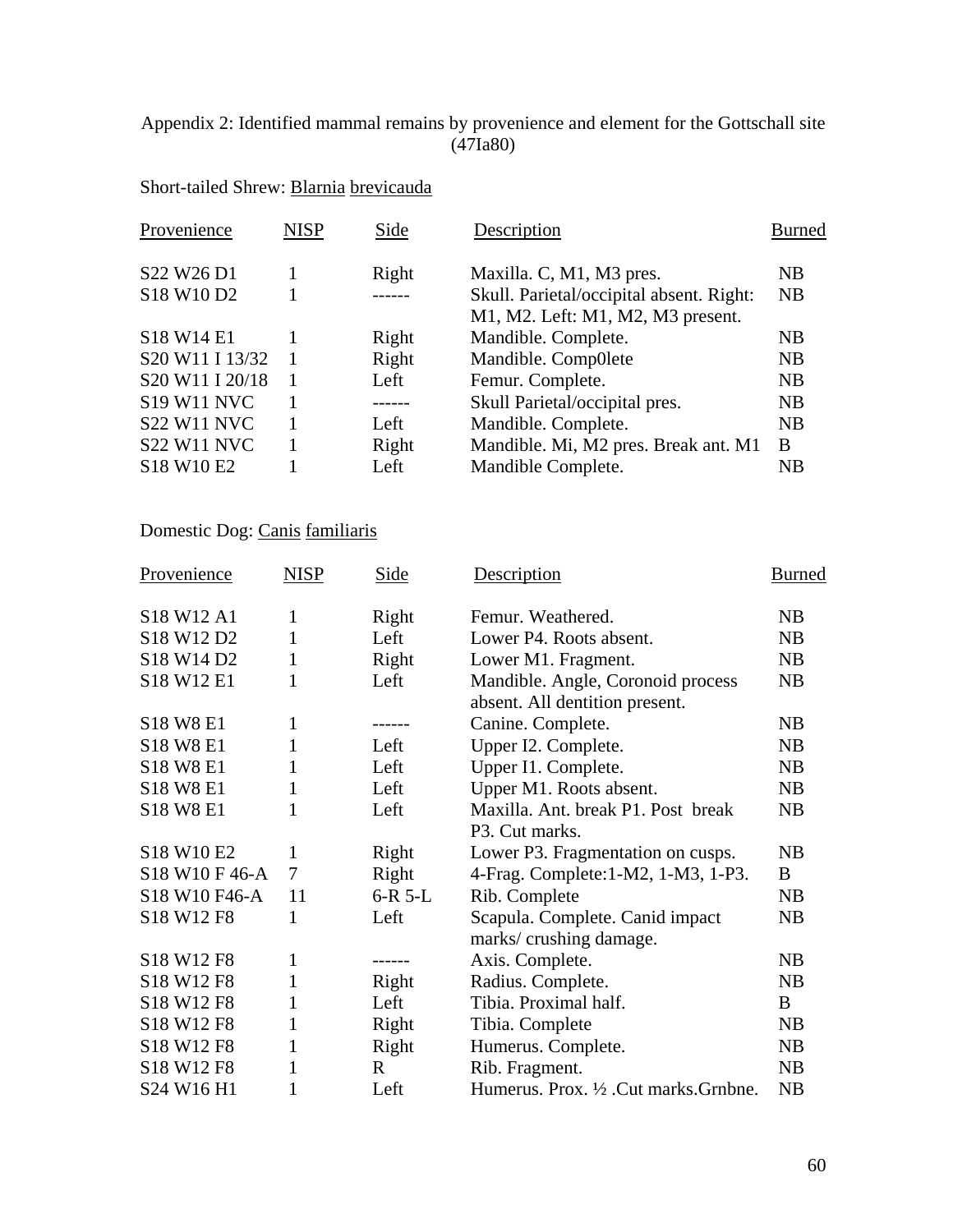## Domestic Dog: Canis familiaris

| Provenience                                    | <b>NISP</b>  | Side   | Description                            | <b>Burned</b> |
|------------------------------------------------|--------------|--------|----------------------------------------|---------------|
| S24 W16 H1                                     | 1            | Right  | Humerus. Prox.1/2                      | NB            |
| S24 W16 H1                                     | 1            | Left   | Upper M1. Roots fractured.             | NB            |
| S <sub>24</sub> W <sub>16</sub> H <sub>3</sub> | 1            | Left   | Maxilla. Only canine pres. Canine      | NB            |
|                                                |              |        | cracked and worn. P4 root pres.        |               |
| S24 W16 H4                                     | 1            | Left   | Tibia. Proximal end.                   | NB            |
| S24 W16 H4                                     | 1            | Right  | Maxilla. C, I3 pres. C worn. Break     | NB            |
|                                                |              |        | post. canine.                          |               |
| <b>S21 W9 IA4</b>                              | 1            | Left   | Lower M1. Cusps broken.                | NB            |
| S21 W9 ICB 1/3                                 | $\mathbf{1}$ | Left   | Upper P4.                              | NB            |
| S19 W10 JX1                                    | 1            | Right  | Upper M2. Cusps worn flat.             | NB            |
| S18 W12 L1                                     | $\mathbf{1}$ | Left   | Humerus. Complete. Cut marks head.     | NB            |
| 17N 1 E L4                                     | 1            | Left   | Ulna. Proximal half. Cut marks shaft.  | NB            |
| <b>S18 W10 NVC</b>                             | $\mathbf{1}$ | Left   | Femur. Proximal head weathered.        | NB            |
| <b>S18 W12 NVC</b>                             | $\mathbf{1}$ | Right  | Scapula. Acromion process abs.         | NB            |
|                                                |              |        | Impact marks.                          |               |
| S <sub>19</sub> W <sub>9</sub> NVC             | 1            | Right  | Scapula. Acromion process absent.      | NB            |
| S <sub>19</sub> W <sub>9</sub> NVC             | 1            | Right  | Maxilla. No dentition present.         | NB            |
| <b>S20 W13 NVC</b>                             | 1            | Left   | Mandible. C, P2 present.               | NB            |
| <b>S22 W12 NVC</b>                             | $\mathbf{1}$ | Right  | Lower M1. Complete.                    | NB            |
| <b>S23 W13 NVC</b>                             | 1            | Right  | Maxilla. P3, P4, M1 present.           | NB            |
| <b>S24 W16 NVC</b>                             | 1            | Left   | Lower M2. Complete.                    | NB            |
| S18 W10 O81                                    | 1            | Left   | Femur. Complete.                       | NB            |
| S <sub>20</sub> W <sub>8</sub> NVC             | 1            | ------ | Metacarpal. Prox. end only. Ingestion. | NB            |
| S21 W14 D 1/4                                  | 1            | Right  | Humerus. Distal end.                   | NB            |
| S <sub>18</sub> W <sub>12</sub> I <sub>1</sub> | 1            | Left   | Tibia. Prox. end absent.               | B             |
| S20 W16 G1                                     | 1            | Right  | Mandible. Condyle only.                | $\mathcal{C}$ |

# Coyote: Canis latrans

| Provenience                                                     | <b>NISP</b> | Side          | Description                       | <b>Burned</b>  |
|-----------------------------------------------------------------|-------------|---------------|-----------------------------------|----------------|
| S <sub>24</sub> W <sub>16</sub> D <sub>1</sub>                  |             | Right         | Fibula. Distal end abs.           | NB.            |
| S <sub>19</sub> W <sub>11</sub> F <sub>60</sub> /2 <sub>1</sub> |             | Left          | Maxilla. I1, I2, I3, Canine pres. | <b>NB</b>      |
| S <sub>24</sub> W <sub>16</sub> I <sub>1</sub>                  |             | Left          | Fibula. Distal end absent.        | N <sub>R</sub> |
| <b>S18 W12 NVC</b>                                              |             | $- - - - - -$ | Sacrum.                           | <b>NB</b>      |

# Beaver: Castor canadensis

| Provenience                                    | <b>NISP</b> | Side    | Description     | <b>Burned</b> |
|------------------------------------------------|-------------|---------|-----------------|---------------|
| S <sub>24</sub> W <sub>16</sub> D <sub>1</sub> |             | ------- | Molar fragment. | NΒ            |
| S <sub>24</sub> W <sub>16</sub> G <sub>1</sub> |             | ------  | Molar fragment  | NB            |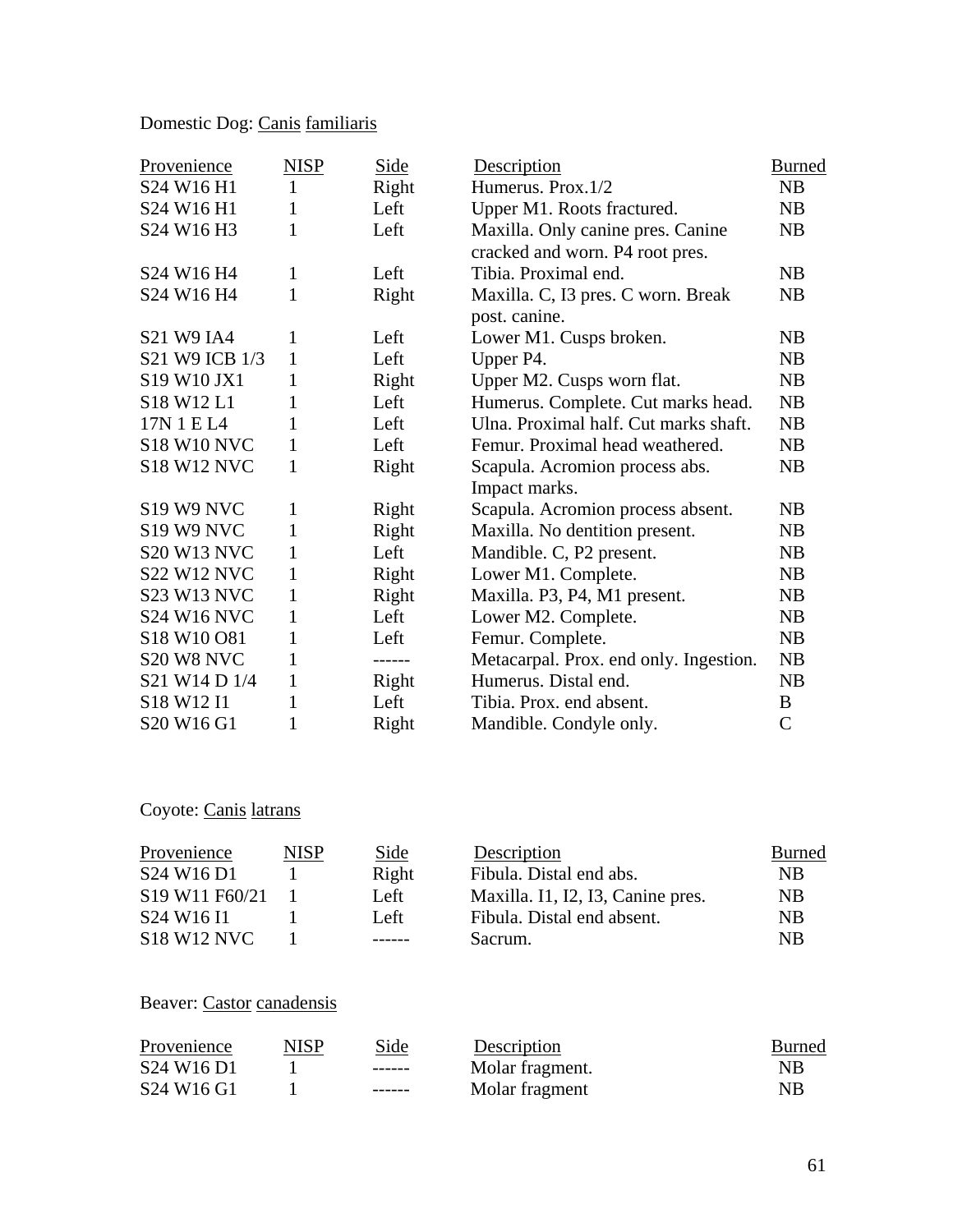## Beaver: Castor Canadensis

| Provenience                                    | <b>NISP</b> | Side  | Description                             | Burned    |
|------------------------------------------------|-------------|-------|-----------------------------------------|-----------|
| S18 W10 D4                                     |             | Right | Mandible. H. ramus only. All molars     | <b>NB</b> |
|                                                |             |       | pres. I removed. Rodent gnawing.        |           |
| S <sub>22</sub> W <sub>18</sub>                |             |       | Lower incisor. Fragment                 | NB        |
| GJA3/9                                         |             |       |                                         |           |
| S <sub>24</sub> W <sub>16</sub> H <sub>3</sub> |             |       | Molar fragment                          | NB        |
| S24 W16 H4                                     |             |       | Lower incisor.                          | <b>NB</b> |
| S <sub>24</sub> W <sub>16</sub> H <sub>6</sub> |             |       | Molar fragment                          | <b>NB</b> |
| S23 W13 JB7/17                                 |             |       | Upper incisor. Crushing along length.   | <b>NB</b> |
| <b>S22 W11 NVC</b>                             |             |       | Lower incisor. Split in half.           | NB        |
| S <sub>18</sub> W <sub>14</sub> X              |             |       | Incisor fragment.                       | <b>NB</b> |
| S19 W12 I 10/22                                |             |       | Lower incisor.                          | <b>NB</b> |
| S21/22 W10                                     |             |       | Lower incisor. Striations long surface. | B         |
| <b>NVC</b>                                     |             |       |                                         |           |
| <b>S23 W11 NVC</b>                             |             |       | Lower incisor fragment.                 | NB        |

### Opossum: Didelphis virginiana

| Provenience | NISP | Side. | Description | Burned |
|-------------|------|-------|-------------|--------|
| S18 W14 E1  |      | Left  | Upper M3    |        |

### Big Brown Bat: Eptesicus fuscus

| Provenience                                    | NISP | Side    | Description                    | <b>Burned</b> |
|------------------------------------------------|------|---------|--------------------------------|---------------|
| S <sub>22</sub> W <sub>10</sub> C <sub>1</sub> |      | ------- | Skull. Anterior portion absent | ΝB            |

## Domestic Cat: Felis catus C.f.

| Provenience | <b>NISP</b> | Side  | Description                          | <b>Burned</b> |
|-------------|-------------|-------|--------------------------------------|---------------|
| S18 W10 C   |             | Right | Innominate. Ischium, pubis abs.      | <b>NB</b>     |
| S18 W10 C   |             | Left  | Lower M1                             | <b>NB</b>     |
| S18 W10 C   |             | Left  | Innominate. Ischium, pubis abs.      | NB            |
| S18 W10 C   |             | Right | Humerus. Proximal end abs.           | <b>NB</b>     |
| S18 W10 C   |             | Left  | Humerus. Proximal end abs.           | <b>NB</b>     |
| S18 W10 C   |             | Right | Femur. Distal end, trochanters, head | NB            |
|             |             |       | absent                               |               |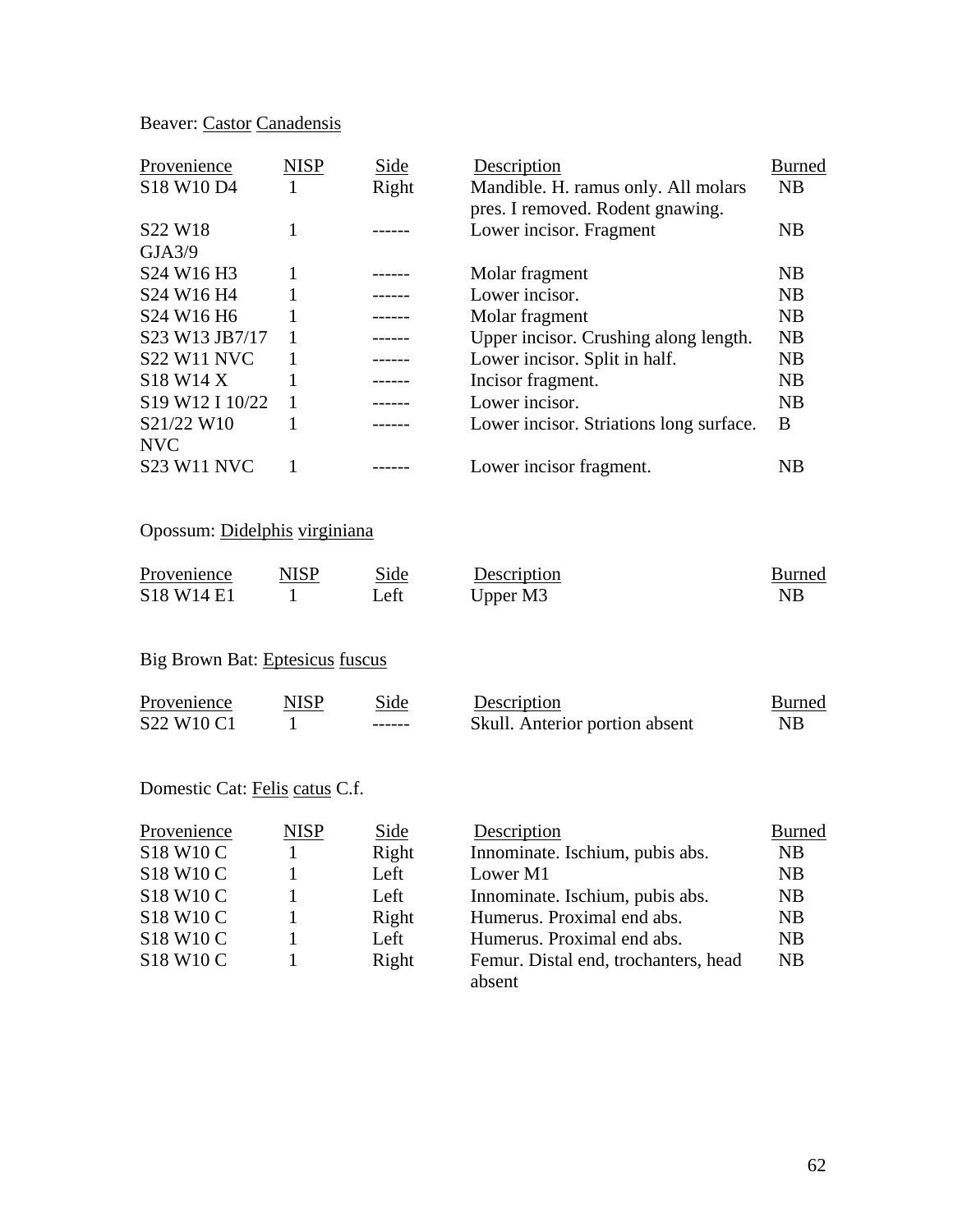Plains Pocket Gopher: Geomys bursarius

| Provenience                                    | <b>NISP</b> | Side          | Description              | Burned |
|------------------------------------------------|-------------|---------------|--------------------------|--------|
| S <sub>24</sub> W <sub>16</sub> G <sub>1</sub> |             | -------       | Upper incisor fragment.  | NΒ     |
| S <sub>20</sub> W <sub>16</sub> D <sub>1</sub> |             | $- - - - - -$ | Upper incisor fragments. | NΒ     |

## Southern Flying Squirrel: Glaucomys volans

| Provenience                                    | <b>NISP</b>    | Side          | Description                           | <b>Burned</b> |
|------------------------------------------------|----------------|---------------|---------------------------------------|---------------|
| S <sub>20</sub> W <sub>16</sub> C <sub>1</sub> | 1              | Right         | Mandible. H ramus. Mi, M2 abs.        | NB            |
| S20 W16 C1                                     | 1              | Left          | Tibia. Diaphysis only.                | NB            |
| S22 W16 D1                                     | 1              | Left          | Femur. Distal end absent.             | NB            |
| S22 W16 D2                                     | $\mathbf{1}$   | Right         | Femur Distal epiphysis absent.        | NB            |
| S <sub>24</sub> W <sub>16</sub> D <sub>2</sub> | $\mathbf{1}$   | Right         | Mandible. H. ramus. Only I absent.    | NB            |
| S12 W14 E1                                     | $\mathbf{1}$   | Right         | Tibia. Complete.                      | NB            |
| S18 W10 E1                                     | 1              | Right         | Mandible. P4, M1, M2, M3, coronoid    | NB            |
|                                                |                |               | process abs.                          |               |
| S24 W16 E1                                     | $\mathbf{1}$   | Left          | Femur. Complete.                      | <b>NB</b>     |
| S18 W12 G1                                     | $\mathbf{1}$   | Right         | Femur. Distal end only                | NB            |
| S18 W12 G1                                     | $\mathbf{1}$   | Right         | Tibia. Proximal end absent.           | NB            |
| S24 W16 G1                                     | 1              | Left          | Femur. Proximal half.                 | NB            |
| S18 W16 E1                                     | 1              | Left          | Mandible. I, diastema, P4 only        | NB            |
| S <sub>19</sub> W <sub>11</sub> 17/32          | $\mathbf{1}$   | Left          | Innominate. Frag. ischium, pubis abs. | NB            |
| <b>S18 W14 NVC</b>                             | $\mathbf{1}$   | Left          | Humerus. Proximal end absent.         | NB            |
| S18 W12 E1                                     | $\mathbf{1}$   | Left          | Premaxilla. I absent.                 | NB            |
| S20 W16 G1                                     | $\mathbf{1}$   | Right         | Mandible. Angle, coronoid process     | NB            |
|                                                |                |               | abs. I present only.                  |               |
| <b>S18 W14 NVC</b>                             | 1              | Right         | Mandible. H.ramus Only I present.     | NB            |
| <b>S18 W10 NVC</b>                             | $\mathbf{1}$   | Left          | Mandible. H. ramus. Only I present.   | NB            |
| S24 W16 E1                                     | 1              | Right         | Humerus. Distal half                  | NB            |
| S24 W16 H6                                     | $\mathbf{1}$   | Right         | Humerus. Complete. Impact prox. end   | NB            |
| S24 W16 H6                                     | $\overline{2}$ | $1-R$ , $1-L$ | Femurs. L-complete. R-Prox. end abs.  | NB            |
| S24 W16 H6                                     | $\mathbf{1}$   | Left          | Innominate. Pubis abs.                | B             |
| S21 W14 I1                                     | 1              | Left          | Mandible. Damage asc. ramus. All      | NB            |
|                                                |                |               | dentition present.                    |               |
| S22 W13 IE2                                    | $\mathbf{1}$   | Right         | Mandible. P4, M2, M3 abs. Break       | NB            |
|                                                |                |               | along ventral edge.                   |               |
| S22 W12 J1                                     | 1              | Left          | Humerus. Complete.                    | NB            |
| S22 W11 JB1/31                                 | $\mathbf{1}$   | Right         | Femur. Distal epiphysis abs.          | NB            |
| S20 W9 JX5                                     | 1              | Left          | Radius. Distal end absent.            | NB            |
| S18 W14 L1                                     | $\mathbf{1}$   | Left          | Humerus. Complete.                    | NB            |
| S18 W14 L1                                     | $\mathbf{1}$   | Left          | Tibia. Proximal end absent            | NB            |
| S18 W14 L2                                     | $\mathbf{1}$   | Left          | Mandible. H.ramus. I, M2 pres.        | NB            |
| <b>S18 W10 NVC</b>                             | $\mathbf{1}$   | Right         | Mandible. H. ramus Only I pres.       | NB            |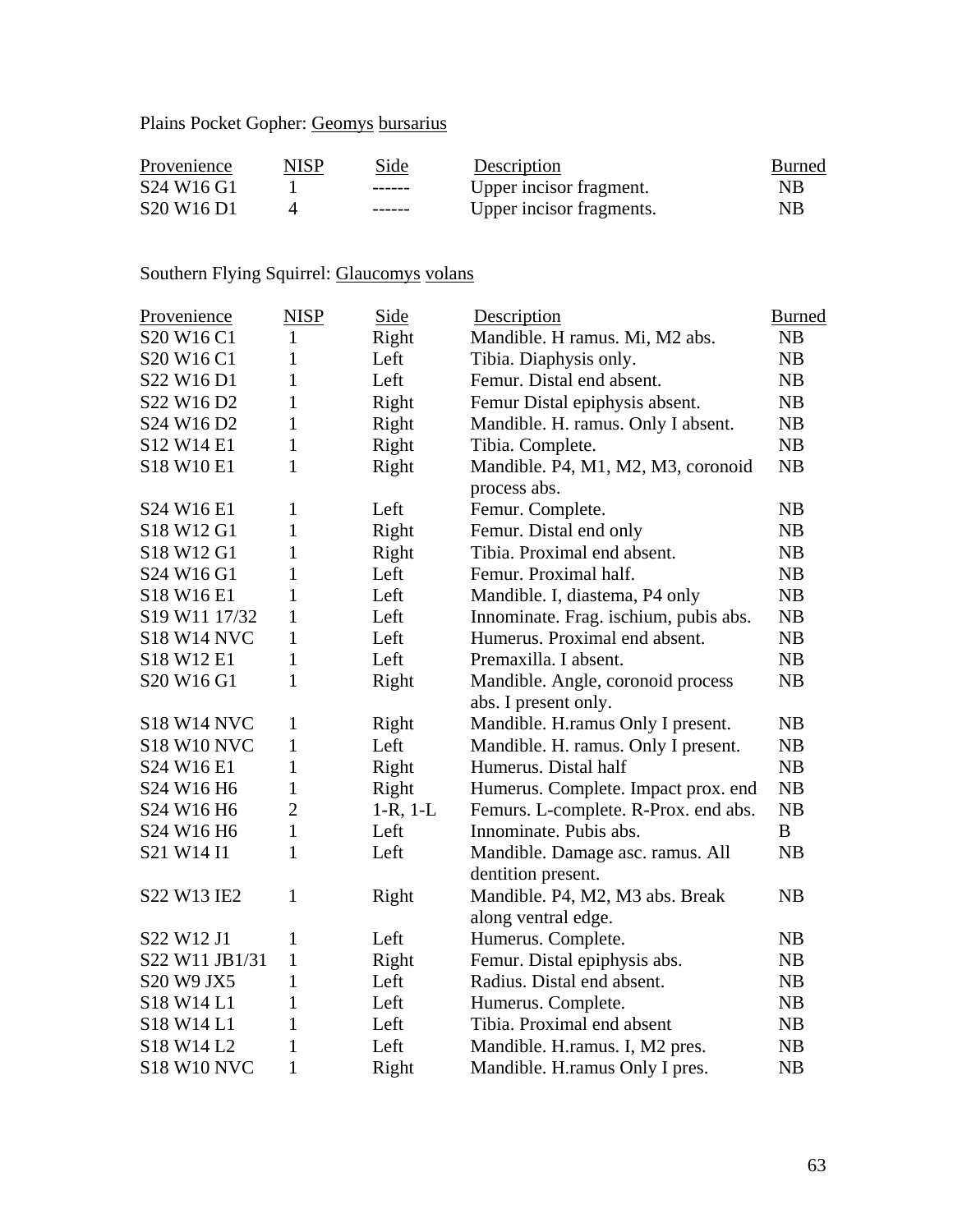# Southern Flying Squirrel: Glaucomys volans

| Provenience<br><b>S22 W11 NVC</b><br><b>S22 W19 NVC</b><br>S18 W12 P1                                                                                | <b>NISP</b><br>$\mathbf{1}$<br>1<br>1      | <b>Side</b><br>Left<br>Right<br>Left                            | Description<br>Femur. Complete.<br>Femur. $3rd$ trochanter, head damaged<br>Mandible. M2, M3, Coronoid process<br>absent.                                                                                                          | <b>Burned</b><br>NB<br><b>NB</b><br>NB                               |
|------------------------------------------------------------------------------------------------------------------------------------------------------|--------------------------------------------|-----------------------------------------------------------------|------------------------------------------------------------------------------------------------------------------------------------------------------------------------------------------------------------------------------------|----------------------------------------------------------------------|
| Otter: Lutra canadensis                                                                                                                              |                                            |                                                                 |                                                                                                                                                                                                                                    |                                                                      |
| Provenience<br>S22 W11 S1/33                                                                                                                         | NISP<br>$\mathbf{1}$                       | Side<br>Left                                                    | Description<br>Innominate. Pubis absent. Canid<br>impact point on ilium.                                                                                                                                                           | <b>Burned</b><br>NB                                                  |
| Bobcat: Lynx rufus                                                                                                                                   |                                            |                                                                 |                                                                                                                                                                                                                                    |                                                                      |
| Provenience<br>S18 W12 D2                                                                                                                            | <b>NISP</b><br>1                           | Side                                                            | Description<br>Atlas. Wings broken.                                                                                                                                                                                                | <b>Burned</b><br>NB                                                  |
| Genus Lynx                                                                                                                                           |                                            |                                                                 |                                                                                                                                                                                                                                    |                                                                      |
| Provenience<br>S18 W14 1                                                                                                                             | <u>NISP</u><br>$\mathbf{1}$                | <b>Side</b><br>Right                                            | Description<br>Lower M1.                                                                                                                                                                                                           | <b>Burned</b><br><b>NB</b>                                           |
| Woodchuck: Marmota monax                                                                                                                             |                                            |                                                                 |                                                                                                                                                                                                                                    |                                                                      |
| Provenience<br>S18 W10 D1<br>S18 W10 G1<br>S20 W16 G2<br>S22 W11 JC1                                                                                 | <b>NISP</b><br>1<br>1<br>1<br>$\mathbf{I}$ | Side<br>Right<br>Left<br>------<br>Right                        | Description<br>Femur. Proximal head only.<br>Innominate. Pubis absent.<br>Upper incisor. Complete.<br>Mandible. H. ramus. P1, M3 absent.                                                                                           | <b>Burned</b><br>N <sub>B</sub><br>N <sub>B</sub><br><b>NB</b><br>NB |
| Fischer: Martes pennanti                                                                                                                             |                                            |                                                                 |                                                                                                                                                                                                                                    |                                                                      |
| Provenience<br>S18 W10 G1<br>S21 W9 IEA 2/7<br>S22 W11 JB1/35<br>S22 W11 JB2<br>S <sub>18</sub> W <sub>12</sub> I <sub>1</sub><br><b>S24 W16 NVC</b> | NISP<br>1<br>1<br>1<br>1<br>1<br>1         | <u>Side</u><br>Left<br>Left<br>Right<br>Right<br>Right<br>Right | Description<br>Maxilla. P2, P3, P4 present.<br>Maxilla. P3, P4 present. Cut Marks.<br>Mandible. H.ramus. Cut marks<br>Skull. Glenoid fossa W/ zygo arch<br>Radius. Proximal third. Ingestion<br>Radius. Distal end. Rodent gnawing | <b>Burned</b><br>NB<br>NB<br>N <sub>B</sub><br>NB<br>NB<br><b>NB</b> |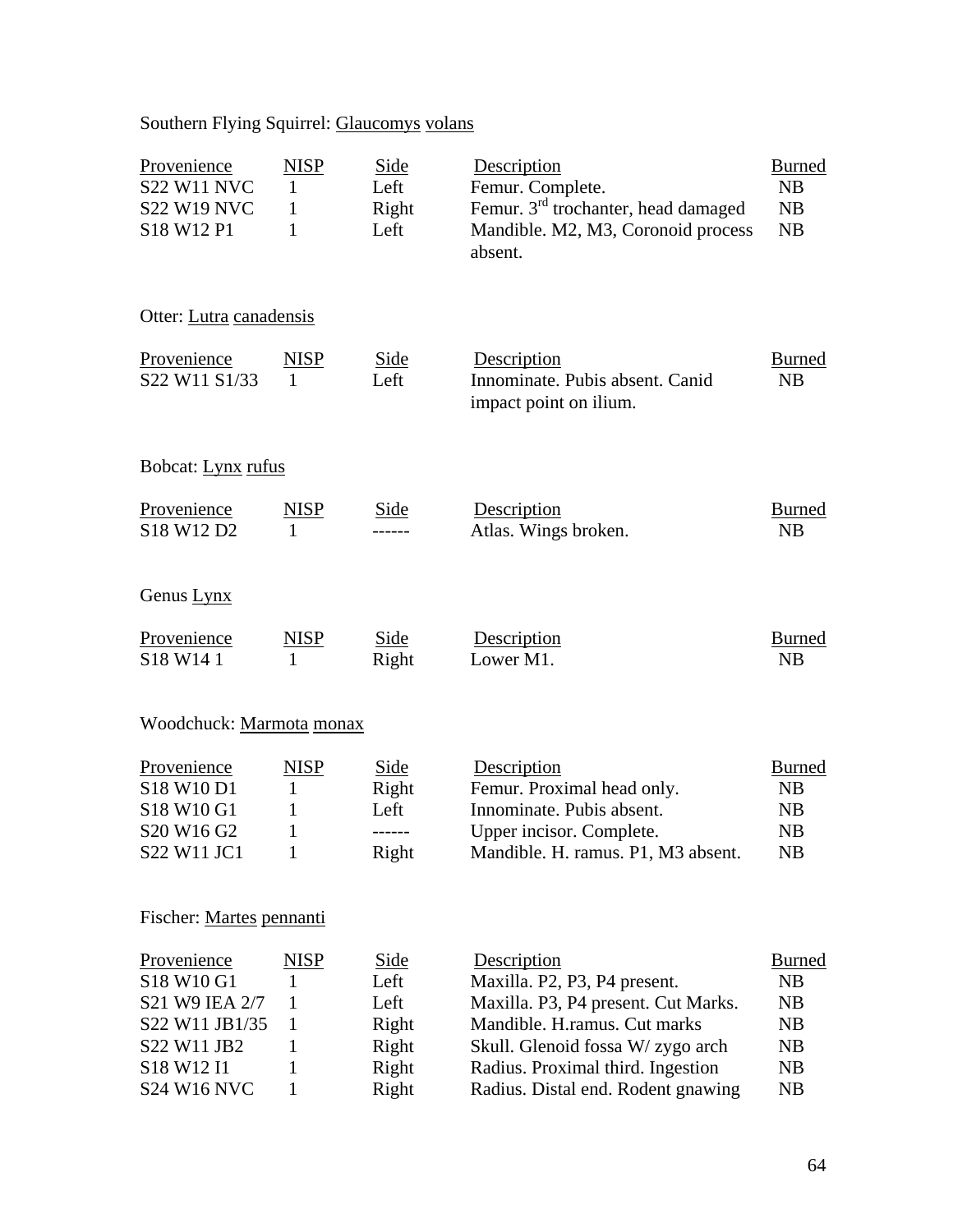### Fischer: Martes pennanti

| Provenience<br>S22/23 W14<br><b>NVC</b>                                                    | <b>NISP</b> | Side<br>Left         | Description<br>Upper I3. Complete                                                   | <b>Burned</b><br><b>NB</b>          |
|--------------------------------------------------------------------------------------------|-------------|----------------------|-------------------------------------------------------------------------------------|-------------------------------------|
| S <sub>18</sub> W <sub>14</sub> L <sub>1</sub>                                             |             | ------               | Canine. Complete. Hole drilled in root<br>for use as ornamentation.                 | - NB                                |
| S <sub>20</sub> W <sub>9</sub> N <sub>VC</sub><br><b>S21 W10 NVC</b><br><b>S22 W11 NVC</b> |             | Left<br>Left<br>Left | Lower M1<br>Mandible. H. ramus. P2, P3, P4 pres.<br>Mandible. H. ramus. M1, M2 abs. | <b>NB</b><br><b>NB</b><br><b>NB</b> |

### Striped Skunk: Mephitis mephitis

| Provenience                                    | <b>NISP</b> | Side  | Description                             | <b>Burned</b>  |
|------------------------------------------------|-------------|-------|-----------------------------------------|----------------|
| S21 W10 J2/20                                  |             | Left  | Femur. Head, greater trochanter, distal | - NB           |
|                                                |             |       | end absent.                             |                |
| S <sub>18</sub> W <sub>12</sub> I <sub>1</sub> |             | Right | Ulna. Proximal half.                    | N <sub>R</sub> |

### Prairie Vole: Microtus ochrogaster

| Provenience                                    | <b>NISP</b>    | Side  | Description                            | Burned         |
|------------------------------------------------|----------------|-------|----------------------------------------|----------------|
| S <sub>18</sub> W <sub>16</sub> B <sub>1</sub> | $\overline{2}$ | Right | Mandibles. Complete.                   | NB             |
| S21 W10 C1                                     |                |       | Skull. Posterior absent. All dentition | NB             |
|                                                |                |       | pres.                                  |                |
| S22 W19 EG2                                    | 1              | Left  | Innominate. Fragment ilium absent.     | N <sub>B</sub> |
| S22 W19 EG2                                    | 1              | Left  | Femur. Distal epiphysis absent.        | NB             |
| S18 W12 H1                                     | 1              | Left  | Mandible. H. ramus. I, M3 absent.      | <b>NB</b>      |
| S18 W12 J1                                     | 1              | Right | Mandible. H. ramus. I, M1, M2 pres.    | NB             |
| S22 12 JDA1                                    | 1              | Right | Femur. Prox. end absent.               | NB             |
| S22 W10 KC2                                    | 1              | Right | Ulna. Complete.                        | NB             |
| S22 W10 KC2                                    | 1              | Right | Femur. Proximal half.                  | NB             |
| <b>S19 W13 NVC</b>                             | 1              | Right | Mandible. H. ramus. All dentition pres | NB             |
| S21 W13 K7                                     | 2              | L & R | Lower M1. Complete.                    | NB             |
| S18 W14 G1                                     |                | Left  | Mandible. H. ramus. I, M1 pres.        | NB             |
| S18 W14 L3                                     | 1              | Left  | Mandible. H. ramus. M1, M2 pres.       | B              |
| <b>S21 W12 NVC</b>                             | 1              | Right | Innominate. Frag. ilium, pubis abs.    | N <sub>B</sub> |
| <b>S22 W11 NVC</b>                             |                | Right | Tibia. Fibula absent.                  | NΒ             |

## Meadow Vole: Microtus pennsylvanicus

| Provenience                                    | <b>NISP</b> | Side  | Description                       | <b>Burned</b> |
|------------------------------------------------|-------------|-------|-----------------------------------|---------------|
| S <sub>24</sub> W <sub>16</sub> G <sub>2</sub> |             | Right | Mandible. H. ramus. I, M3 absent. | NB.           |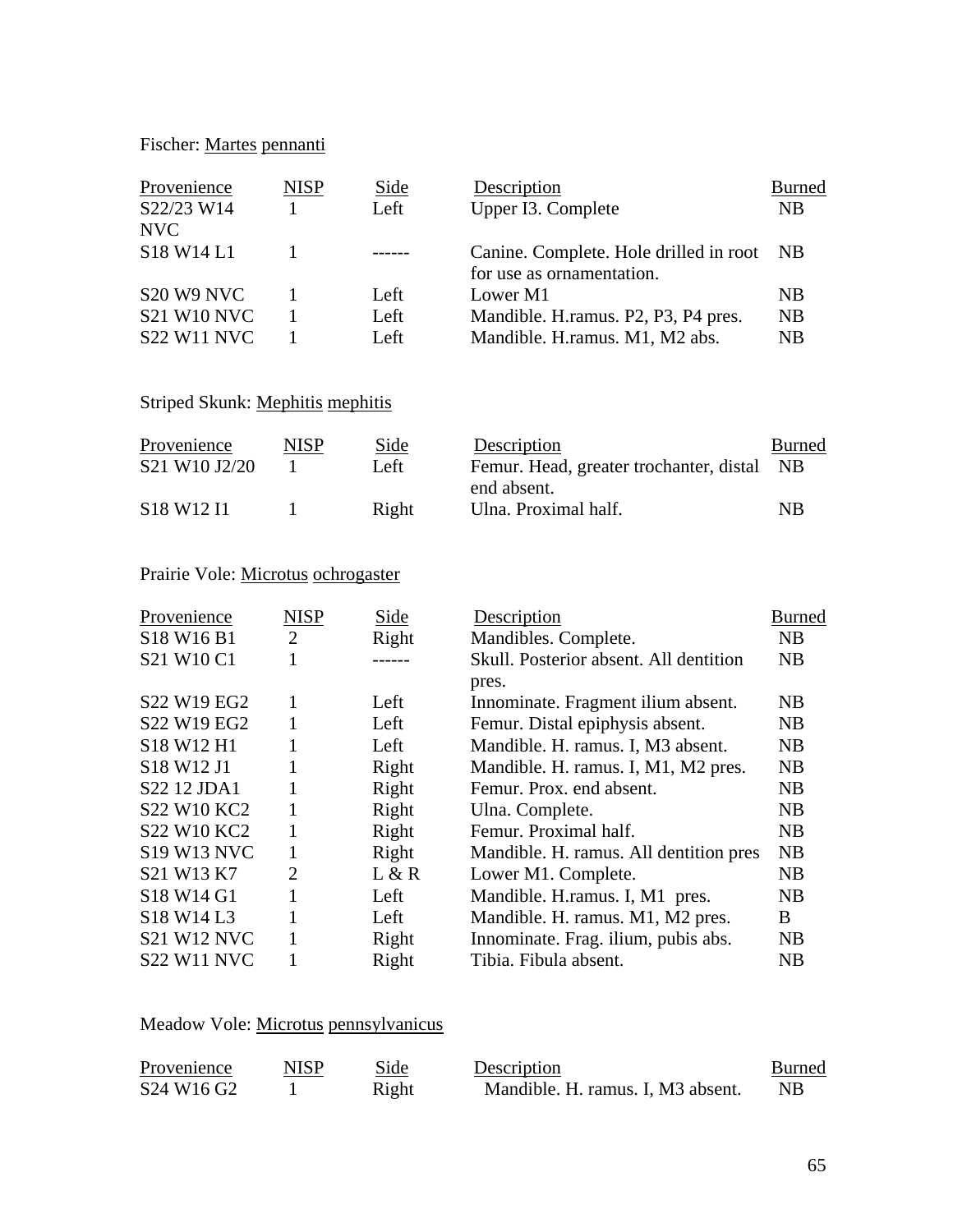| Meadow Vole: Microtus pennsylvanicus |  |
|--------------------------------------|--|
|--------------------------------------|--|

| Provenience                       | <b>NISP</b> | Side  | Description                          | <b>Burned</b> |
|-----------------------------------|-------------|-------|--------------------------------------|---------------|
| <b>S20 W11 JDA</b>                |             | Right | Innominate. Ilium abs. Fragments     | <b>NB</b>     |
| 3/5                               |             |       | ischium, pubis abs.                  |               |
| S118 W10 D4                       |             | Right | Mandible. H. ramus. M1, M3 pres.     | NB            |
| S21 W13 K7                        |             |       | Skull. Break post. frontal bone. All | <b>NB</b>     |
|                                   |             |       | dentition present.                   |               |
| <b>S20 W10 NLS?</b>               |             | Right | Mandible. Angle, coronoid process    | <b>NB</b>     |
|                                   |             |       | absent. Partial condyle pres. Only I |               |
| <b>S18 W12 NVC</b>                |             | Left  | Mandible. H. ramus. I, M2 pres.      | <b>NB</b>     |
| S <sub>18</sub> W <sub>12</sub> S |             | Left. | Mandible. H. ramus. I, M1, M2 pres.  | <b>NB</b>     |
|                                   |             |       |                                      |               |

# House Mouse: Mus musculus

| Provenience        | <b>NISP</b> | Side  | Description                      | <b>Burned</b>  |
|--------------------|-------------|-------|----------------------------------|----------------|
| <b>S21 W11 NVC</b> |             | Right | Mandible. Coronoid proc. condyle | N <sub>B</sub> |
|                    |             |       | absent                           |                |

## Long-tailed Weasel: Mustela frenata

| Provenience<br><b>S23 W11 ECX</b> | <b>NISP</b> | Side<br>Left | Description<br>Innominate. Complete. | <b>Burned</b><br>NB |
|-----------------------------------|-------------|--------------|--------------------------------------|---------------------|
| S24 W16 H1                        |             | Left         | Mandible. H.ramus. No dentition.     | B                   |
| <b>S21 W12 JDA</b>                |             | Right        | Femur. Complete.                     | NB                  |
| 2/7                               |             |              |                                      |                     |
| S21 W12 K1                        |             | Left         | Scapula. Complete.                   | <b>NB</b>           |
| S21 W13 K2                        |             | Left         | Femur. Complete.                     | NB                  |
| S21 W13 K2                        |             | Right        | Humerus. Complete.                   | <b>NB</b>           |
| <b>S20 W13 NVC</b>                |             | Right        | Innominate. Complete.                | NB                  |
| <b>S22 W12 NVC</b>                |             | Right        | Mandible. Complete. P4, M1 pres.     | <b>NB</b>           |

Mink: Mustela vison

| Provenience                                    | <b>NISP</b> | Side  | Description                                           | <b>Burned</b> |
|------------------------------------------------|-------------|-------|-------------------------------------------------------|---------------|
| S22 W16 E1                                     |             | Right | Ulna. Proximal half.                                  | <b>NB</b>     |
| S <sub>24</sub> W <sub>16</sub> H <sub>6</sub> |             | Left  | Innominate. Ilium absent.                             | NB            |
| S21 W19 ICC3/2                                 |             | Right | Mandible. Fragment H. ramus. I,<br>canine, P2 absent. | <b>NB</b>     |
| <b>S22 W11 ICE</b><br>1/56                     |             |       | Fibula. Complete.                                     | <b>NB</b>     |
| S22 W10 KC2                                    |             | Right | Femur. Complete. Cutmarks.                            | <b>NB</b>     |
| <b>S24 W16 NVC</b>                             |             | Left  | Femur. Distal end absent.                             | <b>NB</b>     |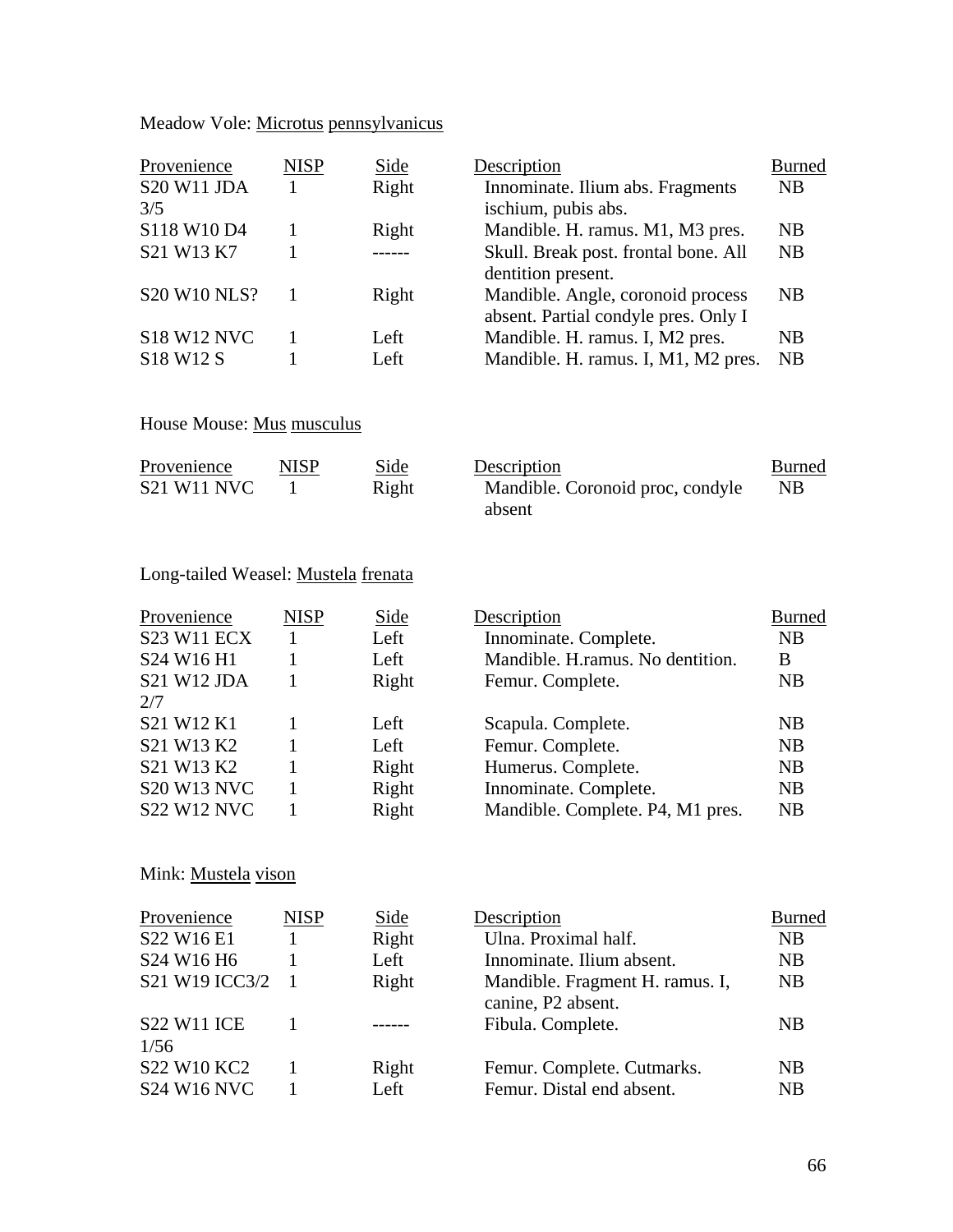## Little Brown Bat: Myotis lucifugus

| Provenience        | <b>NISP</b> | Side | Description      | Burned    |
|--------------------|-------------|------|------------------|-----------|
| <b>S22 W12 JDA</b> |             | Left | Femur. Complete. | <b>NB</b> |
| 4/20               |             |      |                  |           |

### White-tailed Deer: Odocoileus virginianus

| Provenience                                    | <b>NISP</b> | Side  | Description                                                   | <b>Burned</b> |
|------------------------------------------------|-------------|-------|---------------------------------------------------------------|---------------|
| S18 W12 H1                                     |             | Right | Buccal fragment molar                                         | <b>NB</b>     |
| S24 W16 H6                                     |             |       | Skull-Occipital. Foramen magnum,<br>occipital condyles absent | B             |
| S <sub>24</sub> W <sub>16</sub> H <sub>6</sub> |             | Left  | Skull-squamosal                                               | <b>NB</b>     |
| S24 W16 H1                                     |             |       | Enamel fragments.                                             | NB            |

### Muskrat: Ondatra zibethicus

| Provenience                                    | <b>NISP</b> | Side | Description | Burned |
|------------------------------------------------|-------------|------|-------------|--------|
| S <sub>24</sub> W <sub>16</sub> H <sub>1</sub> |             | Left | Upper M3    | NB.    |
| <b>S24 W16 NVC</b>                             |             | Left | Upper M3    | NB.    |

## White-footed Mouse: Peromyscus leucopus

| Provenience                                    | <b>NISP</b> | Side  | Description                        | Burned         |
|------------------------------------------------|-------------|-------|------------------------------------|----------------|
| S18 W10 D2                                     |             | Left  | Femur. Distal epiphysis absent     | NB             |
| S24 W16 E1                                     | 1           | Right | Mandible. Complete. M1, M2 absent  | NB             |
| S <sub>24</sub> W <sub>16</sub> E <sub>2</sub> | 1           | Left  | Mandible. Complete. Only I pres.   | NB             |
| S22 W12 E3                                     |             | Right | Femur. Distal epiphysis absent.    | NB             |
| S22 W14 G1                                     |             | Left  | Femur. Distal epiphysis absent.    | N <sub>B</sub> |
| S18 W14 G1                                     | 1           | Right | Mandible.M1, M2, M3 abs.           | NB             |
|                                                |             |       | Coronoid process broken.           |                |
| S24 W16 H7                                     | 1           | Right | Mandible. M3 abs. Coronoid process | <b>NB</b>      |
|                                                |             |       | broken.                            |                |
| S18 W12 J1                                     | 1           | Right | Mandible. I, M1, M2 pres. Coronoid | B              |
|                                                |             |       | process, condyle absent.           |                |
| S21 W12 JB4                                    | 1           | Right | Mandible. Only I present.          | N <sub>B</sub> |
| S22 W11 JD!                                    | 1           | Right | Humerus. Prox. epiphysis absent.   | NB             |
| S22 W11 JK2                                    | 1           | Right | Femur. Distal epiphysis absent.    | N <sub>B</sub> |
| S22 W11 K2                                     | 1           | Left  | Femur. Complete.                   | NB             |
| <b>S14 W11 NVC</b>                             | 1           | Right | Mandible. Only I pres.             | N <sub>B</sub> |
| <b>S21 W10 NVC</b>                             |             | Left  | Femur. Distal epiphysis absent.    | NB             |
| <b>S21 W10 NVC</b>                             |             |       | Skull. Occipital absent.           | N <sub>B</sub> |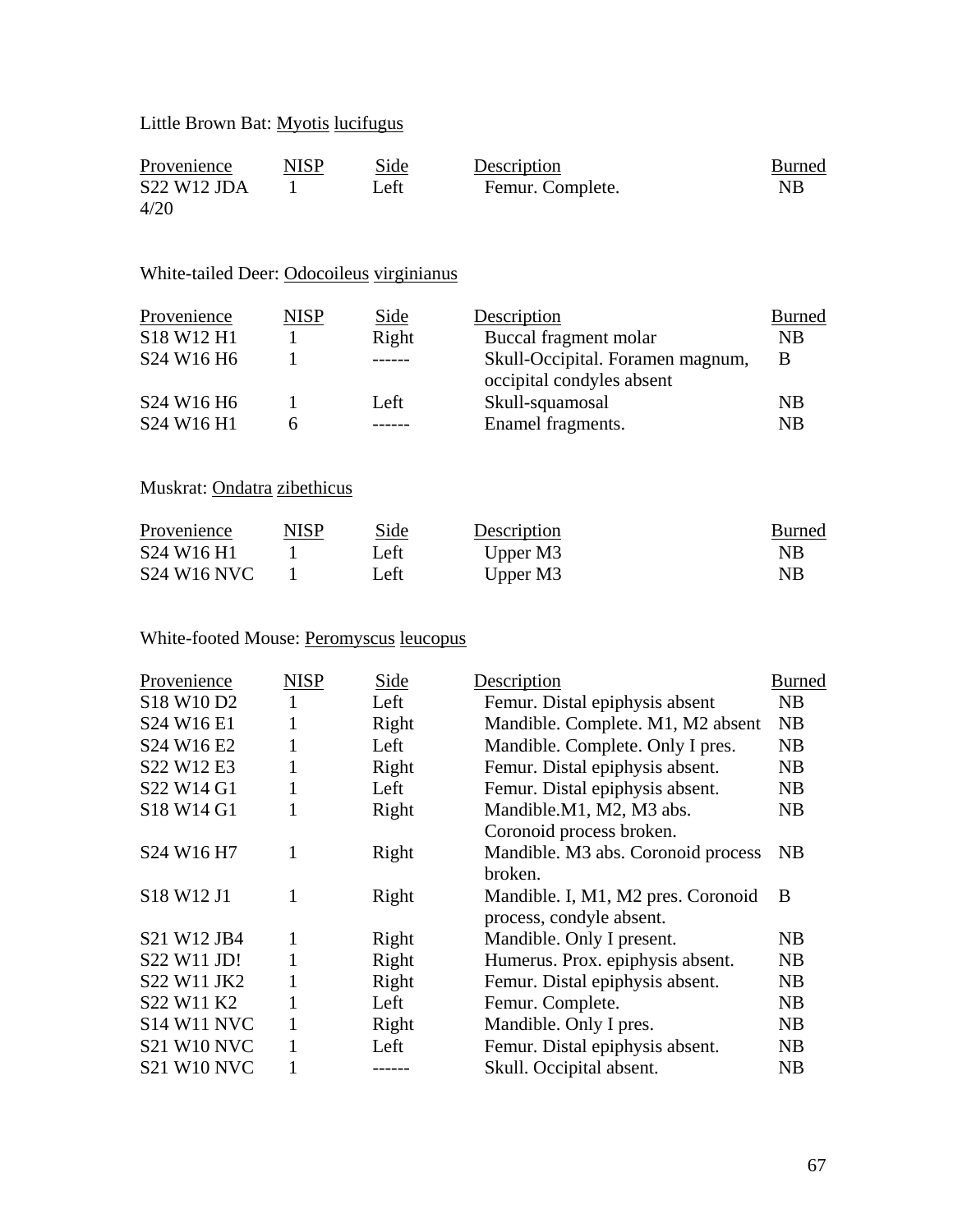White-footed Mouse: Peromyscus leucopus

| <b>NISP</b> | Side         | Description                                            | <b>Burned</b>          |
|-------------|--------------|--------------------------------------------------------|------------------------|
|             | Right        | Femur. Distal epiphysis absent.                        | <b>NB</b>              |
|             | Left         | Mandible. Only I pres.                                 | <b>NB</b>              |
|             | Right        | Femur. Distal epiphysis absent.                        | NB                     |
|             | Left         | Mandible. Only I pres. Coronoid                        | NB                     |
|             | Left<br>Left | Femur. Proximal end only.<br>Innominate. Ilium absent. | B<br>NB                |
|             |              |                                                        | process, angle broken. |

**Description** Burned Femur. Distal end absent. NB

Femur. Distal epiphysis absent. NB<br>Mandible. Only I. angle absent. NB

Humerus. Prox. epiphysis absent. NB Femur. Distal end absent. NB

NB

Humerus. 1-Complete. 1-Proximal

Mandible. Only I. angle absent.

epiphysis absent

### Deer Mouse: Peromyscus maniculatus

| <b>NISP</b> | Side  |
|-------------|-------|
|             | Left  |
| 2           | Left  |
|             |       |
| 1           | Left  |
| 1           | Right |
|             | Left  |
|             | Right |
|             |       |

Raccoon: Procyon lotor

| Provenience                                    | <b>NISP</b>  | Side   | Description                   | <b>Burned</b> |
|------------------------------------------------|--------------|--------|-------------------------------|---------------|
| <b>S21 W10 NVC</b>                             | 1            | Left   | Upper M2.                     | NB            |
| <b>S22 W19 NVC</b>                             | 1            | Left   | Scapula. Complete.            | NB            |
| S18 W14 G1                                     | 1            | Right  | Humerus. Distal end only.     | <b>NB</b>     |
| S18 W10 F 37-B                                 | 1            | Right  | Radius. Prox. end only.       | B             |
| S18 W10 C                                      | 1            | Right  | Ulna. Distal end absent.      | <b>NB</b>     |
| S19 W12 I 1/48                                 | 1            | Left   | Ulna. Distal end absent.      | NB            |
| S22 W11 E 3/29                                 | 1            | Right  | Tibia. Prox. epiphysis only.  | NB            |
| <b>S22 W12 NVC</b>                             | 1            | Left   | Humerus. Prox. epiphysis abs. | <b>NB</b>     |
| S24 W16 E1                                     | 1            | Right  | Skull. Parietal and squamosal | NB            |
| S21 W11 K 9/10                                 | 1            | Right  | Upper M2.                     | NB            |
| S22/23 W14?                                    | $\mathbf{1}$ | Right  | Lower M1                      | NB            |
| S22/23 W14 ?                                   | 1            | Right  | Lower P4                      | NB            |
| S18 W12 A1                                     | 1            | ------ | Baculum. Complete.            | NB            |
| S18 W12 A1                                     | 1            | Right  | Humerus. Prox. head abs.      | <b>NB</b>     |
| S <sub>18</sub> W <sub>12</sub> A <sub>1</sub> | 1            | ------ | Skull. Occipital only.        | NB            |
| S18 W12 A1                                     | 1            | Right  | Ulna. Complete.               | NB            |
| S18 W12 A1                                     |              | Left   | Ulna. Complete.               | NB            |
| S18 W12 A1                                     |              |        | Skull. Occipital abs.         | NB            |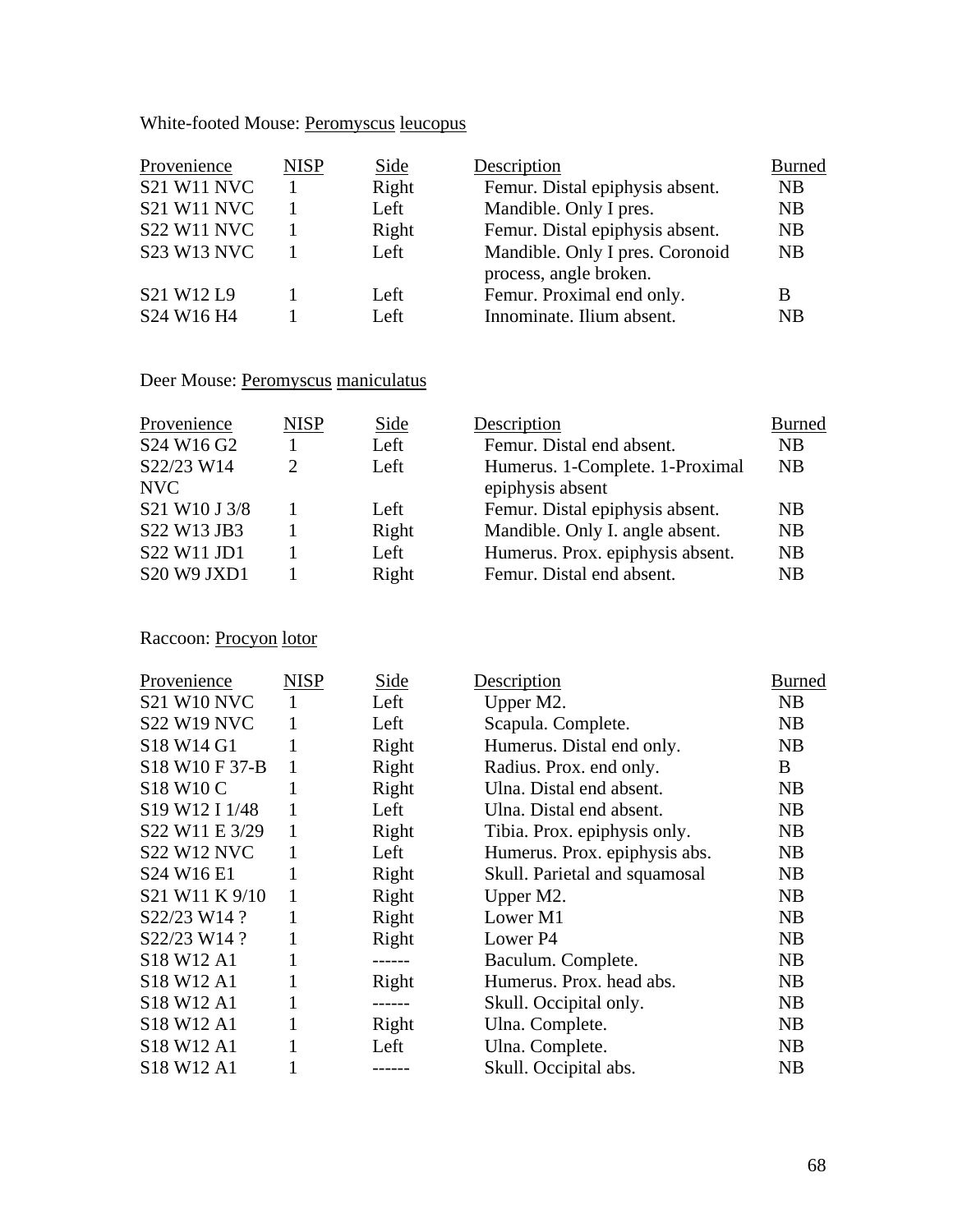## Raccoon: Procyon lotor

| Provenience                                                     | <b>NISP</b>    | Side   | Description                              | <b>Burned</b> |
|-----------------------------------------------------------------|----------------|--------|------------------------------------------|---------------|
| S18 W14 A1                                                      | 1              | Left   | Humerus. Prox. head abs.                 | NB            |
| S21 W11 A 3/1                                                   | 1              | Right  | Upper M1                                 | <b>NB</b>     |
| S <sub>12</sub> W <sub>12</sub> B <sub>1</sub>                  | 1              | Left   | Lower M2                                 | NB            |
| S18 W12 B1                                                      | 1              | ------ | Axis. Post. processes abs.               | <b>NB</b>     |
| S18 W12 B1                                                      | 1              | Right  | Lower M1                                 | <b>NB</b>     |
| S18 W10 C1                                                      | 1              | Left   | Femur. Distal epiphysis absent.          | NB            |
|                                                                 |                |        | Impact points head and distal end.       |               |
| S18 W12 D1                                                      | $\mathbf{1}$   | Left   | Lower M2                                 | B             |
| S18 W12 D1                                                      | $\mathbf{1}$   | Right  | Mandible. Fragment H. ramus. No          | B             |
|                                                                 |                |        | dentition.                               |               |
| S <sub>20</sub> W <sub>16</sub> D <sub>1</sub>                  | 1              | Right  | Scapula. Head, neck only. Canid          | NB            |
|                                                                 |                |        | gnawing.                                 |               |
| S24 W16 D1                                                      | $\mathbf{1}$   | Right  | Lower M1                                 | <b>NB</b>     |
| S18 W10 D2                                                      | 1              | Left   | Mandible. H. ramus. I, P2, P3 pres.      | NB            |
| S <sub>18</sub> W <sub>12</sub> D <sub>2</sub>                  | $\mathbf{1}$   | Left   | Ulna. Proximal end only.                 | NB            |
| S22 W16 D2                                                      | 1              | Right  | Lower M2                                 | NB            |
| S22 W16 D2                                                      | 1              | Right  | Lower P4                                 | <b>NB</b>     |
| S22 W16 D2                                                      | 1              | Right  | Lower M2                                 | <b>NB</b>     |
| S <sub>20</sub> W <sub>9</sub> D <sub>3</sub>                   | 1              | Right  | Upper M2                                 | NB            |
| S <sub>19</sub> W <sub>12</sub> DE <sub>12</sub>                | 1              | ------ | Distal phalanx. Complete.                | <b>NB</b>     |
| S18 W10 E1                                                      | 1              | Left   | Fibula. Distal end abs.                  | NB            |
| S19 W12 E1/101                                                  | $\mathbf{1}$   | Right  | Scapula. Acromion, fragments blade       | NB            |
|                                                                 |                |        | absent.                                  |               |
| S20 W12 F25/65                                                  | 1              | Right  | Humerus. Complete.                       | NB            |
| S24 W16 G1                                                      | 1              | ------ | Skull. Occipital. Partial parietal, left | NB            |
|                                                                 |                |        | squamosal.                               |               |
| S <sub>20</sub> W <sub>16</sub> G <sub>2</sub>                  | 1              | Right  | Mandible. H. ramus only. I, P2, P3       | NB            |
|                                                                 |                |        | pres.                                    |               |
| S <sub>24</sub> W <sub>16</sub> G <sub>2</sub>                  | $\overline{2}$ | Right  | Lower P4. Rear cusps sheared off.        | NB            |
| S20 W12 H1                                                      | $\mathbf{1}$   | Left   | Humerus. Distal end only.                | B             |
| S20 W11 H9/2                                                    | 1              | Left   | Femur.prox. 3/4 . Cut marks. Grnbone     | NB            |
| S <sub>19</sub> W <sub>12</sub> I <sub>12</sub> / <sub>10</sub> | 1              | Left   | Femur. Proximal end. Rodent              | <b>NB</b>     |
|                                                                 |                |        | gnawing.                                 |               |
| S19 W12 I 4/34                                                  | 1              | Right  | Innominate. Pubis absent.                | NB            |
| 20 W9 IA 1/5                                                    | 1              | Right  | Upper M1                                 | NB            |
| S22 W12 IC 3/26                                                 | 1              | Right  | Skull. Maxilla and palate. M1, M2        | NB            |
|                                                                 |                |        | pres.                                    |               |
| S22 W13 IF 1/33                                                 | 1              | Left   | Radius. Proximal end absent              | NB            |
| <b>S22 W10 IFA</b>                                              | $\mathbf{1}$   | Right  | Ulna. Complete.                          | NB            |
| 4/23                                                            |                |        |                                          |               |
| S22 W12 J 1/V3                                                  | $\mathbf{1}$   | Left   | Innominate. Pubis absent. Canid          | NB            |
|                                                                 |                |        | impact marks.                            |               |
|                                                                 |                |        |                                          |               |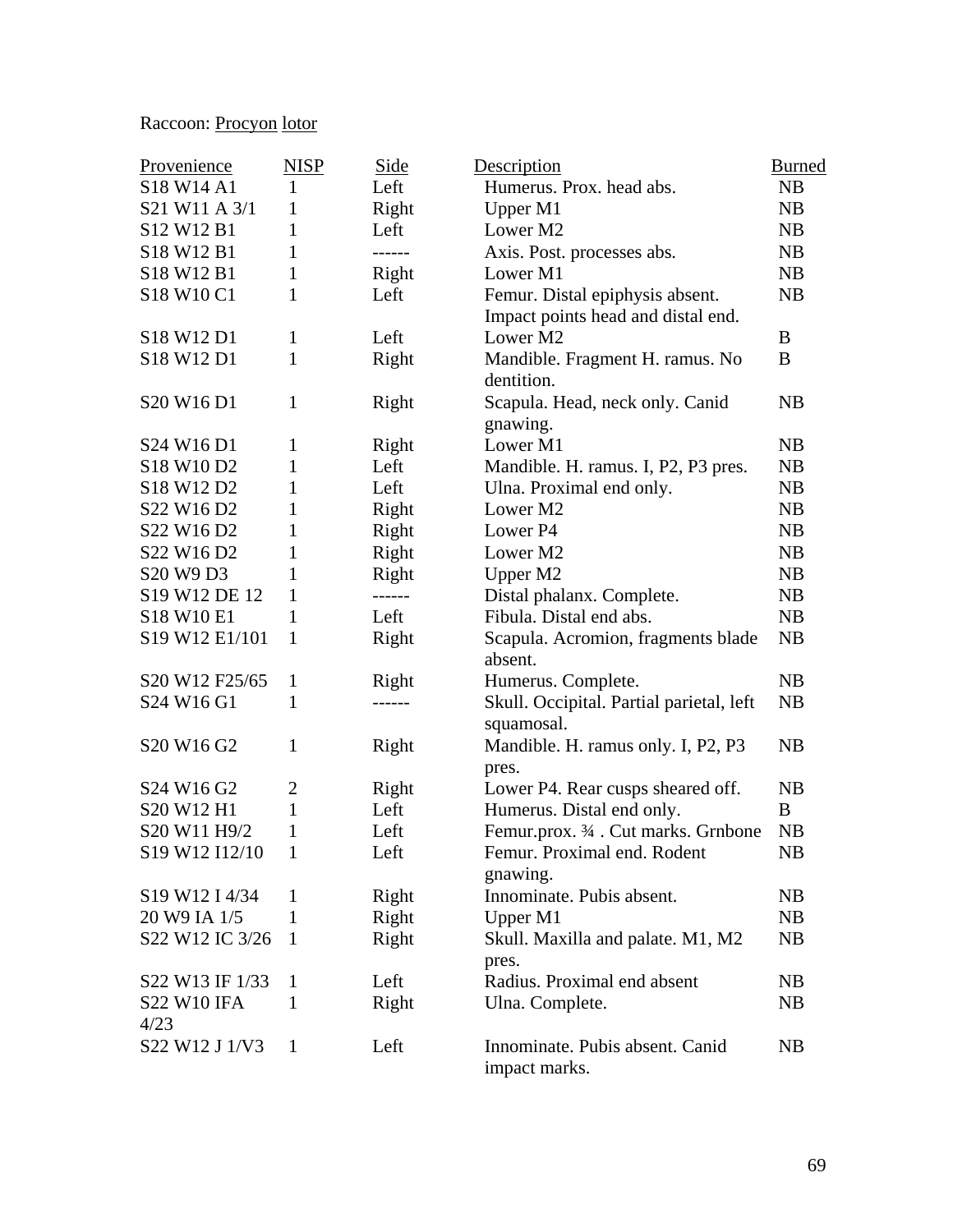## Raccoon: Procyon lotor

| Provenience                                    | <b>NISP</b> | Side   | Description                        | Burned |
|------------------------------------------------|-------------|--------|------------------------------------|--------|
| S22 W13 K                                      |             | Right  | Mandible, H. ramus, P1 absent      | B      |
| 10/28                                          |             |        |                                    |        |
| S22 W10 KZ 1/2                                 |             | Left   | Mandible. I, canine, P1 absent.    | NB     |
|                                                |             |        | Condyle broken. Canid impact pts.  |        |
| S <sub>18</sub> W <sub>14</sub> L <sub>2</sub> | 1           | Right  | Upper M2                           | B      |
| S <sub>18</sub> W <sub>14</sub> L <sub>2</sub> |             | Right  | Lower M1                           | B      |
| 17N 1E L <sub>4</sub>                          |             | Right  | Mandible. H. ramus. No dentition   | B      |
| <b>S19 W12 NVC</b>                             |             | Right  | Humerus. Distal end.               | NB     |
| <b>S21 W10 NVC</b>                             | 1           | Right  | Innominate. Partial pubis abs.     | NB     |
| <b>S22 W10 NVC</b>                             | 1           | ------ | Atlas. Complete.                   | NB     |
| <b>S22 W11 NVC</b>                             |             | Left   | Upper P4                           | NB     |
| <b>S22 W12 NVC</b>                             |             | Right  | Upper P <sub>2</sub>               | NB     |
| <b>S22 W13 NVC</b>                             |             | Right  | Mandible. H. ramus. P2, P3, P4, M1 | NB     |
|                                                |             |        | pres.                              |        |
| <b>S22 W13 NVC</b>                             | 1           | Right  | Skull. Maxilla, palate, zygo arch. | B      |
|                                                |             |        | $M1$ , $M2$ pres.                  |        |
| S22 W16 E1                                     |             |        | Rib. Complete.                     | NB     |

## Eastern Mole: Scalopus aquaticus

| Provenience        | <b>NISP</b> | Side  | Description                                               | <b>Burned</b> |
|--------------------|-------------|-------|-----------------------------------------------------------|---------------|
| S18 W12 E2         |             | Left  | Humerus. Complete.                                        | <b>NB</b>     |
| S18 W10 K2         |             | Right | Humerus. Complete.                                        | <b>NB</b>     |
| S18 W10 M1         |             | Left  | Femur. Complete.                                          | NB            |
| S18 W12 M1         |             | Left  | Mandible. Complete. M1, M2 pres.                          | <b>NB</b>     |
| <b>S18 W10 NVC</b> |             | Left  | Tibia/fibula. Complete.                                   | NB            |
| <b>S19 W10 NVC</b> |             | Right | Femur. Complete.                                          | <b>NB</b>     |
| <b>S19 W9 NVC</b>  |             |       | Skull. Ant. portion only. Break post<br>nasal. I, P3, M3. | <b>NB</b>     |
| <b>S19 W9 NVC</b>  |             | Right | Pelvis. Complete.                                         | <b>NB</b>     |

## Gray Squirrel: Sciurus carolinensis

| Provenience                        | <b>NISP</b> | Side  | Description                   | <b>Burned</b>  |
|------------------------------------|-------------|-------|-------------------------------|----------------|
| <b>S19 W9 NVC</b>                  |             | Right | Femur. Prox. end only.        | B              |
| S18 W14 G1                         |             | Right | Lower M3                      | <b>NB</b>      |
| S23 W11 IB 1/3                     |             | Left  | Premaxilla, Complete. I pres. | <b>NB</b>      |
| <b>S21 W12 NVC</b>                 |             | Right | Ulna. Distal end absent.      | <b>NB</b>      |
| S <sub>20</sub> W <sub>9</sub> NVC |             | Left  | Femur. Prox. end only.        | N <sub>B</sub> |
| <b>S20 W10 NVC</b>                 |             | Right | Tibia. Proximal third         | <b>NB</b>      |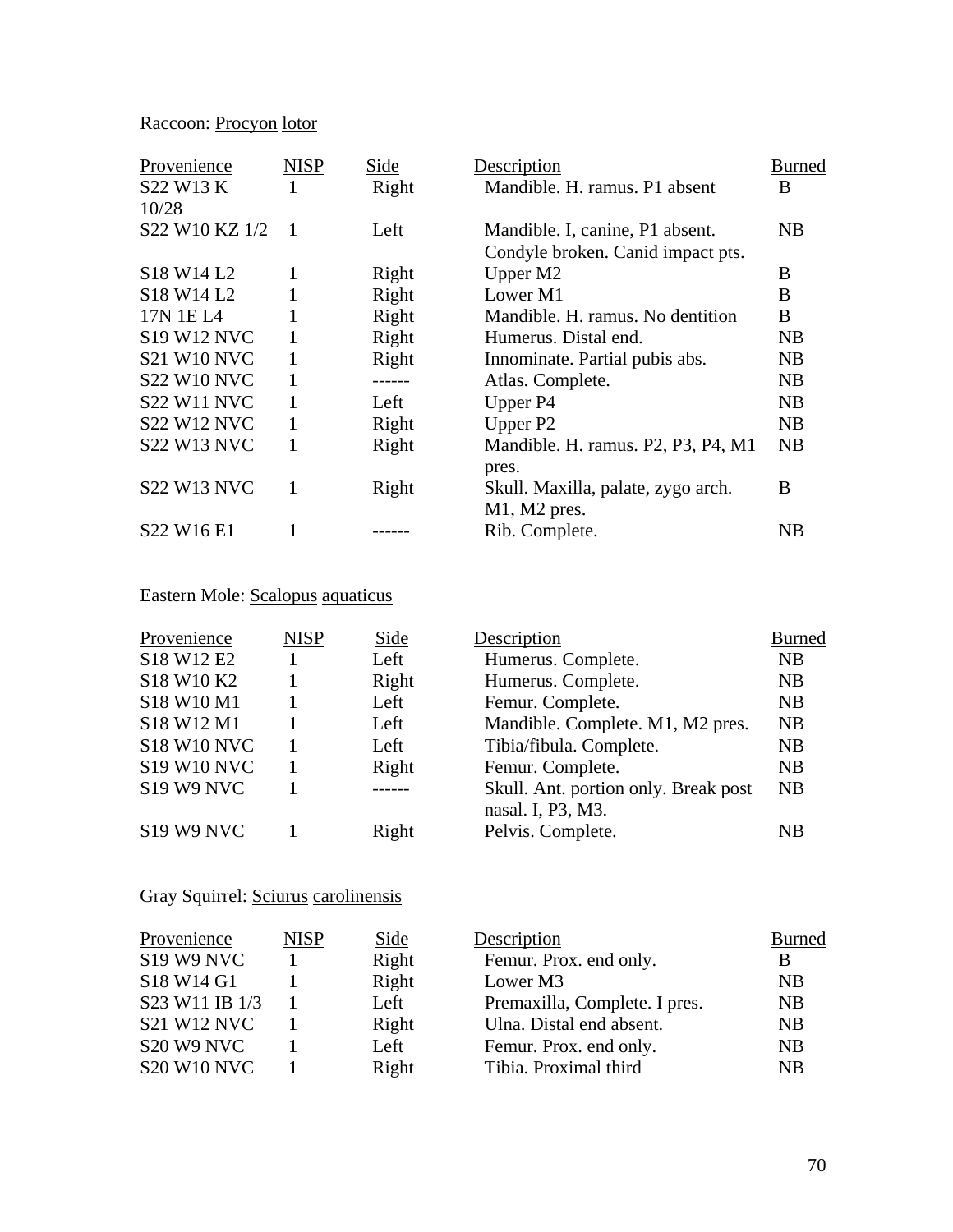Gray Squirrel: Sciurus carolinensis

| Provenience                                    | <b>NISP</b>    | Side   | Description                          | <b>Burned</b>  |
|------------------------------------------------|----------------|--------|--------------------------------------|----------------|
| <b>S18 W12 NVC</b>                             | 1              | Left   | Femur. Prox. end                     | <b>NB</b>      |
| <b>S20 W13 NVC</b>                             | 1              | Left   | Ulna. Complete.                      | NB             |
| <b>S18 W10 NVC</b>                             | 1              | Right  | Ulna. Complete.                      | <b>NB</b>      |
| S22 W10 IA4                                    | 1              | Left   | Scapula. Head, neck, frag. blade     | NB             |
| <b>S22 W11 NVC</b>                             | $\mathbf{1}$   | Left   | Upper M2                             | NB             |
| S20 W9 IA 2/4                                  | $\mathbf{1}$   | Left   | Premaxilla. I pres.                  | NB             |
| <b>S20 W10 NVC</b>                             | $\overline{2}$ | L & R  | Mandibles. L-H. ramus I only. R-     | NB             |
|                                                |                |        | diastema only. I pres.               |                |
| <b>S22 W10 NVC</b>                             | 1              | Left   | Premaxilla. I pres.                  | <b>NB</b>      |
| <b>S22 W11 NVC</b>                             | 1              | Left   | Premaxilla. No dentition present.    | <b>NB</b>      |
| NHC NVC                                        | 1              | Left   | Maxilla. No dentition present.       | <b>NB</b>      |
| <b>S22 W11 NVC</b>                             | $\mathbf{1}$   | Left   | Lower P4                             | <b>NB</b>      |
| S22 W10 IC 1/52                                | 1              | Left   | Premaxilla. I present.               | NB             |
| S22 W10 IC 1/52                                | $\mathbf{1}$   | Right  | Maxilla. No dentition present.       | <b>NB</b>      |
| S20 W9 JXL1/9                                  | $\mathbf{1}$   | Left   | Ulna. Olecrannon absent.             | NB             |
| S21 W9 IEA                                     | 1              | Right  | Ulna. Olecrannon, distal end absent. | NB             |
| 3/10                                           |                |        |                                      |                |
| S19 W10 A12                                    | $\mathbf{1}$   | Right  | Mandible. Coronoid proc abs.         | NB             |
| S20-W9 A 2/20                                  | $\mathbf{1}$   | Left   | Mandible. Angle broken.              | NB             |
| S20 W9 A 2/33                                  | 1              | Right  | Mandible. H.ramus. I, P4 Present     | NB             |
| S20 W11 B1                                     | 1              | Left   | Radius. Complete.                    | NB             |
| S18 W14 C1                                     | 1              | Left   | Innominate. Acetabulum, fragments    | NB             |
|                                                |                |        | ilium, ischium, pubis pres.          |                |
| S20 W10 C1                                     | $\mathbf{1}$   | Left   | Humerus. Deltoid tuberosity broken.  | NB             |
| S18 W14 D2                                     | $\mathbf{1}$   | ------ | Atlas. Complete.                     | NB             |
| S18 W14 E1                                     | 1              | Left   | Femur. Prox. end absent.             | B              |
| S24 W16 E1                                     | $\mathbf{1}$   | Left   | Femur. Diaphysis only.               | <b>NB</b>      |
| S22 W16 E2                                     | $\mathbf{1}$   | Right  | Maxilla. P4, M1, M2 pres.            | <b>NB</b>      |
| S23 W17 F 15                                   | $\mathbf{1}$   | Right  | Astragalus. Complete. Puncture       | <b>NB</b>      |
|                                                |                |        | mark.                                |                |
| S20 W9 F 16/A1                                 | 1              | Left   | Scapula. Head, neck only             | NB             |
| S18 W12 G1                                     | $\mathbf{1}$   | Right  | Radius. Distal end absent.           | NB             |
| S24 W16 G2                                     | 1              | Left   | Innominate. Ilium only.              | NB             |
| S24 W16 G2                                     | 1              | Left   | Humerus. Distal end only.            | N <sub>B</sub> |
| S <sub>24</sub> W <sub>16</sub> G <sub>2</sub> | 1              | Right  | Radius. Proximal head only.          | NB             |
| S24 W16 G2                                     | 1              | Right  | Radius. Complete.                    | N <sub>B</sub> |
| S <sub>24</sub> W <sub>16</sub> G <sub>2</sub> | 1              | Right  | Humerus. Proximal end only.          | B              |
| S <sub>24</sub> W <sub>16</sub> G <sub>3</sub> | 1              | ------ | Skull. Occipital                     | NB             |
| S24 W16 G3                                     | 1              | ------ | Skull. Occipital                     | B              |
| S24 W16 H1                                     | 1              | Right  | Femur. Diaphysis only. Rodent        | NB             |
|                                                |                |        | gnawing.                             |                |
| S24 W16 H1                                     | $\mathbf{1}$   | Left   | Innominate. Ilium, frag. pubis       | N <sub>B</sub> |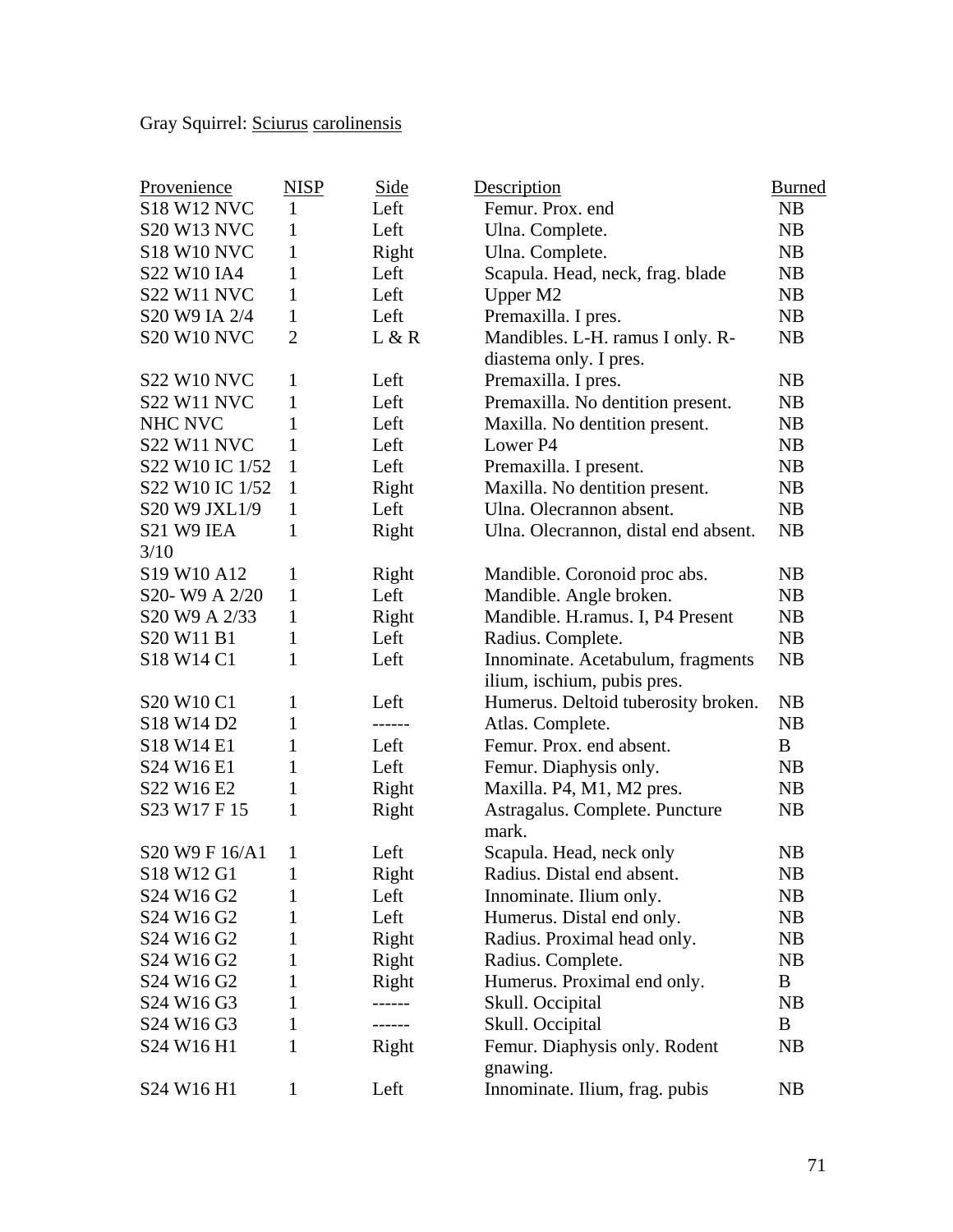Gray Squirrel: Sciurus carolinensis

| Provenience                                    | <b>NISP</b>  | <b>Side</b> | Description                         | <b>Burned</b> |
|------------------------------------------------|--------------|-------------|-------------------------------------|---------------|
| S24 W16 H4                                     | 1            | Left        | Premaxilla. I pres.                 | <b>NB</b>     |
| S24 W16 H4                                     | 1            | Left        | Ulna. Proximal end abs.             | NB            |
| S24 W16 H4                                     | 1            | Right       | Ulna. Proximal half.                | B             |
| S24 W16 H4                                     | 1            | Left        | Tibia. Proximal end absent.         | <b>NB</b>     |
| S24 W16 H6                                     | $\mathbf{1}$ | Left        | Femur. Diaphysis only.              | NB            |
| S20 W12 H 8/3                                  | 1            | Left        | Mandible. Condyle absent. All       | NB            |
|                                                |              |             | molars absent.                      |               |
| S21 W14 I 1/21                                 | 1            | Left        | Radius. Distal end absent.          | <b>NB</b>     |
| S24 W16 I2                                     | 1            | Right       | Scapula. Head, neck only            | <b>NB</b>     |
| S <sub>24</sub> W <sub>16</sub> I <sub>3</sub> | 1            | Right       | Scapula. Head, neck, frag blade.    | NB            |
| S22 W10 IB1                                    | 1            | Right       | Scapula. Head, neck, frag. blade    | NB            |
| S22 W10 IC 1/18                                | $\mathbf{1}$ | Right       | Mandible. Coronoid process,         | NB            |
|                                                |              |             | condyle absent.                     |               |
| S23 W11 IC2                                    | 1            | Left        | Premaxilla. M!, M2, M3 present.     | NB            |
| S23 W11 IC 2/8                                 | $\mathbf{1}$ | Right       | Innominate. Pubis abs.              | NB            |
| S21 W9 ICA 5/4                                 | $\mathbf{1}$ | Right       | Humerus. Prox. end absent.          | <b>NB</b>     |
| S21 W13 J2                                     | $\mathbf{1}$ | Right       | Humerus. Distal end only            | <b>NB</b>     |
| S22 W10 JA                                     | 1            | Right       | Scapula. Head, neck, blade frag.    | NB            |
| 2/29                                           |              |             |                                     |               |
| S20 W9 JX 2/39                                 | $\mathbf{1}$ | Right       | Mandible. H.ramus M1, M2, M3        | NB            |
|                                                |              |             | present.                            |               |
| S22 W11 K 3/31                                 | 1            | Left        | Radius. Complete.                   | <b>NB</b>     |
| S21 W13 K4                                     | 1            | Left        | Premaxilla. No dentition.           | <b>NB</b>     |
| S22 W12 L 3/5                                  | $\mathbf{1}$ | Left        | Humerus. Proximal end only.         | <b>NB</b>     |
| NHC NVC                                        | 1            | Right       | Innominate. Ischium, pubis absent.  | NB            |
| <b>S18 W12 NVC</b>                             | 1            | Right       | Astragalus. Complete                | <b>NB</b>     |
| <b>S19 W10 NVC</b>                             | $\mathbf{1}$ | ------      | Lower incisor                       | <b>NB</b>     |
| <b>S19 W12 NVC</b>                             | $\mathbf{1}$ | Left        | Premaxilla. I pres.                 | NB            |
| <b>S20 W10 NVC</b>                             | $\mathbf{1}$ | Left        | Radius. Complete.                   | <b>NB</b>     |
| <b>S20 W10 NVC</b>                             | 3            | ------      | <b>Upper</b> incisors               | <b>NB</b>     |
| <b>S20 W11 NVC</b>                             | $\mathbf{1}$ | Left        | Maxilla. Only M3 pres.              | NB            |
| S20 W11 NVC                                    | $\mathbf{1}$ | Left        | Humerus. Proximal end absent.       | NB            |
| S20 W9 NVC                                     | 1            | ------      | Atlas. Wings absent.                | NB            |
| <b>S21 W14 NVC</b>                             | 1            | Right       | Tibia. Proximal end only            | NB            |
| <b>S22 W13 NVC</b>                             | 1            | Right       | Maxilla. No dentition.              | NB            |
| S22/23 W14                                     | 1            | Right       | Radius. Distal end absent.          | NB            |
| <b>NVC</b>                                     |              |             |                                     |               |
| <b>S23 W13 NVC</b>                             | $\mathbf 1$  | Right       | Mandible. Only I present. Lower     | NB            |
|                                                |              |             | post. asc. ramus abs.               |               |
| <b>S24 W16 NVC</b>                             | 1            | Left        | Maxilla. Only P4 present            | <b>NB</b>     |
| S20 W10 R118                                   | 1            | Right       | Femur. Greater and third trochanter | NB            |
| A7                                             |              |             | damaged                             |               |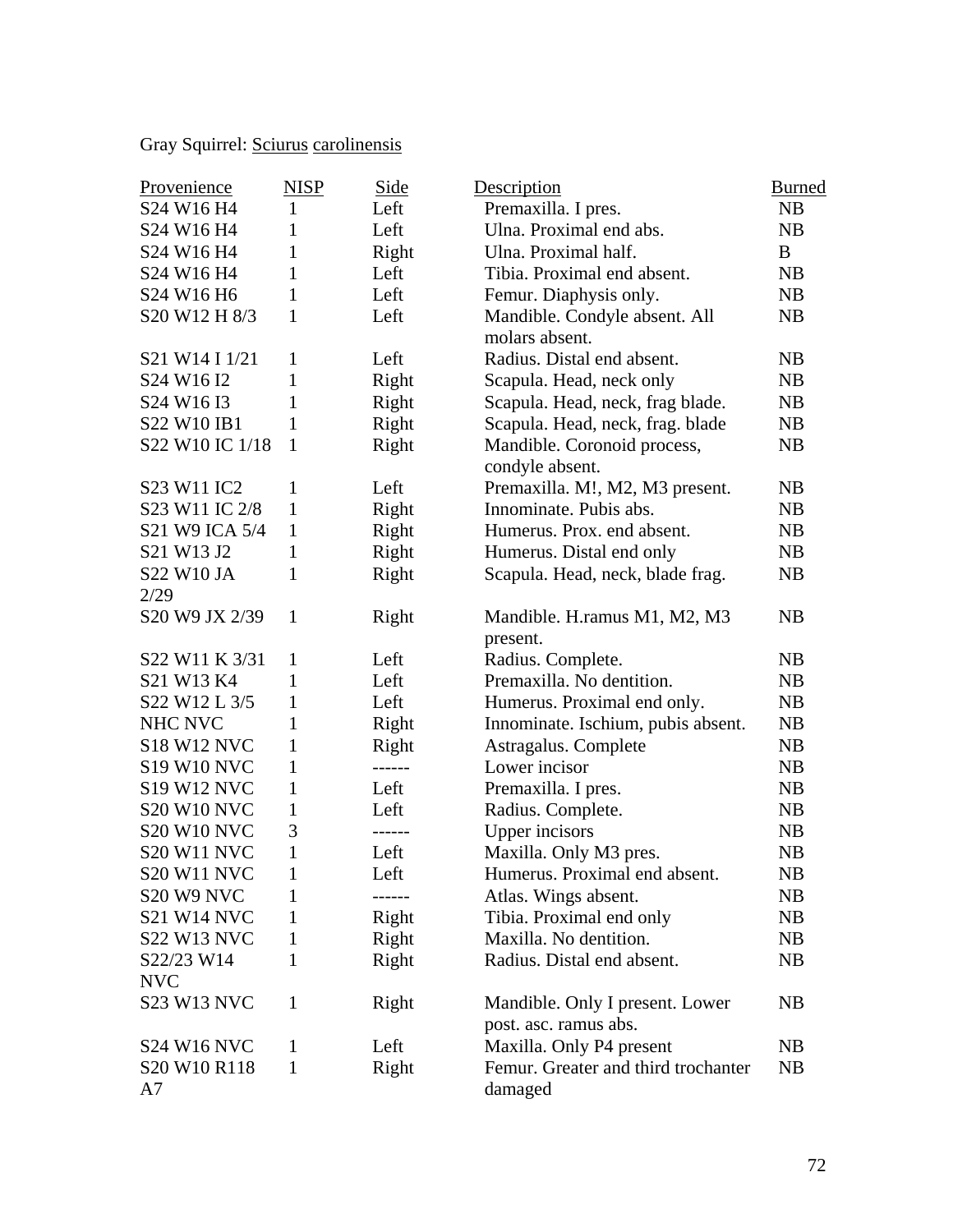# Fox Squirrel: Sciurus niger

| Provenience                                     | <b>NISP</b>  | Side   | Description                       | <b>Burned</b> |
|-------------------------------------------------|--------------|--------|-----------------------------------|---------------|
| S <sub>20</sub> W <sub>16</sub> D <sub>1</sub>  | 1            | Left   | Ulna. Complete.                   | NB            |
| S <sub>24</sub> W <sub>16</sub> D <sub>2</sub>  | 1            | Right  | Mandible. H.ramus. No dentition.  | NB            |
| S18 W10 E1                                      | 1            | Left   | Scapula. Head, neck, blade frag.  | NB            |
| S22 W19 EH 3/3                                  | $\mathbf{1}$ | Right  | Radius. Distal end absent.        | NB            |
| S <sub>20</sub> W <sub>16</sub> F <sub>12</sub> | 1            | Left   | Tibia. Distal end only.           | B             |
| S18 W8 F 62                                     | 1            | Right  | Mandible. H.ramus. Only P4        | NB            |
| S <sub>24</sub> W <sub>16</sub> G <sub>1</sub>  | 1            | Left   | Radius. Distal end absent.        | NB            |
| S24 W16 G1                                      | 1            | Right  | Premaxilla. I pres.               | NB            |
| S <sub>24</sub> W <sub>16</sub> G <sub>2</sub>  | 1            | Left   | Scapula. Head, neck, blade frag.  | B             |
| S <sub>24</sub> W <sub>16</sub> G <sub>2</sub>  | 1            | Left   | Scapula. Head, Neck, blade frag.  | <b>NB</b>     |
| S24 W16 H3                                      | $\mathbf{1}$ | Left   | Tibia. Proximal end absent.       | NB            |
| S24 W16 H3                                      | 1            | Right  | Humerus. Diaphysis only. Rodent   | NB            |
|                                                 |              |        | gnawing.                          |               |
| S24 W16 H3                                      | 1            | Right  | Tibia. Distal end absent.         | NB            |
| S24 W16 H4                                      | 1            | Right  | Humerus. Proximal end absent.     | NB            |
| S24 W16 H4                                      | 1            | Right  | Scapula. Head, neck, frag blade.  | <b>NB</b>     |
| S24 W16 H6                                      | 1            | Right  | Humerus. Prox. end absent.        | NB            |
| S22 W12 I 1/60                                  | 1            | Left   | Radius. Distal end absent         | NB            |
| S22 W12 I 2/12                                  | 1            | ------ | Sacrum. Complete                  | NB            |
| S23 W11 IC 1/76                                 | 1            | Left   | Mandible. H. ramus. I, P4 Present | NB            |
| S22 W13 LC 1                                    | 1            | Right  | Humerus. Complete.                | NB            |
| <b>S19 W11 NVC</b>                              | 1            | Right  | Ulna. Distal end absent.          | NB            |
| S <sub>24</sub> W <sub>16</sub> G <sub>1</sub>  | 1            | Left   | Maxilla. No dentition.            | NB            |
| <b>S20 W10 JEA3</b>                             | 1            | Right  | Skull-parietal and squamosal.     | NB            |
| <b>S22 W11 KG</b>                               | 1            | Left   | Premaxilla. I pres.               | NB            |
| 1/35                                            |              |        |                                   |               |
| <b>S19 W9 NVC</b>                               | 1            | Right  | Premaxilla I pres.                | NB            |
| <b>S23 W11 ECX</b>                              | 1            | Right  | Premaxilla. I pres.               | NB            |
| S20 W9 NVC                                      | 1            | Left   | Maxilla. P4, M1 present.          | <b>NB</b>     |
| Surface                                         | 1            | Left   | Femur. Prox end absent.           | NB            |
| S22 W11 K 1/20                                  | 1            | ------ | Skull-frontal                     | NB            |
| S19 W11 NV 1                                    | 1            | Left   | Mandible. No dentition. Frag. asc | NB            |
|                                                 |              |        | ramus, condyle pres.              |               |
| <b>S19 W10 NVC</b>                              | 1            | Right  | Mandible. Complete. I, P4 only.   | NB            |
|                                                 |              |        | Puncture asc. ramus               |               |
| <b>S20 W10 NVC</b>                              | 1            | Left   | Maxilla. No dentition.            | NB            |
| <b>S20 W10 NVC</b>                              | 1            | Right  | Tibia. Diaphysis only.            | NB            |
| <b>S20 W11 NVC</b>                              | 1            | Left   | Mandible. M1, M2 absent.          | NB            |
| <b>S20 W11 NVC</b>                              | 1            | Right  | Femur. Distal end absent.         | NB            |
| <b>S21 W13 NVC</b>                              | 1            | Left   | Femur. Proximal head only.        | NB            |
| <b>S21 W13 NVC</b>                              | 1            | Left   | Humerus. Complete                 | NB            |
| <b>S22 W11 NVC</b>                              | 1            | Right  | Mandible. Premolars/molars abs.   | NB            |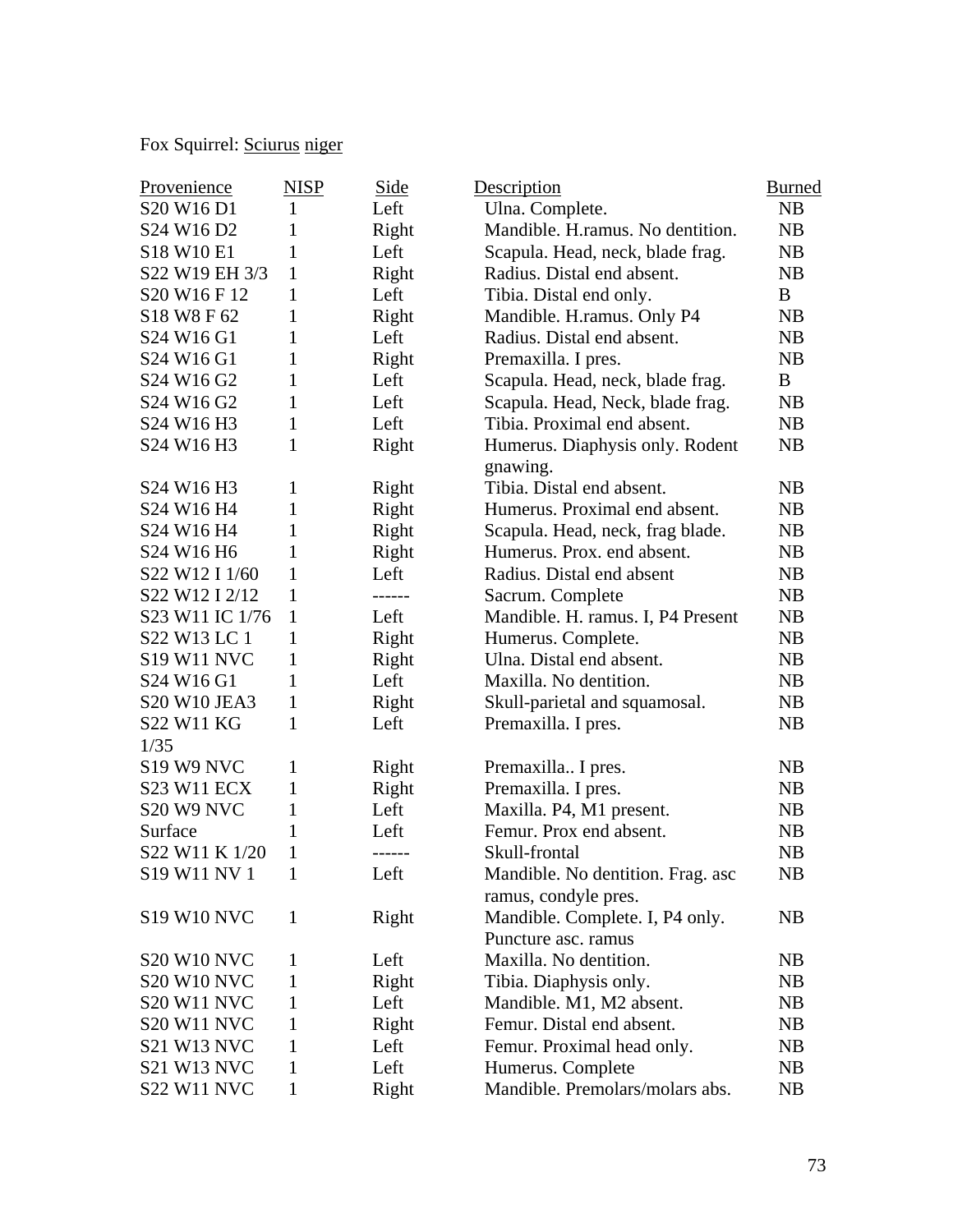### Fox Squirrel: **Sciurus** niger

| Provenience        | NISP | Side  | Description                         | <b>Burned</b> |
|--------------------|------|-------|-------------------------------------|---------------|
| <b>S23 W11 NVC</b> |      | Left  | Mandible. I, Angle broken. P4 only. | NB.           |
| <b>S23 W13 NVC</b> |      | Left  | Premaxilla. I pres.                 | NΒ            |
| S23 W13 NVC        |      | Right | Radius. Distal end absent.          | <b>NB</b>     |

## Thirteen-lined Ground Squirrel: Spermophilus tridecemlineatus

| Provenience                                    | <b>NISP</b> | Side   | Description                                            | Burned |
|------------------------------------------------|-------------|--------|--------------------------------------------------------|--------|
| S18 W12 G1                                     |             |        | Sacrum. First sacral vert. absent.                     | NB     |
| S18 W16 D1                                     | 1           | Left   | Scapula. Head, neck, blade frag.                       | NB     |
| S18 W14 E1                                     | 1           |        | Skull. Left frontal, squamosal,<br>parietal.           | NB     |
| S <sub>24</sub> W <sub>16</sub> I <sub>4</sub> | 1           | Right  | Femur. Proximal end only.                              | NB     |
| S <sub>22</sub> W <sub>18</sub> C <sub>5</sub> | 1           | Right  | Innominate. Ilium, pubis abs.                          | NB     |
| S <sub>20</sub> W <sub>16</sub> D <sub>1</sub> | 1           | Left   | Femur. Complete.                                       | NB     |
| S18 W14 E1                                     | 1           | ------ | Axis. Complete.                                        | NB     |
| S18 W16 E1                                     | 1           | ------ | Skull-Occipital                                        | NB     |
| S22 W16 E1                                     |             | Right  | Tibia. Proximal head absent.                           | NB     |
| S18 W10 E2                                     | 1           |        | Skull-Occipital                                        | NB     |
| S20 W16 G1                                     | 1           | Right  | Scapula. Coracoid process and frag<br>acromion broken. | NB     |
| S <sub>24</sub> W <sub>16</sub> H <sub>6</sub> | 1           | Right  | Maxilla. Only P4 present.                              | NB     |
| S20 W9 JX4                                     | 1           | Left   | Femur. Distal end absent.                              | NB     |
| <b>S20 W13 NVC</b>                             |             | Right  | Innominate. Ilium, pubis absent.                       | NB     |

## Eastern Cottontail Rabbit: Sylvilagus floridanus

| Provenience                                    | <b>NISP</b> | Side  | Description                         | <b>Burned</b> |
|------------------------------------------------|-------------|-------|-------------------------------------|---------------|
| S18 W16 B1                                     |             | Right | Premaxilla I1, I2 pres.             | <b>NB</b>     |
| S24 W16 G1                                     |             | Right | <b>Upper Incisor</b>                | <b>NB</b>     |
| <b>S12 W14 NVC</b>                             |             | Left  | Femur. Distal end only.             | <b>NB</b>     |
| S22 W10 IA4                                    |             | Left  | Scapula. Neck, frag caudal border   | <b>NB</b>     |
| <b>S19 W9 NVC</b>                              |             | Left  | Premaxilla. I1, I2 present.         | <b>NB</b>     |
| S18 W10 A 2/1                                  |             | Right | Mandible. H ramus M1, M2 present.   | <b>NB</b>     |
| S <sub>18</sub> W <sub>16</sub> B <sub>1</sub> |             |       | Skull-Maxilla w/ frag zygo. arch    | <b>NB</b>     |
| S <sub>18</sub> W <sub>16</sub> B <sub>1</sub> |             | Left  | Mandible. H. ramus M3 absent.       | <b>NB</b>     |
| S <sub>20</sub> W <sub>16</sub> C <sub>1</sub> |             | Left  | Scapula. head, neck, coracoid proc. | <b>NB</b>     |
| S12 W27 D1                                     |             | Right | Scapula. Head, neck, frag blade.    | <b>NB</b>     |
| S18 W10 D2                                     |             |       | Lower incisor.                      | <b>NB</b>     |
| S <sub>22</sub> W <sub>16</sub> D <sub>2</sub> |             |       | Lower Incisor.                      | <b>NB</b>     |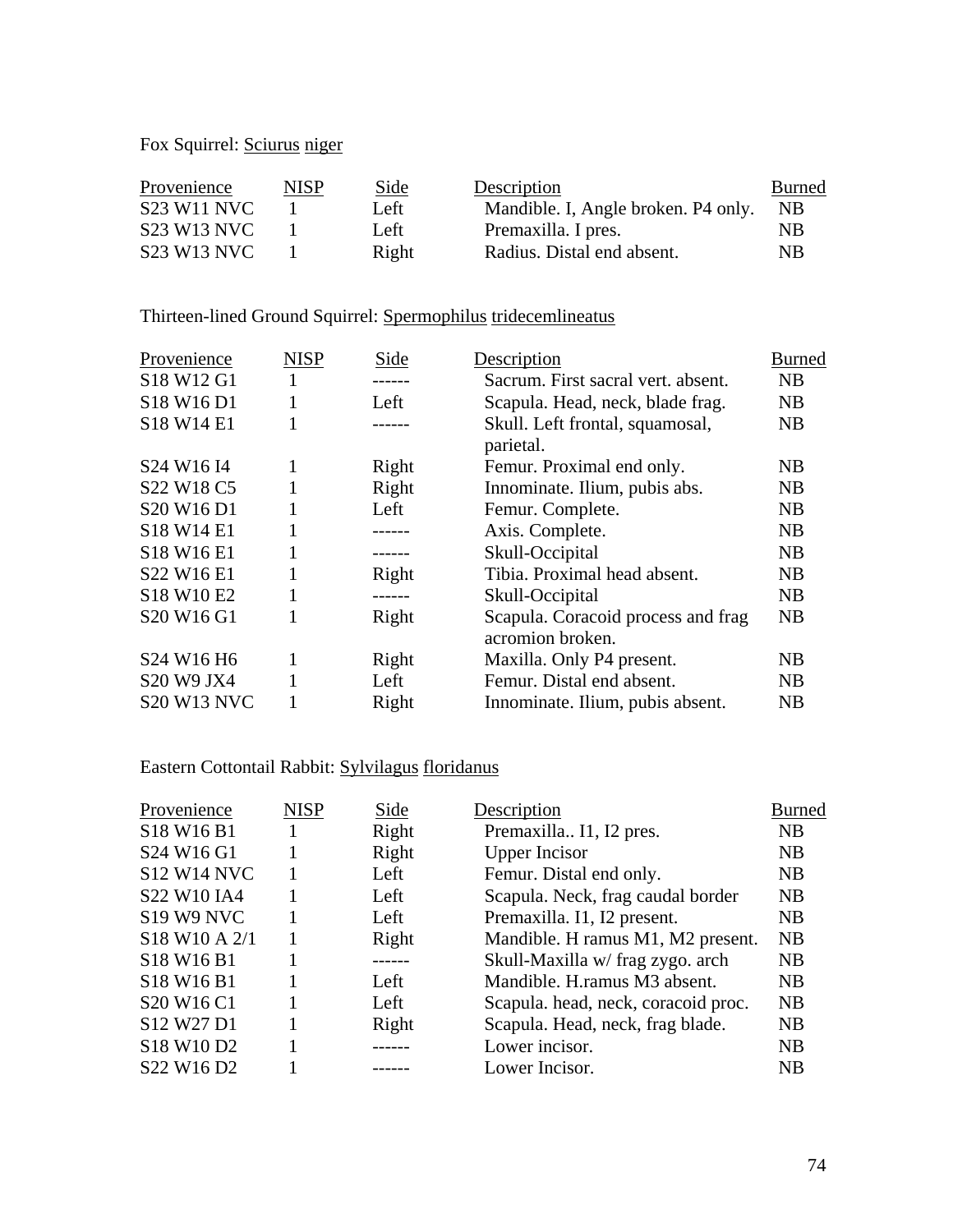Eastern Chipmunk: Tamias striatus

| Provenience                                    | <b>NISP</b>  | Side          | Description                         | <b>Burned</b> |
|------------------------------------------------|--------------|---------------|-------------------------------------|---------------|
| <b>S20 W11 NVC</b>                             | $\mathbf{1}$ | Right         | Tibia. Proximal end.                | <b>NB</b>     |
| <b>S22 W11 KC</b>                              | 1            | Right         | Maxilla. P4, M1, M2, M3 present.    | NB            |
| 1/10                                           |              |               |                                     |               |
| S22 W23 K1                                     | 1            | Left          | Premaxilla. I pres.                 | NB            |
| S18 W12 G1                                     | $\mathbf{1}$ | Left          | Premaxilla. I Absent.               | NB            |
| S24 W16 E1                                     | $\mathbf{1}$ | Left          | Femur. Proximal end only.           | NB            |
| S <sub>18</sub> W <sub>12</sub> I <sub>1</sub> | 1            | Right         | Mandible. Complete All dentition    | NB            |
|                                                |              |               | present.                            |               |
| S23 W11 A 3/12                                 | 1            | Right         | Mandible. H. ramus. M3 pres.        | NB            |
| S18 W16 B3                                     | 1            | Left          | Innominate. Frag. pubis absent.     | NB            |
| S18 W10 C10                                    | 1            | Right         | Mandible. H. ramus. All Dentition   | NB            |
| S18 W10 C10                                    | 1            | Left          | Mandible. Complete. All Dentition.  | NB            |
| S18 W16 D1                                     | 1            | Right         | Mandible. H. ramus. P4, M3 only.    | NB            |
| S18 W16 D1                                     | 1            | Left          | Maxilla. P4, M1, M2, M3 present.    | NB            |
| S <sub>18</sub> W <sub>12</sub> D <sub>2</sub> | 1            | Right         | Maxilla. P4, M1, M2 present.        | <b>NB</b>     |
| S18 W14 D2                                     | $\mathbf{1}$ | Left          | Mandible. I broken. Angle broken    | NB            |
| S18 W10 D5                                     | $\mathbf{1}$ | Right         | Mandible. H. ramus only. All        | NB            |
|                                                |              |               | dentition.                          |               |
| S18 W16 E1                                     | 1            | Right         | Femur. Complete.                    | NB            |
| S18 W16 E1                                     | 1            | Left          | Humerus. Complete.                  | <b>NB</b>     |
| S18 W16 E1                                     | 1            | Left          | Mandible. M2, M3 absent.            | NB            |
| S21 W13 E2                                     | 1            | Left          | Mandible. I broken. P4, M1, M2,     | <b>NB</b>     |
|                                                |              |               | M3 present. Break along asc. ramus. |               |
| S18 W12 E2                                     | 1            | Right         | Mandible. Condyle, angle absent     | NB            |
| S22 W11 E2                                     | $\mathbf{1}$ | Left          | Mandible. P4, M1 present. I, M2     | NB            |
|                                                |              |               | pres. But fractured.                |               |
| S22 W19 EE1                                    | 1            | $- - - - - -$ | Atlas. Complete.                    | NB            |
| S18 W12 F8                                     | 1            | Left          | Mandible. Only I pres.              | NB            |
| S18 W12 F8                                     | 1            | Right         | Mandible. I, M2, M3 absent.         | NB            |
| S18 W12 F8                                     | 1            | Right         | Mandible. N2, M3 absent.            | NB            |
| S18 W12 F8                                     | 1            | Right         | Mandible. Complete. P4, M3 absent.  | NB            |
| S18 W12 G1                                     | 1            | Left          | Mandible. Complete. All dentition.  | NB            |
| S24 W16 G1                                     | 1            | Left          | Mandible. Break along ventral edge. | NB            |
| S24 W16 G1                                     | 1            | Left          | Mandible. Break ventral edge/asc    | NB            |
|                                                |              |               | ramus                               |               |
| S24 W16 G1                                     | 1            |               | Sacrum. Complete.                   | <b>NB</b>     |
| S18 W14 G2                                     | 1            | Right         | Maxilla. P4, M1, M2, M3 present.    | <b>NB</b>     |
| S <sub>24</sub> W <sub>16</sub> G <sub>2</sub> | 1            | Right         | Mandible. I fractured.              | <b>NB</b>     |
| S <sub>24</sub> W <sub>16</sub> G <sub>2</sub> | 1            | Right         | Mandible. Complete. I absent.       | NB            |
| S <sub>24</sub> W <sub>16</sub> G <sub>2</sub> | 1            | Right         | Mandible. Coronoid process, angle   | <b>NB</b>     |
|                                                |              |               | absent.                             |               |
| S24 W16 G2                                     | 1            | Left          | Mandible. H. ramus. I absent.       | NB            |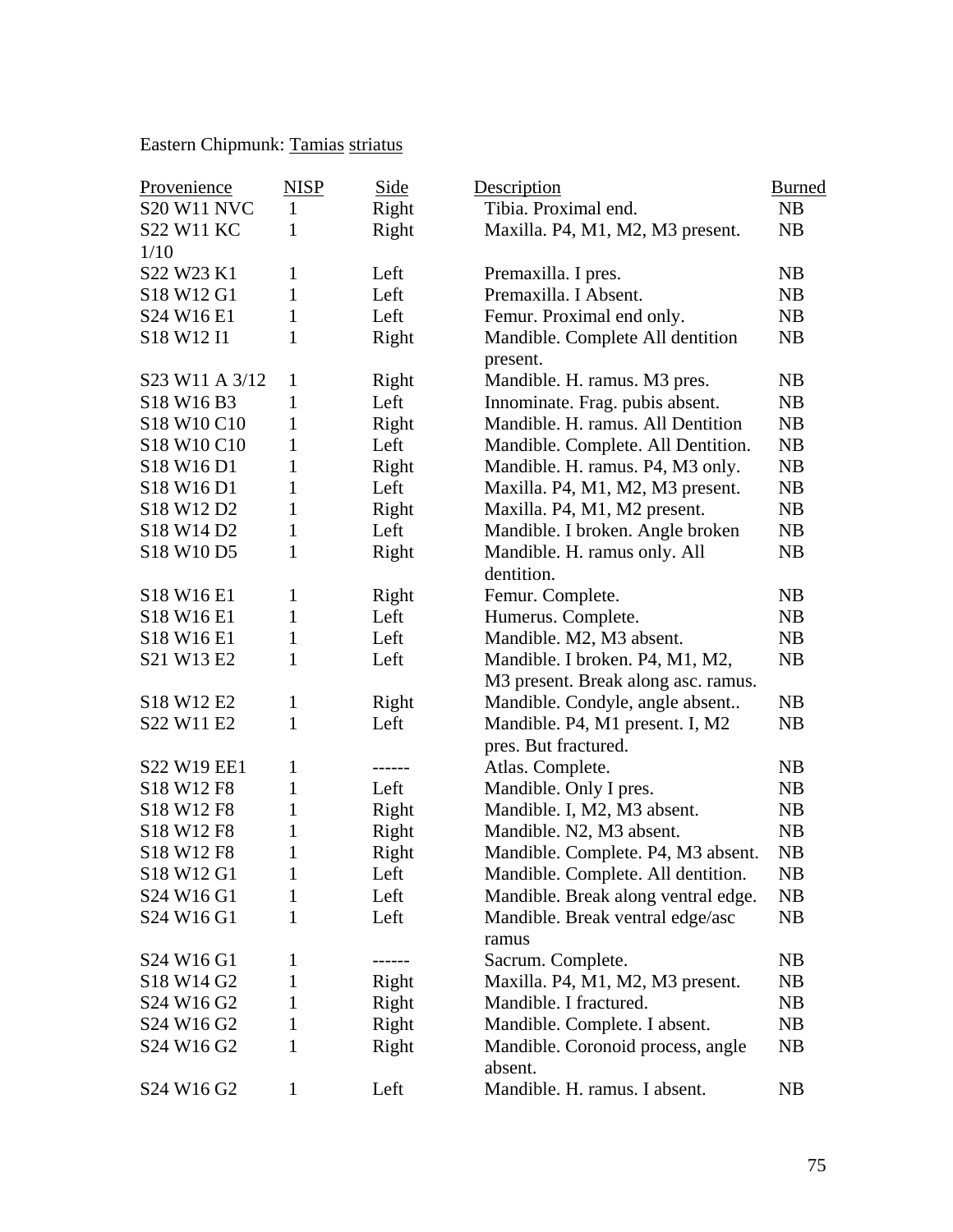## Eastern Chipmunk: Tamias striatus

| Provenience                                    | <b>NISP</b>  | <b>Side</b> | Description                        | Ingest.   |
|------------------------------------------------|--------------|-------------|------------------------------------|-----------|
| S24 W16 G2                                     | $\mathbf{1}$ | Left        | Mandible. Complete.                | NB        |
| S18 W12 H1                                     | 1            | Left        | Maxilla. M2 absent.                | NB        |
| S24 W16 H1                                     | $\mathbf{1}$ | Left        | Mandible. M1, M2 present. Break at | NB        |
|                                                |              |             | asc. ramus.                        |           |
| S24 W16 H6                                     | $\mathbf{1}$ | Right       | Only molars present.               | NB        |
| S <sub>18</sub> W <sub>12</sub> I <sub>1</sub> | $\mathbf{1}$ | Right       | Mandible. Complete                 | NB        |
| S <sub>18</sub> W <sub>12</sub> I <sub>1</sub> | 1            | Right       | Mandible. Coronoid process broken. | NB        |
|                                                |              |             | All dentition pres.                |           |
| S <sub>18</sub> W <sub>12</sub> I <sub>1</sub> | 1            | Left        | Mandible. Complete.                | NB        |
| S20 W11 I1                                     | $\mathbf{1}$ | Right       | Mandible. H.ramus. m2, M3 absent.  | NB        |
| S20 W11 I 10/12                                | $\mathbf{1}$ | Left        | Mandible. Coronoid process absent. | NB        |
| S <sub>18</sub> W <sub>10</sub> <sub>I2</sub>  | $\mathbf{1}$ | Right       | Mandible. H.ramus M2, m3 absent.   | NB        |
| S <sub>18</sub> W <sub>10</sub> <sub>I2</sub>  | 1            | Right       | Mandible. Coronoid process, angle  | NB        |
|                                                |              |             | broken.                            |           |
| S <sub>24</sub> W <sub>16</sub> i <sub>2</sub> | 1            | Right       | Tibia. Distal end absent.          | NB        |
| S22 W13 If3                                    | $\mathbf{1}$ | Left        | Maxilla. P4, M1 absent.            | NB        |
| <b>S18 W10 IX</b>                              | 1            | Right       | Mandible. M2, M3 absent.           | NB        |
| S18 W12 J1                                     | 1            | Right       | Mandible. Coronoid process, angle  | NB        |
|                                                |              |             | absent.                            |           |
| S18 W14 J1                                     | 1            | Right       | Mandible. Only I pres.             | NB        |
| S22 W13 JA1                                    | 1            | Right       | Maxilla. Fragment. Only P4 pres.   | NB        |
| S19 W10 JX1                                    | $\mathbf{1}$ | Left        | Mandible. All dentition present.   | NB        |
| S18 W10 K2                                     | $\mathbf{1}$ | Left        | Mandible. I absent. Break along    | NB        |
|                                                |              |             | ventral edge.                      |           |
| S22 W13 K6                                     | 1            | Right       | Femur. Complete.                   | NB        |
| S22 W13 K8                                     | 1            | Right       | Mandible. Coronoid process absent. | NB        |
| S22 W13 K9                                     | 1            | Left        | Mandible. M2 absent.               | NB        |
| S22 W10 KC 2                                   | $\mathbf{1}$ | Left        | Mandible. H. ramus. M1, M2, M3     | NB        |
|                                                |              |             | pres.                              |           |
| <b>S18 W10 NVC</b>                             | 1            | Right       | Mandible. H. ramus. P4, M1 absent. | NB        |
| <b>S18 W10 NVC</b>                             | 1            | Right       | Mandible. I absent.                | NB        |
| <b>S18 W12 NVC</b>                             | $\mathbf{1}$ | Right       | Mandible. Complete                 | <b>NB</b> |
| <b>S18 W19 NVC</b>                             | 1            | Left        | Distal end absent.                 | NB        |
| <b>S21 W10 NVC</b>                             | 1            | Left        | Femur. Complete.                   | NB        |
| <b>S21 W11 NVC</b>                             | 1            | Right       | Mandible. H. ramus. All dentition. | NB        |
| <b>S21 W14 NVC</b>                             | 1            | Right       | Humerus. Complete.                 | NB        |
| S22/23 W14                                     | 1            | Left        | Mandible. H.ramus. all dentition.  | NB        |
| <b>NVC</b>                                     |              |             |                                    |           |
| <b>S24 W16 NVC</b>                             | 1            | Left        | Mandible. H. ramus. All dentition  | NB        |
| <b>S24 W16 NVC</b>                             | 1            | Left        | Mandible. Complete. I broken       | NB        |